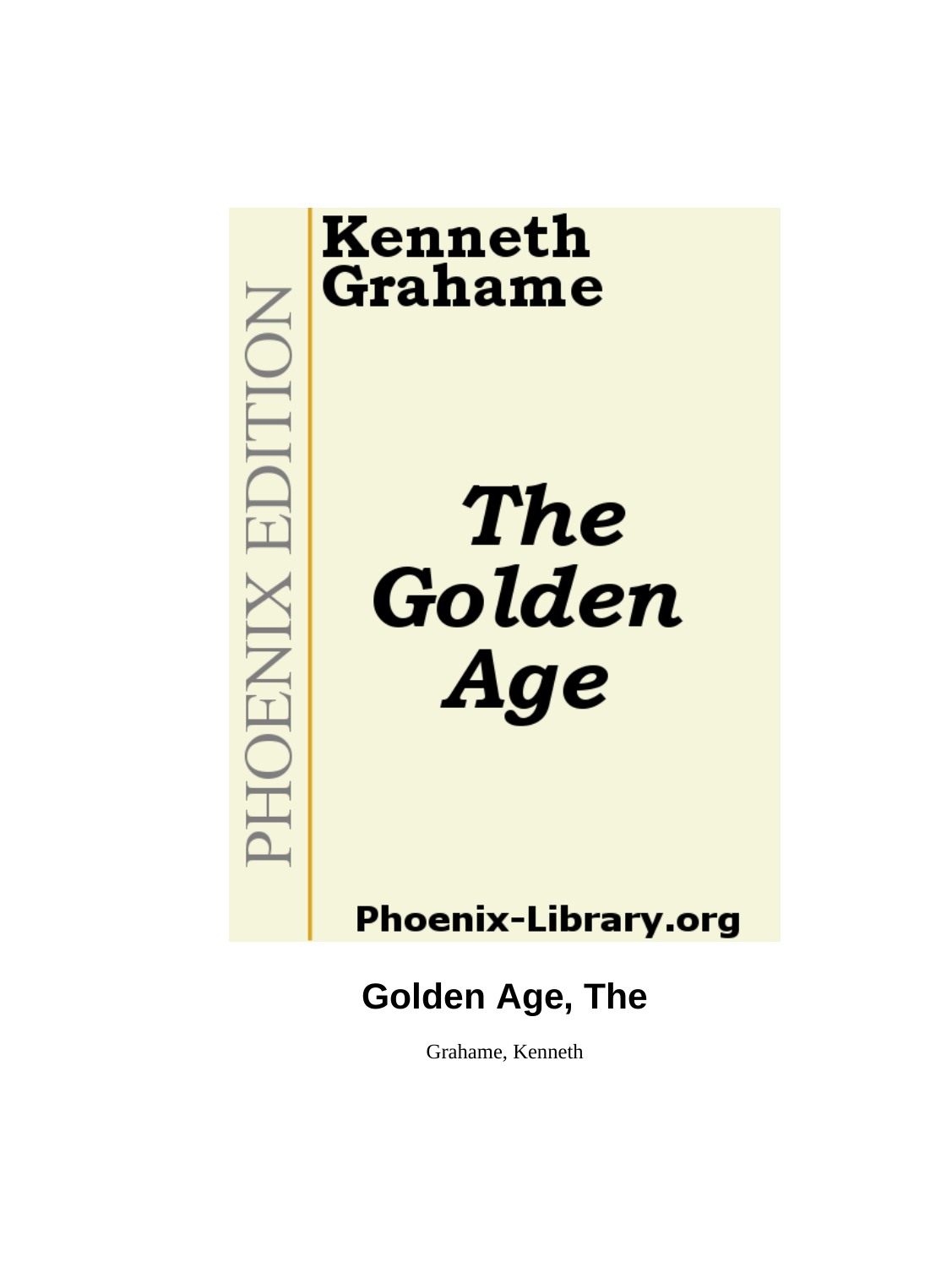[Table Of Content](#page-83-0) [About Phoenix−Edition](#page-84-0) **[Copyright](#page-87-0)**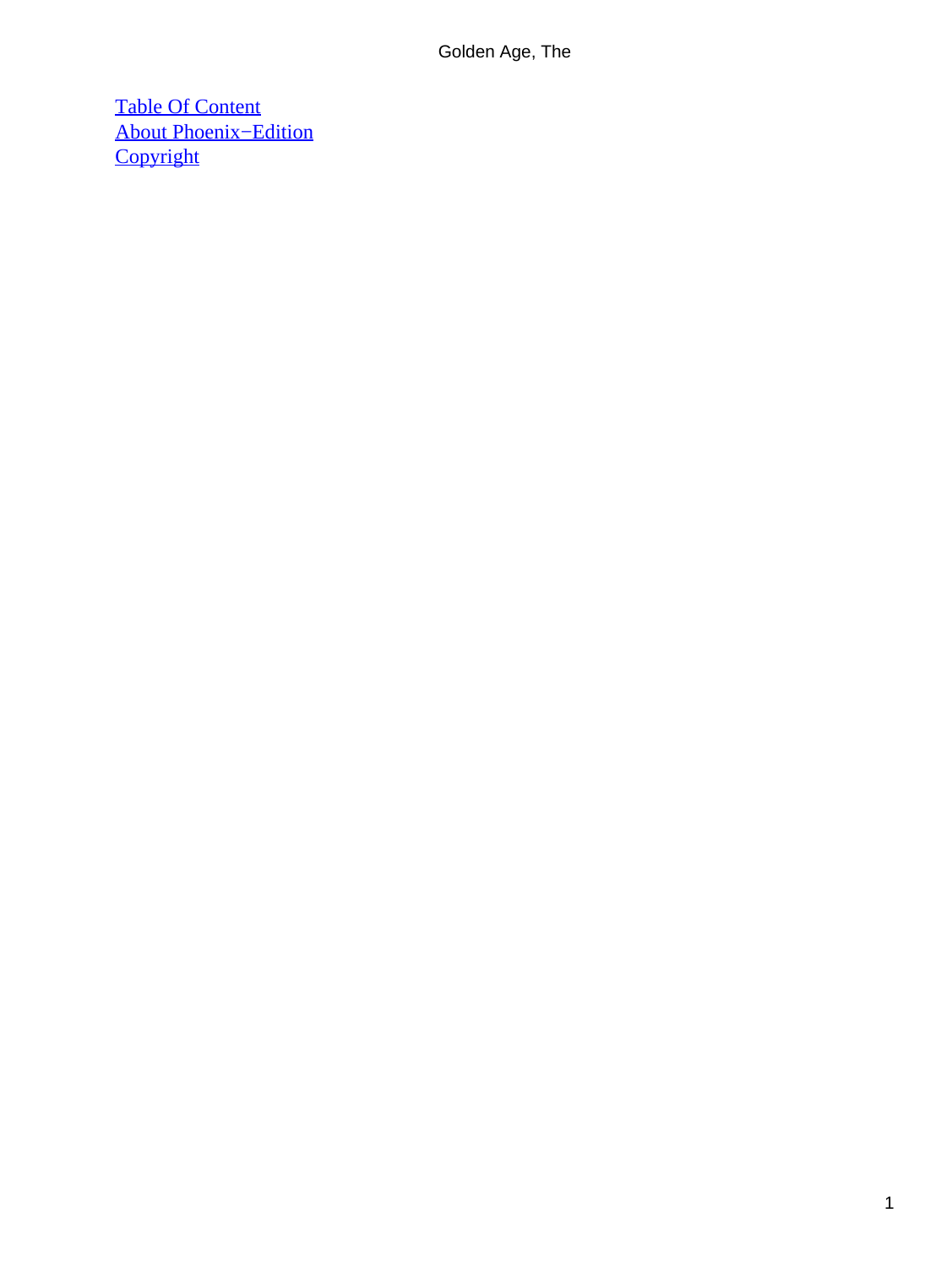The Golden Age

By Kenneth Grahame

 "IT' **Is opportune to look back upon old times,** AND **Contemplate our forefathers. Great examples grow thin,** AND **To be fetched from the passed world. Simplicity Flies away,** AND **Iniquity comes at long strides upon us.**

SIR **Thomas browne**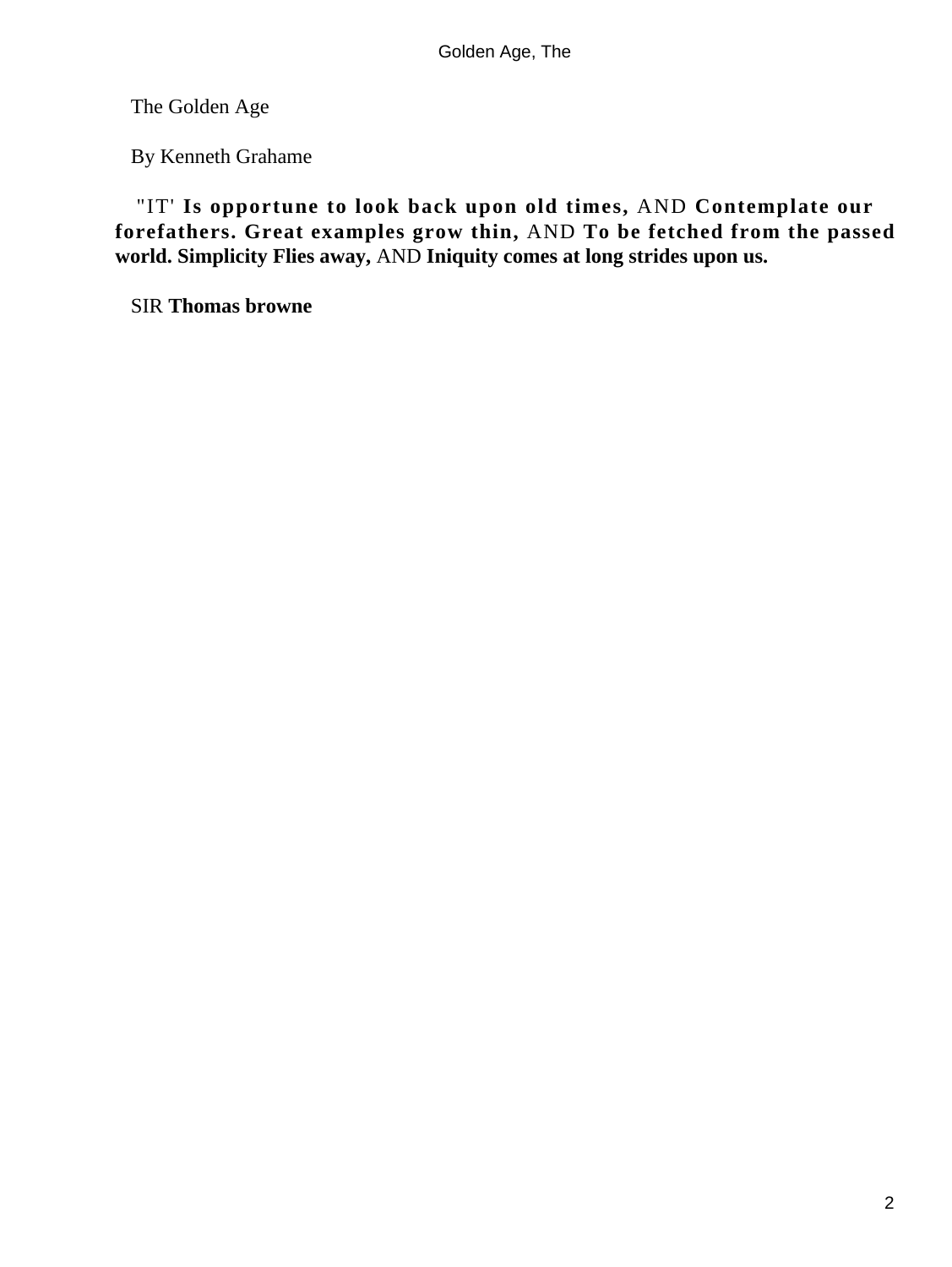### **[Prologue: THE Olympians](#page-83-0)**

 Looking back to those days of old, ere the gate shut behind me, I can see now that to children with a proper equipment of parents these things would have worn a different aspect. But to those whose nearest were aunts and uncles, a special attitude of mind may be allowed. They treated us, indeed, with kindness enough as to the needs of the flesh, but after that with indifference (an indifference, as I recognise, the result of a certain stupidity), and therewith the commonplace conviction that your child is merely animal. At a very early age I remember realising in a quite impersonal and kindly way the existence of that stupidity, and its tremendous influence in the world; while there grew up in me, as in the parallel case of Caliban upon Setebos, a vague sense of a ruling power, wilful and freakish, and prone to the practice of vagaries – «just choosing so:» as, for instance, the giving of authority over us to these hopeless and incapable creatures, when it might far more reasonably have been given to ourselves over them. These elders, our betters by a trick of chance, commanded no respect, but only a certain blend of envy – of their good luck – and pity – for their inability to make use of it. Indeed, it was one of the most hopeless features in their character (when we troubled ourselves to waste a thought on them: which wasn't often) that, having absolute licence to indulge in the pleasures of life, they could get no good of it. They might dabble in the pond all day, hunt the chickens, climb trees in the most uncompromising Sunday clothes; they were free to issue forth and buy gunpowder in the full eye of the sun – free to fire cannons and explode mines on the lawn: yet they never did any one of these things. No irresistible Energy haled them to church o' Sundays; yet they went there regularly of their own accord, though they betrayed no greater delight in the experience than ourselves.

 On the whole, the existence of these Olympians seemed to be entirely void of interests, even as their movements were confined and slow, and their habits stereotyped and senseless. To anything but appearances they were blind. For them the orchard (a place elf−haunted, wonderful!) simply produced so many apples and cherries: or it didn't, when the failures of Nature were not infrequently ascribed to us. They never set foot within fir−wood or hazel−copse, nor dreamt of the marvels hid therein. The mysterious sources – sources as of old Nile – that fed the duck−pond had no magic for them. They were unaware of Indians, nor recked they anything of bisons or of pirates (with pistols!), though the whole place swarmed with such portents. They cared not about exploring for robbers' caves, nor digging for hidden treasure. Perhaps, indeed, it was one of their best qualities that they spent the greater part of their time stuffily indoors.

 To be sure, there was an exception in the curate, who would receive unblenching the information that the meadow beyond the orchard was a prairie studded with herds of buffalo, which it was our delight, moccasined and tomahawked, to ride down with those whoops that announce the scenting of blood. He neither laughed nor sneered, as the Olympians would have done; but possessed of a serious idiosyncrasy, he would contribute such lots of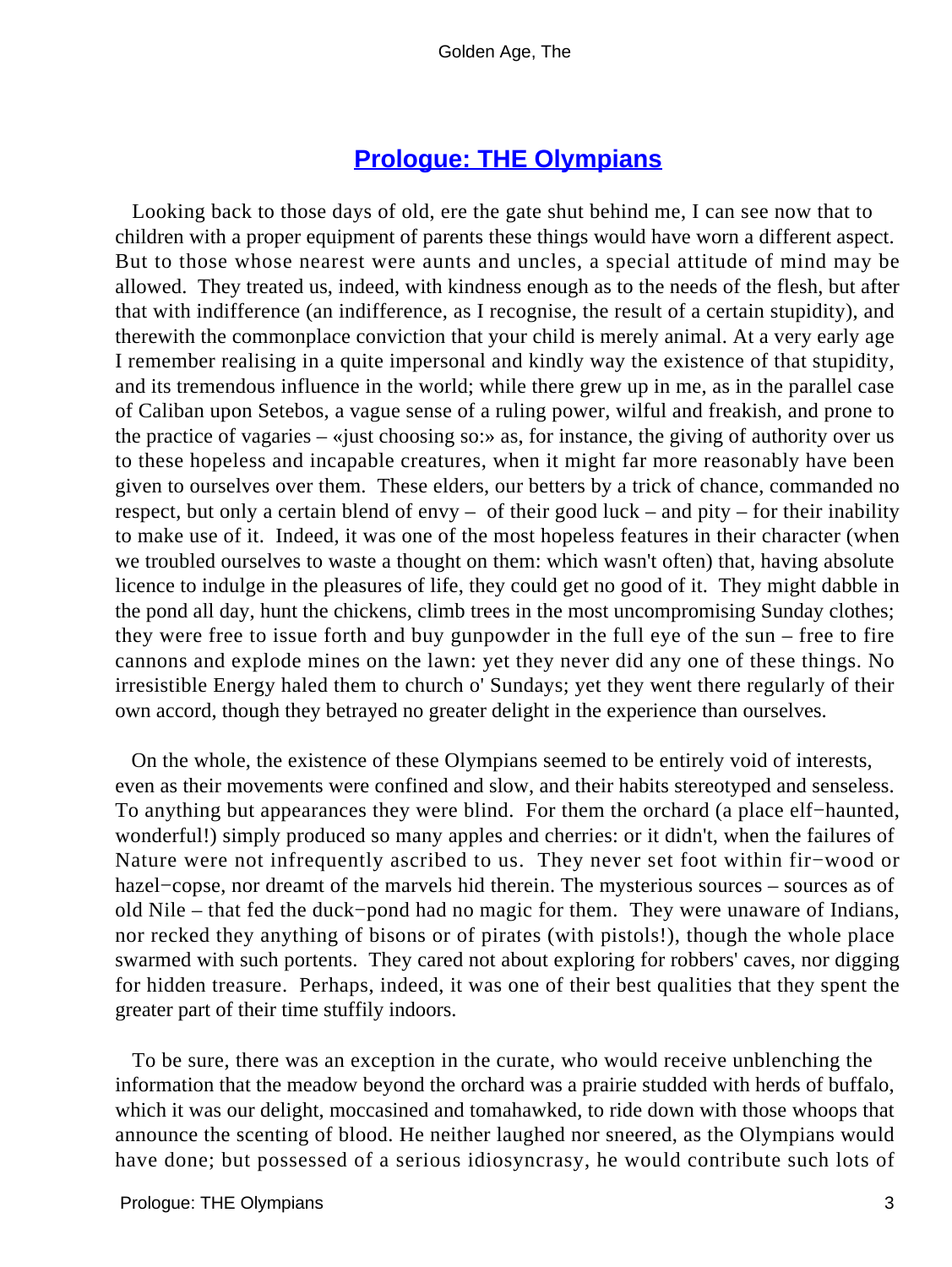valuable suggestion as to the pursuit of this particular sort of big game that, as it seemed to us, his mature age and eminent position could scarce have been attained without a practical knowledge of the creature in its native lair. Then, too, he was always ready to constitute himself a hostile army or a band of marauding Indians on the shortest possible notice: in brief, a distinctly able man, with talents, so far as we could judge, immensely above the majority. I trust he is a bishop by this time, – he had all the necessary qualifications, as we knew.

 These strange folk had visitors sometimes, – stiff and colourless Olympians like themselves, equally without vital interests and intelligent pursuits: emerging out of the clouds, and passing away again to drag on an aimless existence somewhere out of our ken. Then brute force was pitilessly applied. We were captured, washed, and forced into clean collars: silently submitting, as was our wont, with more contempt than anger. Anon, with unctuous hair and faces stiffened in a conventional grin, we sat and listened to the usual platitudes. How could reasonable people spend their precious time so? That was ever our wonder as we bounded forth at last – to the old clay−pit to make pots, or to hunt bears among the hazels.

 It was incessant matter for amazement how these Olympians would talk over our heads – during meals, for instance – of this or the other social or political inanity, under the delusion that these pale phantasms of reality were among the importances of life. We illuminati, eating silently, our heads full of plans and conspiracies, could have told them what real life was. We had just left it outside, and were all on fire to get back to it. Of course we didn't waste the revelation on them; the futility of imparting our ideas had long been demonstrated. One in thought and purpose, linked by the necessity of combating one hostile fate, a power antagonistic ever, – a power we lived to evade, – we had no confidants save ourselves. This strange anaemic order of beings was further removed from us, in fact, than the kindly beasts who shared our natural existence in the sun. The estrangement was fortified by an abiding sense of injustice, arising from the refusal of the Olympians ever to defend, retract, or admit themselves in the wrong, or to accept similar concessions on our part. For instance, whenI flung the cat out of an upper window (though I did it from no ill−feeling, and it didn't hurt the cat), I was ready, after a moment's reflection, to own I was wrong, as a gentleman should. But was the matter allowed to end there? I trow not. Again, when Harold was locked up in his room all day, for assault and battery upon a neighbour's pig, – an action he would have scorned, being indeed on the friendliest terms with the porker in question, – there was no handsome expression of regret on the discovery of the real culprit. What Harold had felt was not so much the imprisonment, – indeed he had very soon escaped by the window, with assistance from his allies, and had only gone back in time for his release, – as the Olympian habit. A word would have set all right; but of course that word was never spoken.

 Well! The Olympians are all past and gone. Somehow the sun does not seem to shine so brightly as it used; the trackless meadows of old time have shrunk and dwindled away to a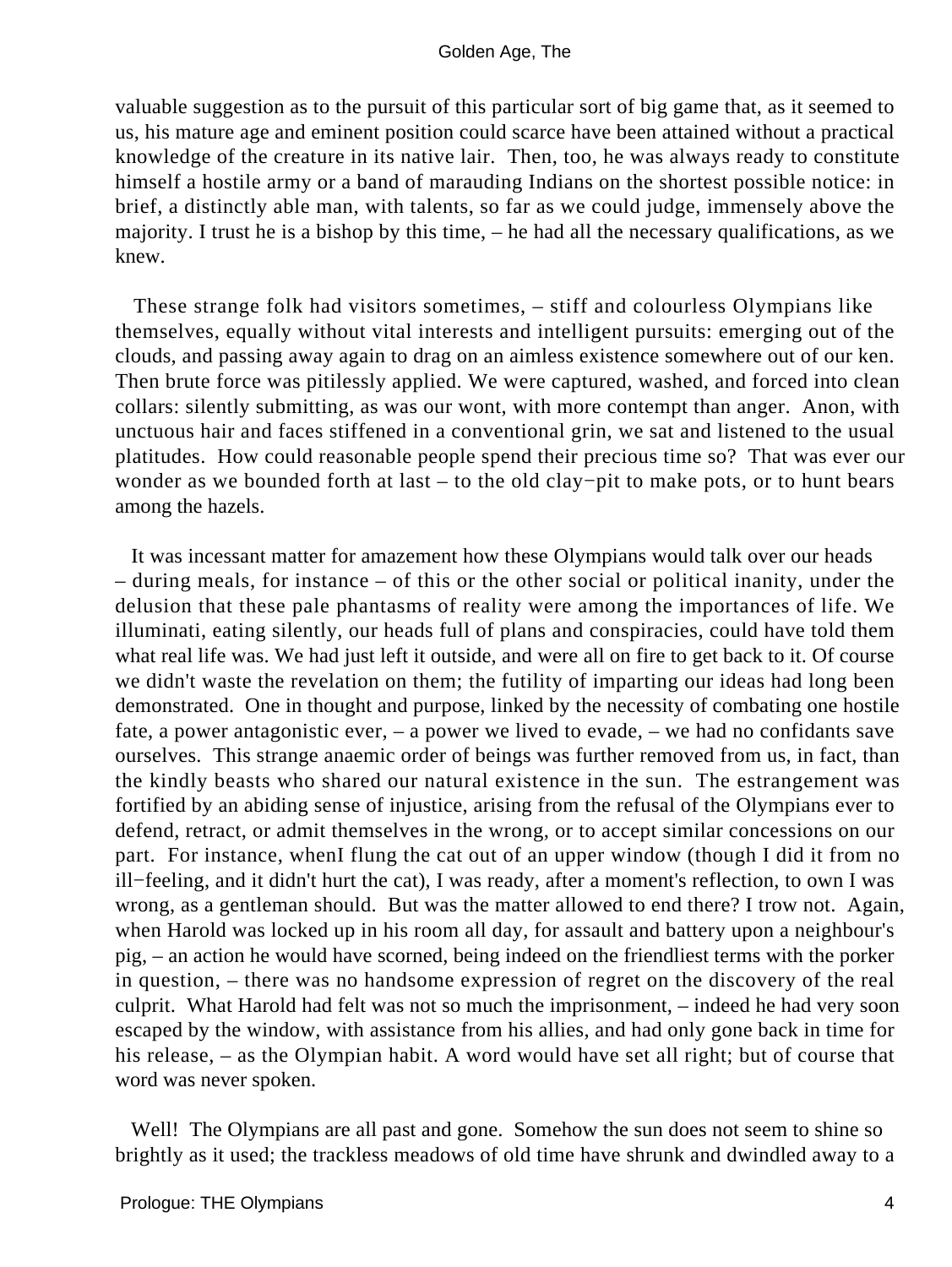few poor acres. A saddening doubt, a dull suspicion, creeps over me. Et in Arcadia ego, – I certainly did once inhabit Arcady. Can it be I too have become an Olympian?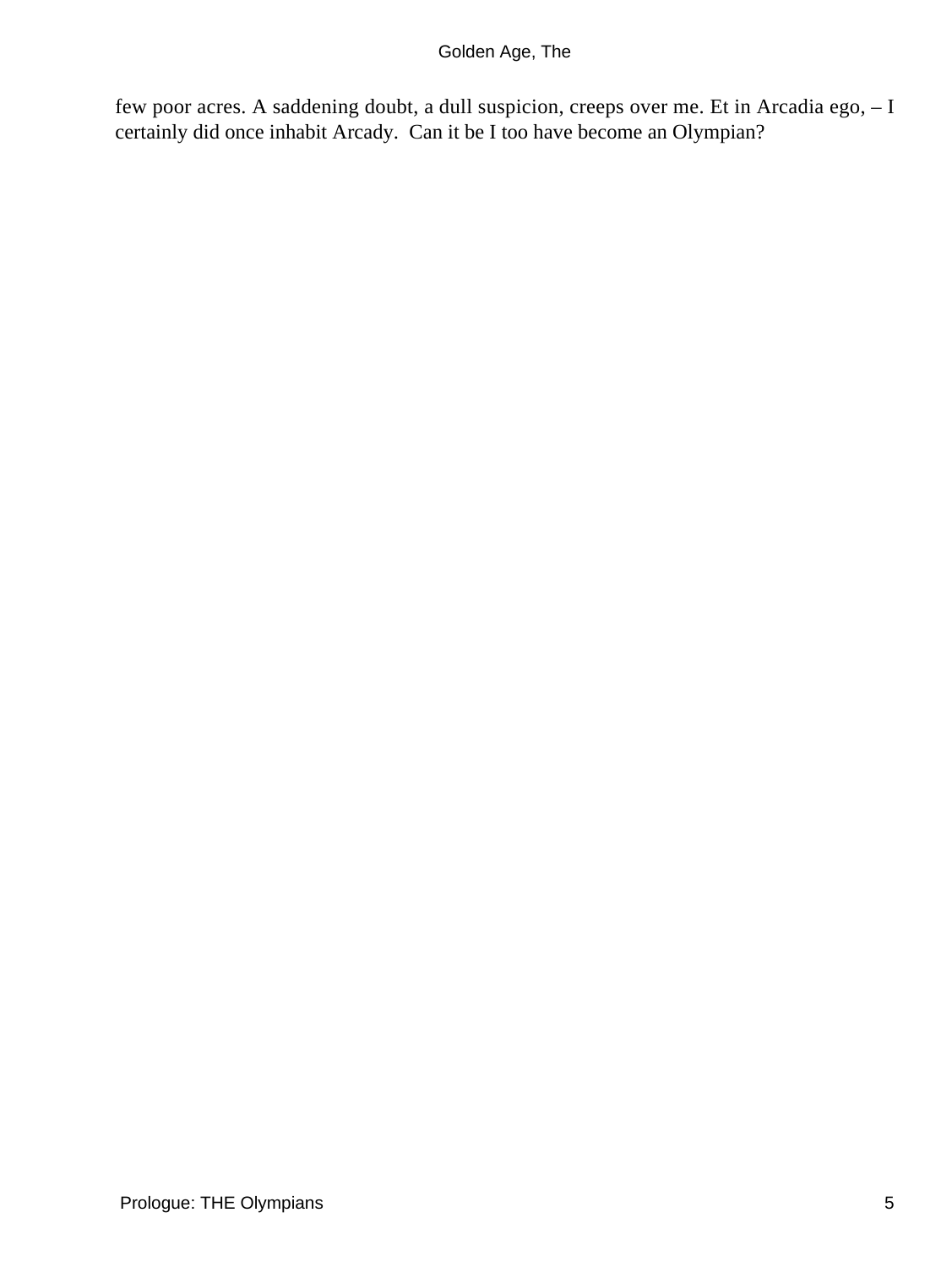## **[A holiday.](#page-83-0)**

 The masterful wind was up and out, shouting and chasing, the lord of the morning. Poplars swayed and tossed with a roaring swish; dead leaves sprang aloft, and whirled into space; and all the clear−swept heaven seemed to thrill with sound like a great harp.

 It was one of the first awakenings of the year. The earth stretched herself, smiling in her sleep; and everything leapt and pulsed to the stir of the giant's movement. With us it was a whole holiday; the occasion a birthday – it matters not whose. Some one of us had had presents, and pretty conventional speeches, and had glowed with that sense of heroism which is no less sweet that nothing has been done to deserve it. But the holiday was for all, the rapture of awakening Nature for all, the various outdoor joys of puddles and sun and hedge−breaking for all. Colt−like I ran through the meadows, frisking happy heels in the face of Nature laughing responsive. Above, the sky was bluest of the blue; wide pools left by the winter's floods flashed the colour back, true and brilliant; and the soft air thrilled with the germinating touch that seemed to kindle something in my own small person as well as in the rash primrose already lurking in sheltered haunts. Out into the brimming sun− bathed world I sped, free of lessons, free of discipline and correction, for one day at least. My legs ran of themselves, and though I heard my name called faint and shrill behind, there was no stopping for me. It was only Harold, I concluded, and his legs, though shorter than mine, were good for a longer spurt than this. Then I heard it called again, but this time more faintly, with a pathetic break in the middle; and I pulled up short, recognising Charlotte's plaintive note.

 She panted up anon, and dropped on the turf beside me. Neither had any desire for talk; the glow and the glory of existing on this perfect morning were satisfaction full and sufficient.

«Where's Harold;» I asked presently.

 «Oh, he's just playin' muffin−man, as usual,» said Charlotte with petulance. «Fancy wanting to be a muffin−man on a whole holiday!»

 It was a strange craze, certainly; but Harold, who invented his own games and played them without assistance, always stuck staunchly to a new fad, till he had worn it quite out. Just at present he was a muffin−man, and day and night he went through passages and up and down staircases, ringing a noiseless bell and offering phantom muffins to invisible wayfarers. It sounds a poor sort of sport; and yet – to pass along busy streets of your own building, for ever ringing an imaginary bell and offering airy muffins of your own make to a bustling thronging crowd of your own creation – there were points about the game, it cannot be denied, though it seemed scarce in harmony with this radiant wind−swept morning!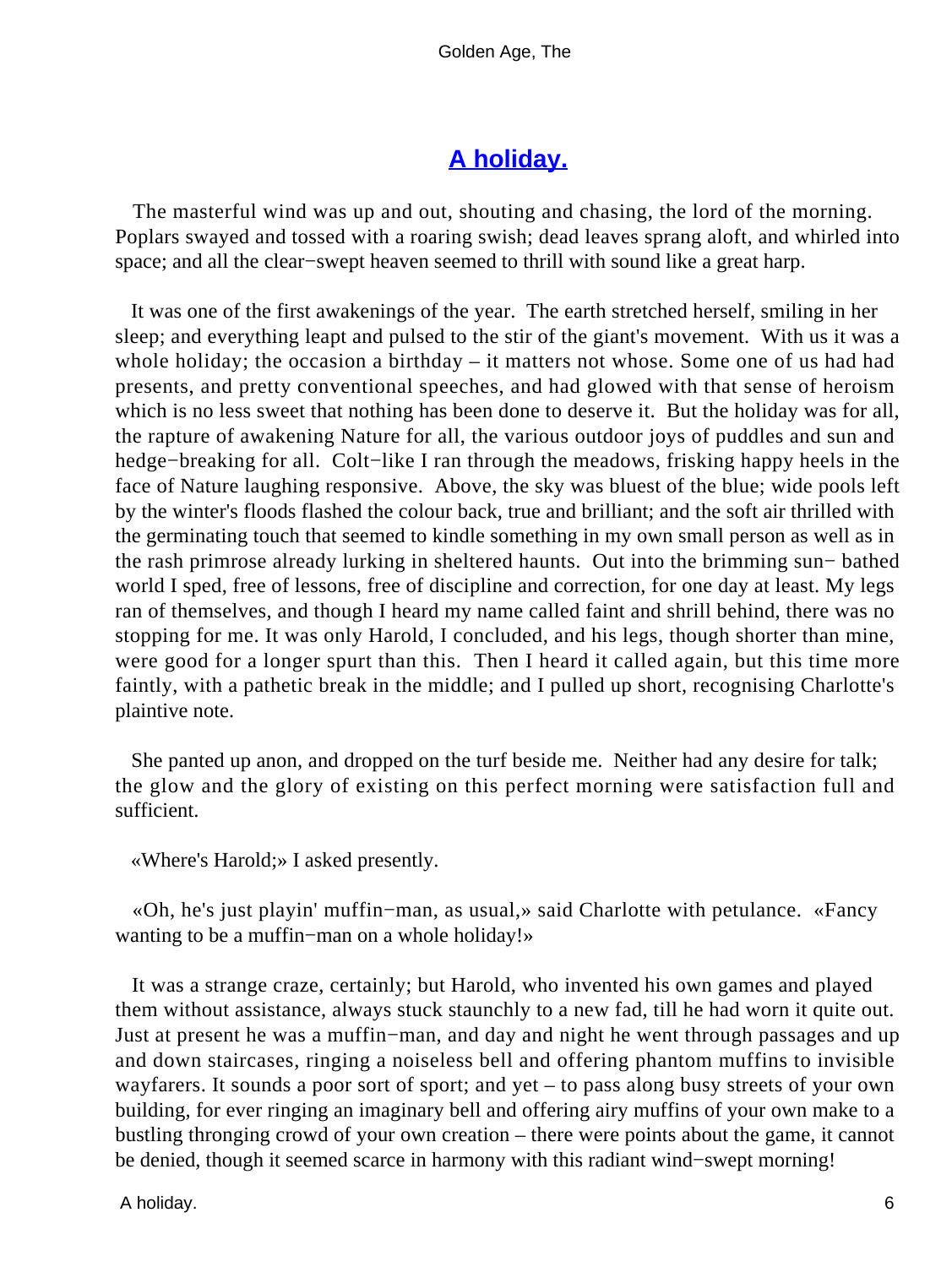«And Edward, where is he?» I questioned again.

 «He's coming along by the road,» said Charlotte. «He'll be crouching in the ditch when we get there, and he's going to be a grizzly bear and spring out on us, only you mustn't say I told you, 'cos it's to be a surprise.»

 «All right,» I said magnanimously. «Come on and let's be surprised.» But I could not help feeling that on this day of days even a grizzly felt misplaced and common.

 Sure enough an undeniable bear sprang out on us as we dropped into the road; then ensued shrieks, growlings, revolver−shots, and unrecorded heroisms, till Edward condescended at last to roll over and die, bulking large and grim, an unmitigated grizzly. It was an understood thing, that whoever took upon himself to be a bear must eventually die, sooner or later, even if he were the eldest born; else, life would have been all strife and carnage, and the Age of Acorns have displaced our hard−won civilisation. This little affair concluded with satisfaction to all parties concerned, we rambled along the road, picking up the defaulting Harold by the way, muffinless now and in his right and social mind.

 «What would you do?» asked Charlotte presently, – the book of the moment always dominating her thoughts until it was sucked dry and cast aside, – «what would you do if you saw two lions in the road, one on each side, and you didn't know if they was loose or if they was chained up?»

«Do?» shouted Edward, valiantly, «I should  $- I$  should  $- Y$  should  $- Y$ 

His boastful accents died away into a mumble: «Dunno what I should do.»

 «Shouldn't do anything,» I observed after consideration; and really it would be difficult to arrive at a wiser conclusion.

 «If it came to DOING,» remarked Harold, reflectively, «the lions would do all the doing there was to do, wouldn't they?»

 «But if they was **Good** lions,» rejoined Charlotte, «they would do as they would be done by.»

 «Ah, but how are you to know a good lion from a bad one?» said Edward. «The books don't tell you at all, and the lions ain't marked any different.»

«Why, there aren't any good lions,» said Harold, hastily.

 «Oh yes, there are, heaps and heaps,» contradicted Edward. «Nearly all the lions in the story−books are good lions. There was Androcles' lion, and St. Jerome's lion, and – and –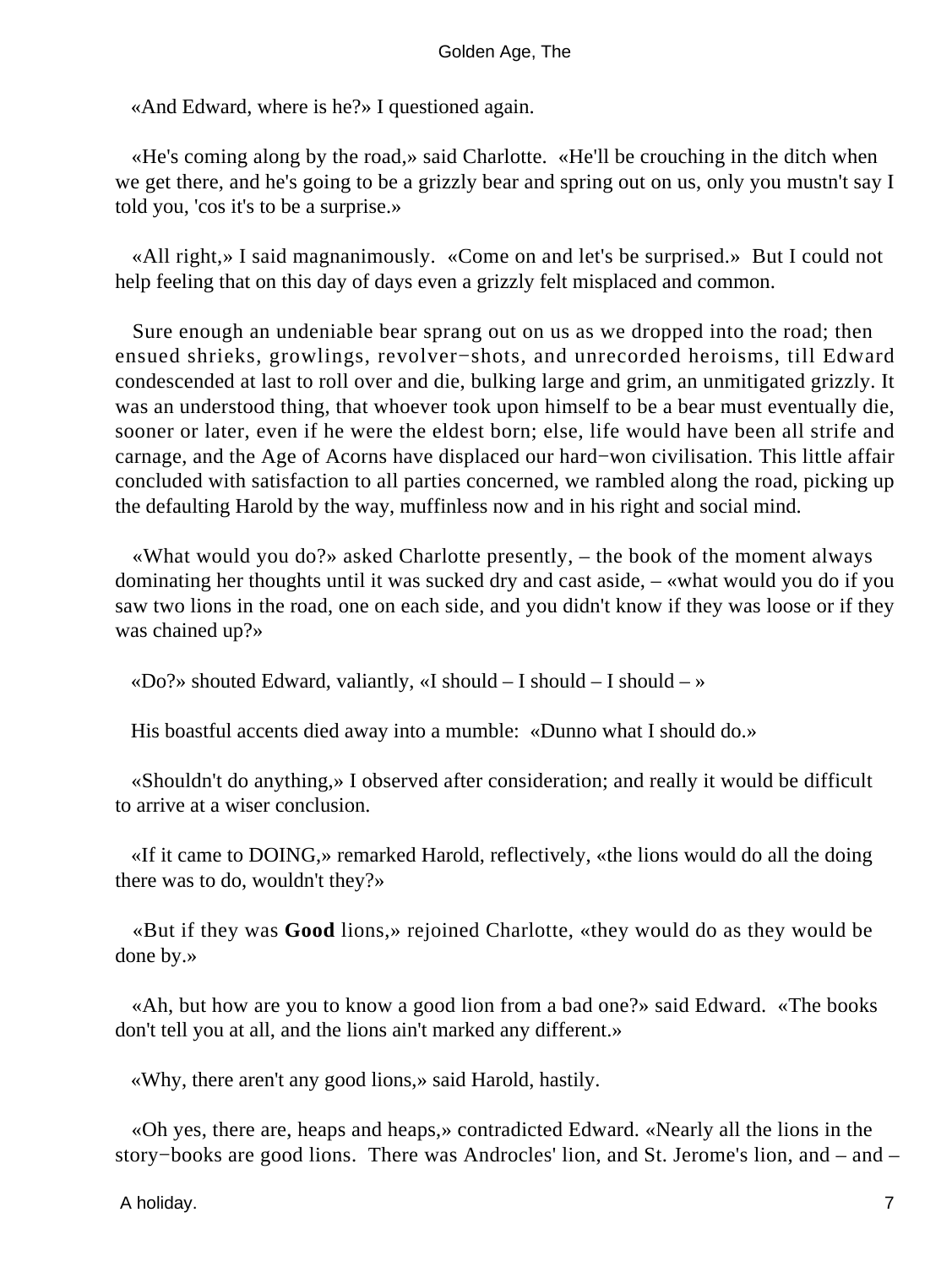the Lion and the Unicorn  $-\infty$ 

«He beat the Unicorn,» observed Harold, dubiously, «all round the town.»

 «That **Proves** he was a good lion,» cried Edwards triumphantly. «But the question is, how are you to tell 'em when you see 'em?»

«*I* should ask Martha,» said Harold of the simple creed.

 Edward snorted contemptuously, then turned to Charlotte. «Look here,» he said; «let's play at lions, anyhow, and I'll run on to that corner and be a lion, – I'll be two lions, one on each side of the road, – and you'll come along, and you won't know whether I'm chained up or not, and that'll be the fun!»

 «No, thank you,» said Charlotte, firmly; «you'll be chained up till I'm quite close to you, and then you'll be loose, and you'll tear me in pieces, and make my frock all dirty, and p'raps you'll hurt me as well. *I* know your lions!»

 «No, I won't; I swear I won't,» protested Edward. «I'll be quite a new lion this time, – something you can't even imagine.» And he raced off to his post. Charlotte hesitated; then she went timidly on, at each step growing less Charlotte, the mummer of a minute, and more the anxious Pilgrim of all time. The lion's wrath waxed terrible at her approach; his roaring filled the startled air. I waited until they were both thoroughly absorbed, and then I slipped through the hedge out of the trodden highway, into the vacant meadow spaces. It was not that I was unsociable, nor that I knew Edward's lions to the point of satiety; but the passion and the call of the divine morning were high in my blood.

 Earth to earth! That was the frank note, the joyous summons of the day; and they could not but jar and seem artificial, these human discussions and pretences, when boon Nature, reticent no more, was singing that full−throated song of hers that thrills and claims control of every fibre. The air was wine; the moist earth−smell, wine; the lark's song, the wafts from the cow−shed at top of the field, the pant and smoke of a distant train, – all were wine, – or song, was it? or odour, this unity they all blended into? I had no words then to describe it, that earth− effluence of which I was so conscious; nor, indeed, have I found words since. I ran sideways, shouting; I dug glad heels into the squelching soil; I splashed diamond showers from puddles with a stick; I hurled clods skywards at random, and presently I somehow found myself singing. The words were mere nonsense, – irresponsible babble; the tune was an improvisation, a weary, unrhythmic thing of rise and fall: and yet it seemed to me a genuine utterance, and just at that moment the one thing fitting and right and perfect. Humanity would have rejected it with scorn, Nature, everywhere singing in the same key, recognised and accepted it without a flicker of dissent.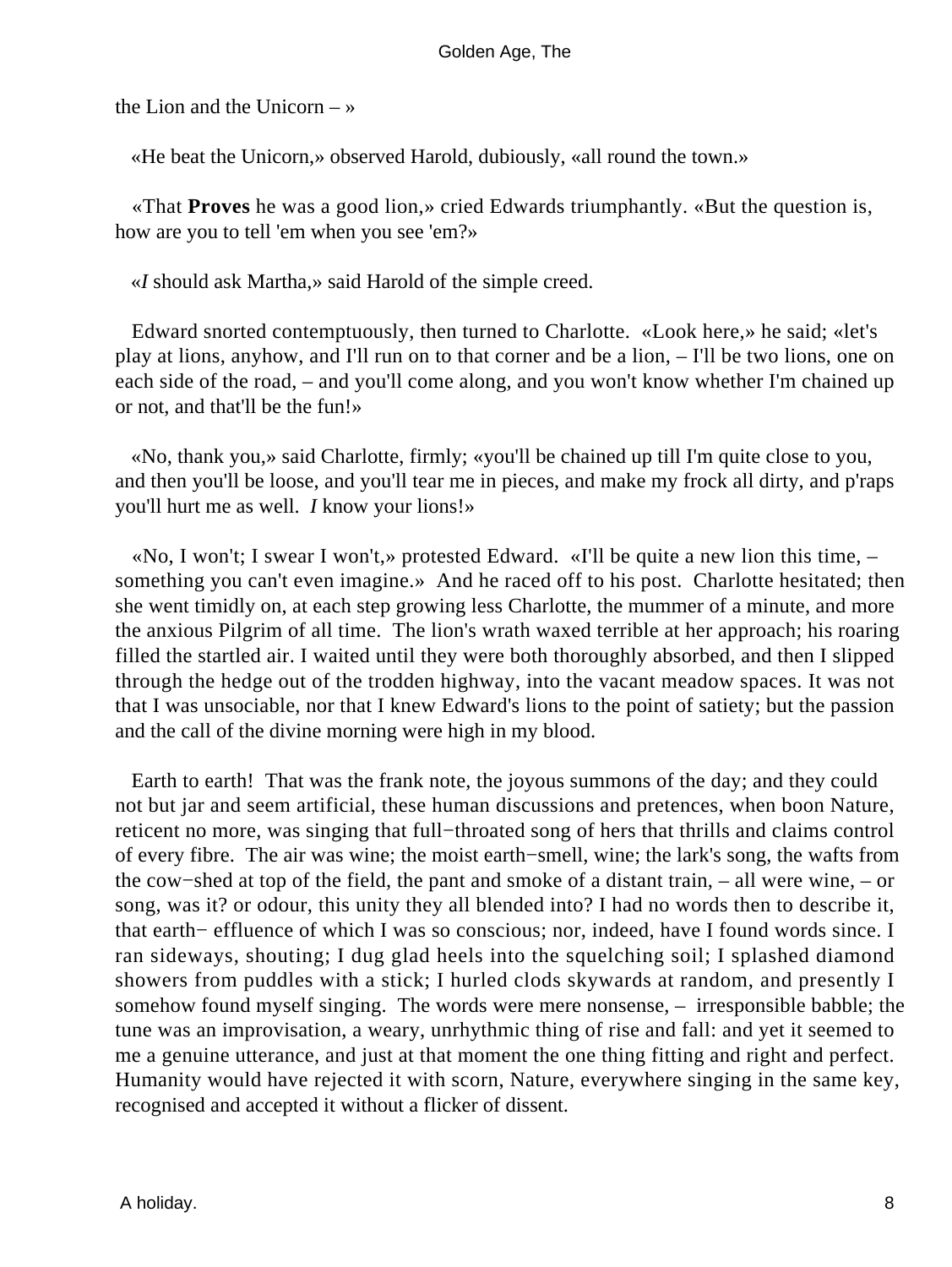All the time the hearty wind was calling to me companionably from where he swung and bellowed in the tree−tops. «Take me for guide to−day,» he seemed to plead. «Other holidays you have tramped it in the track of the stolid, unswerving sun; a belated truant, you have dragged a weary foot homeward with only a pale, expressionless moon for company. To−day why not I, the trickster, the hypocrite? I, who whip round corners and bluster, relapse and evade, then rally and pursue! I can lead you the best and rarest dance of any; for I am the strong capricious one, the lord of misrule, and I alone am irresponsible and unprincipled, and obey no law.» And for me, I was ready enough to fall in with the fellow's humour; was not this a whole holiday? So we sheered off together, arm−in−arm, so to speak; and with fullest confidence I took the jigging, thwartwise course my chainless pilot laid for me.

 A whimsical comrade I found him, ere he had done with me. Was it in jest, or with some serious purpose of his own, that he brought me plump upon a pair of lovers, silent, face to face o'er a discreet unwinking stile? As a rule this sort of thing struck me as the most pitiful tomfoolery. Two calves rubbing noses through a gate were natural and right and within the order of things; but that human beings, with salient interests and active pursuits beckoning them on from every side, could thus – ! Well, it was a thing to hurry past, shamed of face, and think on no more. But this morning everything I met seemed to be accounted for and set in tune by that same magical touch in the air; and it was with a certain surprise that I found myself regarding these fatuous ones with kindliness instead of contempt, as I rambled by, unheeded of them. There was indeed some reconciling influence abroad, which could bring the like antics into harmony with bud and growth and the frolic air.

 A puff on the right cheek from my wilful companion sent me off at a fresh angle, and presently I came in sight of the village church, sitting solitary within its circle of elms. From forth the vestry window projected two small legs, gyrating, hungry for foothold, with larceny – not to say sacrilege – in their every wriggle: a godless sight for a supporter of the Establishment. Though the rest was hidden, I knew the legs well enough; they were usually attached to the body of Bill Saunders, the peerless bad boy of the village. Bill's coveted booty, too, I could easily guess at that; it came from the Vicar's store of biscuits, kept (as I knew) in a cupboard along with his official trappings.

 For a moment I hesitated; then I passed on my way. I protest I was not on Bill's side; but then, neither was I on the Vicar's, and there was something in this immoral morning which seemed to say that perhaps, after all, Bill had as much right to the biscuits as the Vicar, and would certainly enjoy them better; and anyhow it was a disputable point, and no business of mine. Nature, who had accepted me for ally, cared little who had the world's biscuits, and assuredly was not going to let any friend of hers waste his time in playing policeman for Society.

 He was tugging at me anew, my insistent guide; and I felt sure, as I rambled off in his wake, that he had more holiday matter to show me. And so, indeed, he had; and all of it was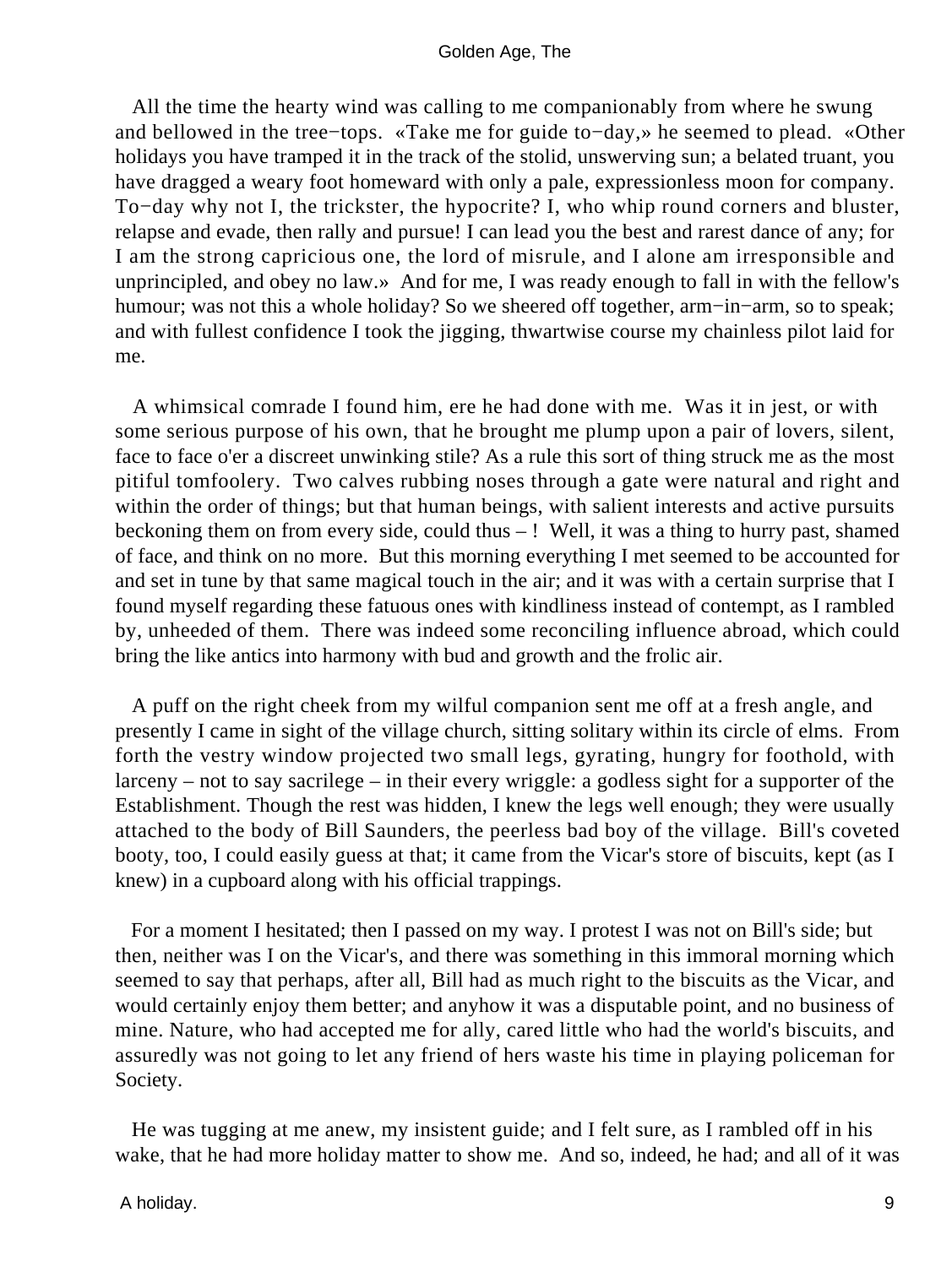to the same lawless tune. Like a black pirate flag on the blue ocean of air, a hawk hung ominous; then, plummet−wise, dropped to the hedgerow, whence there rose, thin and shrill, a piteous voice of squealing.

 By the time I got there a whisk of feathers on the turf – like scattered playbills – was all that remained to tell of the tragedy just enacted. Yet Nature smiled and sang on, pitiless, gay, impartial. To her, who took no sides, there was every bit as much to be said for the hawk as for the chaffinch. Both were her children, and she would show no preferences.

 Further on, a hedgehog lay dead athwart the path – nay, more than dead; decadent, distinctly; a sorry sight for one that had known the fellow in more bustling circumstances. Nature might at least have paused to shed one tear over this rough jacketed little son of hers, for his wasted aims, his cancelled ambitions, his whole career of usefulness cut suddenly short. But not a bit of it! Jubilant as ever, her song went bubbling on, and «Death−in− Life,» and again, «Life−in−Death,» were its alternate burdens. And looking round, and seeing the sheep−nibbled heels of turnips that dotted the ground, their hearts eaten out of them in frost− bound days now over and done, I seemed to discern, faintly, a something of the stern meaning in her valorous chant.

 My invisible companion was singing also, and seemed at times to be chuckling softly to himself, doubtless at thought of the strange new lessons he was teaching me; perhaps, too, at a special bit of waggishness he had still in store. For when at last he grew weary of such insignificant earthbound company, he deserted me at a certain spot I knew; then dropped, subsided, and slunk away into nothingness. I raised my eyes, and before me, grim and lichened, stood the ancient whipping−post of the village; its sides fretted with the initials of a generation that scorned its mute lesson, but still clipped by the stout rusty shackles that had tethered the wrists of such of that generation's ancestors as had dared to mock at order and law. Had I been an infant Sterne, here was a grand chance for sentimental output! As things were, I could only hurry homewards, my moral tail well between my legs, with an uneasy feeling, as I glanced back over my shoulder, that there was more in this chance than met the eye.

 And outside our gate I found Charlotte, alone and crying. Edward, it seemed, had persuaded her to hide, in the full expectation of being duly found and ecstatically pounced upon; then he had caught sight of the butcher's cart, and, forgetting his obligations, had rushed off for a ride. Harold, it further appeared, greatly coveting tadpoles, and top−heavy with the eagerness of possession, had fallen into the pond. This, in itself, was nothing; but on attempting to sneak in by the back− door, he had rendered up his duckweed−bedabbled person into the hands of an aunt, and had been promptly sent off to bed; and this, on a holiday, was very much. The moral of the whipping− post was working itself out; and I was not in the least surprised when, on reaching home, I was seized upon and accused of doing something I had never even thought of. And my frame of mind was such, that I could only wish most heartily that I had done it.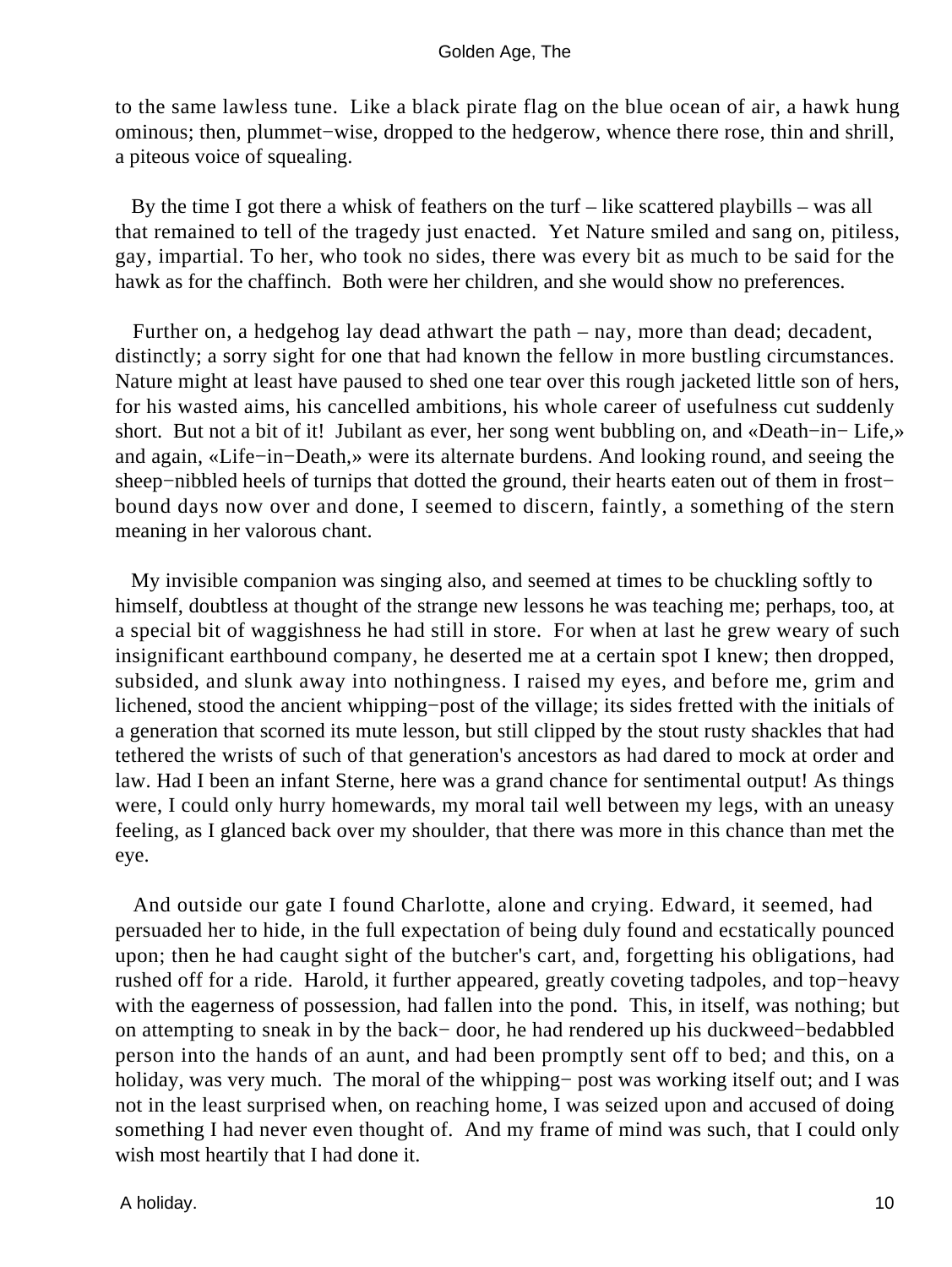## **[A WHITE−WASHED Uncle](#page-83-0)**

 In our small lives that day was eventful when another uncle was to come down from town, and submit his character and qualifications (albeit unconsciously) to our careful criticism. Previous uncles had been weighed in the balance, and – alas! – found grievously wanting. There was Uncle Thomas – a failure from the first. Not that his disposition was malevolent, nor were his habits such as to unfit him for decent society; but his rooted conviction seemed to be that the reason of a child's existence was to serve as a butt for senseless adult jokes, – or what, from the accompanying guffaws of laughter, appeared to be intended for jokes. Now, we were anxious that he should have a perfectly fair trial; so in the tool−house, between breakfast and lessons, we discussed and examined all his witticisms, one by one, calmly, critically, dispassionately. It was no good; we could not discover any salt in them. And as only a genuine gift of humour could have saved Uncle Thomas, – for he pretended to naught besides, – he was reluctantly writ down a hopeless impostor.

 Uncle George – the youngest – was distinctly more promising. He accompanied us cheerily round the establishment, – suffered himself to be introduced to each of the cows, held out the right hand of fellowship to the pig, and even hinted that a pair of pink−eyed Himalayan rabbits might arrive – unexpectedly – from town some day. We were just considering whether in this fertile soil an apparently accidental remark on the solid qualities of guinea− pigs or ferrets might haply blossom and bring forth fruit, when our governess appeared on the scene. Uncle George's manner at once underwent a complete and contemptible change. His interest in rational topics seemed, «like a fountain's sickening pulse,» to flag and ebb away; and though Miss Smedley's ostensible purpose was to take Selina for her usual walk, I can vouch for it that Selina spent her morning ratting, along with the keeper's boy and me; while, if Miss Smedley walked with any one, it would appear to have been with Uncle George.

 But despicable as his conduct had been, he underwent no hasty condemnation. The defection was discussed in all its bearings, but it seemed sadly clear at last that this uncle must possess some innate badness of character and fondness for low company. We who from daily experience knew Miss Smedley like a book – were we not only too well aware that she had neither accomplishments nor charms, no characteristic, in fact, but an inbred viciousness of temper and disposition? True, she knew the dates of the English kings by heart; but how could that profit Uncle George, who, having passed into the army, had ascended beyond the need of useful information? Our bows and arrows, on the other hand, had been freely placed at his disposal; and a soldier should not have hesitated in his choice a moment. No: Uncle George had fallen from grace, and was unanimously damned. And the non−arrival of the Himalayan rabbits was only another nail in his coffin. Uncles, therefore, were just then a heavy and lifeless market, and there was little inclination to deal. Still it was agreed that Uncle William, who had just returned from India, should have as fair a trial as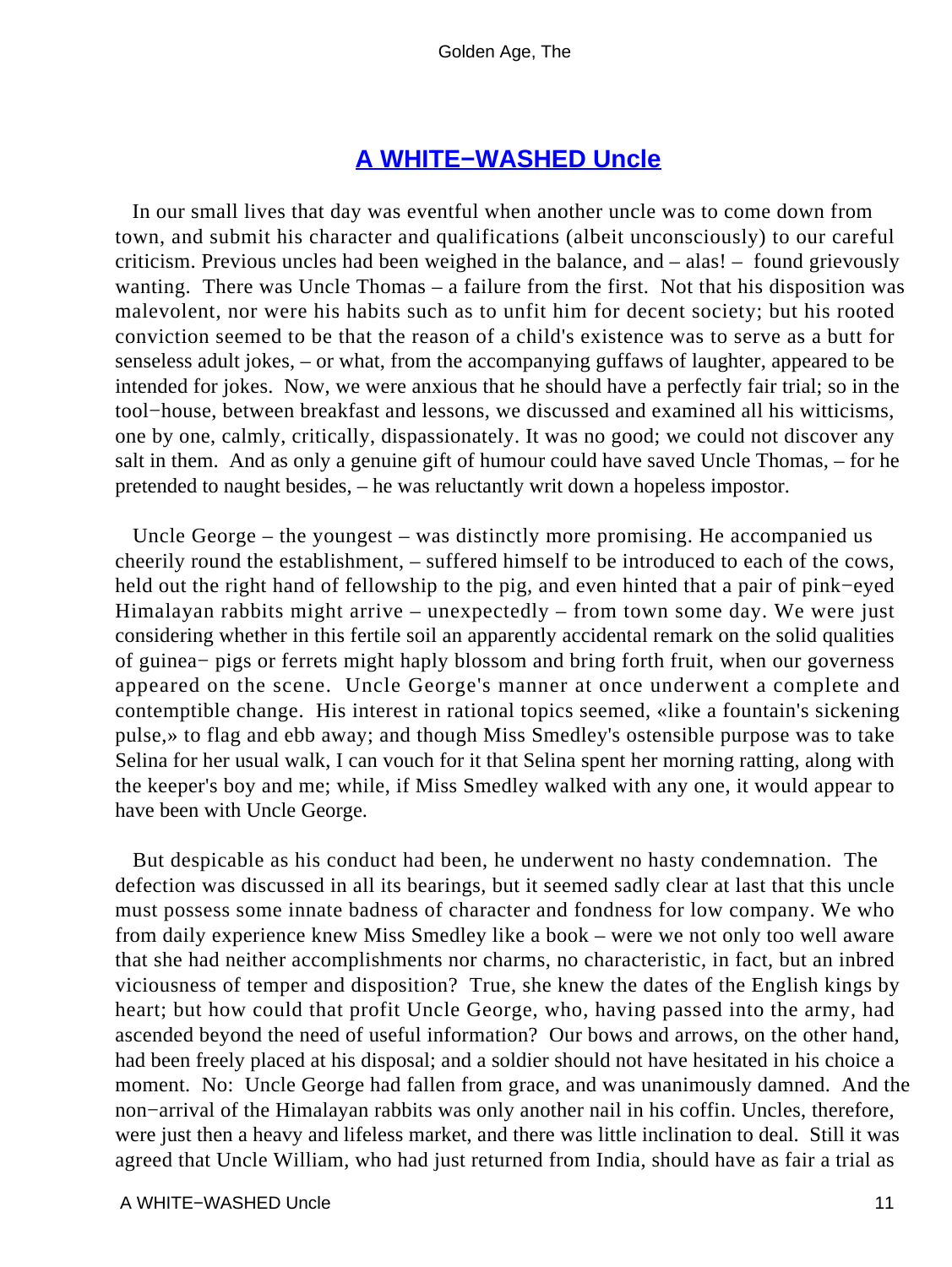the others; more especially as romantic possibilities might well be embodied in one who had held the gorgeous East in fee.

 Selina had kicked my shins – like the girl she is! – during a scuffle in the passage, and I was still rubbing them with one hand when I found that the uncle−on−approbation was half− heartedly shaking the other. A florid, elderly man, and unmistakably nervous, he dropped our grimy paws in succession, and, turning very red, with an awkward simulation of heartiness, «Well, h' are y' all?» he said, «Glad to see me, eh?» As we could hardly, in justice, be expected to have formed an opinion on him at that early stage, we could but look at each other in silence; which scarce served to relieve the tension of the situation. Indeed, the cloud never really lifted during his stay. In talking it over later, some one put forward the suggestion that he must at some time or other have committed a stupendous crime; but I could not bring myself to believe that the man, though evidently unhappy, was really guilty of anything; and I caught him once or twice looking at us with evident kindliness, though seeing himself observed, he blushed and turned away his head.

 When at last the atmosphere was clear of this depressing influence, we met despondently in the potato−cellar – all of us, that is, but Harold, who had been told off to accompany his relative to the station; and the feeling was unanimous, that, at an uncle, William could not be allowed to pass. Selina roundly declared him a beast, pointing out that he had not even got us a half−holiday; and, indeed, there seemed little to do but to pass sentence. We were about to put it, when Harold appeared on the scene; his red face, round eyes, and mysterious demeanour, hinting at awful portents. Speechless he stood a space: then, slowly drawing his hand from the pocket of his knickerbockers, he displayed on a dirty palm one – two – three – four half−crowns! We could but gaze – tranced, breathless, mute; never had any of us seen, in the aggregate, so much bullion before. Then Harold told his tale.

 «I took the old fellow to the station,» he said, «and as we went along I told him all about the station−master's family, and how I had seen the porter kissing our housemaid, and what a nice fellow he was, with no airs, or affectation about him, and anything I thought would be of interest.; but he didn't seem to pay much attention, but walked along puffing his cigar, and once I thought – I'm not certain, but **I thought** – I heard him say, `Well, thank God, that's over!' When we got to the station he stopped suddenly, and said, `Hold on a minute!' Then he shoved these into my hand in a frightened sort of way; and said, `Look here, youngster! These are for you and the other kids. Buy what you like – make little beasts of yourselves – only don't tell the old people, mind! Now cut away home!' So I cut.»

 A solemn hush fell on the assembly, broken first by the small Charlotte. «I didn't know,» she observed dreamily, «that there were such good men anywhere in the world. I hope he'll die to− night, for then he'll go straight to heaven!» But the repentant Selina bewailed herself with tears and sobs, refusing to be comforted; for that in her haste she had called this white−souled relative a beast.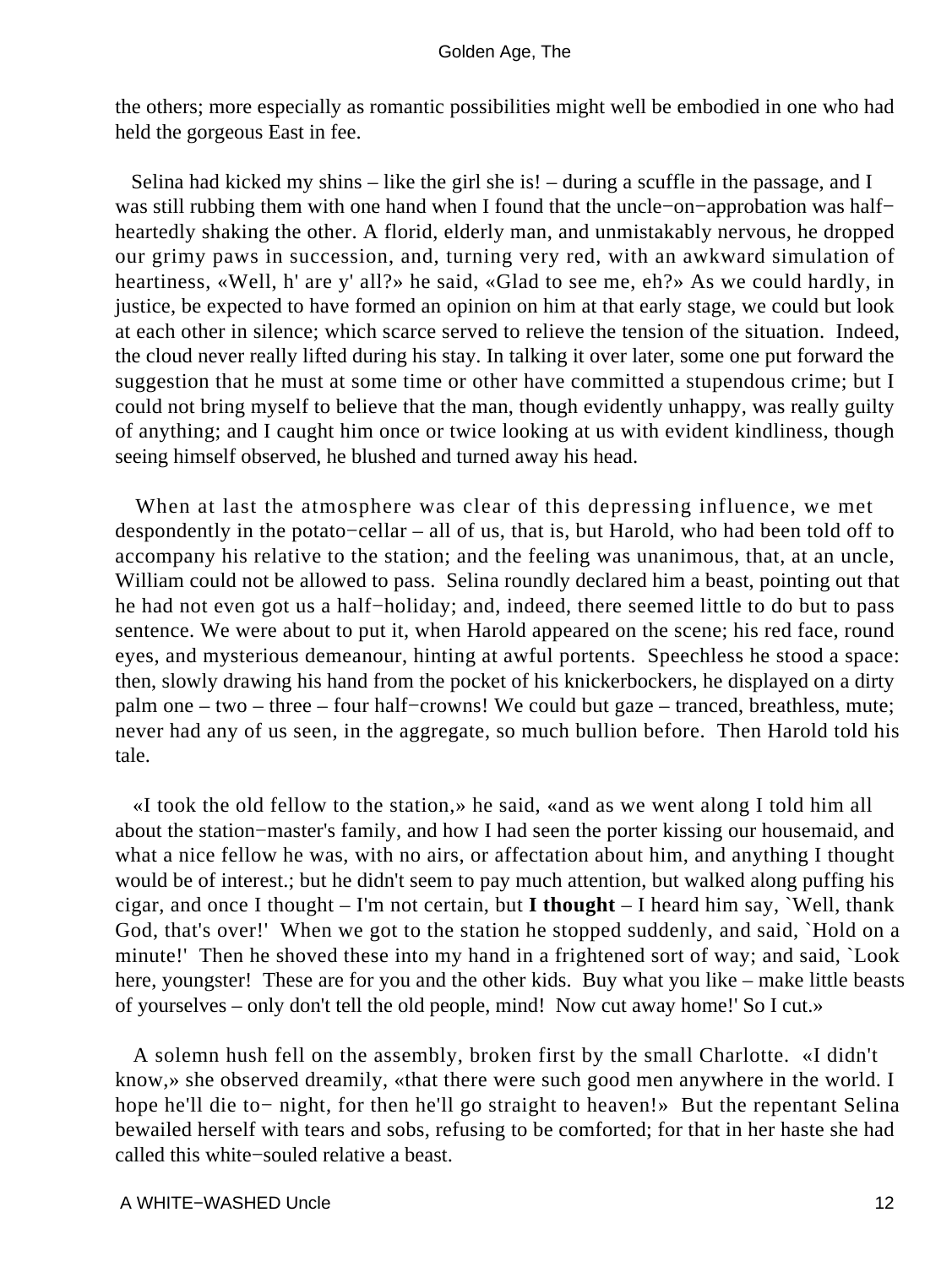«I'll tell you what we'll do,» said Edward, the master−mind, rising – as he always did – to the situation: «We'll christen the piebald pig after him – the one that hasn't got a name yet. And that'll show we're sorry for our mistake!»

 «I – I christened that pig this morning,» Harold guiltily confessed; «I christened it after the curate. I'm very sorry – but he came and bow'ed to me last night, after you others had all been sent to bed early – and somehow I felt **I had** to do it!»

 «Oh, but that doesn't count,» said Edward hastily; «because we weren't all there. We'll take that christening off, and call it Uncle William. And you can save up the curate for the next litter!»

 And the motion being agreed to without a division, the House went into Committee of Supply.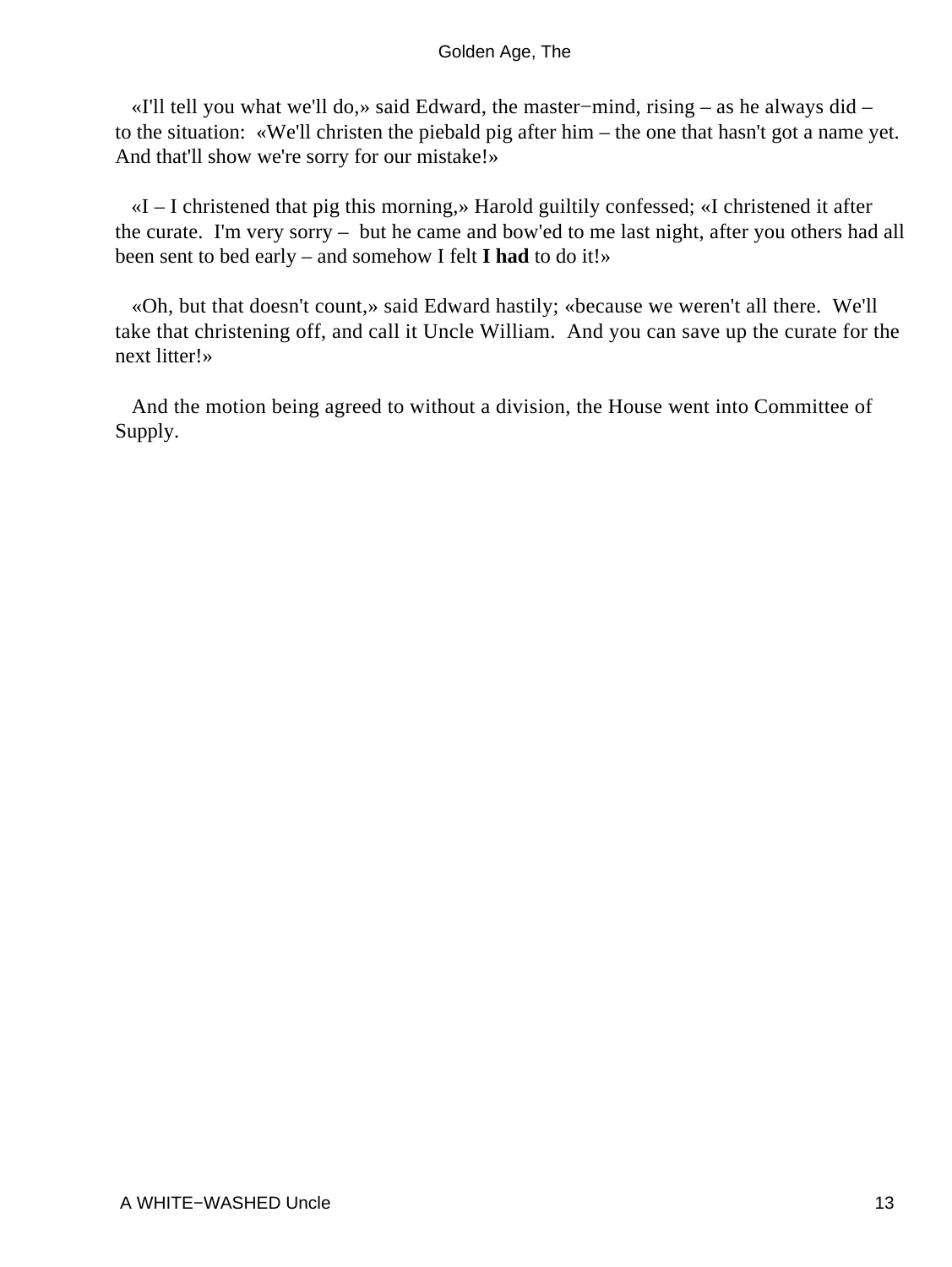## **[Alarums and excursions](#page-83-0)**

 «Let's pretend,» suggested Harold, «that we're Cavaliers and Roundheads; and YOU be a Roundhead!»

 «O bother,» I replied drowsily, «we pretended that yesterday; and it's not my turn to be a Roundhead, anyhow.» The fact is, I was lazy, and the call to arms fell on indifferent ears. We three younger ones were stretched at length in the orchard. The sun was hot, the season merry June, and never (I thought) had there been such wealth and riot of buttercups throughout the lush grass. Green−and−gold was the dominant key that day. Instead of active «pretence» with its shouts and perspiration, how much better – I held – to lie at ease and pretend to one's self, in green and golden fancies, slipping the husk and passing, a careless lounger, through a sleepy imaginary world all gold and green! But the persistent Harold was not to be fobbed of.

 «Well, then,» he began afresh, «let's pretend we're Knights of the Round Table; and (with a rush) *I'll* be Lancelot!»

 «I won't play unless I'm Lancelot,» I said. I didn't mean it really, but the game of Knights always began with this particular contest.

 «O PLEASE,» implored Harold. «You know when Edward's here I never get a chance of being Lancelot. I haven't been Lancelot for weeks!»

Then I yielded gracefully. «All right,» I said. «I'll be Tristram.»

«O, but you can't,» cried Harold again.

 «Charlotte has always been Tristram. She won't play unless she's allowed to be Tristram! Be somebody else this time.»

 Charlotte said nothing, but breathed hard, looking straight before her. The peerless hunter and harper was her special hero of romance, and rather than see the part in less appreciative hands, she would even have returned sadly to the stuffy schoolroom.

«I don't care,» I said: «I'll be anything. I'll be Sir Kay. Come on!»

 Then once more in this country's story the mail−clad knights paced through the greenwood shaw, questing adventure, redressing wrong; and bandits, five to one, broke and fled discomfited to their caves. Once again were damsels rescued, dragons disembowelled, and giants, in every corner of the orchard, deprived of their already superfluous number of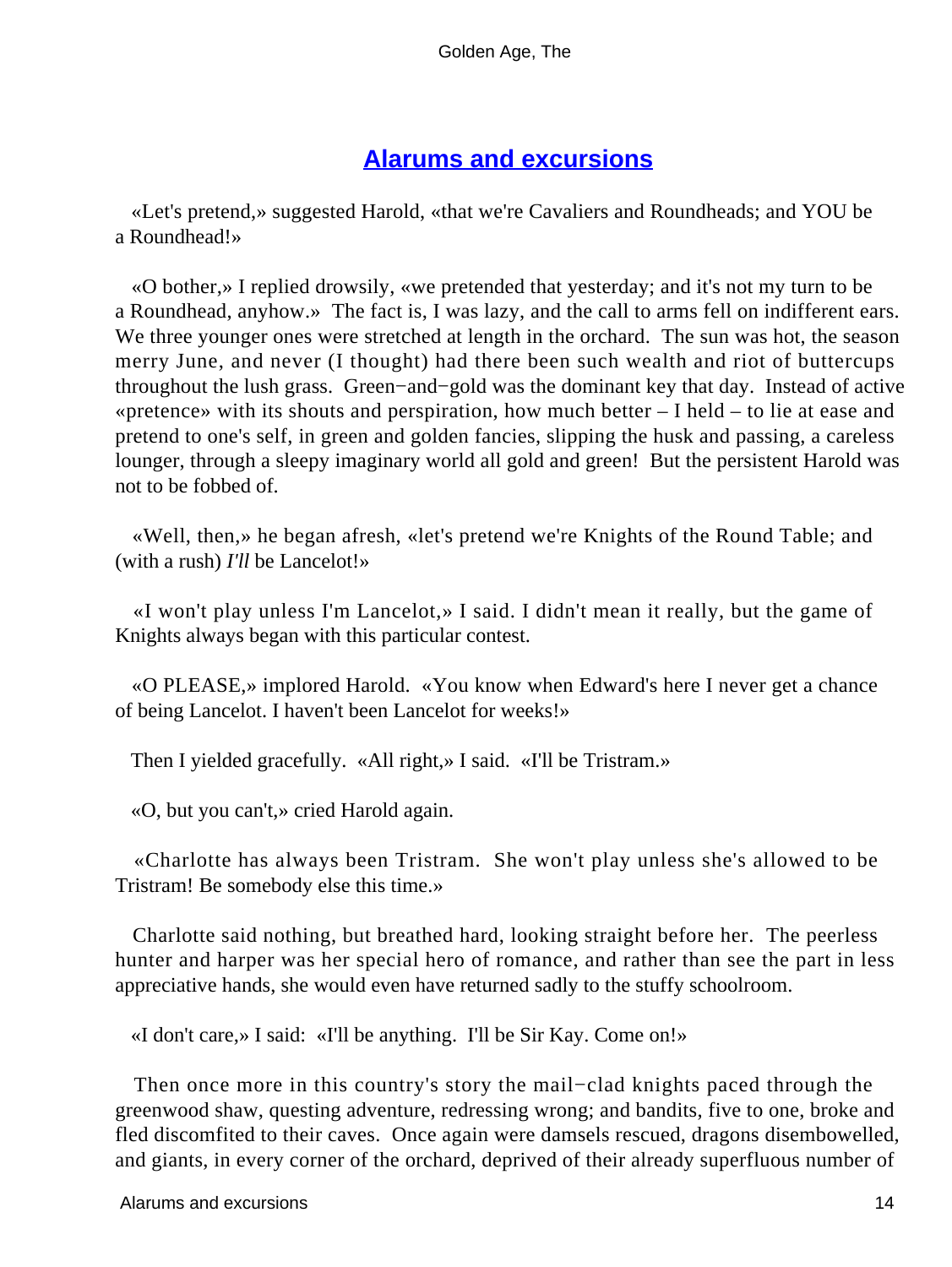heads; while Palamides the Saracen waited for us by the well, and Sir Breuse Saunce Pite vanished in craven flight before the skilled spear that was his terror and his bane. Once more the lists were dight in Camelot, and all was gay with shimmer of silk and gold; the earth shook with thunder of horses, ash−staves flew in splinters; and the firmament rang to the clash of sword on helm. The varying fortune of the day swung doubtful – now on this side, now on that; till at last Lancelot, grim and great, thrusting through the press, unhorsed Sir Tristram (an easy task), and bestrode her, threatening doom; while the Cornish knight, forgetting hard− won fame of old, cried piteously, «You're hurting me, I tell you! and you're tearing my frock!» Then it happed that Sir Kay, hurtling to the rescue, stopped short in his stride, catching sight suddenly, through apple−boughs, of a gleam of scarlet afar off; while the confused tramp of many horses, mingled with talk and laughter, was borne to our ears.

 «What is it?» inquired Tristram, sitting up and shaking out her curls; while Lancelot forsook the clanging lists and trotted nimbly to the hedge.

 I stood spell−bound for a moment longer, and then, with a cry of «Soldiers!» I was off to the hedge, Charlotte picking herself up and scurrying after.

 Down the road they came, two and two, at an easy walk; scarlet flamed in the eye, bits jingled and saddles squeaked delightfully; while the men, in a halo of dust, smoked their short clays like the heroes they were. In a swirl of intoxicating glory the troop clinked and clattered by, while we shouted and waved, jumping up and down, and the big jolly horsemen acknowledged the salute with easy condescension. The moment they were past we were through the hedge and after them. Soldiers were not the common stuff of everyday life. There had been nothing like this since the winter before last, when on a certain afternoon – bare of leaf and monochrome in its hue of sodden fallow and frost−nipt copse – suddenly the hounds had burst through the fence with their mellow cry, and all the paddock was for the minute reverberant of thudding hoof and dotted with glancing red. But this was better, since it could only mean that blows and bloodshed were in the air.

«Is there going to be a battle?» panted Harold, hardly able to keep up for excitement.

«Of course there is,» I replied. «We're just in time. Come on!»

 Perhaps I ought to have known better; and yet – The pigs and poultry, with whom we chiefly consorted, could instruct us little concerning the peace that in these latter days lapped this sea− girt realm. In the schoolroom we were just now dallying with the Wars of the Roses; and did not legends of the country−side inform us how Cavaliers had once galloped up and down these very lanes from their quarters in the village? Here, now, were soldiers unmistakable; and if their business was not fighting, what was it? Sniffing the joy of battle, we followed hard on their tracks.

«Won't Edward be sorry,» puffed Harold, «that he's begun that beastly Latin?»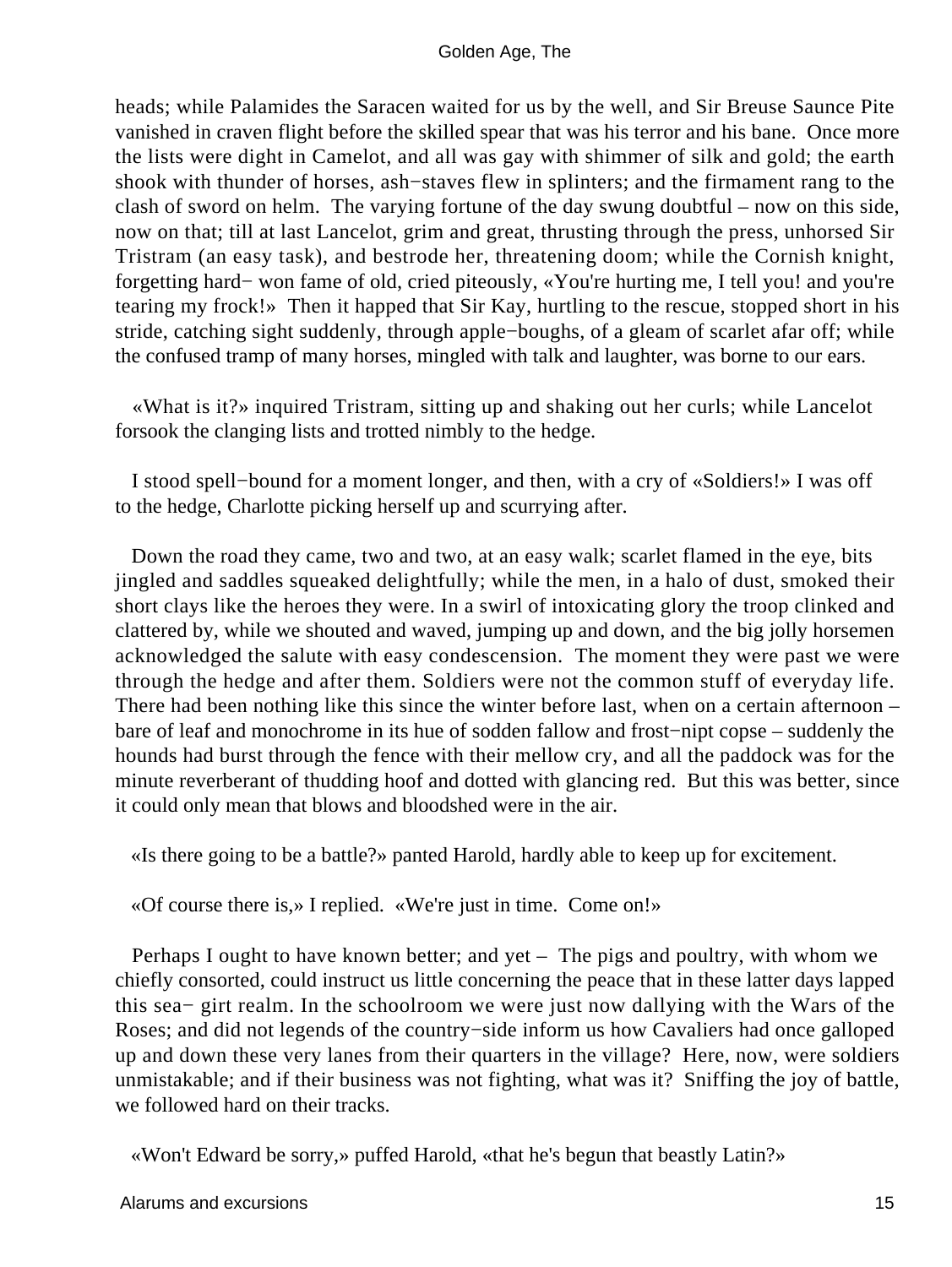It did, indeed, seem hard. Edward, the most martial spirit of us all, was drearily conjugating AMO (of all verbs) between four walls; while Selina, who ever thrilled ecstatic to a red coat, was struggling with the uncouth German tongue. «Age,» I reflected, «carries its penalties.»

 It was a grievous disappointment to us that the troop passed through the village unmolested. Every cottage, I pointed out to my companions, ought to have been loopholed, and strongly held. But no opposition was offered to the soldiers, who, indeed, conducted themselves with a recklessness and a want of precaution that seemed simply criminal.

 At the last cottage a transitory gleam of common sense flickered across me, and, turning on Charlotte, I sternly ordered her back.

 The small maiden, docile but exceedingly dolorous, dragged reluctant feet homewards, heavy at heart that she was to behold no stout fellows slain that day; but Harold and I held steadily on, expecting every instant to see the environing hedges crackle and spit forth the leaden death.

 «Will they be Indians?» inquired my brother (meaning the enemy); «or Roundheads, or what?»

 I reflected. Harold always required direct, straightforward answers – not faltering suppositions.

 «They won't be Indians,» I replied at last; «nor yet Roundheads. There haven't been any Roundheads seen about here for a long time. They'll be Frenchmen.»

 Harold's face fell. «All right,» he said; «Frenchmen'll do; but I did hope they'd be Indians.»

«If they were going to be Indians,» I explained,  $\alpha I - I$  don't think I'd go on. Because when Indians take you prisoner they scalp you first, and then burn you at a stake. But Frenchmen don't do that sort of thing.»

«Are you quite sure?» asked Harold doubtfully.

 «Quite,» I replied. «Frenchmen only shut you up in a thing called the Bastille; and then you get a file sent in to you in a loaf of bread, and saw the bars through, and slide down a rope, and they all fire at you – but they don't hit you – and you run down to the seashore as hard as you can, and swim off to a British frigate, and there you are!»

Harold brightened up again. The programme was rather attractive.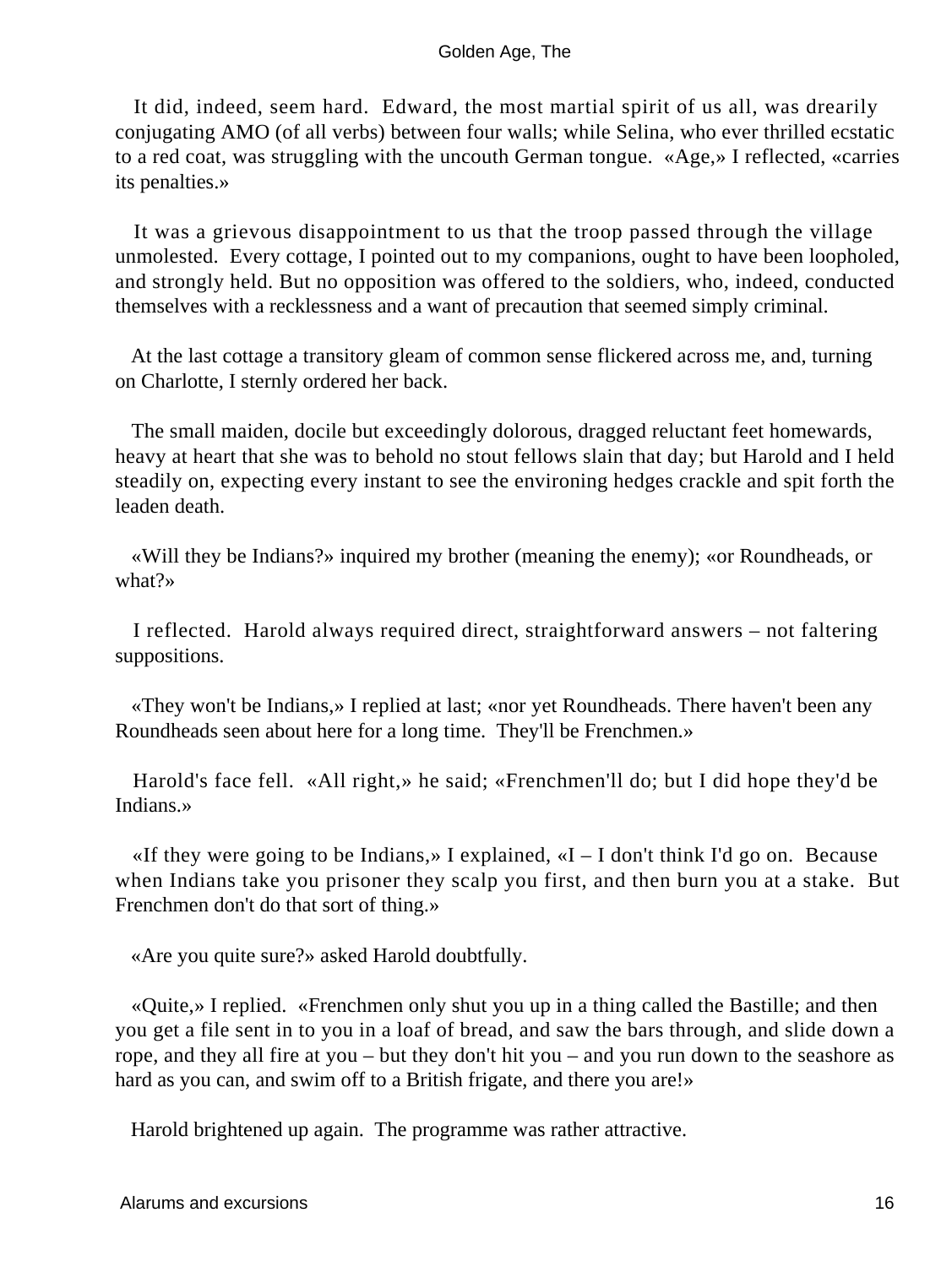«If they try to take us prisoner,» he said, «we – we won't run, will we?»

 Meanwhile, the craven foe was a long time showing himself; and we were reaching strange outland country, uncivilised, wherein lions might be expected to prowl at nightfall. I had a stitch in my side, and both Harold's stockings had come down. Just as I was beginning to have gloomy doubts of the proverbial courage of Frenchmen, the officer called out something, the men closed up, and, breaking into a trot, the troops – already far ahead – vanished out of our sight. With a sinking at the heart, I began to suspect we had been fooled.

«Are they charging?» cried Harold, weary, but rallying gamely.

 «I think not,» I replied doubtfully. «When there's going to be a charge, the officer always makes a speech, and then they draw their swords and the trumpets blow, and – but let's try a short cut. We may catch them up yet.»

 So we struck across the fields and into another road, and pounded down that, and then over more fields, panting, down−hearted, yet hoping for the best. The sun went in, and a thin drizzle began to fall; we were muddy, breathless, almost dead beat; but we blundered on, till at last we struck a road more brutally, more callously unfamiliar than any road I ever looked upon. Not a hint nor a sign of friendly direction or assistance on the dogged white face of it. There was no longer any disguising it – we were hopelessly lost. The small rain continued steadily, the evening began to come on. Really there are moments when a fellow is justified in crying; and I would have cried too, if Harold had not been there. That right−minded child regarded an elder brother as a veritable god; and I could see that he felt himself as secure as if a whole Brigade of Guards hedged him round with protecting bayonets. But I dreaded sore lest he should begin again with his questions.

 As I gazed in dumb appeal on the face of unresponsive nature, the sound of nearing wheels sent a pulse of hope through my being; increasing to rapture as I recognised in the approaching vehicle the familiar carriage of the old doctor. If ever a god emerged from a machine, it was when this heaven−sent friend, recognising us, stopped and jumped out with a cheery hail. Harold rushed up to him at once. «Have you been there?» he cried. «Was it a jolly fight? who beat? were there many people killed?»

The doctor appeared puzzled. I briefly explained the situation.

 «I see,» said the doctor, looking grave and twisting his face this way and that. «Well, the fact is, there isn't going to be any battle to−day. It's been put off, on account of the change in the weather. You will have due notice of the renewal of hostilities. And now you'd better jump in and I'll drive you home. You've been running a fine rig! Why, you might have both been taken and shot as spies!»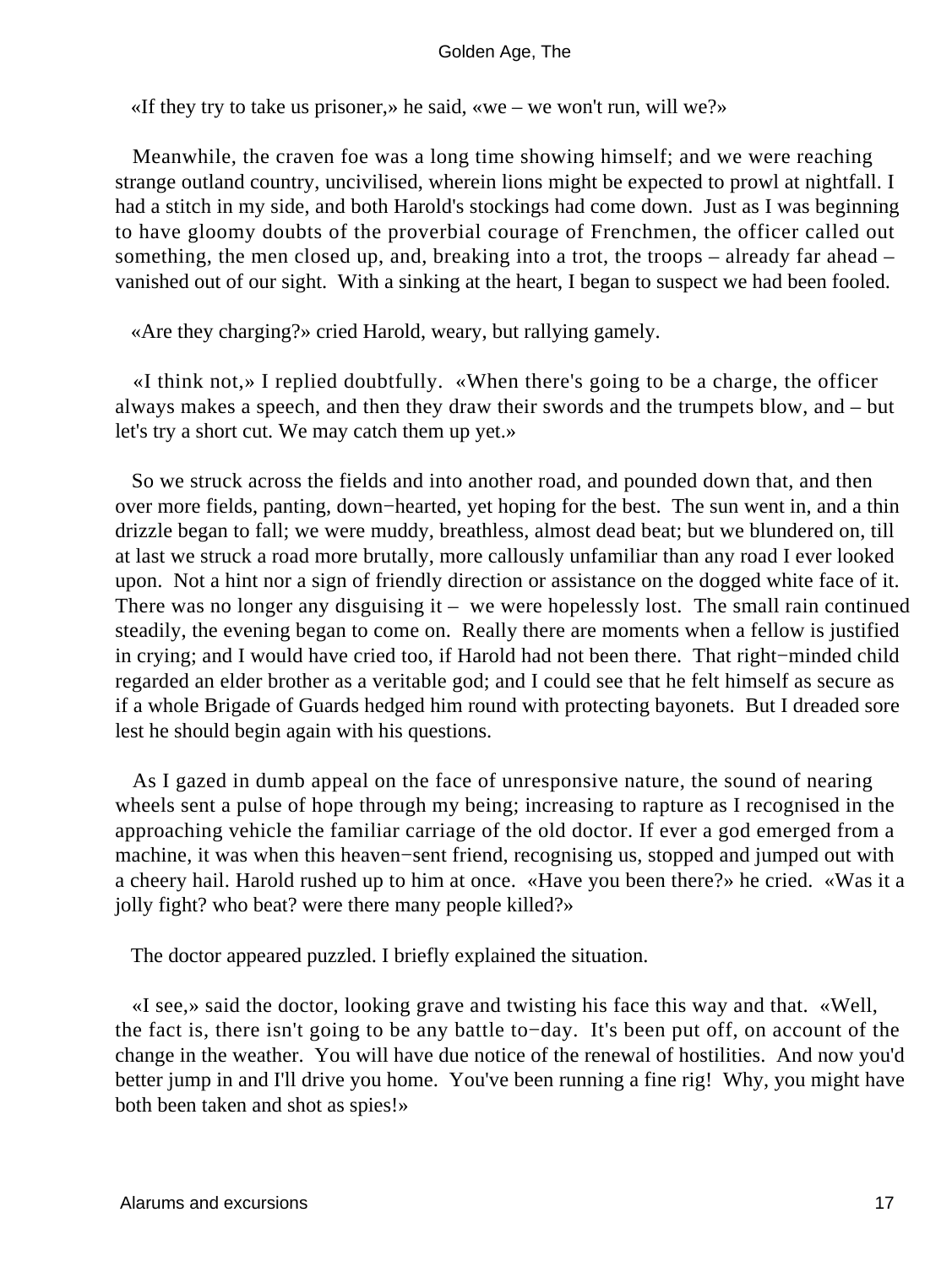This special danger had never even occurred to us. The thrill of it accentuated the cosey homelike feeling of the cushions we nestled into as we rolled homewards. The doctor beguiled the journey with blood−curdling narratives of personal adventure in the tented field, he having followed the profession of arms (so it seemed) in every quarter of the globe. Time, the destroyer of all things beautiful, subsequently revealed the baselessness of these legends; but what of that? There are higher things than truth; and we were almost reconciled, by the time we were dropped at our gate, to the fact that the battle had been postponed.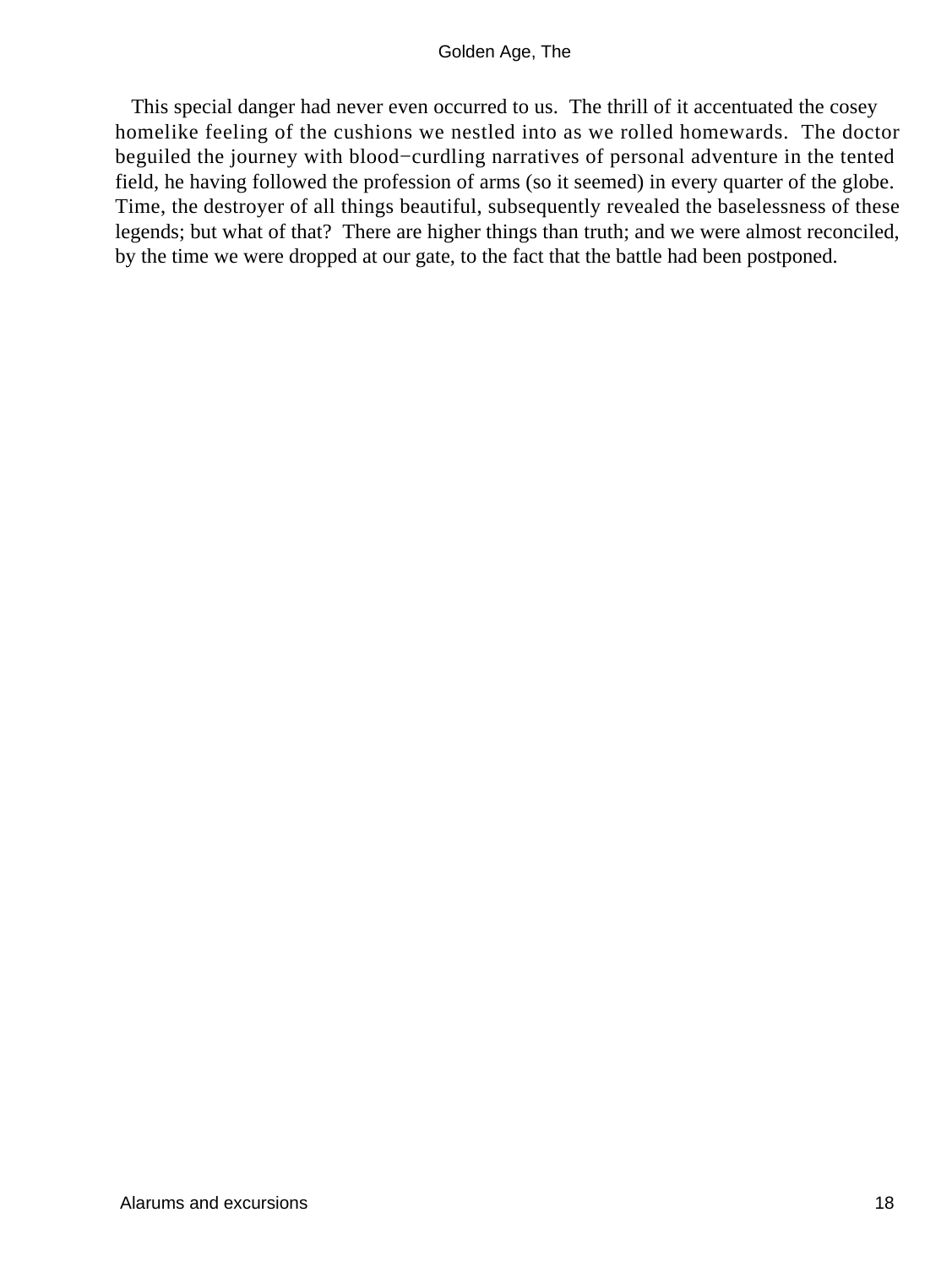## **[The finding of the princess.](#page-83-0)**

 It was the day I was promoted to a tooth−brush. The girls, irrespective of age, had been thus distinguished some time before; why, we boys could never rightly understand, except that it was part and parcel of a system of studied favouritism on behalf of creatures both physically inferior and (as was shown by a fondness for tale−bearing) of weaker mental fibre. It was not that we yearned after these strange instruments in themselves; Edward, indeed, applied his to the scrubbing−out of his squirrel's cage, and for personal use, when a superior eye was grim on him, borrowed Harold's or mine, indifferently; but the nimbus of distinction that clung to them – that we coveted exceedingly. What more, indeed, was there to ascend to, before the remote, but still possible, razor and strop?

 Perhaps the exaltation had mounted to my head; or nature and the perfect morning joined to him at disaffection; anyhow, having breakfasted, and triumphantly repeated the collect I had broken down in the last Sunday – 'twas one without rhythm or alliteration: a most objectionable collect – having achieved thus much, the small natural man in me rebelled, and I vowed, as I straddled and spat about the stable−yard in feeble imitation of the coachman, that lessons might go to the Inventor of them. It was only geography that morning, any way: and the practical thing was worth any quantity of bookish theoretic; as for me, I was going on my travels, and imports and exports, populations and capitals, might very well wait while I explored the breathing, coloured world outside.

 True, a fellow−rebel was wanted; and Harold might, as a rule, have been counted on with certainty. But just then Harold was very proud. The week before he had «gone into tables,» and had been endowed with a new slate, having a miniature sponge attached, wherewith we washed the faces of Charlotte's dolls, thereby producing an unhealthy pallor which struck terror into the child's heart, always timorous regarding epidemic visitations. As to «tables,» nobody knew exactly what they were, least of all Harold; but it was a step over the heads of the rest, and therefore a subject for self−adulation and – generally speaking – airs; so that Harold, hugging his slate and his chains, was out of the question now. In such a matter, girls were worse than useless, as wanting the necessary tenacity of will and contempt for self−constituted authority. So eventually I slipped through the hedge a solitary protestant, and issued forth on the lane what time the rest of the civilised world was sitting down to lessons.

 The scene was familiar enough; and yet, this morning, how different it all seemed! The act, with its daring, tinted everything with new, strange hues; affecting the individual with a sort of bruised feeling just below the pit of the stomach, that was intensified whenever his thoughts flew back to the ink− stained, smelly schoolroom. And could this be really me? or was I only contemplating, from the schoolroom aforesaid, some other jolly young mutineer, faring forth under the genial sun? Anyhow, here was the friendly well, in its old place, half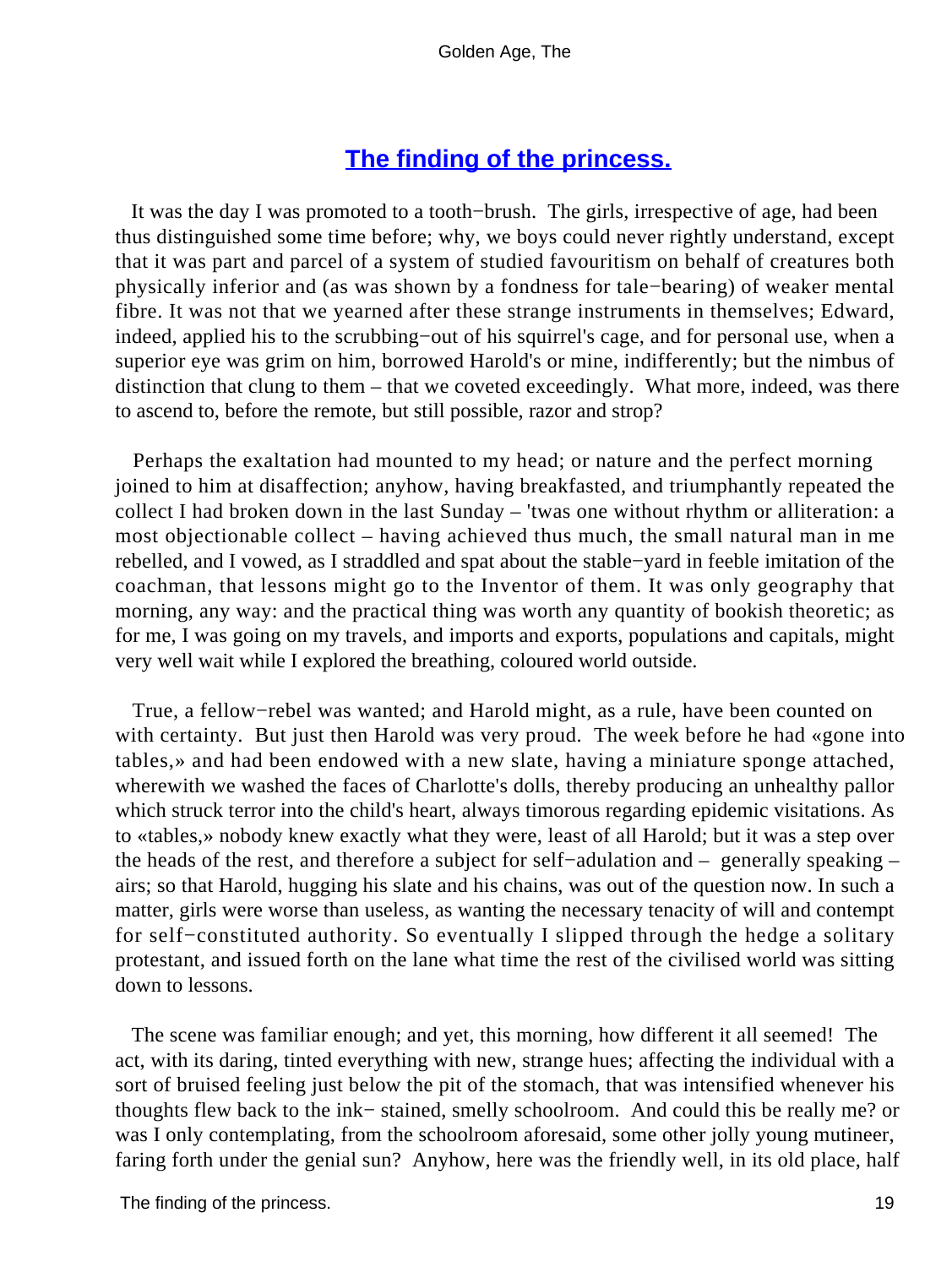way up the lane. Hither the yoke−shouldering village−folk were wont to come to fill their clinking buckets; when the drippings made worms of wet in the thick dust of the road. They had flat wooden crosses inside each pail, which floated on the top and (we were instructed) served to prevent the water from slopping over. We used to wonder by what magic this strange principle worked, and who first invented the crosses, and whether he got a peerage for it. But indeed the well was a centre of mystery, for a hornet's nest was somewhere hard by, and the very thought was fearsome. Wasps we knew well and disdained, storming them in their fastnesses. But these great Beasts, vestured in angry orange, three stings from which – so 't was averred – would kill a horse, these were of a different kidney, and their warning drone suggested prudence and retreat. At this time neither villagers nor hornets encroached on the stillness: lessons, apparently, pervaded all Nature. So, after dabbling awhile in the well – what boy has ever passed a bit of water without messing in it? – I scrambled through the hedge, avoiding the hornet−haunted side, and struck into the silence of the copse.

 If the lane had been deserted, this was loneliness become personal. Here mystery lurked and peeped; here brambles caught and held with a purpose of their own, and saplings whipped the face with human spite. The copse, too, proved vaster in extent, more direfully drawn out, than one would ever have guessed from its frontage on the lane: and I was really glad when at last the wood opened and sloped down to a streamlet brawling forth into the sunlight. By this cheery companion I wandered along, conscious of little but that Nature, in providing store of water−rats, had thoughtfully furnished provender of right−sized stones. Rapids, also, there were, telling of canoes and portages – crinkling bays and inlets – caves for pirates and hidden treasures – the wise Dame had forgotten nothing – till at last, after what lapse of time I know not, my further course, though not the stream's, was barred by some six feet of stout wire netting, stretched from side to side, just where a thick hedge, arching till it touched, forbade all further view.

 The excitement of the thing was becoming thrilling. A Black Flag must surely be fluttering close by. Here was evidently a malignant contrivance of the Pirates, designed to baffle our gun− boats when we dashed up−stream to shell them from their lair. A gun−boat, indeed, might well have hesitated, so stout was the netting, so close the hedge: but I spied where a rabbit was wont to pass, close down by the water's edge; where a rabbit could go a boy could follow, albeit stomach−wise and with one leg in the stream; so the passage was achieved, and I stood inside, safe but breathless at the sight.

 Gone was the brambled waste, gone the flickering tangle of woodland. Instead, terrace after terrace of shaven sward, stone− edged, urn−cornered, stepped delicately down to where the stream, now tamed and educated, passed from one to another marble basin, in which on occasion gleams of red hinted at gold−fish in among the spreading water−lilies. The scene lay silent and slumbrous in the brooding noonday sun: the drowsing peacock squatted humped on the lawn, no fish leapt in the pools, nor bird declared himself from the environing hedges. Self−confessed it was here, then, at last the Garden of Sleep!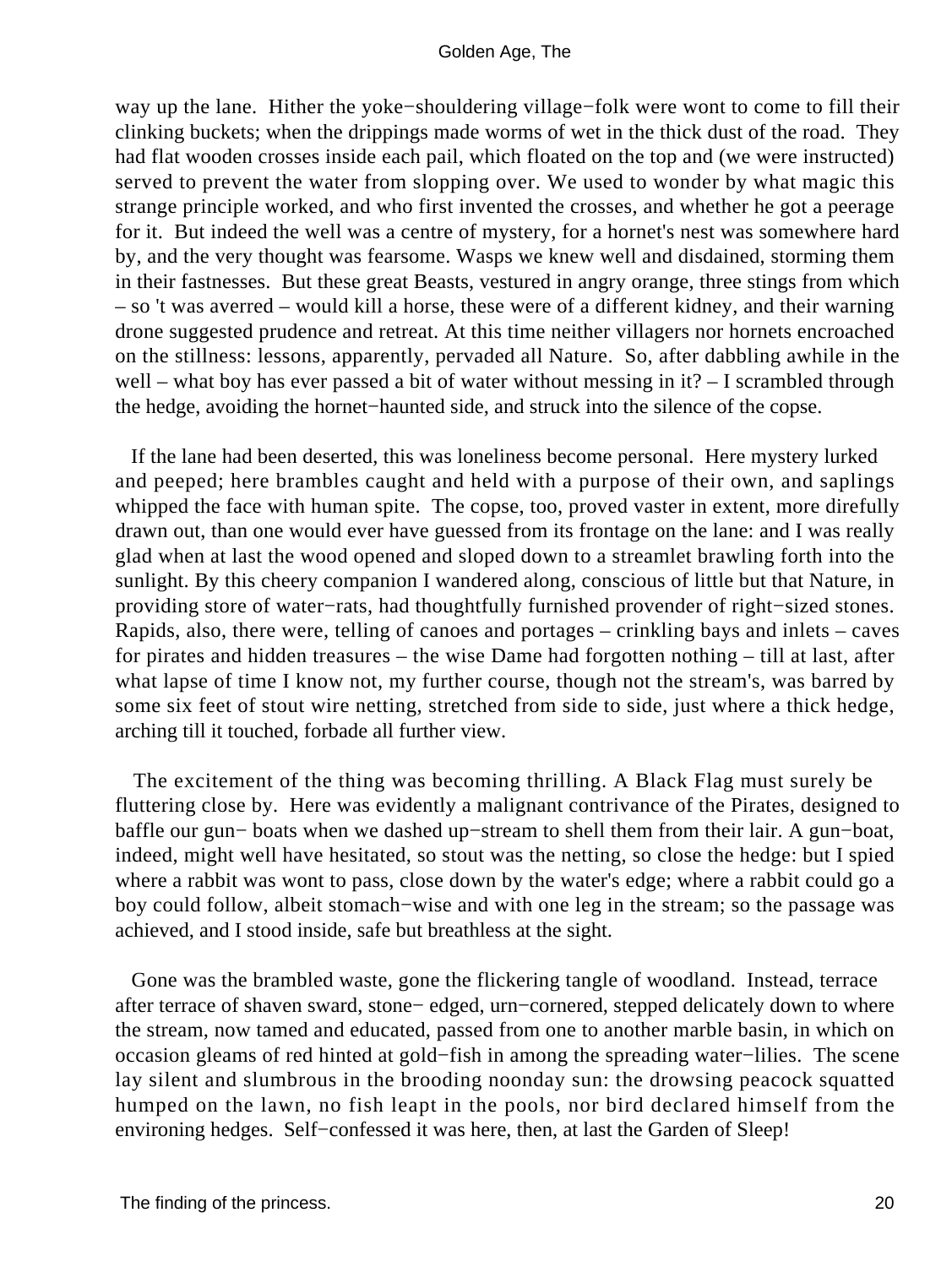Two things, in those old days, I held in especial distrust: gamekeepers and gardeners. Seeing, however, no baleful apparitions of either nature, I pursued my way between rich flower−beds, in search of the necessary Princess. Conditions declared her presence patently as trumpets; without this centre such surroundings could not exist. A pavilion, gold topped, wreathed with lush jessamine, beckoned with a special significance over close−set shrubs. There, if anywhere, She should be enshrined. Instinct, and some knowledge of the habits of princesses, triumphed; for (indeed) there She was! In no tranced repose, however, but laughingly, struggling to disengage her hand from the grasp of a grown−up man who occupied the marble bench with her. (As to age, I suppose now that the two swung in respective scales that pivoted on twenty. But children heed no minor distinctions; to them, the inhabited world is composed of the two main divisions: children and upgrown people; the latter being in no way superior to the former – only hopelessly different. These two, then, belonged to the grown−up section.) I paused, thinking it strange they should prefer seclusion when there were fish to be caught, and butterflies to hunt in the sun outside; and as I cogitated thus, the grown−up man caught sight of me.

«Hallo, sprat!» he said, with some abruptness, «where do you spring from?»

 «I came up the stream,» I explained politely and comprehensively, «and I was only looking for the Princess.»

 «Then you are a water−baby,» he replied. «And what do you think of the Princess, now you've found her?»

 «I think she is lovely,» I said (and doubtless I was right, having never learned to flatter). «But she's wide−awake, so I suppose somebody has kissed her!»

 This very natural deduction moved the grown−up man to laughter; but the Princess, turning red and jumping up, declared that it was time for lunch.

 «Come along, then,» said the grown−up man; «and you too, Water− baby; come and have something solid. You must want it.»

 I accompanied them, without any feeling of false delicacy. The world, as known to me, was spread with food each several mid−day, and the particular table one sat at seemed a matter of no importance. The palace was very sumptuous and beautiful, just what a palace ought to be; and we were met by a stately lady, rather more grownup than the Princess – apparently her mother.

 My friend the Man was very kind, and introduced me as the Captain, saying I had just run down from Aldershot. I didn't know where Aldershot was, but had no manner of doubt that he was perfectly right. As a rule, indeed, grown−up people are fairly correct on matters of fact; it is in the higher gift of imagination that they are so sadly to seek.

The finding of the princess. 21 and 22 and 22 and 22 and 22 and 22 and 22 and 22 and 22 and 22 and 22 and 22 and 22 and 22 and 22 and 22 and 22 and 22 and 22 and 22 and 22 and 22 and 22 and 22 and 22 and 22 and 22 and 22 a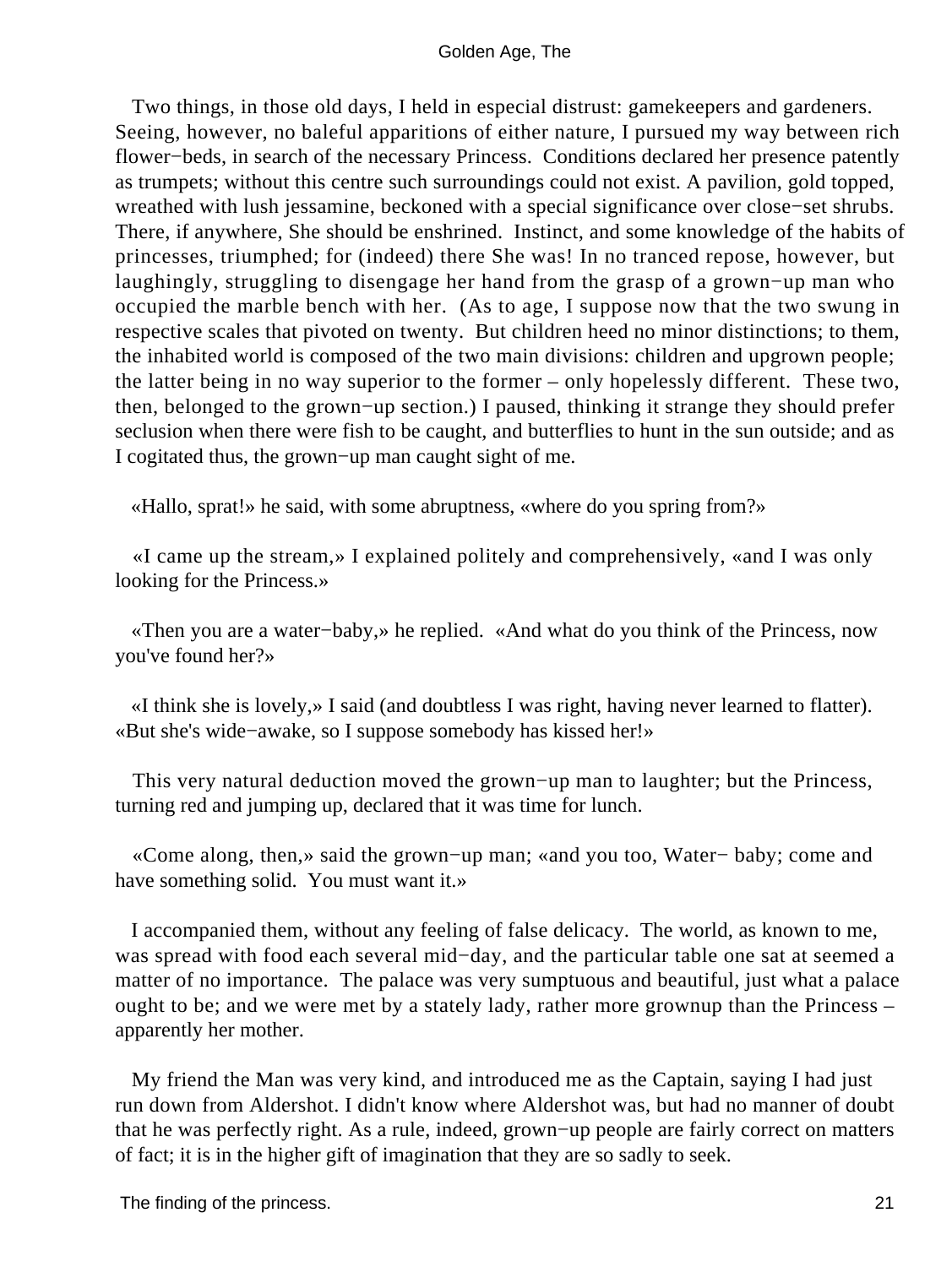The lunch was excellent and varied. Another gentleman in beautiful clothes – a lord, presumably – lifted me into a high carved chair, and stood behind it, brooding over me like a Providence. I endeavoured to explain who I was and where I had come from, and to impress the company with my own tooth−brush and Harold's tables; but either they were stupid – or is it a characteristic of Fairyland that every one laughs at the most ordinary remarks? My friend the Man said good−naturedly, «All right, Water−baby; you came up the stream, and that's good enough for us.» The lord – a reserved sort of man, I thought – took no share in the conversation.

 After lunch I walked on the terrace with the Princess and my friend the Man, and was very proud. And I told him what I was going to be, and he told me what he was going to be; and then I remarked, «I suppose you two are going to get married?» He only laughed, after the Fairy fashion. «Because if you aren't,» I added, «you really ought to»: meaning only that a man who discovered a Princess, living in the right sort of Palace like this, and didn't marry her there and then, was false to all recognised tradition.

 They laughed again, and my friend suggested I should go down to the pond and look at the gold−fish, while they went for a stroll.

 I was sleepy, and assented; but before they left me, the grown−up man put two half–crowns in my hand, for the purpose, he explained, of treating the other water–babies. I was so touched by this crowning mark of friendship that I nearly cried; and thought much more of his generosity than of the fact that the Princess; ere she moved away, stooped down and kissed me.

 I watched them disappear down the path – how naturally arms seem to go round waists in Fairyland! – and then, my cheek on the cool marble, lulled by the trickle of water, I slipped into dreamland out of real and magic world alike. When I woke, the sun had gone in, a chill wind set all the leaves a−whispering, and the peacock on the lawn was harshly calling up the rain. A wild unreasoning panic possessed me, and I sped out of the garden like a guilty thing, wriggled through the rabbit−run, and threaded my doubtful way homewards, hounded by nameless terrors. The half– crowns happily remained solid and real to the touch; but could I hope to bear such treasure safely through the brigand−haunted wood? It was a dirty, weary little object that entered its home, at nightfall, by the unassuming aid of the scullery–window: and only to be sent tealess to bed seemed infinite mercy to him. Officially tealess, that is; for, as was usual after such escapades, a sympathetic housemaid, coming delicately by backstairs, stayed him with chunks of cold pudding and condolence, till his small skin was tight as any drum. Then, nature asserting herself, I passed into the comforting kingdom of sleep, where, a golden carp of fattest build, I oared it in translucent waters with a new half−crown snug under right fin and left; and thrust up a nose through water−lily leaves to be kissed by a rose−flushed Princess.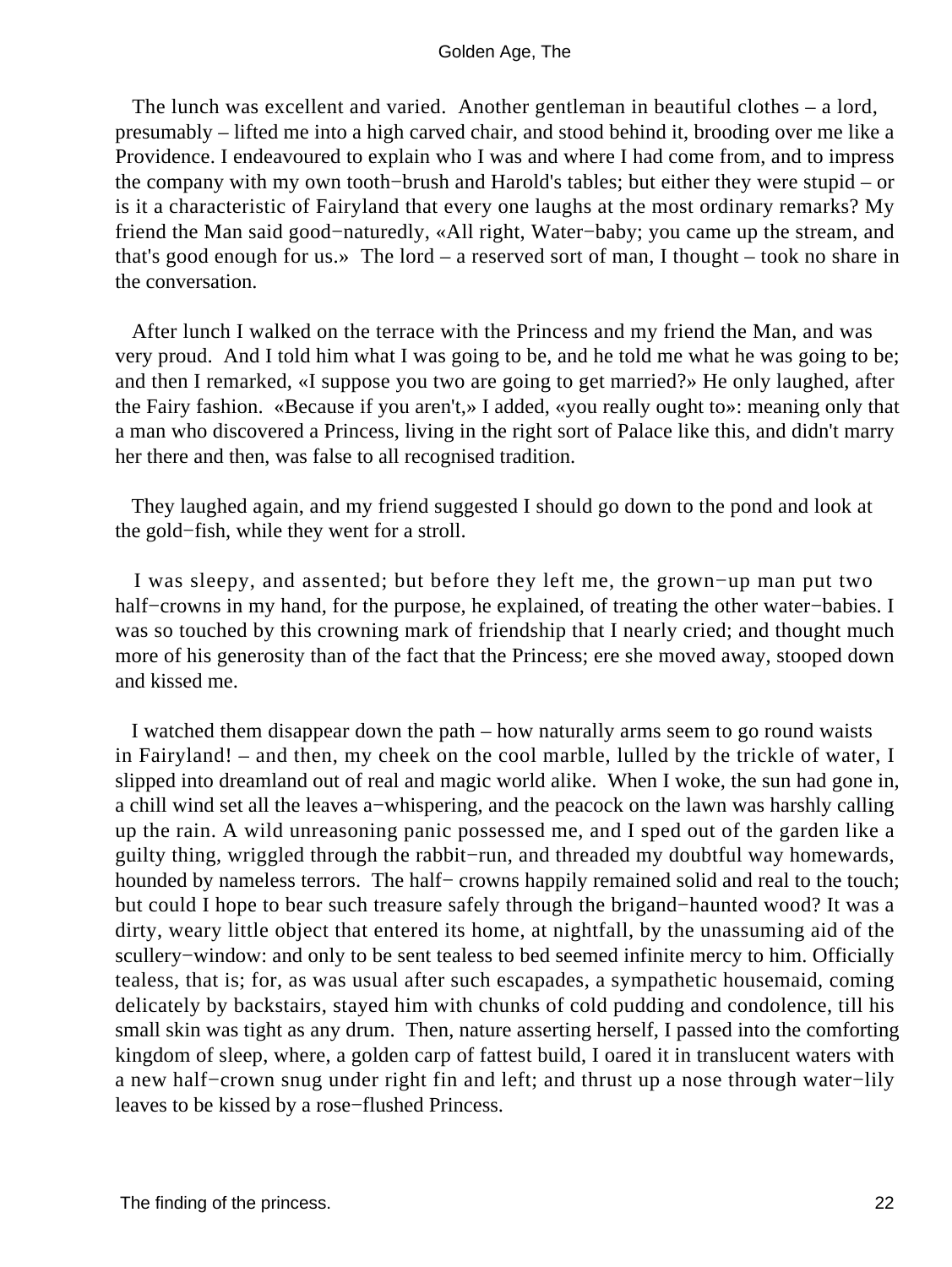## **[Sawdust and sin](#page-83-0)**

 A belt of rhododendrons grew close down to one side of our pond; and along the edge of it many things flourished rankly. If you crept through the undergrowth and crouched by the water's rim, it was easy – if your imagination were in healthy working order – to transport yourself in a trice to the heart of a tropical forest. Overhead the monkeys chattered, parrots flashed from bough to bough, strange large blossoms shone around you, and the push and rustle of great beasts moving unseen thrilled you deliciously. And if you lay down with your nose an inch or two from the water, it was not long ere the old sense of proportion vanished clean away. The glittering insects that darted to and fro on its surface became sea–monsters dire, the gnats that hung above them swelled to albatrosses, and the pond itself stretched out into a vast inland sea, whereon a navy might ride secure, and whence at any moment the hairy scalp of a sea serpent might be seen to emerge.

 It is impossible, however, to play at tropical forests properly, when homely accents of the human voice intrude; and all my hopes of seeing a tiger seized by a crocodile while drinking (vide picture−books, passim) vanished abruptly, and earth resumed her old dimensions, when the sound of Charlotte's prattle somewhere hard by broke in on my primeval seclusion. Looking out from the bushes, I saw her trotting towards an open space of lawn the other side the pond, chattering to herself in her accustomed fashion, a doll tucked under either arm, and her brow knit with care. Propping up her double burden against a friendly stump, she sat down in front of them, as full of worry and anxiety as a Chancellor on a Budget night.

 Her victims, who stared resignedly in front of them, were recognisable as Jerry and Rosa. Jerry hailed from far Japan: his hair was straight and black; his one garment cotton, of a simple blue; and his reputation was distinctly bad. Jerome was his proper name, from his supposed likeness to the holy man who hung in a print on the staircase; though a shaven crown was the only thing in common 'twixt Western saint and Eastern sinner. Rosa was typical British, from her flaxen poll to the stout calves she displayed so liberally, and in character she was of the blameless order of those who have not yet been found out.

 I suspected Jerry from the first; there was a latent devilry in his slant eyes as he sat there moodily, and knowing what he was capable of I scented trouble in store for Charlotte. Rosa I was not so sure about; she sat demurely and upright, and looked far away into the tree−tops in a visionary, world−forgetting sort of way; yet the prim purse of her mouth was somewhat overdone, and her eyes glittered unnaturally.

 «Now, I'm going to begin where I left off,» said Charlotte, regardless of stops, and thumping the turf with her fist excitedly: «and you must pay attention, 'cos this is a treat, to have a story told you before you're put to bed. Well, so the White Rabbit scuttled off down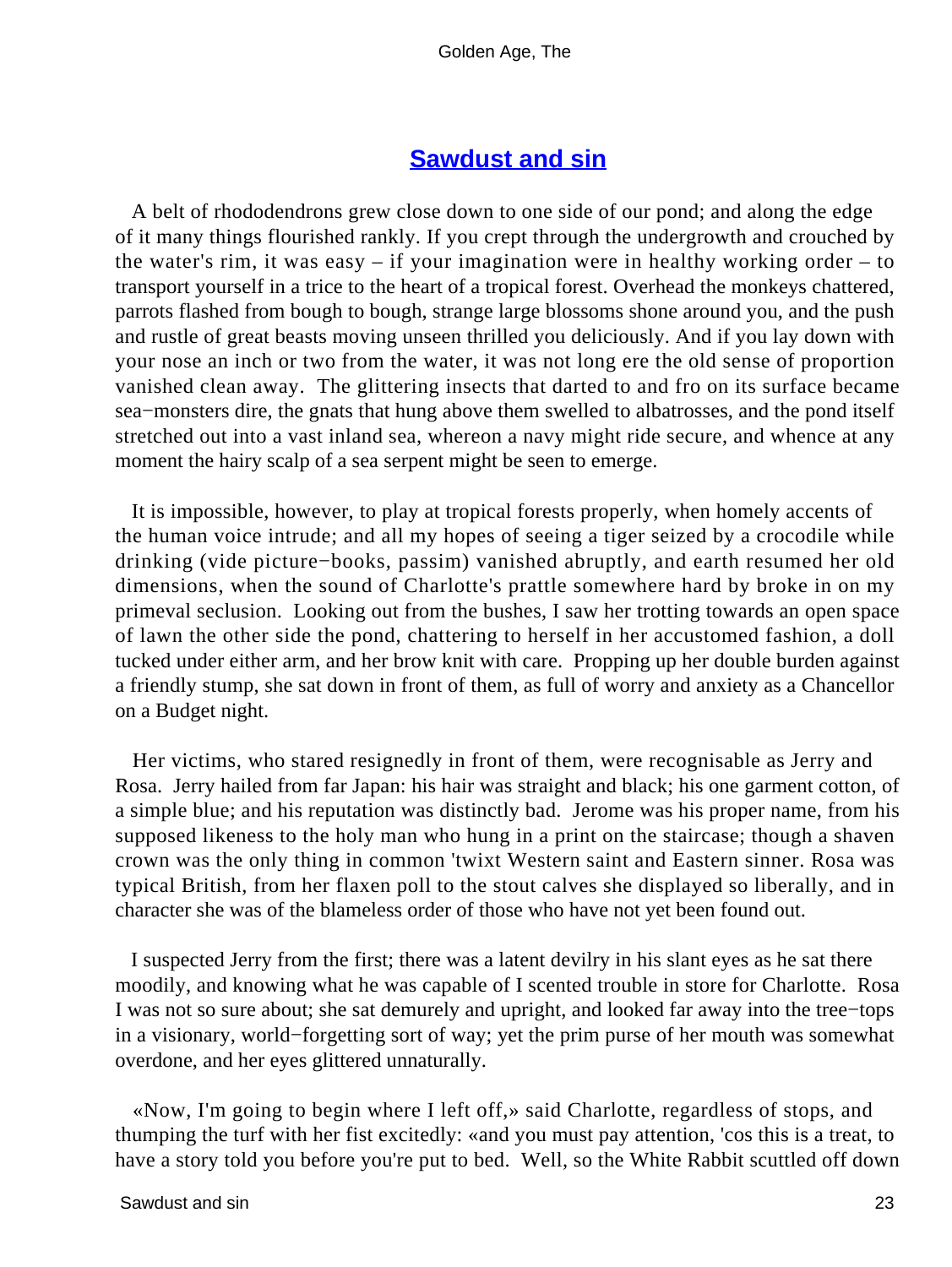the passage and Alice hoped he'd come back 'cos he had a waistcoat on and her flamingo flew up a tree – but we haven't got to that part yet – you must wait a minute, and – where had I got to?»

 Jerry only remained passive until Charlotte had got well under way, and then began to heel over quietly in Rosa's direction. His head fell on her plump shoulder, causing her to start nervously.

 Charlotte seized and shook him with vigour, «O Jerry,» she cried piteously, «if you're not going to be good, how ever shall I tell you my story?»

 Jerry's face was injured innocence itself. «Blame if you like, Madam,» he seemed to say, «the eternal laws of gravitation, but not a helpless puppet, who is also an orphan and a stranger in the land.»

 «Now we'll go on,» began Charlotte once more. «So she got into the garden at last – I've left out a lot, but you won't care, I'll tell you some other time – and they were all playing croquet, and that's where the flamingo comes in, and the Queen shouted out, `Off with her head!'»

 At this point Jerry collapsed forward, suddenly and completely, his bald pate between his knees. Charlotte was not very angry this time. The sudden development of tragedy in the story had evidently been too much for the poor fellow. She straightened him out, wiped his nose, and, after trying him in various positions, to which he refused to adapt himself, she propped him against the shoulder of the (apparently) unconscious Rosa. Then my eyes were opened, and the full measure of Jerry's infamy became apparent. This, then, was what he had been playing up for. The fellow had designs. I resolved to keep him under close observation.

 «If you'd been in the garden,» went on Charlotte, reproachfully, «and flopped down like that when the Queen said `Off with his head!' she'd have offed with your head; but Alice wasn't that sort of girl at all. She just said, `I'm not afraid of you, you're nothing but a pack of cards' – oh, dear! I've got to the end already, and I hadn't begun hardly! I never can make my stories last out! Never mind, I'll tell you another one.»

 Jerry didn't seem to care, now he had gained his end, whether the stories lasted out or not. He was nestling against Rosa's plump form with a look of satisfaction that was simply idiotic; and one arm had disappeared from view – was it round her waist? Rosa's natural blush seemed deeper than usual, her head inclined shyly – it must have been round her waist.

 «If it wasn't so near your bedtime,» continued Charlotte, reflectively, «I'd tell you a nice story with a bogy in it. But you'd be frightened, and you'd dream of bogies all night. So I'll tell you one about a White Bear, only you mustn't scream when the bear says `Wow,' like I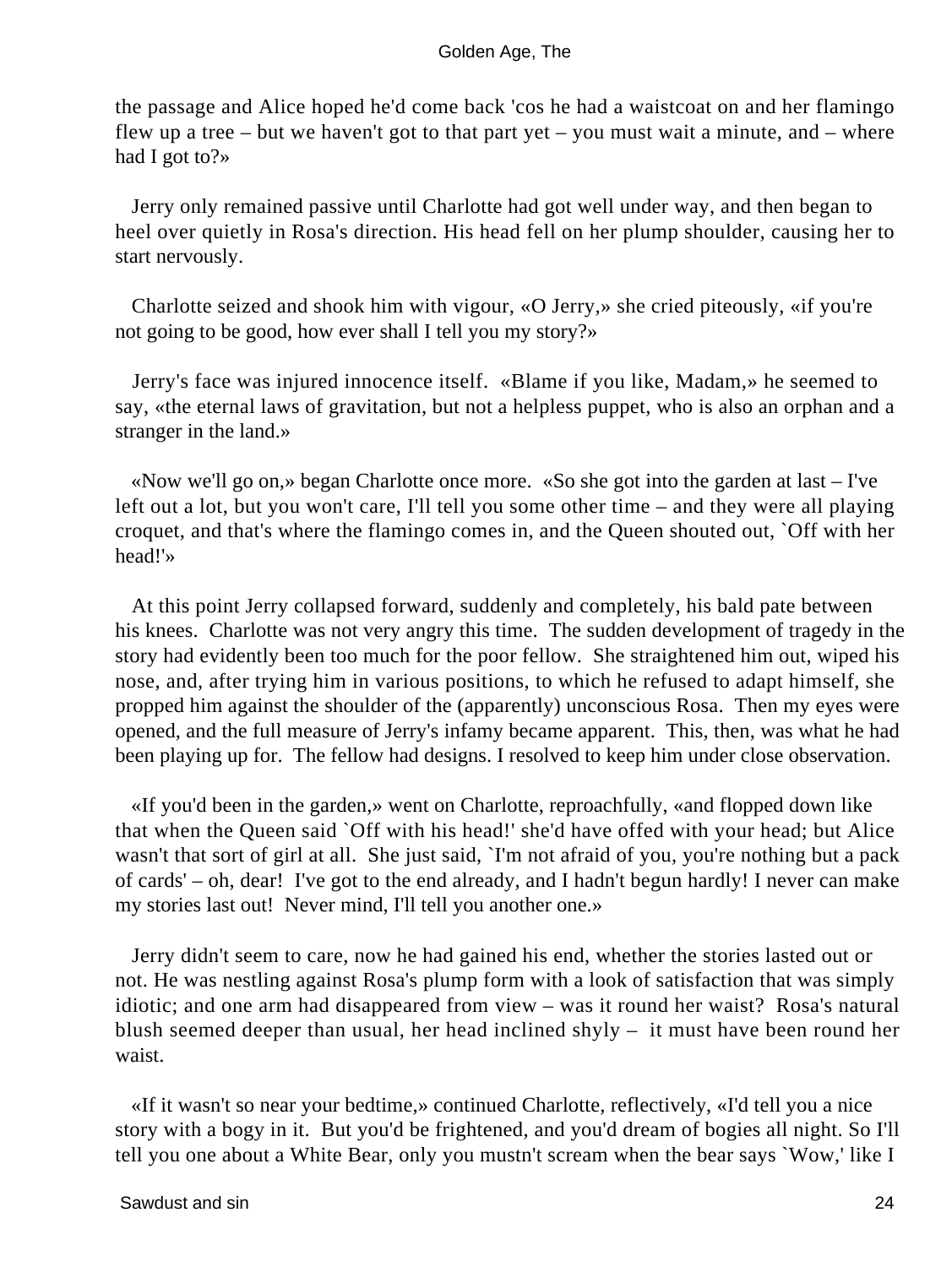used to, 'cos he's a good bear really  $-\infty$ 

 Here Rosa fell flat on her back in the deadest of faints. Her limbs were rigid, her eyes glassy; what had Jerry been doing? It must have been something very bad, for her to take on like that. I scrutinised him carefully, while Charlotte ran to comfort the damsel. He appeared to be whistling a tune and regarding the scenery. If I only possessed Jerry's command of feature, I thought to myself, half regretfully, I would never be found out in anything.

 «It's all your fault, Jerry,» said Charlotte, reproachfully, when the lady had been restored to consciousness: «Rosa's as good as gold, except when you make her wicked. I'd put you in the corner, only a stump hasn't got a corner – wonder why that is? Thought everything had corners. Never mind, you'll have to sit with your face to the wall – SO. Now you can sulk if you like!»

 Jerry seemed to hesitate a moment between the bliss of indulgence in sulks with a sense of injury, and the imperious summons of beauty waiting to be wooed at his elbow; then, carried away by his passion, he fell sideways across Rosa's lap. One arm stuck stiffly upwards, as in passionate protestation; his amorous countenance was full of entreaty. Rosa hesitated – wavered – and yielded, crushing his slight frame under the weight of her full− bodied surrender.

 Charlotte had stood a good deal, but it was possible to abuse even her patience. Snatching Jerry from his lawless embraces, she reversed him across her knee, and then – the outrage offered to the whole superior sex in Jerry's hapless person was too painful to witness; but though I turned my head away, the sound of brisk slaps continued to reach my tingling ears. When I looked again, Jerry was sitting up as before; his garment, somewhat crumpled, was restored to its original position; but his pallid countenance was set hard. Knowing as I did, only too well, what a volcano of passion and shame must be seething under that impassive exterior, for the moment I felt sorry for him.

 Rosa's face was still buried in her frock; it might have been shame, it might have been grief for Jerry's sufferings. But the callous Japanese never even looked her way. His heart was exceeding bitter within him. In merely following up his natural impulses he had run his head against convention, and learnt how hard a thing it was; and the sunshiny world was all black to him.

 Even Charlotte softened somewhat at the sight of his rigid misery. «If you'll say you're sorry. Jerome,» she said, «I'll say I'm sorry, too.»

 Jerry only dropped his shoulders against the stump and stared out in the direction of his dear native Japan, where love was no sin, and smacking had not been introduced. Why had he ever left it? He would go back to−morrow – and yet there were obstacles: another grievance. Nature, in endowing Jerry with every grace of form and feature, along with a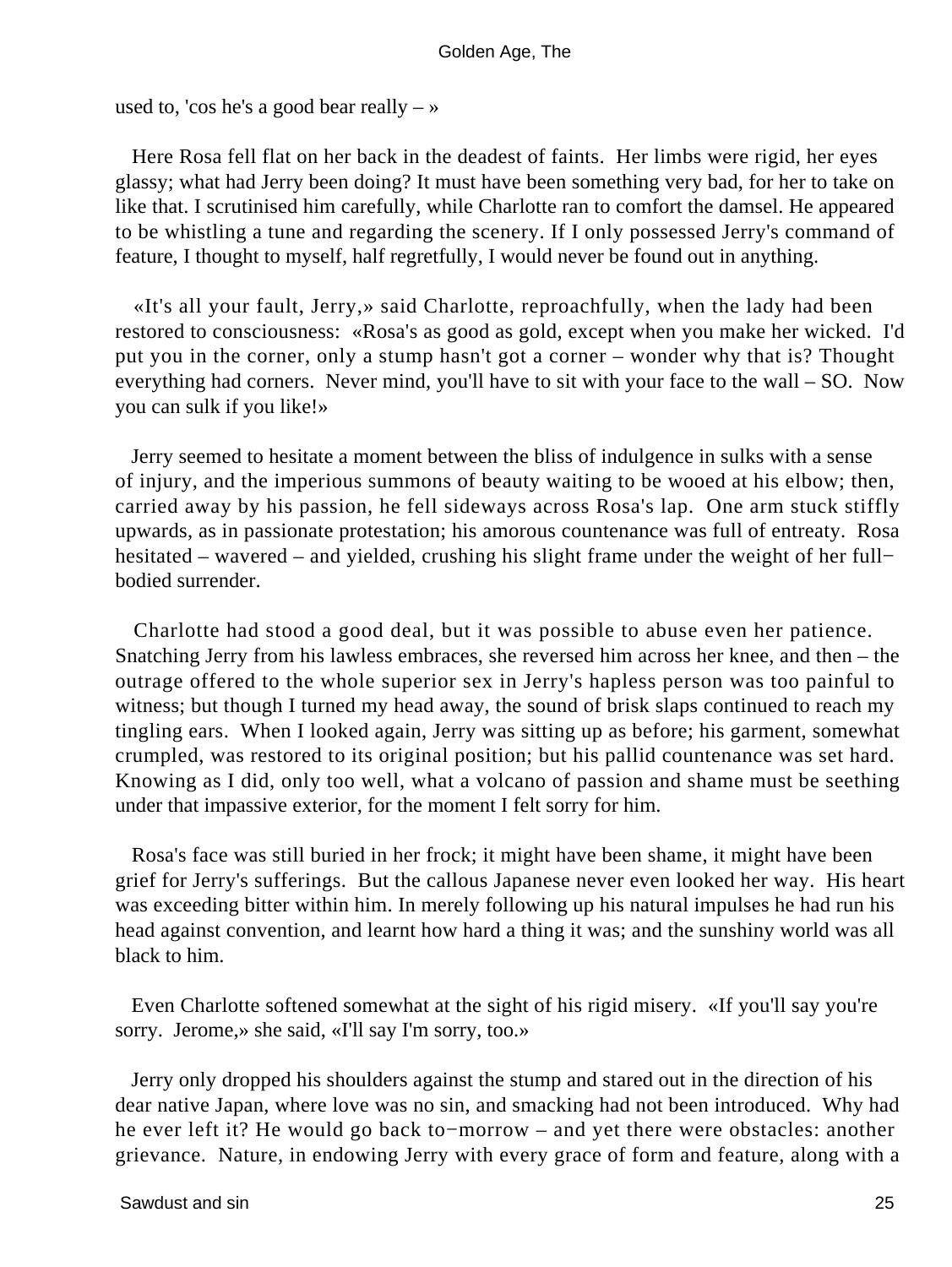sensitive soul, had somehow forgotten the gift of locomotion.

 There was a crackling in the bushes behind me, with sharp short pants as of a small steam−engine, and Rollo, the black retriever, just released from his chain by some friendly hand, burst through the underwood, seeking congenial company. I joyfully hailed him to stop and be a panther; but he sped away round the pond, upset Charlotte with a boisterous caress, and seizing Jerry by the middle, disappeared with him down the drive. Charlotte raved, panting behind the swift−footed avenger of crime; Rosa lay dishevelled, bereft of consciousness; Jerry himself spread helpless arms to heaven, and I almost thought I heard a cry for mercy, a tardy promise of amendment; but it was too late. The Black Man had got Jerry at last; and though the tear of sensibility might moisten the eye, no one who really knew him could deny the justice of his fate.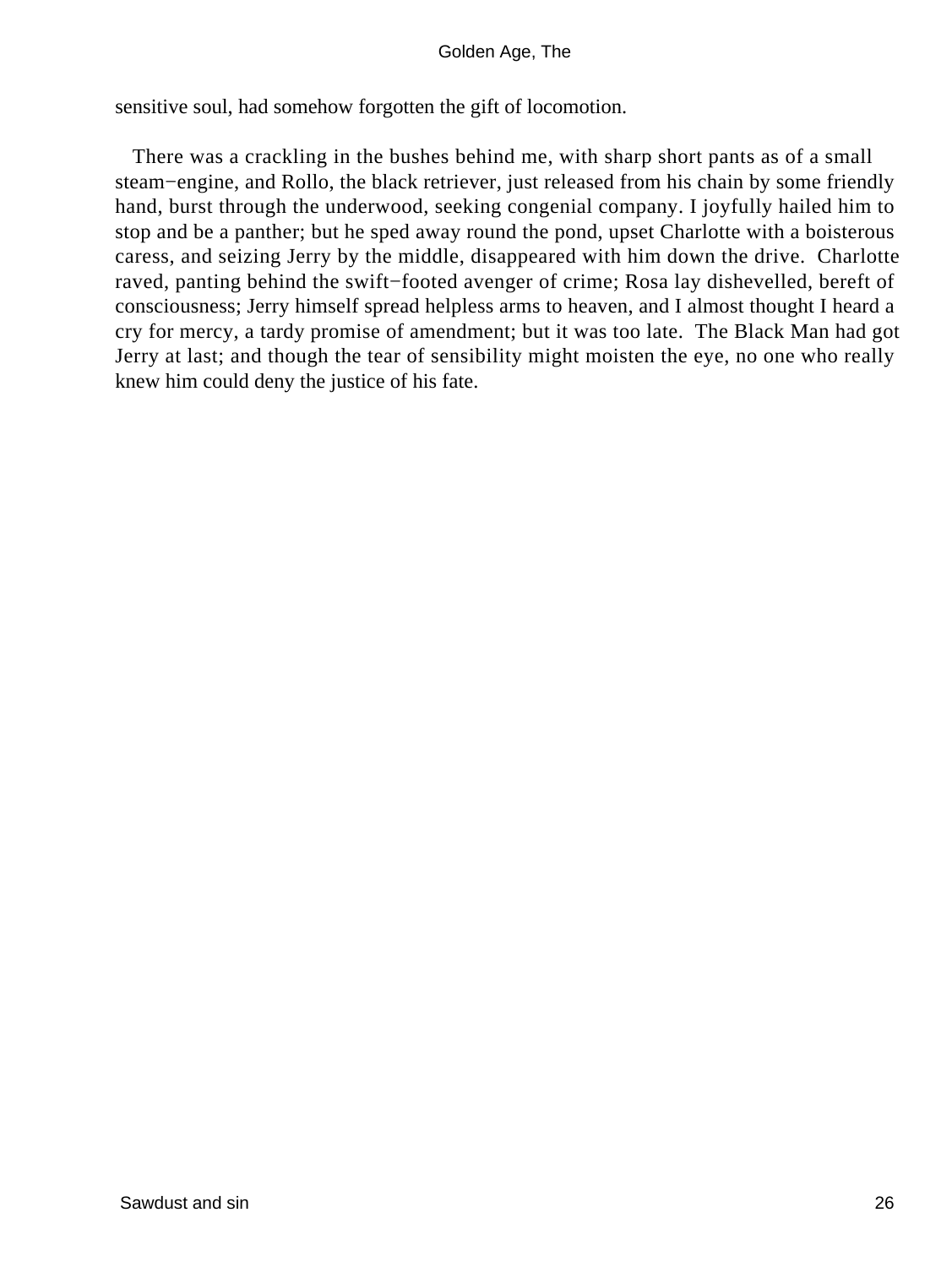## **[«YOUNG Adam CUPID»](#page-83-0)**

 NO one would have suspected Edward of being in love, but that after breakfast, with an over−acted carelessness, «Anybody who likes,» he said, «can feed my rabbits,» and he disappeared, with a jauntiness that deceived nobody, in the direction of the orchard. Now, kingdoms might totter and reel, and convulsions change the map of Europe; but the iron unwritten law prevailed, that each boy severely fed his own rabbits. There was good ground, then, for suspicion and alarm; and while the lettuce− leaves were being drawn through the wires, Harold and I conferred seriously on the situation.

 It may be thought that the affair was none of our business; and indeed we cared little as individuals. We were only concerned as members of a corporation, for each of whom the mental or physical ailment of one of his fellows might have far−reaching effects. It was thought best that Harold, as least open to suspicion of motive, should be despatched to probe and peer. His instructions were, to proceed by a report on the health of our rabbits in particular; to glide gently into a discussion on rabbits in general, their customs, practices, and vices; to pass thence, by a natural transition, to the female sex, the inherent flaws in its composition, and the reasons for regarding it (speaking broadly) as dirt. He was especially to be very diplomatic, and then to return and report progress. He departed on his mission gaily; but his absence was short, and his return, discomfited and in tears, seemed to betoken some want of parts for diplomacy. He had found Edward, it appeared, pacing the orchard, with the sort of set smile that mountebanks wear in their precarious antics, fixed painfully on his face, as with pins. Harold had opened well, on the rabbit subject, but, with a fatal confusion between the abstract and the concrete, had then gone on to remark that Edward's lop−eared doe, with her long hindlegs and contemptuous twitch of the nose, always reminded him of Sabina Larkin (a nine− year−old damsel, child of a neighbouring farmer): at which point Edward, it would seem, had turned upon and savagely maltreated him, twisting his arm and punching him in the short ribs. So that Harold returned to the rabbit−hutches preceded by long−drawn wails: anon wishing, with sobs, that he were a man, to kick his love−lorn brother: anon lamenting that ever he had been born.

 I was not big enough to stand up to Edward personally, so I had to console the sufferer by allowing him to grease the wheels of the donkey−cart – a luscious treat that had been specially reserved for me, a week past, by the gardener's boy, for putting in a good word on his behalf with the new kitchen−maid. Harold was soon all smiles and grease; and I was not, on the whole, dissatisfied with the significant hint that had been gained as to the fons at origo mali.

 Fortunately, means were at hand for resolving any doubts on the subject, since the morning was Sunday, and already the bells were ringing for church. Lest the connexion may not be evident at first sight, I should explain that the gloomy period of church− time, with its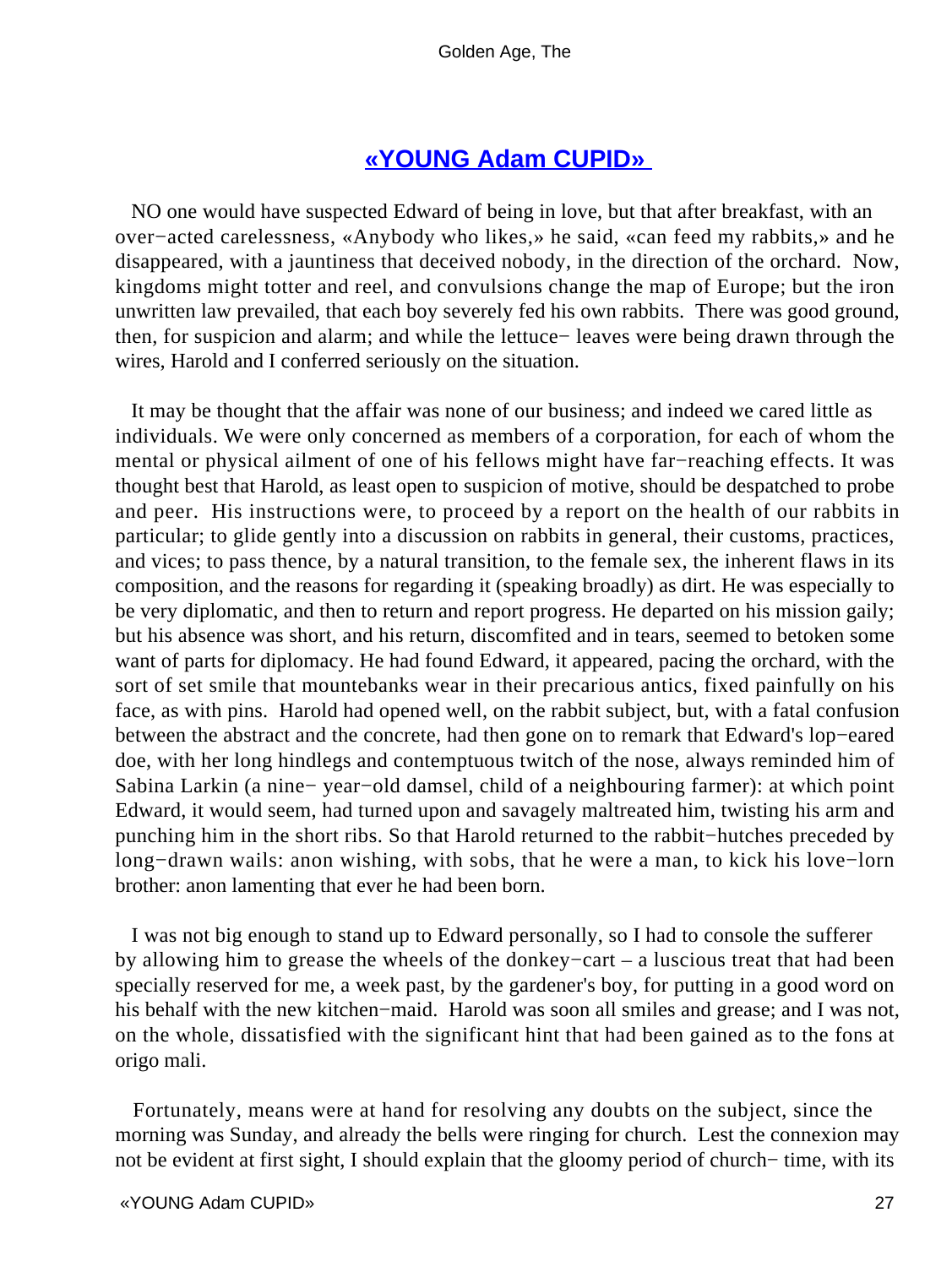enforced inaction and its lack of real interest – passed, too, within sight of all that the village held of fairest – was just the one when a young man's fancies lightly turned to thoughts of love. For such trifling the rest of the week afforded no leisure; but in church – well, there was really nothing else to do! True, naughts−and−crosses might be indulged in on fly−leaves of prayer−books while the Litany dragged its slow length along; but what balm or what solace could be found for the sermon? Naturally the eye, wandering here and there among the serried ranks, made bold, untrammelled choice among our fair fellow−supplicants. It was in this way that, some months earlier, under the exceptional strain of the Athanasian Creed, my roving fancy had settled upon the baker's wife as a fit object for a life−long devotion. Her riper charms had conquered a heart which none of her be−muslined, tittering juniors had been able to subdue; and that she was already wedded had never occurred to me as any bar to my affection. Edward's general demeanour, then, during morning service, was safe to convict him; but there was also a special test for the particular case. It happened that we sat in a transept, and, the Larkins being behind us, Edward's only chance of feasting on Sabina's charms was in the all−too fleeting interval when we swung round eastwards. I was not mistaken. During the singing of the Benedictus the impatient one made several false starts, and at last he slewed fairly round before «As it was in the beginning, is now, and ever shall be» was half finished. The evidence was conclusive: a court of law could have desired no better.

 The fact being patent, the next thing was to grapple with it; and my mind was fully occupied during the sermon. There was really nothing unfair or unbrotherly in my attitude. A philosophic affection such as mine own, which clashed with nothing, was (I held) permissible; but the volcanic passions in which Edward indulged about once a quarter were a serious interference with business. To make matters worse, next week there was a circus coming to the neighbourhood, to which we had all been strictly forbidden to go; and without Edward no visit in contempt of law and orders could be successfully brought off. I had sounded him as to the circus on our way to church, and he had replied briefly that the very thought of a clown made him sick. Morbidity could no further go. But the sermon came to an end without any line of conduct having suggested itself; and I walked home in some depression, feeling sadly that Venus was in the ascendant and in direful opposition, while Auriga – the circus star – drooped declinant, perilously near the horizon.

 By the irony of fate, Aunt Eliza, of all people, turned out to be the Dea ex machina: which thing fell out in this wise. It was that lady's obnoxious practice to issue forth, of a Sunday afternoon, on a visit of state to such farmers and cottagers as dwelt at hand; on which occasion she was wont to hale a reluctant boy along with her, from the mixed motives of propriety and his soul's health. Much cudgelling of brains, I suppose, had on that particular day made me torpid and unwary. Anyhow, when a victim came to be sought for, I fell an easy prey, while the others fled scatheless and whooping. Our first visit was to the Larkins. Here ceremonial might be viewed in its finest flower, and we conducted ourselves, like Queen Elizabeth when she trod the measure, «high and disposedly.» In the low, oak−panelled parlour, cake and currant wine were set forth, and after courtesies and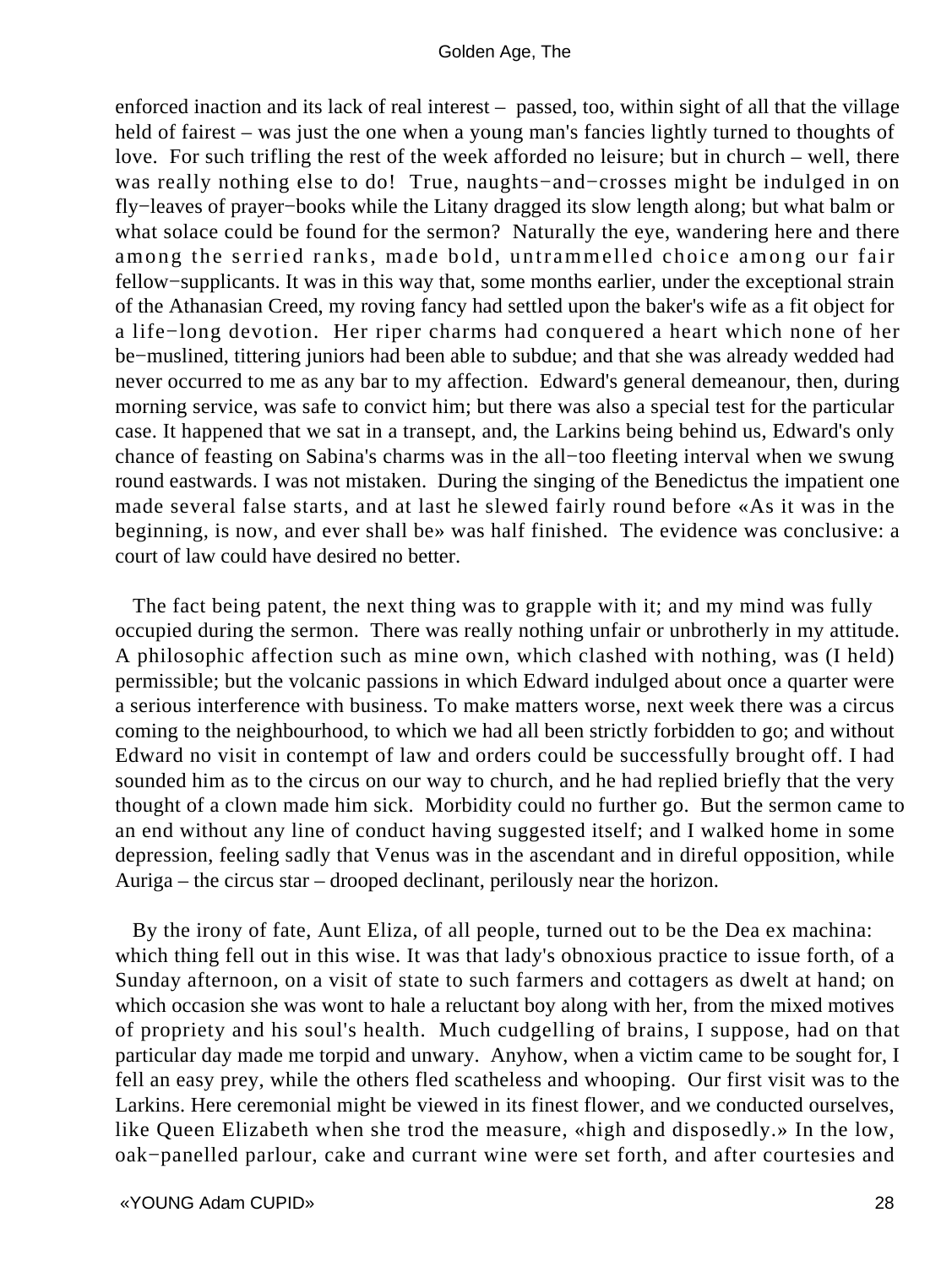compliments exchanged, Aunt Eliza, greatly condescending, talked the fashions with Mrs Larkin; while the farmer and I, perspiring with the unusual effort, exchanged remarks on the mutability of the weather and the steady fall in the price of corn. (Who would have thought, to hear us, that only two short days ago we had confronted each other on either side of a hedge, – I triumphant, provocative, derisive; he flushed, wroth, cracking his whip, and volleying forth profanity?

 So powerful is all−subduing ceremony!) Sabina the while, demurely seated with a Pilgrim's Progress on her knee, and apparently absorbed in a brightly coloured presentment of «Apollyon Straddling Right across the Way,» eyed me at times with shy interest; but repelled all Aunt Eliza's advances with a frigid politeness for which I could not sufficiently admire her.

 «It's surprising to me,» I heard my aunt remark presently, «how my eldest nephew, Edward, despises little girls. I heard him tell Charlotte the other day that he wished he could exchange her for a pair of Japanese guinea−pigs. It made the poor child cry. Boys are so heartless!» (I saw Sabina stiffen as she sat, and her tip−tilted nose twitched scornfully.) «Now this boy here  $-$  » (my soul descended into my very boots. Could the woman have intercepted any of my amorous glances at the baker's wife?) «Now this boy,» my aunt went on, «is more human altogether. Only yesterday he took his sister to the baker's shop, and spent his only penny buying her sweets. I thought it showed such a nice disposition. I wish Edward were more like him!»

 I breathed again. It was unnecessary to explain my real motives for that visit to the baker's. Sabina's face softened, and her contemptuous nose descended from its altitude of scorn; she gave me one shy glance of kindness, and then concentrated her attention upon Mercy knocking at the Wicket Gate. I felt awfully mean as regarded Edward; but what could I do? I was in Gaza, gagged and bound; the Philistines hemmed me in.

 The same evening the storm burst, the bolt fell, and – to continue the metaphor – the atmosphere grew serene and clear once more. The evening service was shorter than usual, the vicar, as he ascended the pulpit steps, having dropped two pages out of his sermon−case, – unperceived by any but ourselves, either at the moment or subsequently when the hiatus was reached; so as we joyfully shuffled out I whispered Edward that by racing home at top speed we should make time to assume our bows and arrows (laid aside for the day) and play at Indians and buffaloes with Aunt Eliza's fowls – already strolling roostwards, regardless of their doom – before that sedately stepping lady could return. Edward hung at the door, wavering; the suggestion had unhallowed charms.

 At that moment Sabina issued primly forth, and, seeing Edward, put out her tongue at him in the most exasperating manner conceivable; then passed on her way, her shoulders rigid, her dainty head held high. A man can stand very much in the cause of love: poverty, aunts, rivals, barriers of every sort, – all these only serve to fan the flame. But personal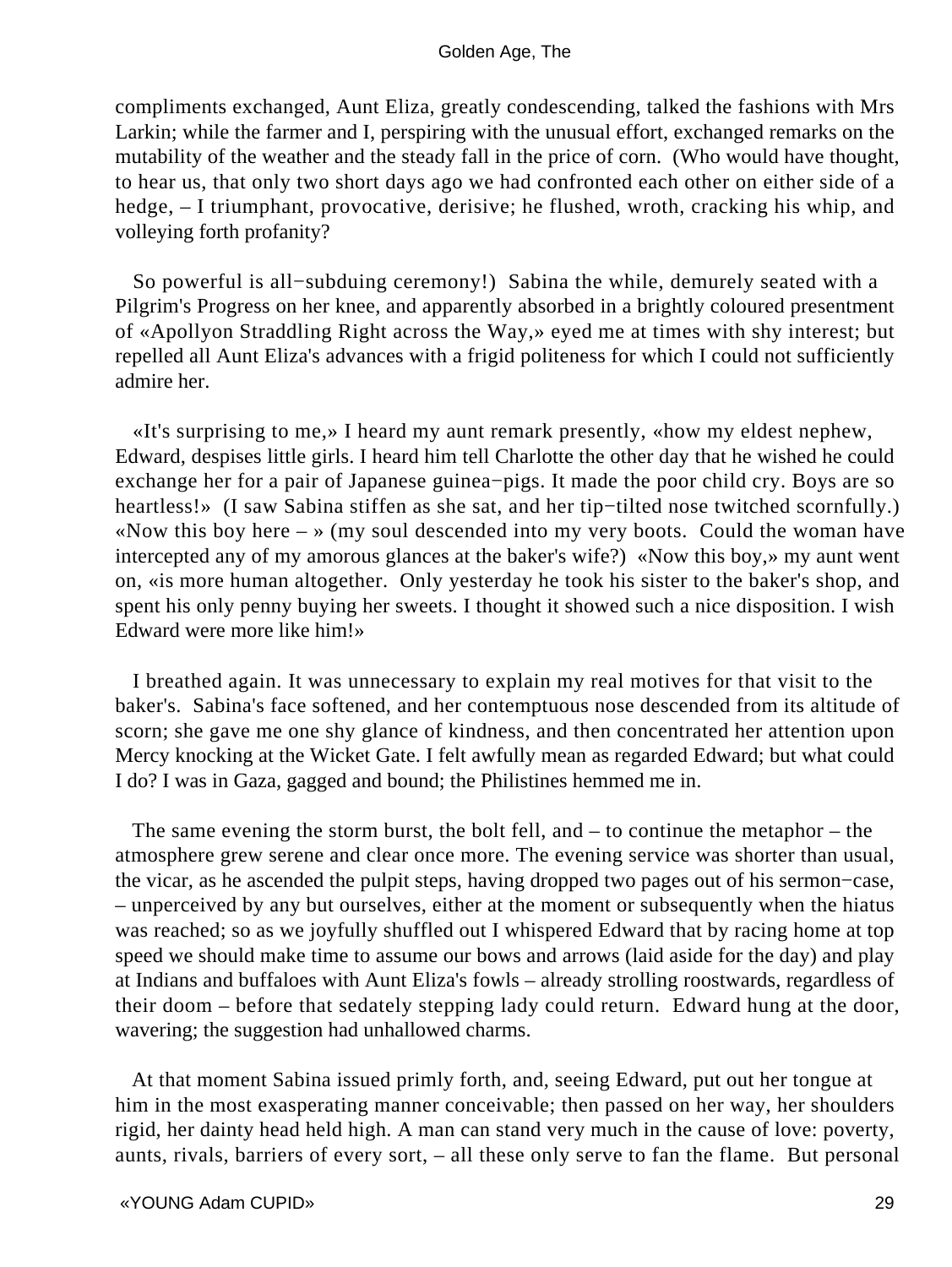ridicule is a shaft that reaches the very vitals. Edward led the race home at a speed which one of Ballantyne's heroes might have equalled but never surpassed; and that evening the Indians dispersed Aunt Eliza's fowls over several square miles of country, so that the tale of them remaineth incomplete unto this day. Edward himself, cheering wildly, pursued the big Cochin−China cock till the bird sank gasping under the drawing−room window, whereat its mistress stood petrified; and after supper, in the shrubbery, smoked a half−consumed cigar he had picked up in the road, and declared to an awe−stricken audience his final, his immitigable, resolve to go into the army.

The crisis was past, and Edward was saved! . . . And yet . . . sunt lachrymae rerem . . . to me watching the cigar− stump alternately pale and glow against the dark background of laurel, a vision of a tip−tilted nose, of a small head poised scornfully, seemed to hover on the gathering gloom – seemed to grow and fade and grow again, like the grin of the Cheshire cat – pathetically, reproachfully even; and the charms of the baker's wife slipped from my memory like snow−wreaths in thaw. After all, Sabina was nowise to blame: why should the child be punished? To−morrow I would give them the slip, and stroll round by her garden promiscuous−like, at a time when the farmer was safe in the rick−yard. If nothing came of it, there was no harm done; and if on the contrary. . . !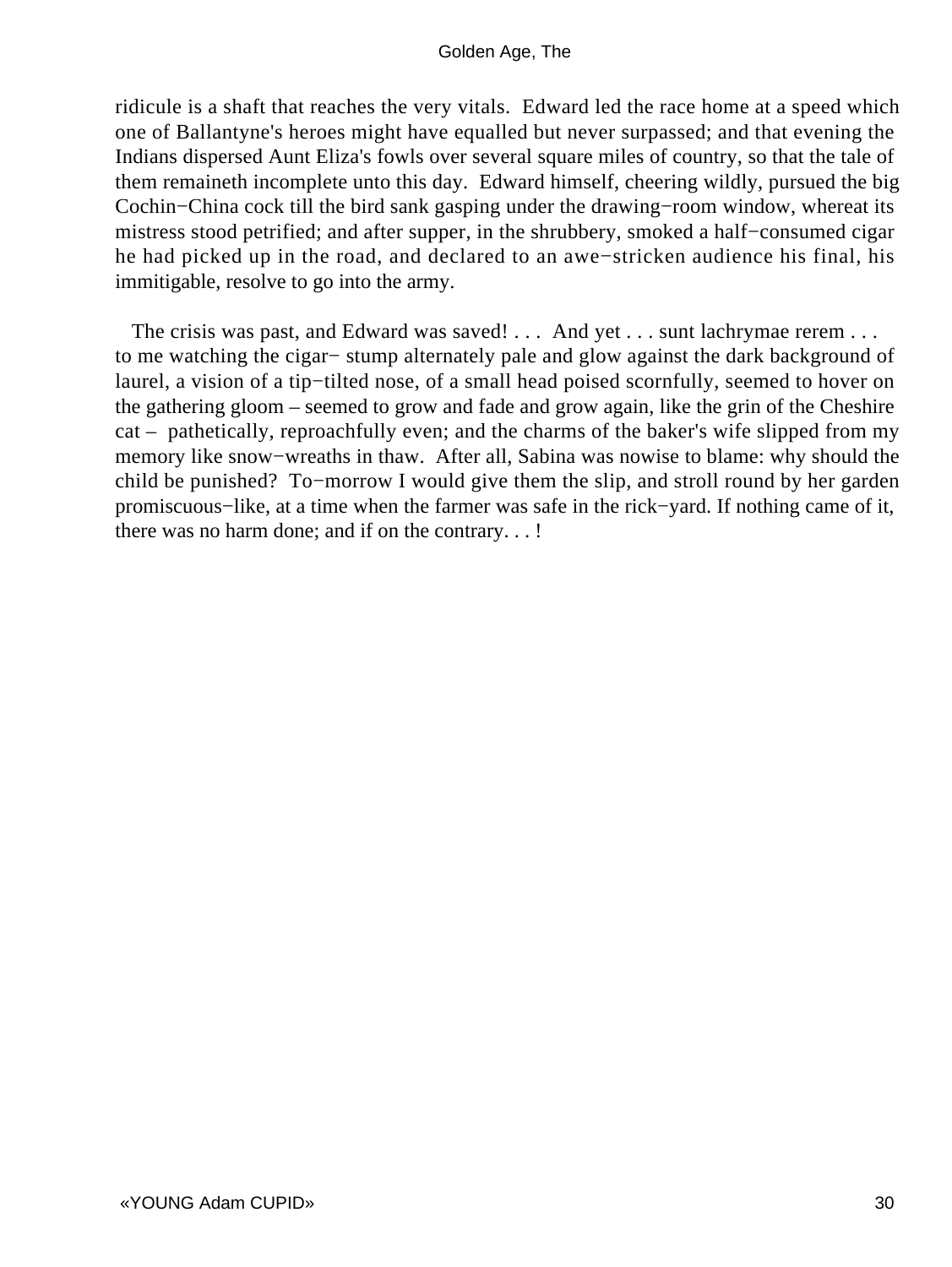## **[The burglars](#page-83-0)**

 It was much too fine a night to think of going to bed at once, and so, although the witching hour of nine P.M. had struck, Edward and I were still leaning out of the open window in our nightshirts, watching the play of the cedar−branch shadows on the moonlit lawn, and planning schemes of fresh devilry for the sunshiny morrow. From below, strains of the jocund piano declared that the Olympians were enjoying themselves in their listless, impotent way; for the new curate had been bidden to dinner that night, and was at the moment unclerically proclaiming to all the world that he feared no foe. His discordant vociferations doubtless started a train of thought in Edward's mind, for the youth presently remarked, a propos of nothing that had been said before, «I believe the new curate's rather gone on Aunt Maria.»

 I scouted the notion. «Why, she's quite old,» I said. (She must have seen some five−and−twenty summers.)

 «Of course she is,» replied Edward, scornfully. «It's not her, it's her money he's after, you bet!»

«Didn't know she had any money,» I observed timidly.

«Sure to have,» said my brother, with confidence. «Heaps and heaps.»

 Silence ensued, both our minds being busy with the new situation thus presented, – mine, in wonderment at this flaw that so often declared itself in enviable natures of fullest endowment, – in a grown−up man and a good cricketer, for instance, even as this curate; Edward's (apparently), in the consideration of how such a state of things, supposing it existed, could be best turned to his own advantage.

 «Bobby Ferris told me,» began Edward in due course, «that there was a fellow spooning his sister once  $-\infty$ 

«What's spooning?» I asked meekly.

 «Oh, *I* dunno,» said Edward, indifferently. It's – it's – it's just a thing they do, you know. And he used to carry notes and messages and things between 'em, and he got a shilling almost every time."

«What, from each of 'em?» I innocently inquired.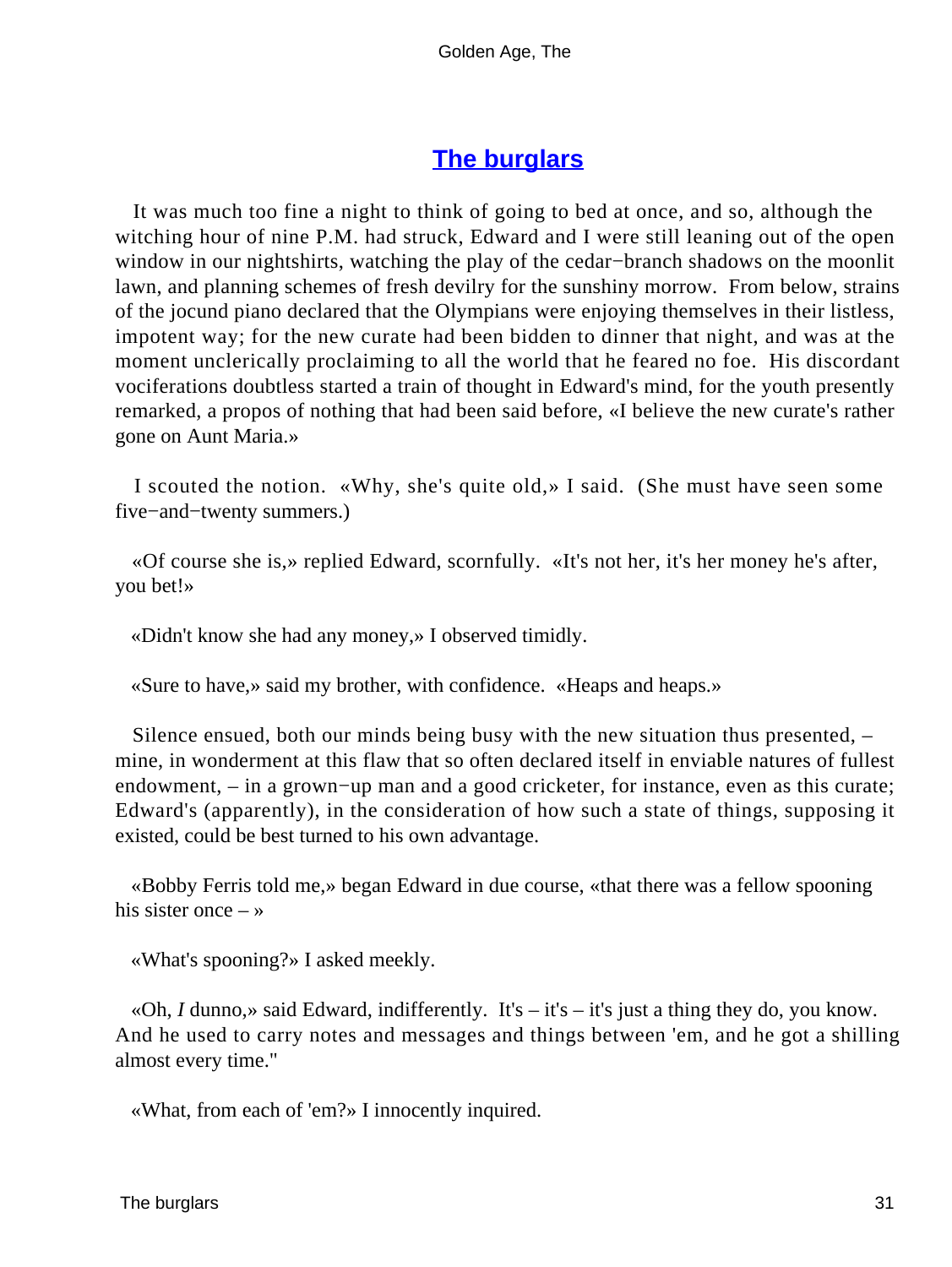Edward looked at me with scornful pity. «Girls never have any money,» he briefly explained. «But she did his exercises and got him out of rows, and told stories for him when he needed it – and much better ones than he could have made up for himself. Girls are useful in some ways. So he was living in clover, when unfortunately they went and quarrelled about something.»

«Don't see what that's got to do with it,» I said.

 «Nor don't I,» rejoined Edward. "But anyhow the notes and things stopped, and so did the shillings. Bobby was fairly cornered, for he had bought two ferrets on tick, and promised to pay a shilling a week, thinking the shillings were going on for ever, the silly young ass. So when the week was up, and he was being dunned for the shilling, he went off to the fellow and said, `Your broken−hearted Bella implores you to meet her at sundown, – by the hollow oak, as of old, be it only for a moment. Do not fail!' He got all that out of some rotten book, of course. The fellow looked puzzled and said, –

"`What hollow oak? I don't know any hollow oak.'

 «`Perhaps it was the Royal Oak?' said Bobby promptly, 'cos he saw he had made a slip, through trusting too much to the rotten book; but this didn't seem to make the fellow any happier.»

«Should think not,» I said, «the Royal Oak's an awful low sort of pub.»

 «I know,» said Edward. «Well, at last the fellow said, `I think I know what she means: the hollow tree in your father's paddock. It happens to be an elm, but she wouldn't know the difference. All right: say I'll be there.' Bobby hung about a bit, for he hadn't got his money. `She was crying awfully,' he said. Then he got his shilling.»

 «And wasn't the fellow riled,» I inquired, «when he got to the place and found nothing?»

 «He found Bobby,» said Edward, indignantly. «Young Ferris was a gentleman, every inch of him. He brought the fellow another message from Bella: `I dare not leave the house. My cruel parents immure me closely If you only knew what I suffer. Your broken−hearted Bella.' Out of the same rotten book. This made the fellow a little suspicious,'cos it was the old Ferrises who had been keen about the thing all through: the fellow, you see, had tin.»

«But what's that got to  $-\infty$  I began again.

 «Oh, *I* dunno,» said Edward, impatiently. `I'm telling you just what Bobby told me. He got suspicious, anyhow, but he couldn't exactly call Bella's brother a liar, so Bobby escaped for the time. But when he was in a hole next week, over a stiff French exercise, and tried the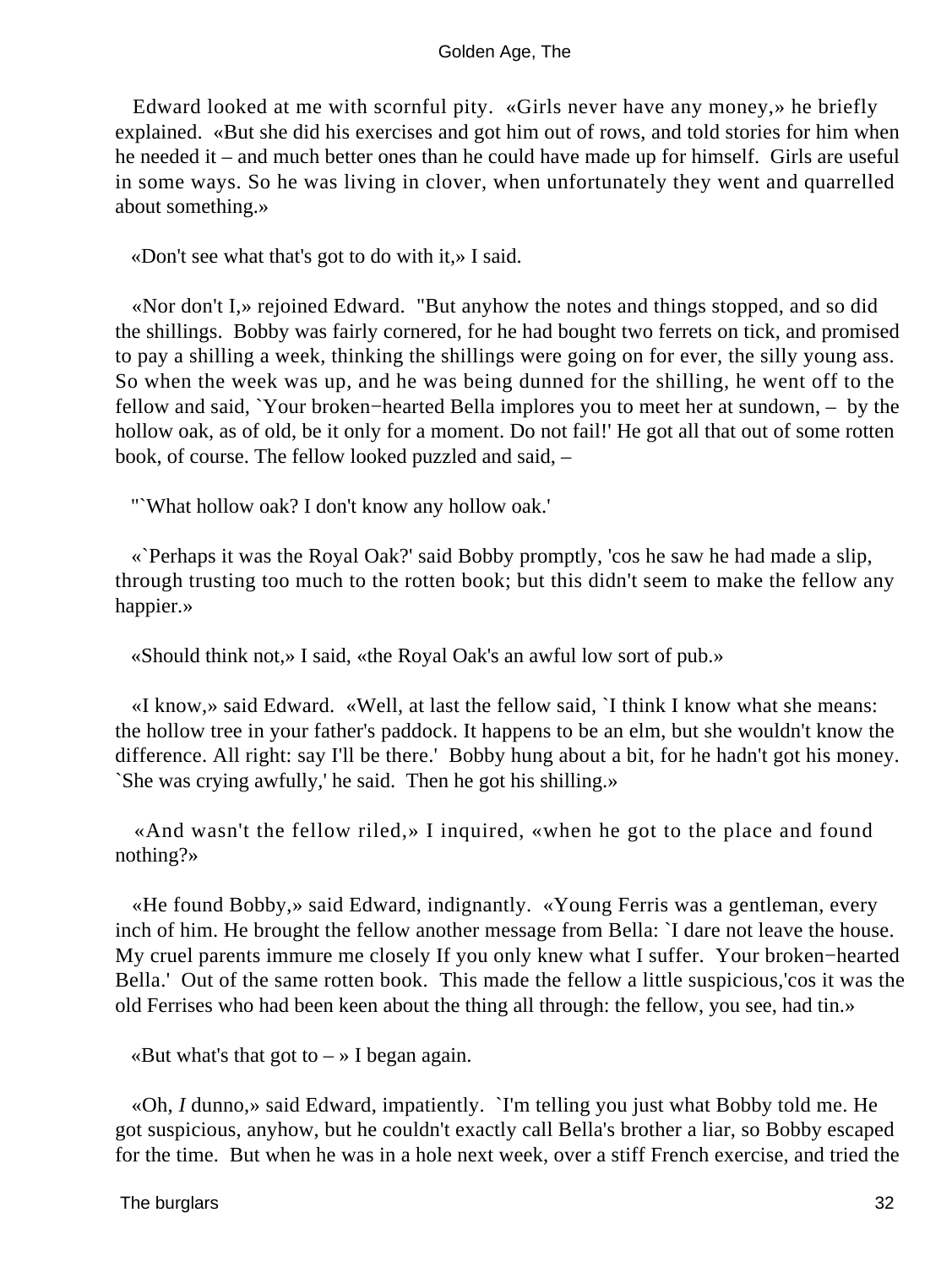same sort of game on his sister, she was too sharp for him, and he got caught out. Somehow women seem more mistrustful than men. They're so beastly suspicious by nature, you know."

«*I* know,» said I. «But did the two – the fellow and the sister – make it up afterwards?»

 «I don't remember about that,» replied Edward, indifferently; «but Bobby got packed off to school a whole year earlier than his people meant to send him, – which was just what he wanted. So you see it all came right in the end!»

 I was trying to puzzle out the moral of this story – it was evidently meant to contain one somewhere – when a flood of golden lamplight mingled with the moon rays on the lawn, and Aunt Maria and the new curate strolled out on the grass below us, and took the direction of a garden seat that was backed by a dense laurel shrubbery reaching round in a half−circle to the house. Edward mediated moodily. «If we only knew what they were talking about,» said he, «you'd soon see whether I was right or not. Look here! Let's send the kid down by the porch to reconnoitre!»

«Harold's asleep,» I said; «it seems rather a shame – »

«Oh, rot!» said my brother; «he's the youngest, and he's got to do as he's told!»

 So the luckless Harold was hauled out of bed and given his sailing−orders. He was naturally rather vexed at being stood up suddenly on the cold floor, and the job had no particular interest for him; but he was both staunch and well disciplined. The means of exit were simple enough. A porch of iron trellis came up to within easy reach of the window, and was habitually used by all three of us, when modestly anxious to avoid public notice. Harold climbed deftly down the porch like a white rat, and his night gown glimmered a moment on the gravel walk ere he was lost to sight in the darkness of the shrubbery. A brief interval of silence ensued, broken suddenly by a sound of scuffle, and then a shrill, long−drawn squeal, as of metallic surfaces in friction. Our scout had fallen into the hands of the enemy!

 Indolence alone had made us devolve the task of investigation on our younger brother. Now that danger had declared itself, there was no hesitation. In a second we were down the side of the porch, and crawling Cherokee−wise through the laurels to the back of the garden−seat. Piteous was the sight that greeted us. Aunt Maria was on the seat, in a white evening frock, looking – for an aunt – really quite nice. On the lawn stood an incensed curate, grasping our small brother by a large ear, which – judging from the row he was making – seemed on the point of parting company with the head it adorned. The gruesome noise he was emitting did not really affect us otherwise than aesthetically. To one who has tried both, the wail of genuine physical anguish is easy distinguishable from the pumped−up ad misericordiam blubber. Harold's could clearly be recognised as belonging to the latter class. «Now, you young – » (whelp, *I* think it was, but Edward stoutly maintains it was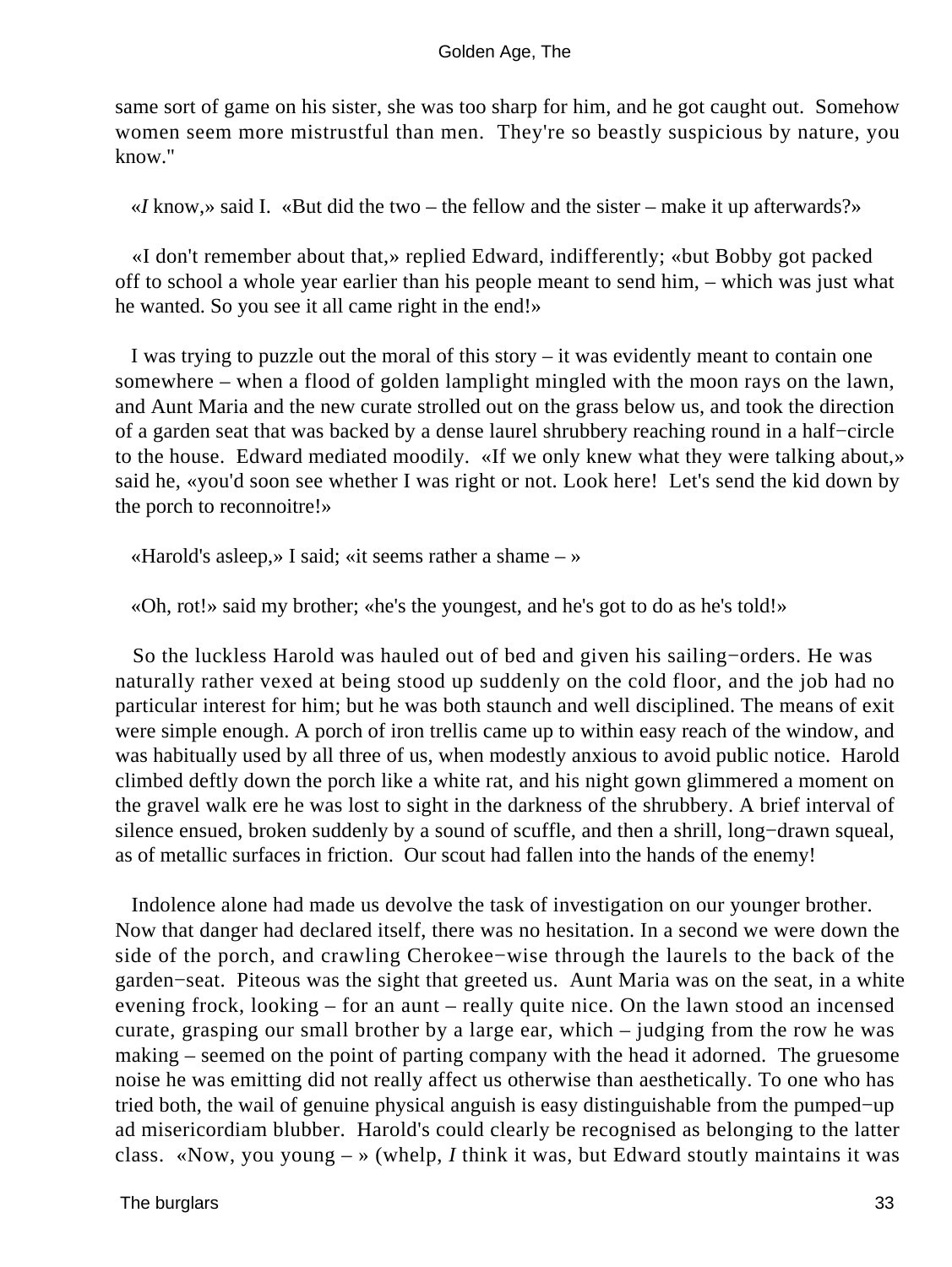devil), said the curate, sternly; «tell us what you mean by it!»

«Well, leggo of my ear then!» shrilled Harold, «and I'll tell you the solemn truth!»

 «Very well,» agreed the curate, releasing him; «now go ahead, and don't lie more than you can help.»

We abode the promised disclosure without the least misgiving; but even we had hardly given Harold due credit for his fertility of resource and powers of imagination.

 «I had just finished saying my prayers,» began that young gentleman, slowly, "when I happened to look out of the window, and on the lawn I saw a sight which froze the marrow in my veins!

 A burglar was approaching the house with snake−like tread! He had a scowl and a dark lantern, and he was armed to the teeth!"

 We listened with interest. The style, though unlike Harold's native notes, seemed strangely familiar.

«Go on,» said the curate, grimly.

 «Pausing in his stealthy career,» continued Harold, «he gave a low whistle. Instantly the signal was responded to, and from the adjacent shadows two more figures glided forth. The miscreants were both armed to the teeth.»

«Excellent,» said the curate; «proceed.»

 «The robber chief,» pursued Harold, warming to his work, «joined his nefarious comrades, and conversed with them in silent tones. His expression was truly ferocious, and I ought to have said that he was armed to the  $t - \infty$ 

 «There, never mind his teeth,» interrupted the curate, rudely; «there's too much jaw about you altogether. Hurry up and have done.»

 «I was in a frightful funk,» continued the narrator, warily guarding his ear with his hand, «but just then the drawing−room window opened, and you and Aunt Maria came out – I mean emerged. The burglars vanished silently into the laurels, with horrid implications!»

 The curate looked slightly puzzled. The tale was well sustained, and certainly circumstantial. After all, the boy might have really seen something. How was the poor man to know – though the chaste and lofty diction might have supplied a hint – that the whole yarn was a free adaptation from the last Penny Dreadful lent us by the knife−and−boot boy?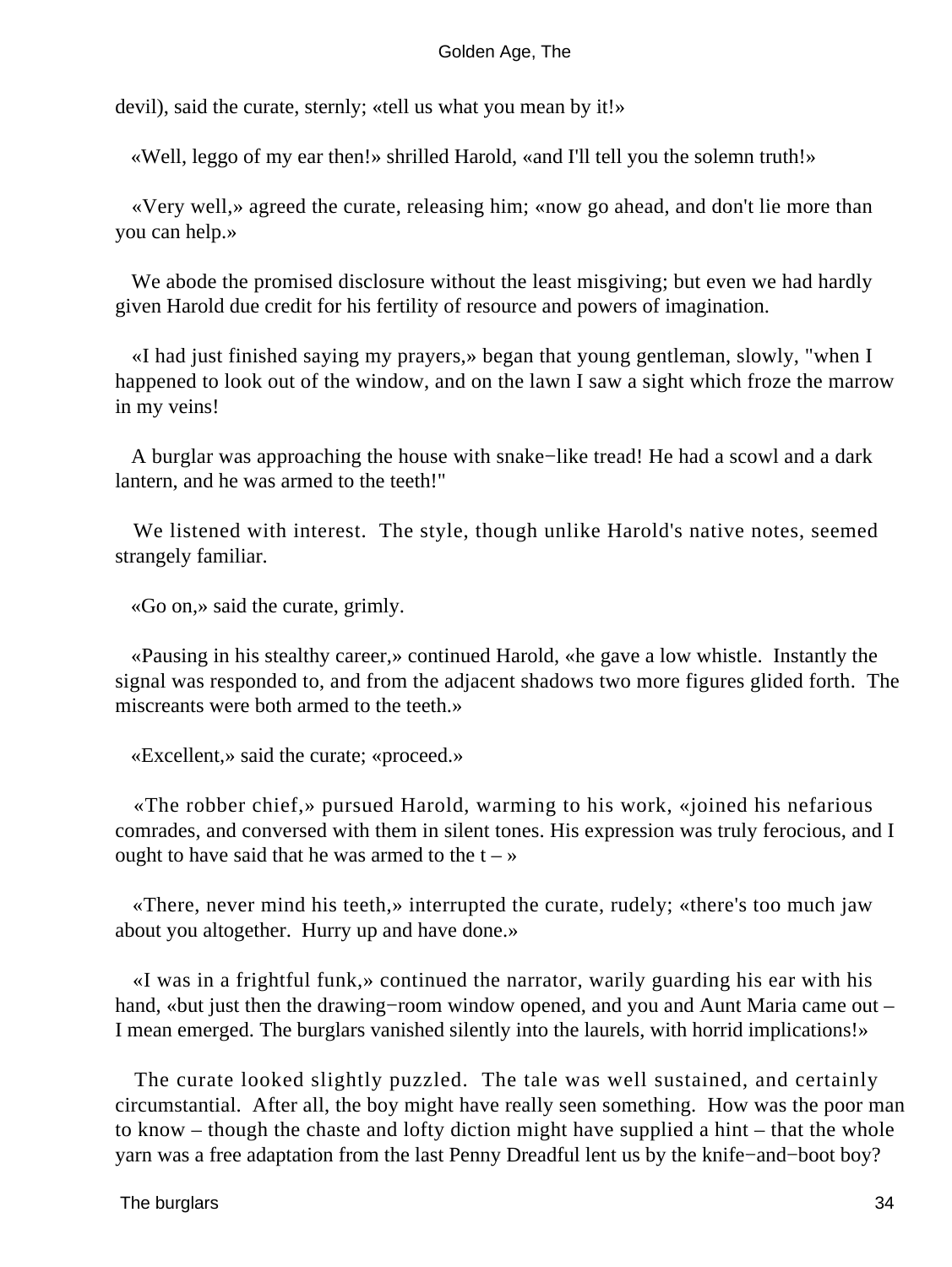«Why did you not alarm the house?» he asked.

«'Cos I was afraid,» said Harold, sweetly, «that p'raps they mightn't believe me!»

«But how did you get down here, you naughty little boy?» put in Aunt Maria.

Harold was hard pressed – by his own flesh and blood, too!

 At that moment Edward touched me on the shoulder and glided off through the laurels. When some ten yards away he gave a low whistle. I replied by another. The effect was magical. Aunt Maria started up with a shriek. Harold gave one startled glance around, and then fled like a hare, made straight for the back door, burst in upon the servants at supper, and buried himself in the broad bosom of the cook, his special ally. The curate faced the laurels – hesitatingly. But Aunt Maria flung herself on him. «O Mr. Hodgitts!» I heard her cry, «you are brave! for my sake do not be rash!» He was not rash. When I peeped out a second later, the coast was entirely clear.

 By this time there were sounds of a household timidly emerging; and Edward remarked to me that perhaps we had better be off. Retreat was an easy matter. A stunted laurel gave a leg up on to the garden wall, which led in its turn to the roof of an out− house, up which, at a dubious angle, we could crawl to the window of the box−room. This overland route had been revealed to us one day by the domestic cat, when hard pressed in the course of an otter−hunt, in which the cat – somewhat unwillingly – was filling the title role; and it had proved distinctly useful on occasions like the present. We were snug in bed – minus some cuticle from knees and elbows – and Harold, sleepily chewing something sticky, had been carried up in the arms of the friendly cook, ere the clamour of the burglar−hunters had died away.

 The curate's undaunted demeanour, as reported by Aunt Maria, was generally supposed to have terrified the burglars into flight, and much kudos accrued to him thereby. Some days later, however, when he hid dropped in to afternoon tea, and was making a mild curatorial joke about the moral courage required for taking the last piece of bread−and−butter, I felt constrained to remark dreamily, and as it were to the universe at large, «Mr. Hodgitts! you are brave! for my sake, do not be rash!»

 Fortunately for me, the vicar was also a caller on that day; and it was always a comparatively easy matter to dodge my long−coated friend in the open.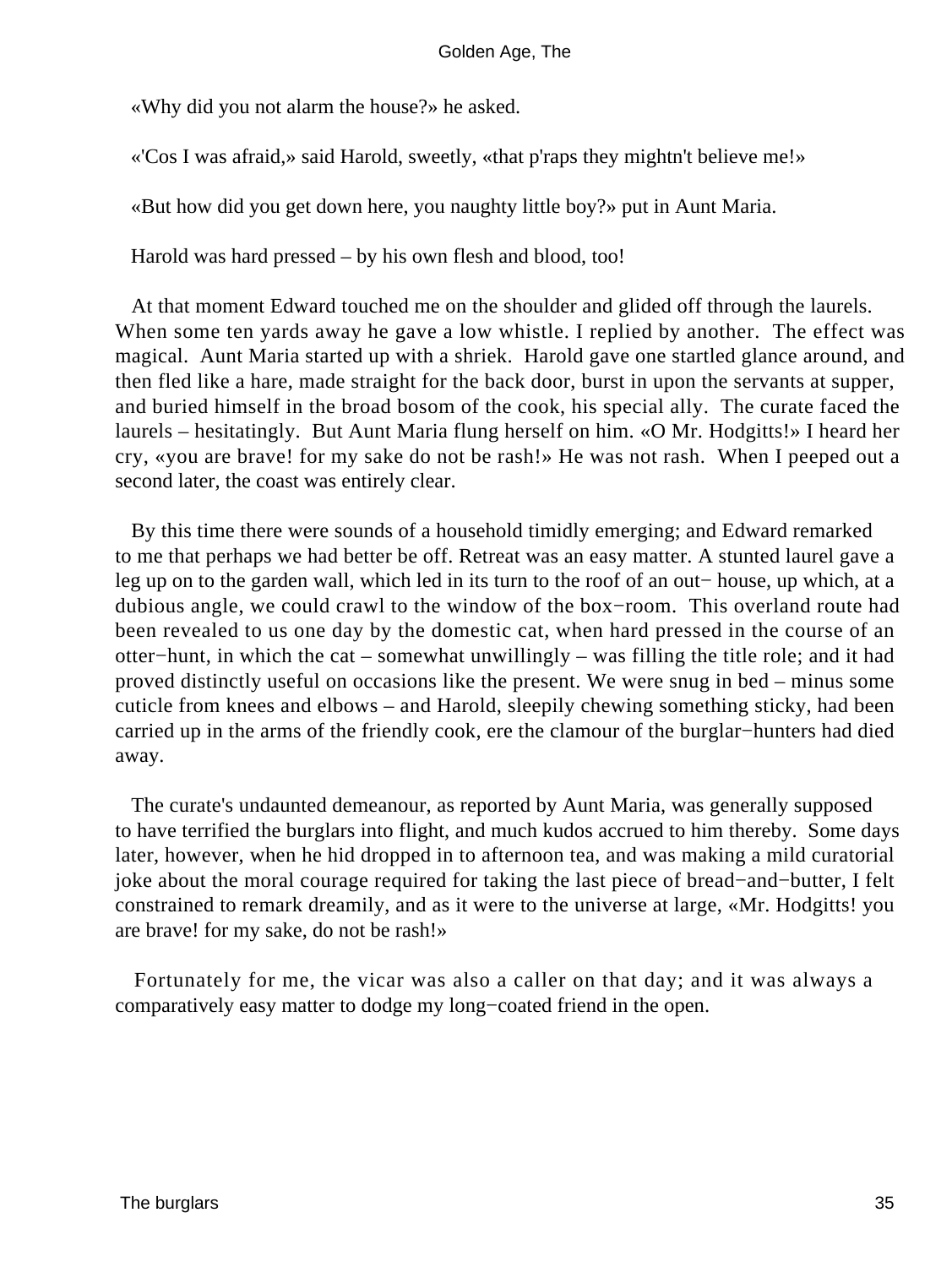# **[A harvesting](#page-83-0)**

 The year was in its yellowing time, and the face of Nature a study in old gold. «A field or, semee, with garbs of the same:» it may be false Heraldry – Nature's generally is – but it correctly blazons the display that Edward and I considered from the rickyard gate, Harold was not on in this scene, being stretched upon the couch of pain; the special disorder stomachic, as usual.

 The evening before, Edward, in a fit of unwonted amiability, had deigned to carve me out a turnip lantern, an art−and−craft he was peculiarly deft in; and Harold, as the interior of the turnip flew out in scented fragments under the hollowing knife, had eaten largely thereof: regarding all such jetsam as his special perquisite. Now he was dreeing his weird, with such assistance as the chemist could afford. But Edward and I, knowing that this particular field was to be carried to−day, were revelling in the privilege of riding in the empty waggons from the rickyard back to the sheaves, whence we returned toilfully on foot, to career it again over the billowy acres in these great galleys of a stubble sea. It was the nearest approach to sailing that we inland urchins might compass: and hence it ensued, that such stirring scenes as Sir Richard Grenville on the Revenge, the smoke−wreathed Battle of the Nile, and the Death of Nelson, had all been enacted in turn on these dusty quarter decks, as they swayed and bumped afield.

 Another waggon had shot its load, and was jolting out through the rickyard gate, as we swung ourselves in, shouting, over its tail.

 Edward was the first up, and, as I gained my feet, he clutched me in a death−grapple. I was a privateersman, he proclaimed, and he the captain of the British frigate Terpsichore, of – I forget the precise number of guns. Edward always collared the best parts to himself; but I was holding my own gallantly, when I suddenly discovered that the floor we battled on was swarming with earwigs. Shrieking, I hurled free of him, and rolled over the tail−board on to the stubble. Edward executed a war−dance of triumph on the deck of the retreating galleon; but I cared little for that. I knew HE knew that I wasn't afraid of him, but that I was – and terribly – of earwigs, «those mortal bugs o' the field.» So I let him disappear, shouting lustily for all hands to repel boarders, while I strolled inland, down the village.

 There was a touch of adventure in the expedition. This was not our own village, but a foreign one, distant at least a mile. One felt that sense of mingled distinction and insecurity which is familiar to the traveller: distinction, in that folk turned the head to note you curiously; insecurity, by reason of the ever− present possibility of missiles on the part of the more juvenile inhabitants, a class eternally conservative. Elated with isolation, I went even more nose−in−air than usual: and «even so,» I mused, «might Mungo Park have threaded the trackless African forest and. . .» Here I plumped against a soft, but resisting body.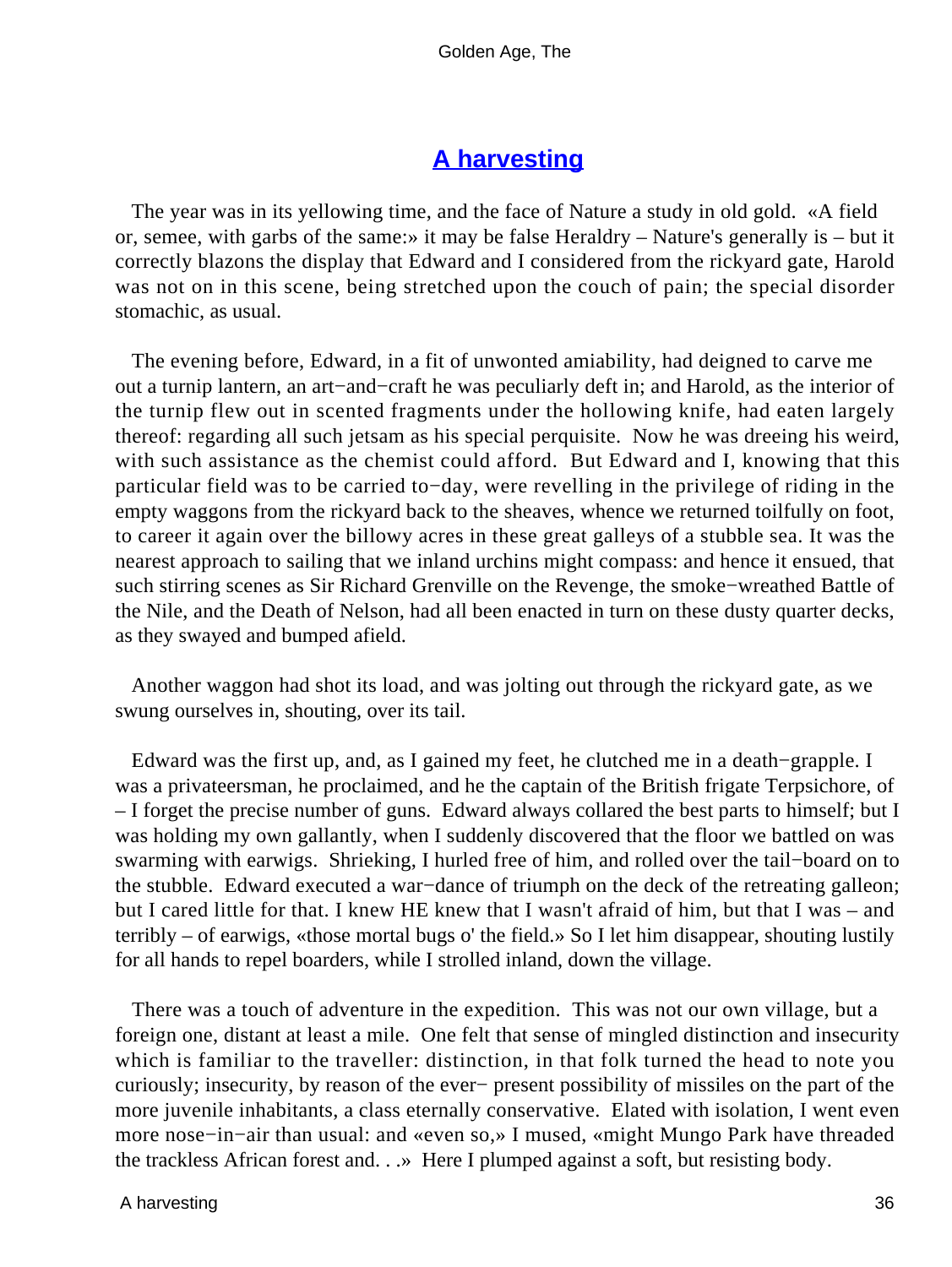Recalled to my senses by the shock, I fell back in the attitude every boy under these circumstances instinctively adopts – both elbows well up over the ears. I found myself facing a tall elderly man, clean−shaven, clad in well−worn black – a clergyman evidently; and I noted at once a far−away look in his eyes, as if they were used to another plane of vision, and could not instantly focus things terrestrial, being suddenly recalled thereto. His figure was bent in apologetic protest: «I ask a thousand pardons, sir,» he said; «I am really so very absent− minded. I trust you will forgive me.»

 Now most boys would have suspected chaff under this courtly style of address. I take infinite credit to myself for recognising at once the natural attitude of a man to whom his fellows were gentlemen all, neither Jew nor Gentile, clean nor unclean. Of course, I took the blame on myself; adding, that I was very absent−minded too, – which was indeed the case.

 «I perceive,» he said pleasantly, «that we have something in common. I, an old man, dream dreams; you, a young one, see visions. Your lot is the happier. And now – » his hand had been resting all this time on a wicket−gate – «you are hot, it is easily seen; the day is advanced, Virgo is the Zodiacal sign. Perhaps I may offer you some poor refreshment, if your engagements will permit.»

 My only engagement that afternoon was an arithmetic lesson, and I had not intended to keep it in any case; so I passed in, while he held the gate open politely, murmuring «Venit Hesperus ite, capellae: come, little kid!» and then apologising abjectly for a familiarity which (he said) was less his than the Roman poet's. A straight flagged walk led up to the cool−looking old house, and my host, lingering in his progress at this rose−tree and that, forgot all about me at least twice, waking up and apologising humbly after each lapse. During these intervals I put two and two together, and identified him as the Rector: a bachelor, eccentric, learned exceedingly, round whom the crust of legend was already beginning to form; to myself an object of special awe, in that he was alleged to have written a real book. «Heaps o' books,» Martha, my informant, said; but I knew the exact rate of discount applicable to Martha's statements.

 We passed eventually through a dark hall into a room which struck me at once as the ideal I had dreamed but failed to find. None of your feminine fripperies here! None of your chair−backs and tidies! This man, it was seen, groaned under no aunts. Stout volumes in calf and vellum lined three sides; books sprawled or hunched themselves on chairs and tables; books diffused the pleasant odour of printers' ink and bindings; topping all, a faint aroma of tobacco cheered and heartened exceedingly, as under foreign skies the flap and rustle over the wayfarer's head of the Union Jack – the old flag of emancipation! And in one corner, book−piled like the rest of the furniture, stood a piano.

 This I hailed with a squeal of delight. «Want to strum?» inquired my friend, as if it was the most natural wish in the world – his eyes were already straying towards another corner, where bits of writing−table peeped out from under a sort of Alpine system of book and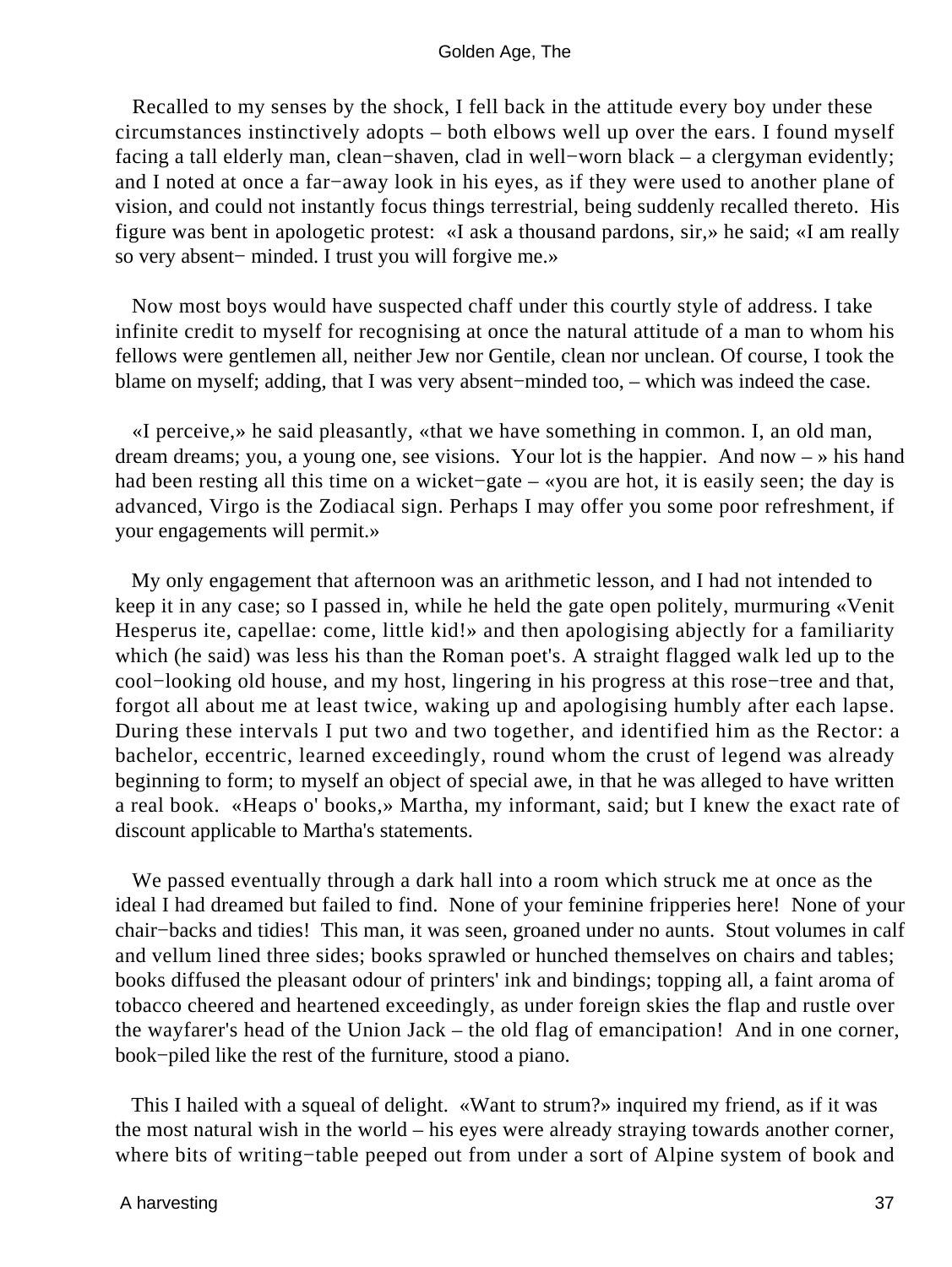foolscap.

 «O, but may I?» I asked in doubt. «At home I'm not allowed to – only beastly exercises!»

 «Well, you can strum here, at all events,» he replied; and murmuring absently, Age, dic Latinum, barbite, carmen, he made his way, mechanically guided as it seemed, to the irresistible writing−able. In ten seconds he was out of sight and call. A great book open on his knee, another propped up in front, a score or so disposed within easy reach, he read and jotted with an absorption almost passionate. I might have been in Boeotia, for any consciousness he had of me. So with a light heart I turned to and strummed.

 Those who painfully and with bleeding feet have scaled the crags of mastery over musical instruments have yet their loss in this, – that the wild joy of strumming has become a vanished sense. Their happiness comes from the concord and the relative value of the notes they handle: the pure, absolute quality and nature of each note in itself are only appreciated by the strummer. For some notes have all the sea in them, and some cathedral bells; others a woodland joyance and a smell of greenery; in some fauns dance to the merry reed, and even the grave centaurs peep out from their caves. Some bring moonlight, and some the deep crimson of a rose's heart; some are blue, some red, and others will tell of an army with silken standards and march−music. And throughout all the sequence of suggestion, up above the little white men leap and peep, and strive against the imprisoning wires; and all the big rosewood box hums as it were full of hiving bees.

 Spent with the rapture, I paused a moment and caught my friend's eye over the edge of a folio. «But as for these Germans,» he began abruptly, as if we had been in the middle of a discussion, «the scholarship is there, I grant you; but the spark, the fine perception, the happy intuition, where is it? They get it all from us!»

 «They get nothing whatever from US,» I said decidedly: the word German only suggesting Bands, to which Aunt Eliza was bitterly hostile.

 «You think not?» he rejoined, doubtfully, getting up and walking about the room. «Well, I applaud such fairness and temperance in so young a critic. They are qualities – in youth – as rare as they are pleasing. But just look at Schrumpffius, for instance – how he struggles and wrestles with a simple {GREEK gar} in this very passage here!»

 I peeped fearfully through the open door, half−dreading to see some sinuous and snark−like conflict in progress on the mat; but all was still. I saw no trouble at all in the passage, and I said so.

 «Precisely,» he cried, delighted. «To you, who possess the natural scholar's faculty in so happy a degree, there is no difficulty at all. But to this Schrumpffius  $-\infty$  But here, luckily for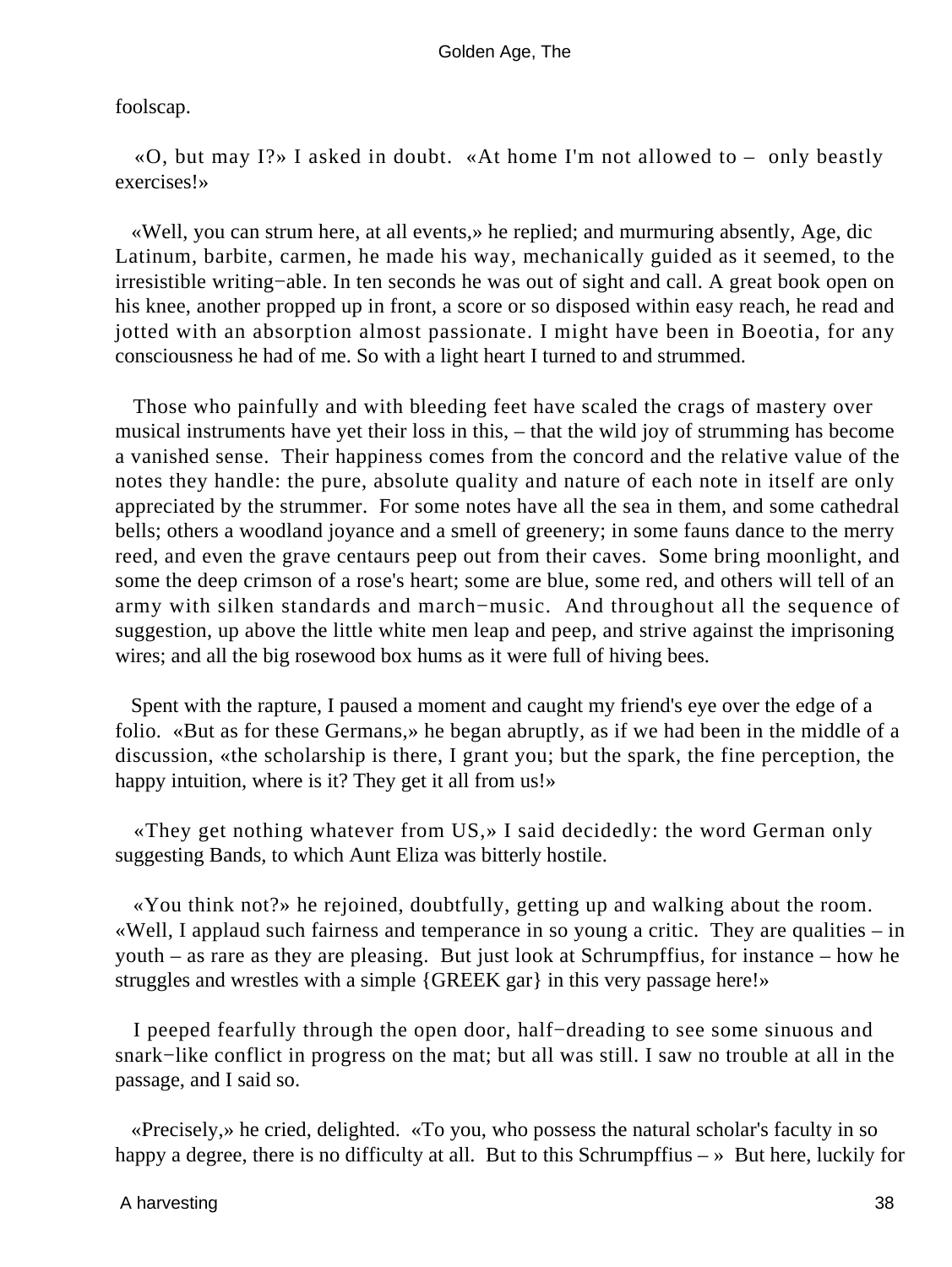me, in came the housekeeper, a clean−looking woman of staid aspect.

 «Your tea is in the garden,» she said, as if she were correcting a faulty emendation. «I've put some cakes and things for the little gentleman; and you'd better drink it before it gets cold.»

 He waved her off and continued his stride, brandishing an aorist over my devoted head. The housekeeper waited unmoved till there fell a moment's break in his descant; and then, «You'd better drink it before it gets cold,» she observed again, impassively. The wretched man cast a deprecating look at me. «Perhaps a little tea would be rather nice,» he observed, feebly; and to my great relief he led the way into the garden. I looked about for the little gentleman, but, failing to discover him, I concluded he was absent−minded too, and attacked the «cakes and things» with no misgivings.

 After a most successful and most learned tea a something happened which, small as I was, never quite shook itself out of my memory.

 To us at parley in an arbour over the high road, there entered, slouching into view, a dingy tramp, satellited by a frowsy woman and a pariah dog; and, catching sight of us, he set up his professional whine; and I looked at my friend with the heartiest compassion, for I knew well from Martha – it was common talk – that at this time of day he was certainly and surely penniless. Morn by morn he started forth with pockets lined; and each returning evening found him with never a sou. All this he proceeded to explain at length to the tramp, courteously and even shamefacedly, as one who was in the wrong; and at last the gentleman of the road, realising the hopelessness of his case, set to and cursed him with gusto, vocabulary, and abandonment. He reviled his eyes, his features, his limbs, his profession, his relatives and surroundings; and then slouched off, still oozing malice and filth. We watched the party to a turn in the road, where the woman, plainly weary, came to a stop. Her lord, after some conventional expletives demanded of him by his position, relieved her of her bundle, and caused her to hang on his arm with a certain rough kindness of tone, and in action even a dim approach to tenderness; and the dingy dog crept up for one lick at her hand.

 «See,» said my friend, bearing somewhat on my shoulder, «how this strange thing, this love of ours, lives and shines out in the unlikeliest of places! You have been in the fields in early morning? Barren acres, all! But only stoop – catch the light thwartwise – and all is a silver network of gossamer! So the fairy filaments of this strange thing underrun and link together the whole world. Yet it is not the old imperious god of the fatal bow  $-$  {3}  $GREEK$ } not that – nor even the placid respectable  ${GREEK}$  – but something still unnamed, perhaps more mysterious, more divine! Only one must stoop to see it, old fellow, one must stoop!»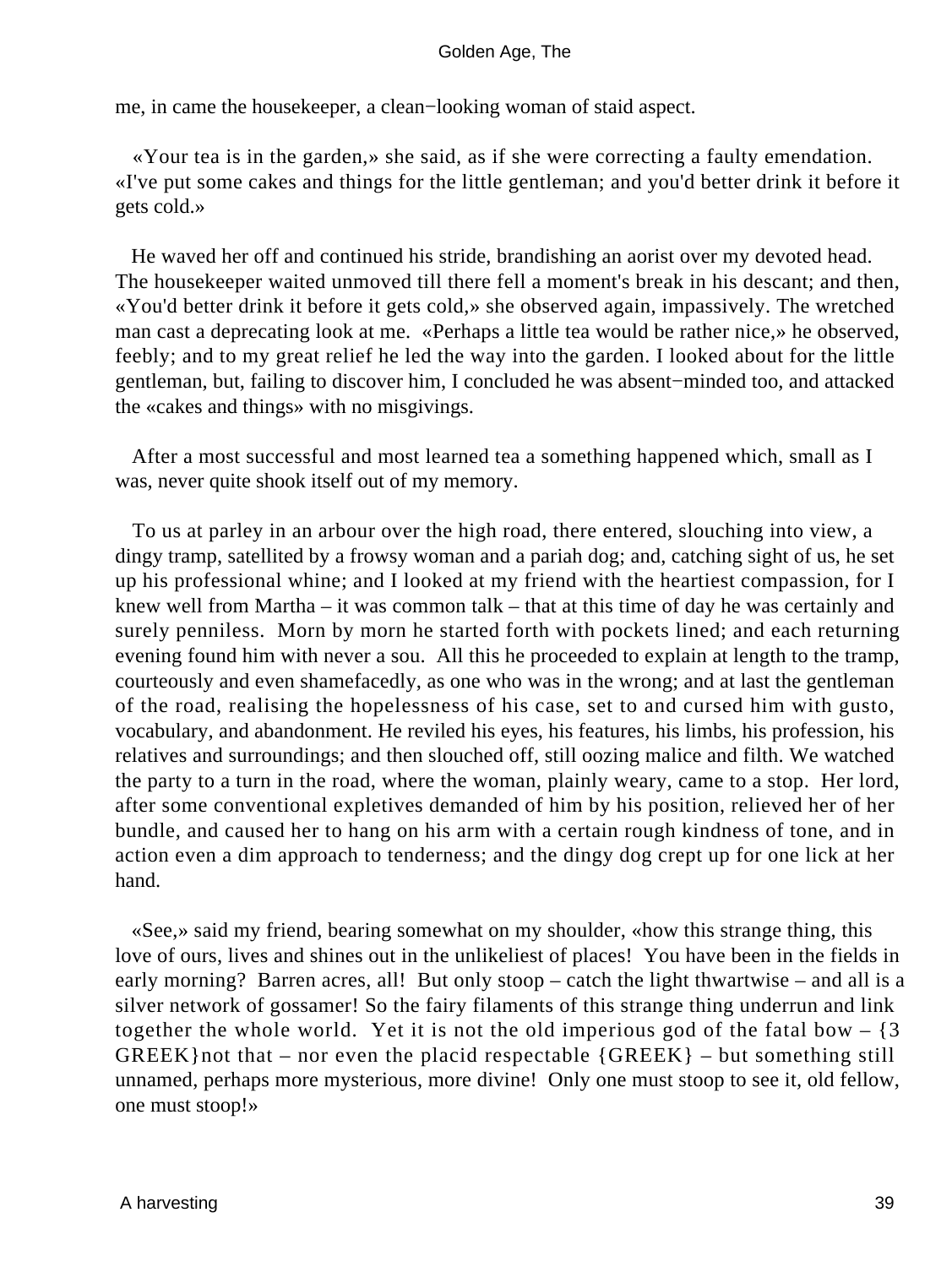The dew was falling, the dusk closing, as I trotted briskly homewards down the road. Lonely spaces everywhere, above and around. Only Hesperus hung in the sky, solitary, pure, ineffably far−drawn and remote; yet infinitely heartening, somehow, in his valorous isolation.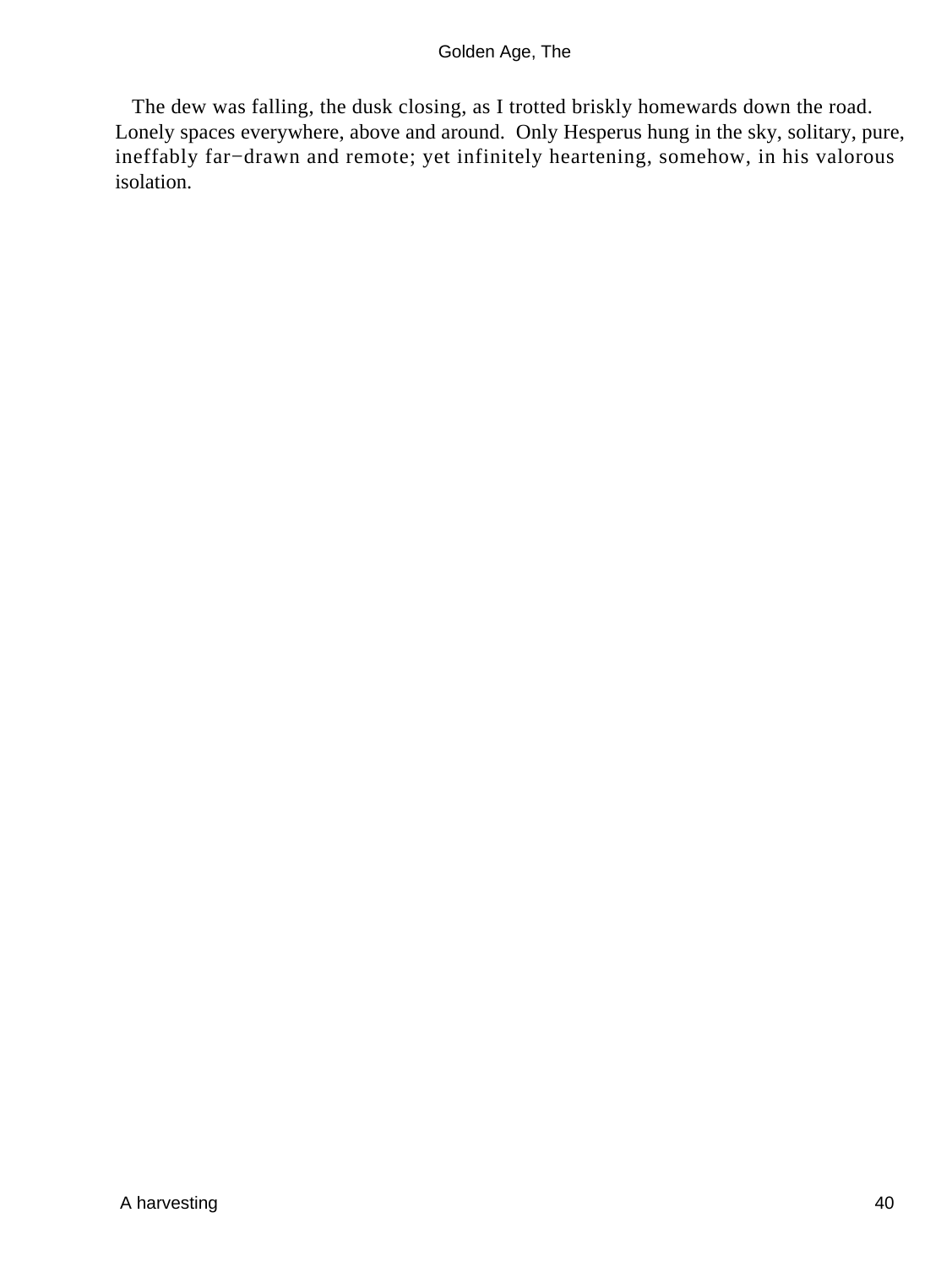# **[Snowbound](#page-83-0)**

 Twelfth−night had come and gone, and life next morning seemed a trifle flat and purposeless. But yester−eve and the mummers were here! They had come striding into the old kitchen, powdering the red brick floor with snow from their barbaric bedizenments; and stamping, and crossing, and declaiming, till all was whirl and riot and shout. Harold was frankly afraid: unabashed, he buried himself in the cook's ample bosom. Edward feigned a manly superiority to illusion, and greeted these awful apparitions familiarly, as Dick and Harry and Joe. As for me, I was too big to run, too rapt to resist the magic and surprise. Whence came these outlanders, breaking in on us with song and ordered masque and a terrible clashing of wooden swords? And after these, what strange visitants might we not look for any quiet night, when the chestnuts popped in the ashes, and the old ghost stories drew the awe−stricken circle close? Old Merlin, perhaps, «all furred in black sheep−skins, and a russet gown, with a bow and arrows, and bearing wild geese in his hand!» Or stately Ogier the Dane, recalled from Faery, asking his way to the land that once had need of him! Or even, on some white night, the Snow− Queen herself, with a chime of sleigh−bells and the patter of reindeers' feet, with sudden halt at the door flung wide, while aloft the Northern Lights went shaking attendant spears among the quiet stars!

 This morning, house−bound by the relentless, indefatigable snow, I was feeling the reaction Edward, on the contrary, being violently stage struck on this his first introduction to the real Drama, was striding up and down the floor, proclaiming «Here be I, King Gearge the Third,» in a strong Berkshire accent. Harold, accustomed, as the youngest, to lonely antics and to sports that asked no sympathy, was absorbed in «clubmen»: a performance consisting in a measured progress round the room arm−in−arm with an imaginary companion of reverend years, with occasional halts at imaginary clubs, where – imaginary steps being leisurely ascended – imaginary papers were glanced at, imaginary scandal was discussed with elderly shakings of the head, and – regrettable to say – imaginary glasses were lifted lipwards. Heaven only knows how the germ of this dreary pastime first found way into his small−boyish being. It was his own invention, and he was proportionately proud of it. Meanwhile, Charlotte and I, crouched in the window−seat, watched, spell−stricken, the whirl and eddy and drive of the innumerable snow−flakes, wrapping our cheery little world in an uncanny uniform, ghastly in line and hue.

 Charlotte was sadly out of spirits. Having «countered» Miss Smedley at breakfast, during some argument or other, by an apt quotation from her favourite classic (the Fairy Book) she had been gently but firmly informed that no such things as fairies ever really existed. «Do you mean to say it's all lies?» asked Charlotte, bluntly. Miss Smedley deprecated the use of any such unladylike words in any connection at all. «These stories had their origin, my dear,» she explained, «in a mistaken anthropomorphism in the interpretation of nature. But though we are now too well informed to fall into similar errors, there are still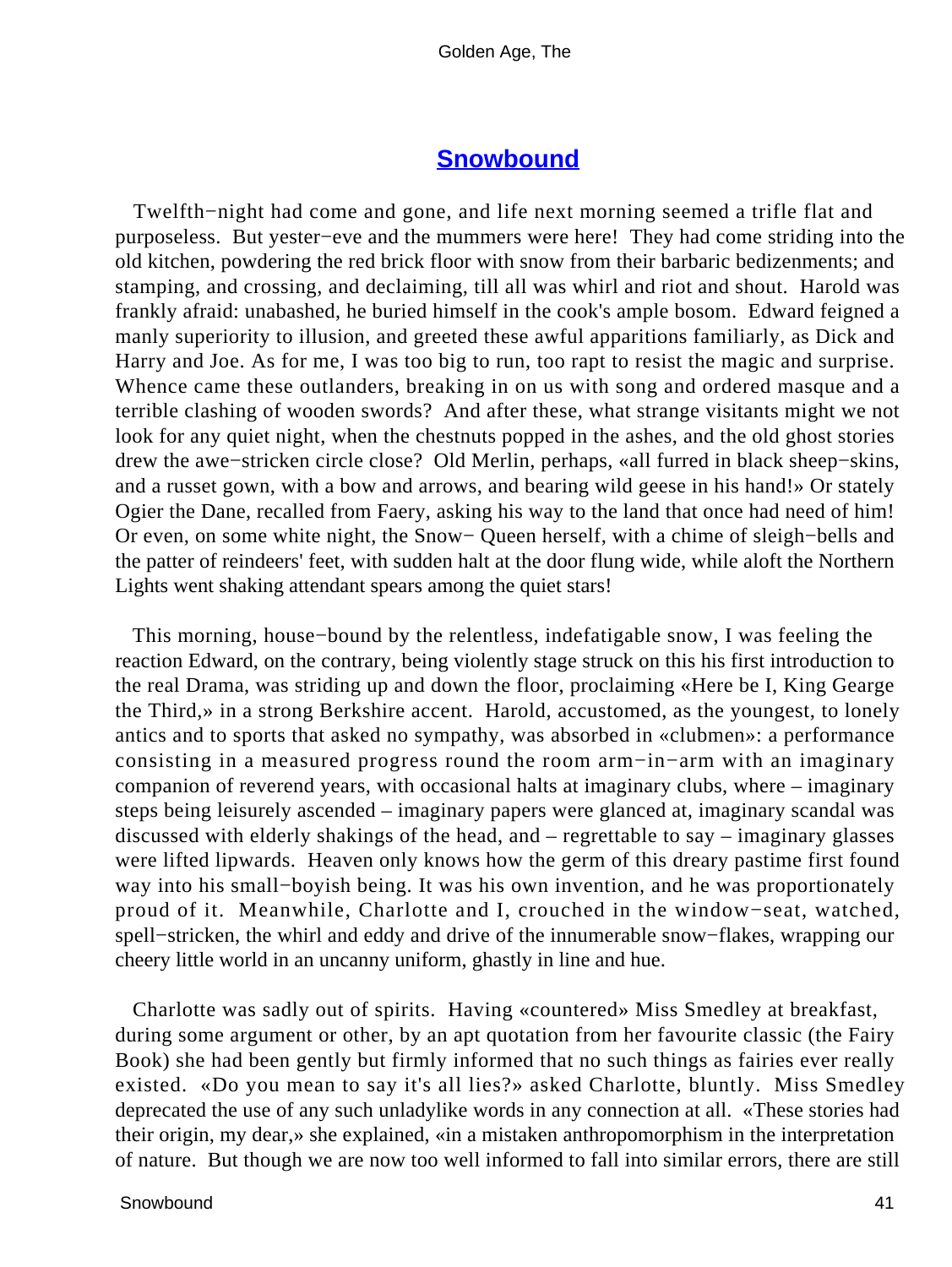many beautiful lessons to be learned from these myths  $-\infty$ 

 «But how can you learn anything,» persisted Charlotte, «from what doesn't exist?» And she left the table defiant, howbeit depressed.

 «Don't you mind HER,» I said, consolingly; «how can she know anything about it? Why, she can't even throw a stone properly!»

«Edward says they're all rot, too,» replied Charlotte, doubtfully.

 Edward says everything's rot,« I explained, »now he thinks he's going into the Army. If a thing's in a book it **Must** be true, so that settles it!"

 Charlotte looked almost reassured. The room was quieter now, for Edward had got the dragon down and was boring holes in him with a purring sound Harold was ascending the steps of the Athenaeum with a jaunty air – suggestive rather of the Junior Carlton. Outside, the tall elm−tops were hardly to be seen through the feathery storm. «The sky's a−falling,» quoted Charlotte, softly; «I must go and tell the king.» The quotation suggested a fairy story, and I offered to read to her, reaching out for the book. But the Wee Folk were under a cloud; sceptical hints had embittered the chalice. So I was fain to fetch Arthur – second favourite with Charlotte for his dames riding errant, and an easy first with us boys for his spear–splintering crash of tourney and hurtle against hopeless odds. Here again, however, I proved unfortunate, – what ill−luck made the book open at the sorrowful history of Balin and Balan? «And he vanished anon,» I read: «and so he heard an horne blow, as it had been the death of a beast. `That blast,' said Balin, `is blowen for me, for I am the prize, and yet am I not dead.'» Charlotte began to cry: she knew the rest too well. I shut the book in despair. Harold emerged from behind the arm−chair. He was sucking his thumb (a thing which members of the Reform are seldom seen to do), and he stared wide− eyed at his tear stained sister. Edward put off his histrionics, and rushed up to her as the consoler – a new part for him.

 «I know a jolly story,» he began. «Aunt Eliza told it me. It was when she was somewhere over in that beastly abroad» – (he had once spent a black month of misery at Dinan) – «and there was a fellow there who had got two storks. And one stork died – it was the she−stork.» («What did it die of?» put in Harold.) «And the other stork was quite sorry, and moped, and went on, and got very miserable. So they looked about and found a duck, and introduced it to the stork. The duck was a drake, but the stork didn't mind, and they loved each other and were as jolly as could be. By and by another duck came along, – a real she−duck this time, – and when the drake saw her he fell in love, and left the stork, and went and proposed to the duck: for she was very beautiful. But the poor stork who was left, he said nothing at all to anybody, but just pined and pined and pined away, till one morning he was found quite dead! But the ducks lived happily ever afterwards!»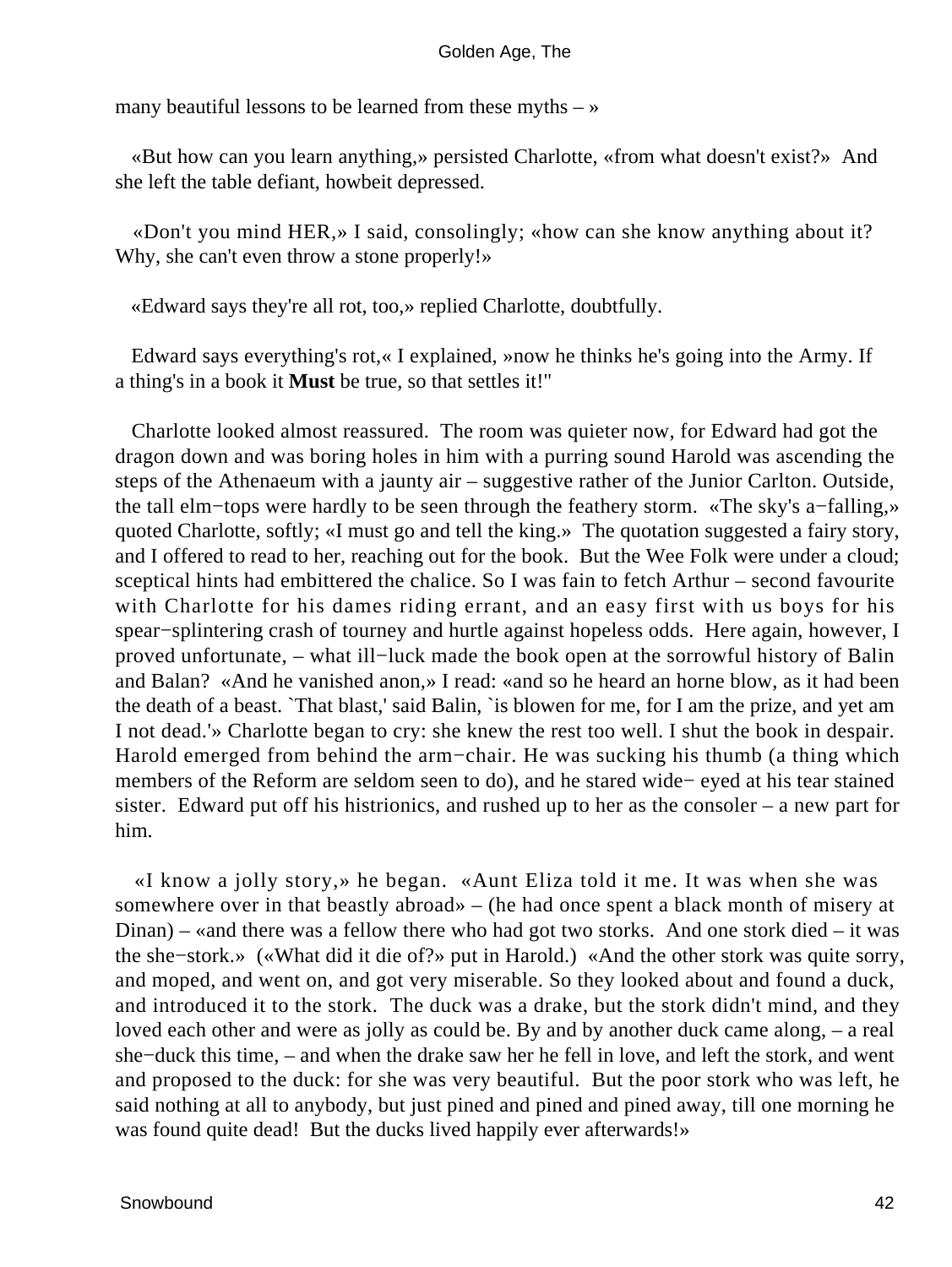This was Edward's idea of a jolly story! Down again went the corners of poor Charlotte's mouth. Really Edward's stupid inability to see the real point in anything was TOO annoying! It was always so. Years before, it being necessary to prepare his youthful mind for a domestic event that might lead to awkward questionings at a time when there was little leisure to invent appropriate answers, it was delicately inquired of him whether he would like to have a little brother, or perhaps a little sister? He considered the matter carefully in all its bearings, and finally declared for a Newfoundland pup. Any boy more «gleg at the uptak» would have met his parents half−way, and eased their burden. As it was, the matter had to be approached all over again from a fresh standpoint. And now, while Charlotte turned away sniffingly, with a hiccough that told of an overwrought soul, Edward, unconscious (like Sir Isaac's Diamond) of the mischief he had done, wheeled round on Harold with a shout.

«I want a live dragon,» he announced: «you've got to be my dragon!»

 «Leave me go, will you?» squealed Harold, struggling stoutly. «I'm playin' at something else. How can I be a dragon and belong to all the clubs?»

 «But wouldn't you like to be a nice scaly dragon, all green,» said Edward, trying persuasion, «with a curly tail and red eyes, and breathing real smoke and fire?»

 Harold wavered an instant: Pall−Mall was still strong in him. The next he was grovelling on the floor. No saurian ever swung a tail so scaly and so curly as his. Clubland was a thousand years away. With horrific pants he emitted smokiest smoke and fiercest fire.

 «Now I want a Princess,» cried Edward, clutching Charlotte ecstatically; «and YOU can be the doctor, and heal me from the dragon's deadly wound.»

 Of all professions I held the sacred art of healing in worst horror and contempt. Cataclysmal memories of purge and draught crowded thick on me, and with Charlotte – who courted no barren honours – I made a break for the door. Edward did likewise, and the hostile forces clashed together on the mat, and for a brief space things were mixed and chaotic and Arthurian. The silvery sound of the luncheon−bell restored an instant peace, even in the teeth of clenched antagonisms like ours. The Holy Grail itself, «sliding athwart a sunbeam,» never so effectually stilled a riot of warring passions into sweet and quiet accord.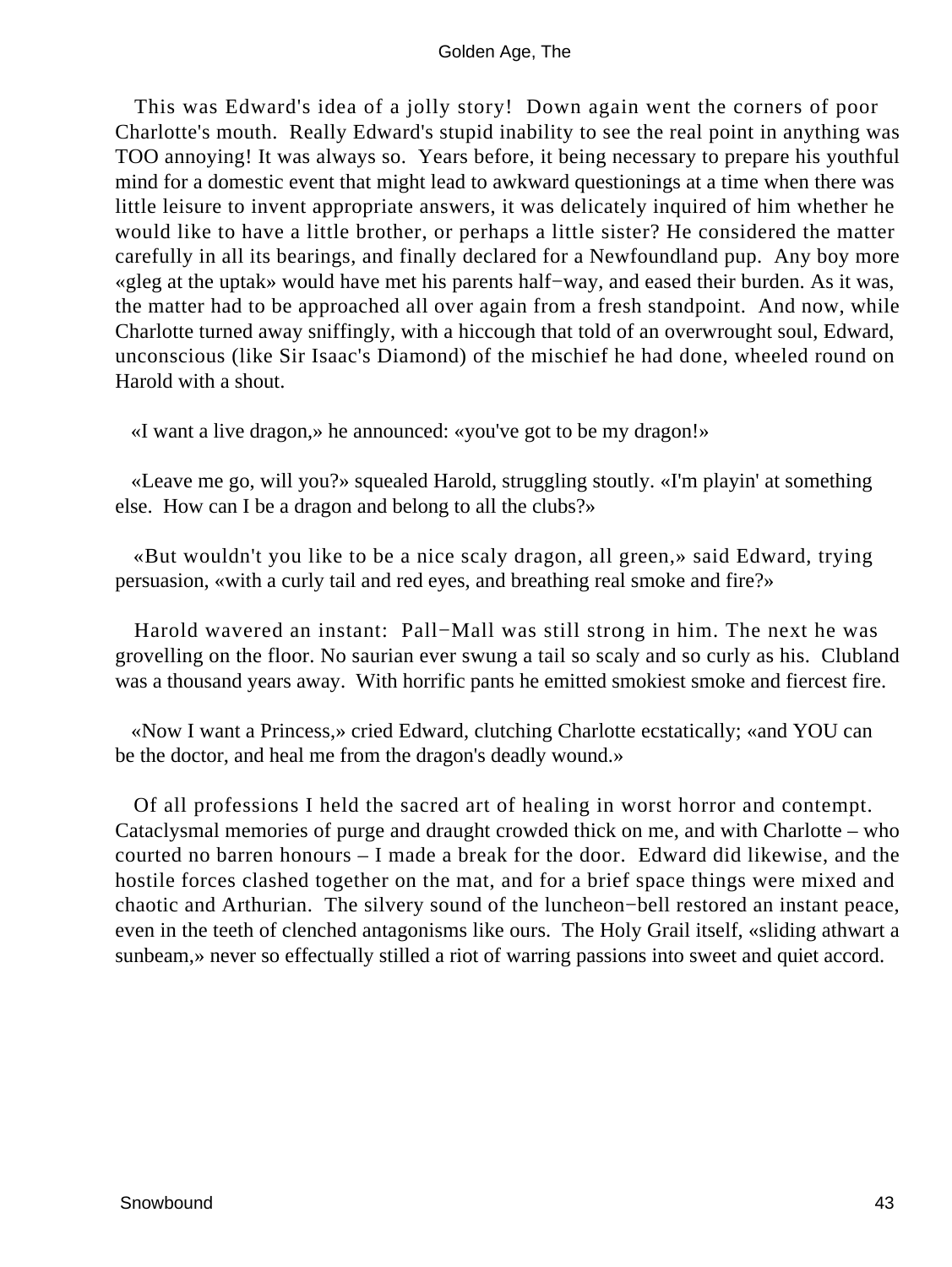# **[What they talked about](#page-83-0)**

 Edward was standing ginger−beer like a gentleman, happening, as the one that had last passed under the dentist's hands, to be the capitalist of the flying hour. As in all well−regulated families, the usual tariff obtained in ours, – half−a−crown a tooth; one shilling only if the molar were a loose one. This one, unfortunately – in spite of Edward's interested affectation of agony – had been shaky undisguised; but the event was good enough to run to ginger−beer. As financier, however, Edward had claimed exemption from any servile duties of procurement, and had swaggered about the garden while I fetched from the village post− office, and Harold stole a tumbler from the pantry. Our preparations complete, we were sprawling on the lawn; the staidest and most self respecting of the rabbits had been let loose to grace the feast, and was lopping demurely about the grass, selecting the juiciest plantains; while Selina, as the eldest lady present, was toying, in her affected feminine way, with the first full tumbler, daintily fishing for bits of broken cork.

 «Hurry up, can't you?» growled our host; «what are you girls always so beastly particular for?»

 «Martha says,» explained Harold (thirsty too, but still just), «that if you swallow a bit of cork, it swells, and it swells, and it swells inside you, till you  $-\infty$ 

 «O bosh!» said Edward, draining the glass with a fine pretence of indifference to consequences, but all the same (as I noticed) dodging the floating cork−fragments with skill and judgment.

 «O, it's all very well to say bosh,» replied Harold, nettled; «but every one knows it's true but you. Why, when Uncle Thomas was here last, and they got up a bottle of wine for him, he took just one tiny sip out of his glass, and then he said, `Poo, my goodness, that's corked!' And he wouldn't touch it. And they had to get a fresh bottle up. The funny part was, though, I looked in his glass afterwards, when it was brought out into the passage, and there wasn't any cork in it at all! So I drank it all off, and it was very good!»

 «You'd better be careful, young man!» said his elder brother, regarding him severely. «D' you remember that night when the Mummers were here, and they had mulled port, and you went round and emptied all the glasses after they had gone away?»

 «Ow! I did feel funny that night,» chuckled Harold. «Thought the house was comin' down, it jumped about so; and Martha had to carry me up to bed, 'cos the stairs was goin' all waggity!»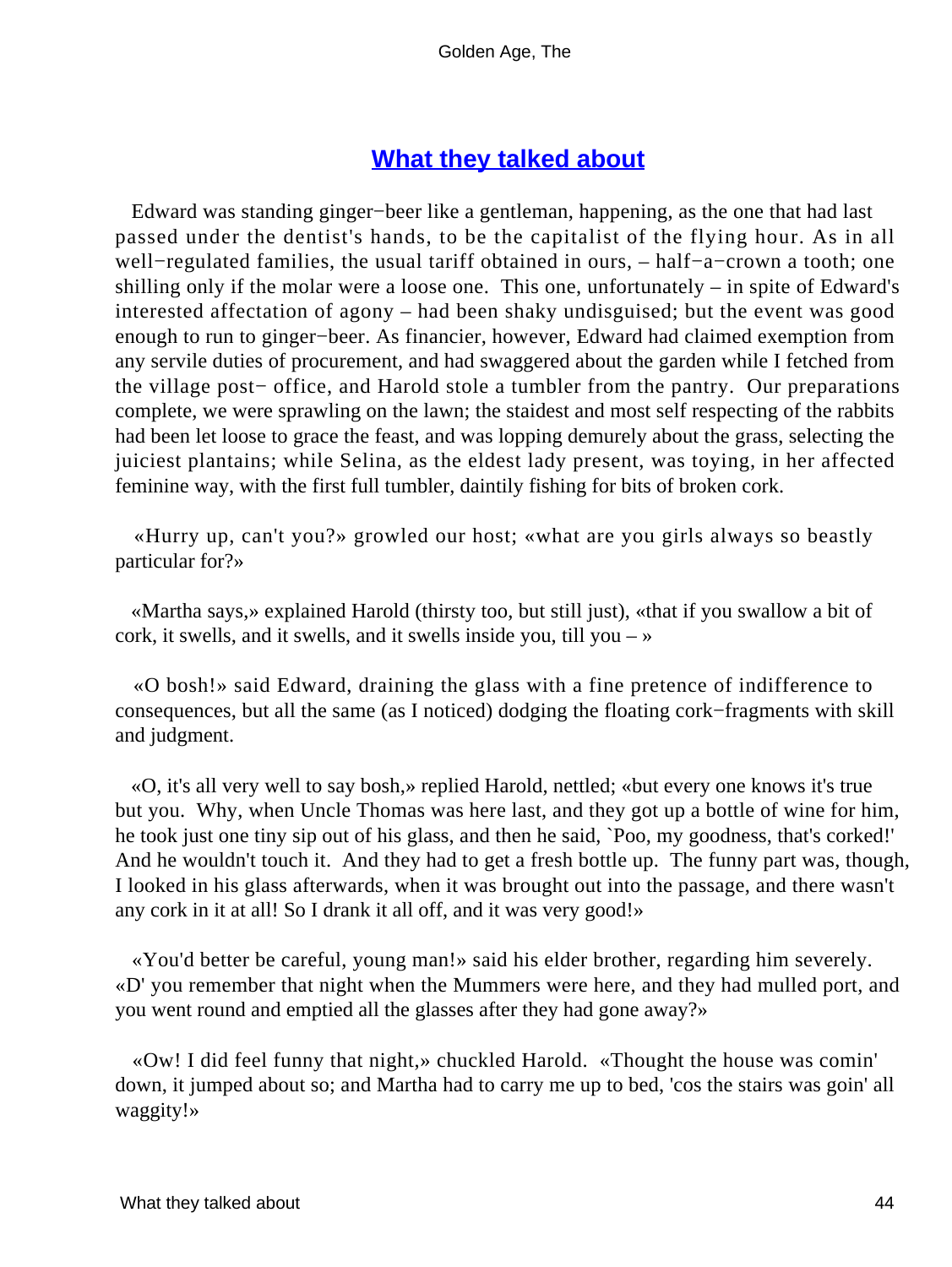We gazed searchingly at our graceless junior; but it was clear that he viewed the matter in the light of a phenomenon rather than of a delinquency.

 A third bottle was by this time circling; and Selina, who had evidently waited for it to reach her, took a most unfairly long pull, and then jumping up and shaking out her frock, announced that she was going for a walk. Then she fled like a hare; for it was the custom of our Family to meet with physical coercion any independence of action in individuals.

 «She's off with those Vicarage girls again,» said Edward, regarding Selina's long black legs twinkling down the path. «She goes out with them every day now; and as soon as ever they start, all their heads go together and they chatter, chatter, chatter the whole blessed time! I can't make out what they find to talk about. They never stop; it's gabble, gabble, gabble right along, like a nest of young rooks!»

 «P'raps they talk about birds'−eggs,» I suggested sleepily (the sun was hot, the turf soft, the ginger−beer potent); «and about ships, and buffaloes, and desert islands; and why rabbits have white tails; and whether they'd sooner have a schooner or a cutter; and what they'll be when they're men – at least, I mean there's lots of things to talk about, if you **Want** to talk.»

 «Yes; but they don't talk about those sort of things at all,» persisted Edward. «How CAN they? They don't **Know** anything; they can't DO anything – except play the piano, and nobody would want to talk about **That;** and they don't care about anything – anything sensible, I mean. So what DO they talk about?»

 «I asked Martha once,» put in Harold; «and she said, `Never YOU mind; young ladies has lots of things to talk about that young gentlemen can't understand.'»

«I don't believe it,» Edward growled.

 «Well, that's what she **Said,** anyway,» rejoined Harold, indifferently. The subject did not seem to him of first–class importance, and it was hindering the circulation of the ginger– beer.

 We heard the click of the front−gate. Through a gap in the hedge we could see the party setting off down the road. Selina was in the middle: a Vicarage girl had her by either arm; their heads were together, as Edward had described; and the clack of their tongues came down the breeze like the busy pipe of starlings on a bright March morning.

 «What DO they talk about, Charlotte?» I inquired, wishing to pacify Edward. «You go out with them sometimes.»

 «I don't know,» said poor Charlotte, dolefully. «They make me walk behind, 'cos they say I'm too little, and mustn't hear. And **I do** want to so,» she added.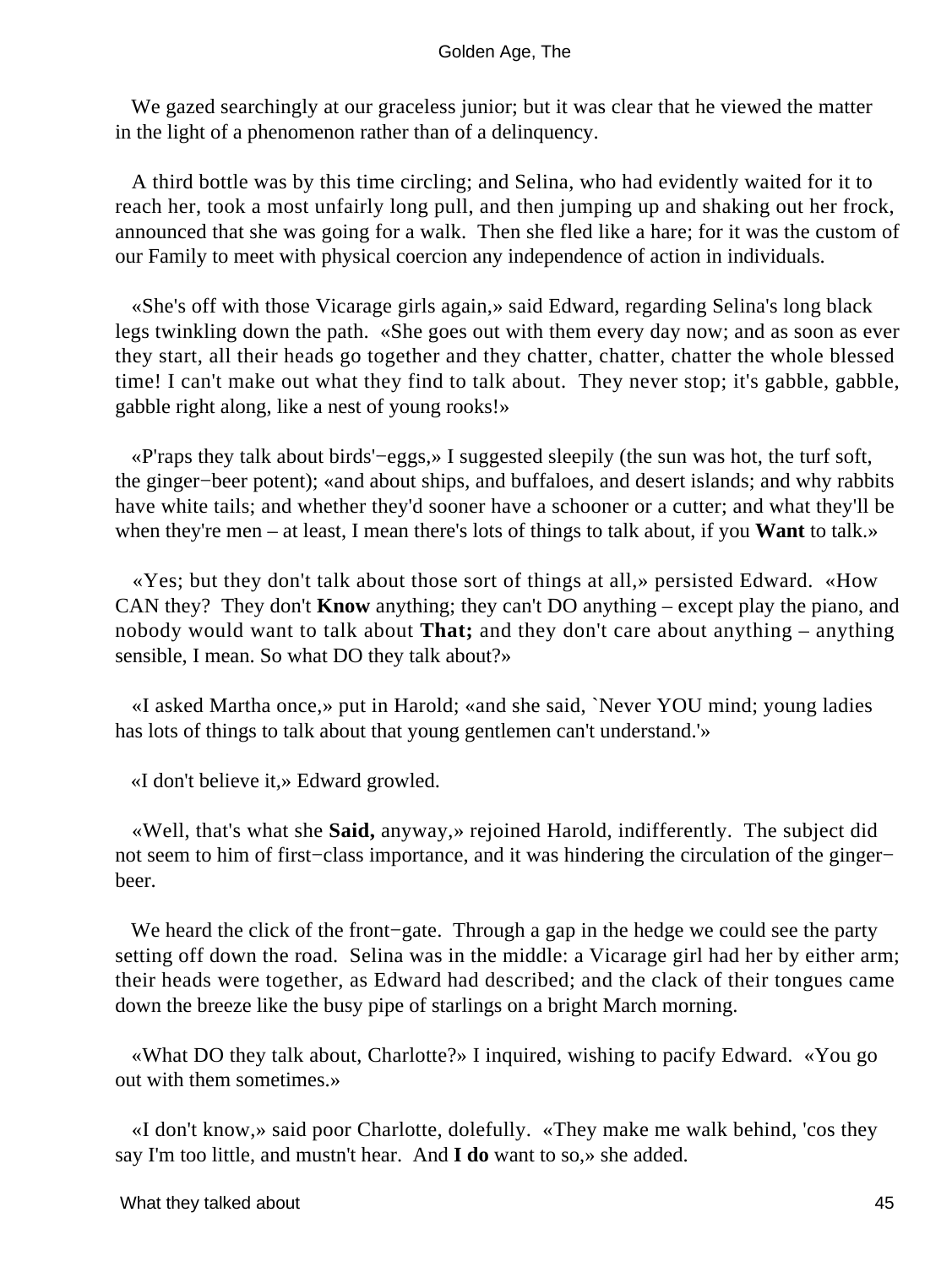«When any lady comes to see Aunt Eliza,» said Harold, «they both talk at once all the time. And yet each of 'em seems to hear what the other one's saying. I can't make out how they do it. Grown−up people are so clever!»

 «The Curate's the funniest man,» I remarked. «He's always saying things that have no sense in them at all, and then laughing at them as if they were jokes. Yesterday, when they asked him if he'd have some more tea he said `Once more unto the breach, dear friends, once more,' and then sniggered all over. I didn't see anything funny in that. And then somebody asked him about his button−hole and he said `'Tis but a little faded flower,' and exploded again. I thought it very stupid.»

 «O HIM,» said Edward contemptuously: «he can't help it, you know; it's a sort of way he's got. But it's these girls I can't make out. If they've anything really sensible to talk about, how is it nobody knows what it is? And if they haven't – and we know they CAN'T have, naturally – why don't they shut up their jaw? This old rabbit here – HE doesn't want to talk. He's got something better to do.» And Edward aimed a ginger−beer cork at the unruffled beast, who never budged.

 «O but rabbits DO talk,» interposed Harold. «I've watched them often in their hutch. They put their heads together and their noses go up and down, just like Selina's and the Vicarage girls'. Only of course I can t hear what they're saying.»

 «Well, if they do,» said Edward, unwillingly, «I'll bet they don't talk such rot as those girls do!» – which was ungenerous, as well as unfair; for it had not yet transpired – nor has it to this day – **What** Selina and her friends talked about.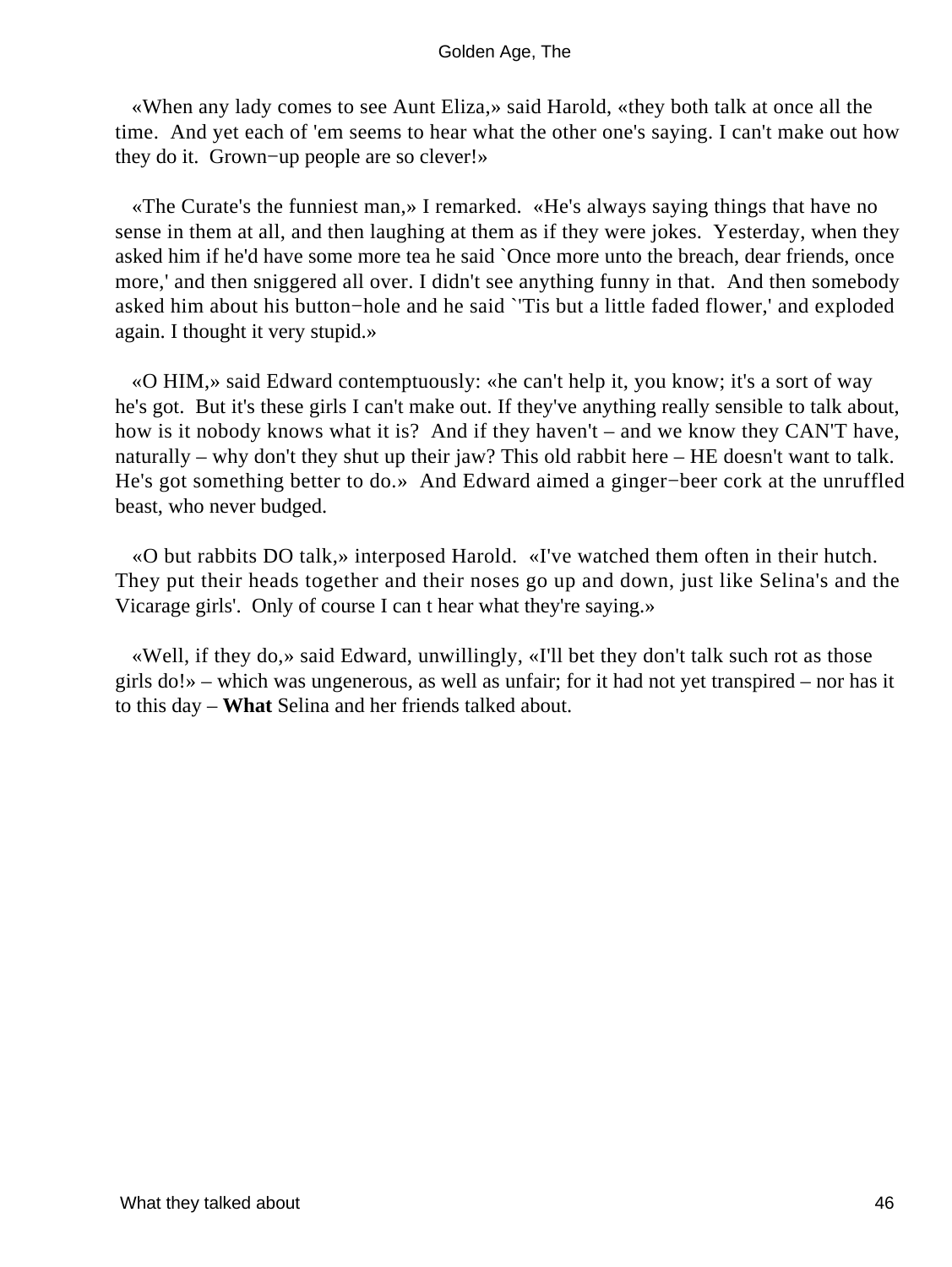# **[The argonauts](#page-83-0)**

 The advent of strangers, of whatever sort, into our circle, had always been a matter of grave dubiety and suspicion; indeed, it was generally a signal for retreat into caves and fastnesses of the earth, into unthreaded copses or remote outlying cowsheds, whence we were only to be extricated by wily nursemaids, rendered familiar by experience with our secret runs and refuges. It was not surprising therefore that the heroes of classic legend, when first we made their acquaintance, failed to win our entire sympathy at once. «Confidence,» says somebody, «is a plant of slow growth;» and these stately dark−haired demi−gods, with names hard to master and strange accoutrements, had to win a citadel already strongly garrisoned with a more familiar soldiery. Their chill foreign goddesses had no such direct appeal for us as the mocking malicious fairies and witches of the North; we missed the pleasant alliance of the animal – the fox who spread the bushiest of tails to convey us to the enchanted castle, the frog in the well, the raven who croaked advice from the tree; and – to Harold especially – it seemed entirely wrong that the hero should ever be other than the youngest brother of three. This belief, indeed, in the special fortune that ever awaited the youngest brother, as such, – the «Borough−English» of Faery, – had been of baleful effect on Harold, producing a certain self−conceit and perkiness that called for physical correction. But even in our admonishment we were on his side; and as we distrustfully eyed these new arrivals, old Saturn himself seemed something of a parvenu. Even strangers, however, if they be good fellows at heart, may develop into sworn comrades; and these gay swordsmen, after all, were of the right stuff. Perseus, with his cap of darkness and his wonderful sandals, was not long in winging his way to our hearts; Apollo knocked at Admetus' gate in something of the right fairy fashion; Psyche brought with her an orthodox palace of magic, as well as helpful birds and friendly ants. Ulysses, with his captivating shifts and strategies, broke down the final barrier, and hence forth the band was adopted and admitted into our freemasonry. I had been engaged in chasing Farmer Larkin's calves – his special pride – round the field, just to show the man we hadn't forgotten him, and was returning through the kitchen−garden with a conscience at peace with all men, when I happened upon Edward, grubbing for worms in the dung−heap. Edward put his worms into his hat, and we strolled along together, discussing high matters of state. As we reached the tool−shed, strange noises arrested our steps; looking in, we perceived Harold, alone, rapt, absorbed, immersed in the special game of the moment. He was squatting in an old pig−trough that had been brought in to be tinkered; and as he rhapsodised, anon he waved a shovel over his head, anon dug it into the ground with the action of those who would urge Canadian canoes. Edward strode in upon him. «What rot are you playing at now?» he demanded sternly. Harold flushed up, but stuck to his pig−trough like a man. «I'm Jason,» he replied, defiantly; «and this is the Argo. The other fellows are here too, only you can't see them; and we're just going through the Hellespont, so don't you come bothering.» And once more he plied the wine−dark sea.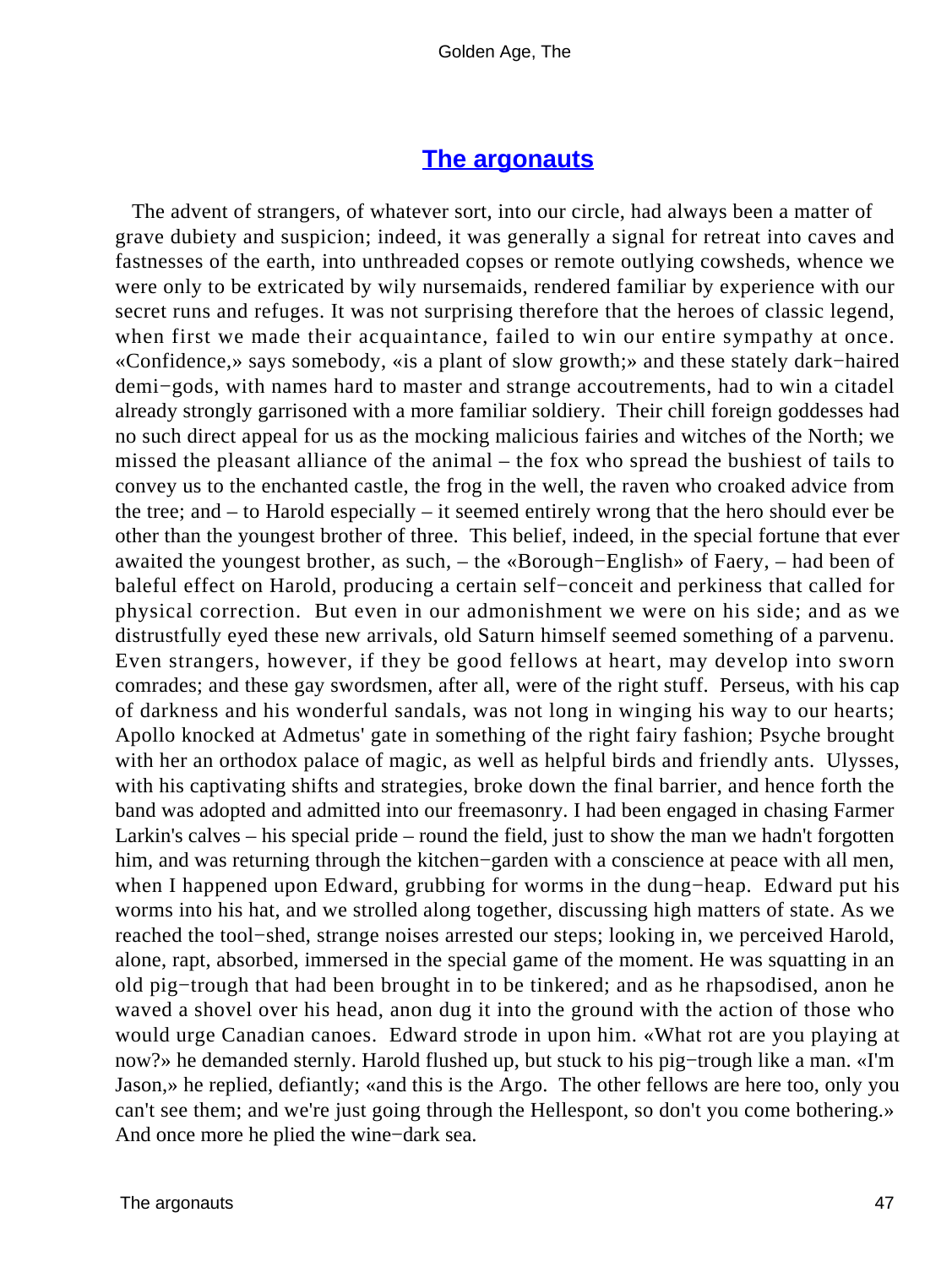Edward kicked the pig−trough contemptuously.

«Pretty sort of Argo you've got!» said he.

 Harold began to get annoyed. «I can't help it,» he replied. «It's the best sort of Argo I can manage, and it's all right if you only pretend enough; but YOU never could pretend one bit.»

 Edward reflected. «Look here,» he said presently; «why shouldn't we get hold of Farmer Larkin's boat, and go right away up the river in a real Argo, and look for Medea, and the Golden Fleece, and everything? And I'll tell you what, I don't mind your being Jason, as you thought of it first.»

 Harold tumbled out of the trough in the excess of his emotion. «But we aren't allowed to go on the water by ourselves,» he cried.

 «No,» said Edward, with fine scorn: «we aren't allowed; and Jason wasn't allowed either, I daresay – but he WENT!»

 Harold's protest had been merely conventional: he only wanted to be convinced by sound argument. The next question was, How about the girls? Selina was distinctly handy in a boat: the difficulty about her was, that if she disapproved of the expedition – and, morally considered, it was not exactly a Pilgrim's Progress – she might go and tell; she having just reached that disagreeable age when one begins to develop a conscience. Charlotte, for her part, had a habit of day−dreams, and was as likely as not to fall overboard in one of her rapt musings. To be sure, she would dissolve in tears when she found herself left out; but even that was better than a watery tomb. In fine, the public voice – and rightly, perhaps – was against the admission of the skirted animal: spite the precedent of Atalanta, who was one of the original crew.

 «And now,» said Edward, «who's to ask Farmer Larkin? I can't; last time I saw him he said when he caught me again he'd smack my head. YOU'LL have to.»

I hesitated, for good reasons. «You know those precious calves of his?» I began.

 Edward understood at once. «All right,» he said; «then we won't ask him at all. It doesn't much matter. He'd only be annoyed, and that would be a pity. Now let's set off.»

 We made our way down to the stream, and captured the farmer's boat without let or hindrance, the enemy being engaged in the hayfields. This «river,» so called, could never be discovered by us in any atlas; indeed our Argo could hardly turn in it without risk of shipwreck. But to us 't was Orinoco, and the cities of the world dotted its shores. We put the Argo's head up stream, since that led away from the Larkin province; Harold was faithfully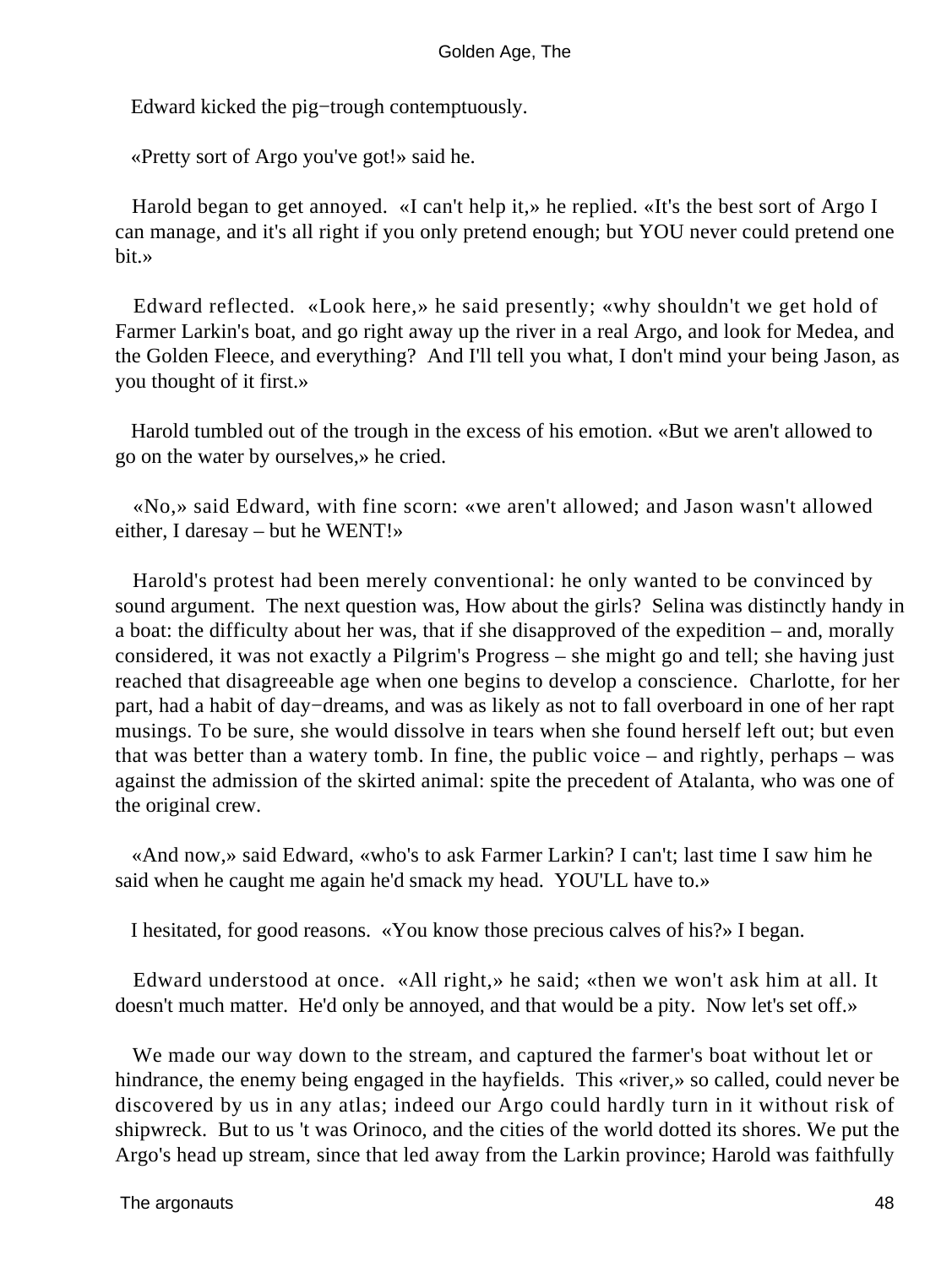permitted to be Jason, and we shared the rest of the heroes among us. Then launching forth from Thessaly, we threaded the Hellespont with shouts, breathlessly dodged the Clashing Rocks, and coasted under the lee of the Siren−haunted isles. Lemnos was fringed with meadow−sweet, dog−roses dotted the Mysian shore, and the cheery call of the haymaking folk sounded along the coast of Thrace.

 After some hour or two's seafaring, the prow of the Argo embedded itself in the mud of a landing−place, plashy with the tread of cows and giving on to a lane that led towards the smoke of human habitations. Edward jumped ashore, alert for exploration, and strode off without waiting to see if we followed; but I lingered behind, having caught sight of a moss−grown water−gate hard by, leading into a garden that from the brooding quiet lapping it round, appeared to portend magical possibilities.

 Indeed the very air within seemed stiller, as we circumspectly passed through the gate; and Harold hung back shamefaced, as if we were crossing the threshold of some private chamber, and ghosts of old days were hustling past us. Flowers there were, everywhere; but they drooped and sprawled in an overgrowth hinting at indifference; the scent of heliotrope possessed the place, as if actually hung in solid festoons from tall untrimmed hedge to hedge. No basket−chairs, shawls, or novels dotted the lawn with colour; and on the garden−front of the house behind, the blinds were mostly drawn. A grey old sun−dial dominated the central sward, and we moved towards it instinctively, as the most human thing visible. An antique motto ran round it, and with eyes and fingers we struggled at the decipherment.

«TIME: **Tryeth:** TROTHE:» spelt out Harold at last. «I wonder what that means?»

 I could not enlighten him, nor meet his further questions as to the inner mechanism of the thing, and where you wound it up.

 I had seen these instruments before, of course, but had never fully understood their manner of working.

 We were still puzzling our heads over the contrivance, when I became aware that Medea herself was moving down the path from the house. Dark−haired, supple, of a figure lightly poised and swayed, but pale and listless – I knew her at once, and having come out to find her, naturally felt no surprise at all. But Harold, who was trying to climb on the top of the sun−dial, having a cat−like fondness for the summit of things, started and fell prone, barking his chin and filling the pleasance with lamentation.

 Medea skimmed the ground swallow−like, and in a moment was on her knees comforting him, – wiping the dirt out of his chin with her own dainty handkerchief, – and vocal with soft murmur of consolation.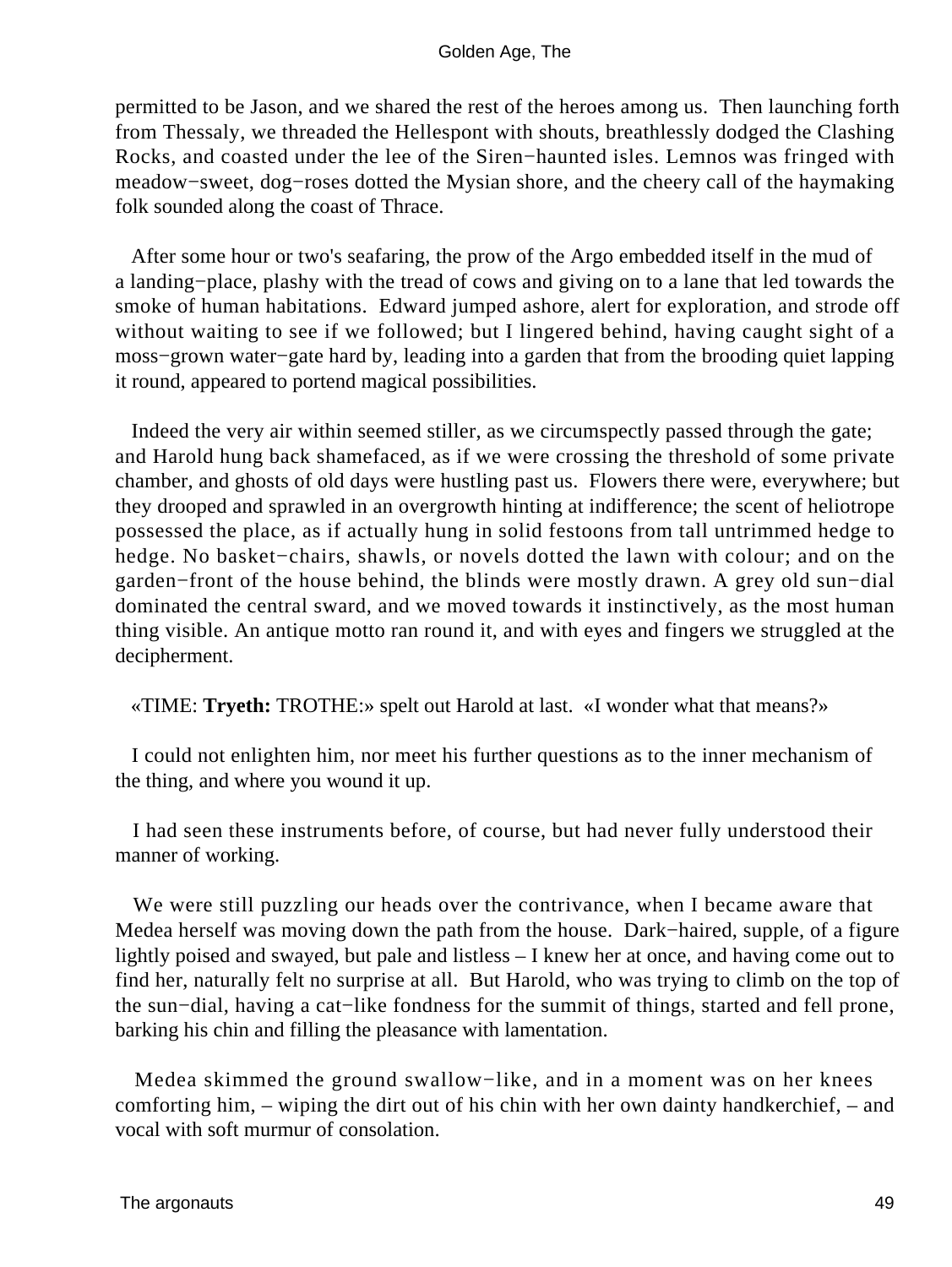«You needn't take on so about him,» I observed, politely. «He'll cry for just one minute, and then he'll be all right.»

 My estimate was justified. At the end of his regulation time Harold stopped crying suddenly, like a clock that had struck its hour; and with a serene and cheerful countenance wriggled out of Medea's embrace, and ran for a stone to throw at an intrusive blackbird.

 «O you boys!» cried Medea, throwing wide her arms with abandonment. «Where have you dropped from? How dirty you are! I've been shut up here for a thousand years, and all that time I've never seen any one under a hundred and fifty! Let's play at something, at once!»

 «Rounders is a good game,» I suggested. «Girls can play at rounders. And we could serve up to the sun−dial here. But you want a bat and a ball, and some more people.»

 She struck her hands together tragically. «I haven't a bat,» she cried, «or a ball, or more people, or anything sensible whatever. Never mind; let's play at hide−and−seek in the kitchen garden. And we'll race there, up to that walnut−tree; I haven't run for a century!»

 She was so easy a victor, nevertheless, that I began to doubt, as I panted behind, whether she had not exaggerated her age by a year or two. She flung herself into hide−and−seek with all the gusto and abandonment of the true artist, and as she flitted away and reappeared, flushed and laughing divinely, the pale witch−maiden seemed to fall away from her, and she moved rather as that other girl I had read about, snatched from fields of daffodil to reign in shadow below, yet permitted once again to visit earth, and light, and the frank, caressing air.

 Tired at last, we strolled back to the old sundial, and Harold, who never relinquished a problem unsolved, began afresh, rubbing his finger along the faint incisions, «Time tryeth trothe. Please, I want to know what that means.»

 Medea's face drooped low over the sun−dial, till it was almost hidden in her fingers. «That's what I'm here for,» she said presently, in quite a changed, low voice. «They shut me up here – they think I'll forget – but I never will – never, never! And he, too – but I don't know – it is so long – I don't know!»

 Her face was quite hidden now. There was silence again in the old garden. I felt clumsily helpless and awkward; beyond a vague idea of kicking Harold, nothing remedial seemed to suggest itself.

 None of us had noticed the approach of another she−creature – one of the angular and rigid class – how different from our dear comrade! The years Medea had claimed might well have belonged to her; she wore mittens, too – a trick I detested in woman. «Lucy!» she said,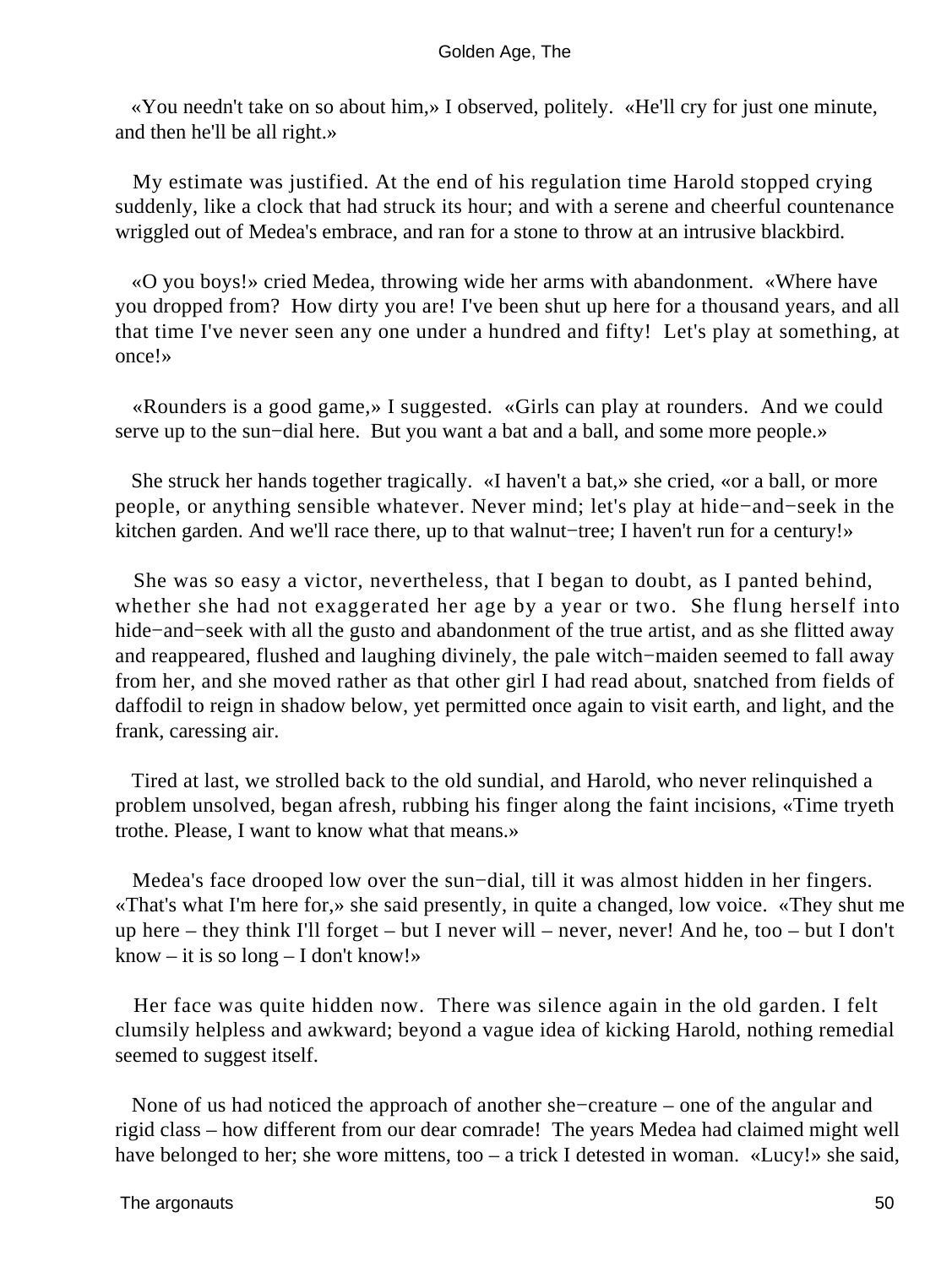sharply, in a tone with **Aunt** writ large over it; and Medea started up guiltily.

 «You've been crying,» said the newcomer, grimly regarding her through spectacles. «And pray who are these exceedingly dirty little boys?»

 «Friends of mine, aunt,» said Medea, promptly, with forced cheerfulness. «I – I've known them a long time. I asked them to come.»

 The aunt sniffed suspiciously. «You must come indoors, dear,» she said, «and lie down. The sun will give you a headache. And you little boys had better run away home to your tea. Remember, you should not come to pay visits without your nursemaid.»

 Harold had been tugging nervously at my jacket for some time, and I only waited till Medea turned and kissed a white hand to us as she was led away. Then I ran. We gained the boat in safety; and «What an old dragon!» said Harold.

 «Wasn't she a beast!» I replied. «Fancy the sun giving any one a headache! But Medea was a real brick. Couldn't we carry her off?»

«We could if Edward was here,» said Harold, confidently.

 The question was, What had become of that defaulting hero? We were not left long in doubt. First, there came down the lane the shrill and wrathful clamour of a female tongue, then Edward, running his best, and then an excited woman hard on his heel. Edward tumbled into the bottom of the boat, gasping, «Shove her off!» And shove her off we did, mightily, while the dame abused us from the bank in the self same accents in which Alfred hurled defiance at the marauding Dane.

 «That was just like a bit out of Westward Ho!» I remarked approvingly, as we sculled down the stream. «But what had you been doing to her?»

 «Hadn't been doing anything,» panted Edward, still breathless. «I went up into the village and explored, and it was a very nice one, and the people were very polite. And there was a blacksmith's forge there, and they were shoeing horses, and the hoofs fizzled and smoked, and smelt so jolly! I stayed there quite a long time. Then I got thirsty, so I asked that old woman for some water, and while she was getting it her cat came out of the cottage, and looked at me in a nasty sort of way, and said something I didn't like. So I went up to it just to – to teach it manners, and somehow or other, next minute it was up an apple− tree, spitting, and I was running down the lane with that old thing after me.»

 Edward was so full of his personal injuries that there was no interesting him in Medea at all. Moreover, the evening was closing in, and it was evident that this cutting−out expedition must be kept for another day. As we neared home, it gradually occurred to us that perhaps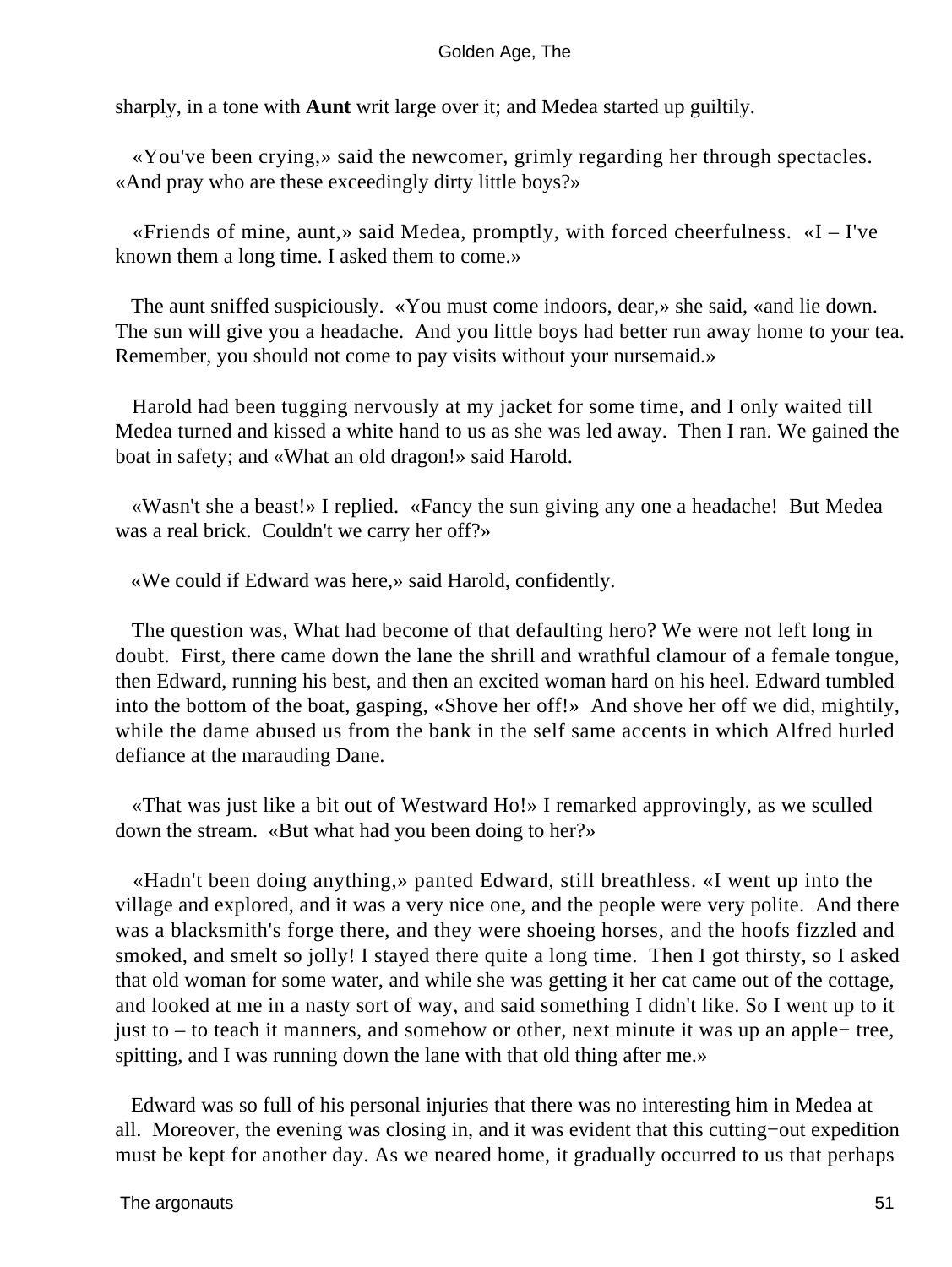the greatest danger was yet to come; for the farmer must have missed his boat ere now, and would probably be lying in wait for us near the landing−place. There was no other spot admitting of debarcation on the home side; if we got out on the other, and made for the bridge, we should certainly be seen and cut off. Then it was that I blessed my stars that our elder brother was with us that day, – he might be little good at pretending, but in grappling with the stern facts of life he had no equal. Enjoining silence, he waited till we were but a little way from the fated landing−place, and then brought us in to the opposite bank. We scrambled out noiselessly, and – the gathering darkness favouring us – crouched behind a willow, while Edward pushed off the empty boat with his foot. The old Argo, borne down by the gentle current, slid and grazed along the rushy bank; and when she came opposite the suspected ambush, a stream of imprecation told us that our precaution had not been wasted. We wondered, as we listened, where Farmer Larkin, who was bucolically bred and reared, had acquired such range and wealth of vocabulary. Fully realising at last that his boat was derelict, abandoned, at the mercy of wind and wave, – as well as out of his reach, – he strode away to the bridge, about a quarter of a mile further down; and as soon as we heard his boots clumping on the planks, we nipped out, recovered the craft, pulled across, and made the faithful vessel fast to her proper moorings. Edward was anxious to wait and exchange courtesies and compliments with the disappointed farmer, when he should confront us on the opposite bank; but wiser counsels prevailed. It was possible that the piracy was not yet laid at our particular door: Ulysses, I reminded him, had reason to regret a similar act of bravado, and – were he here – would certainly advise a timely retreat. Edward held but a low opinion of me as a counsellor; but he had a very solid respect for Ulysses.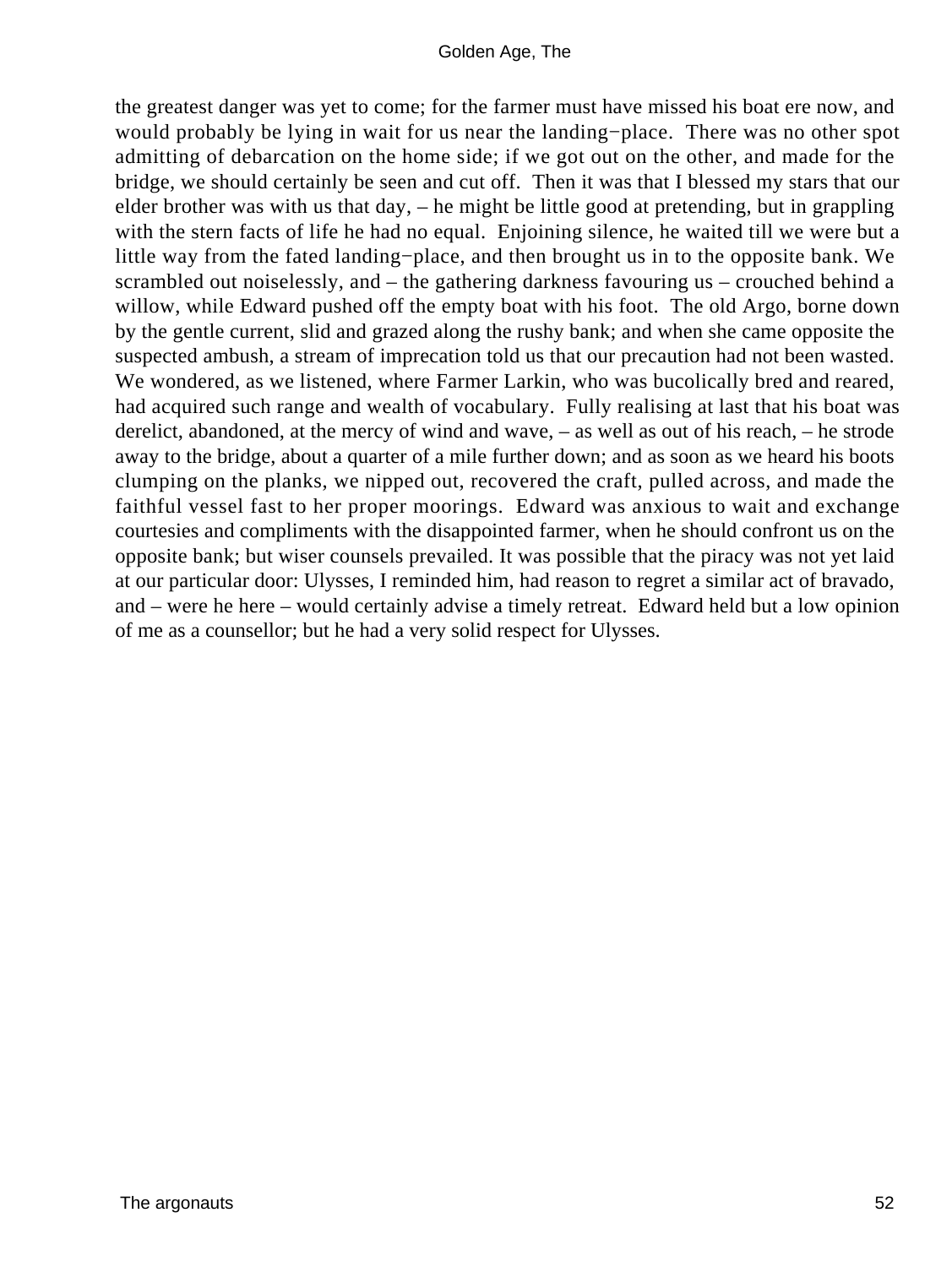# **[The roman road](#page-83-0)**

 ALL the roads of our neighbourhood were cheerful and friendly, having each of them pleasant qualities of their own; but this one seemed different from the others in its masterful suggestion of a serious purpose, speeding you along with a strange uplifting of the heart. The others tempted chiefly with their treasures of hedge and ditch; the rapt surprise of the first lords−and−ladies, the rustle of a field−mouse, splash of a frog; while cool noses of brother−beasts were pushed at you through gate or gap. A loiterer you had need to be, did you choose one of them, – so many were the tiny hands thrust out to detain you, from this side and that. But this other was of a sterner sort, and even in its shedding off of bank and hedgerow as it marched straight and full for the open downs, it seemed to declare its contempt for adventitious trappings to catch the shallow−pated. When the sense of injustice or disappointment was heavy on me, and things were very black within, as on this particular day, the road of character was my choice for that solitary ramble, when I turned my back for an afternoon on a world that had unaccountably declared itself against me.

 «The Knights' Road,» we children had named it, from a sort of feeling that, if from any quarter at all, it would be down this track we might some day see Lancelot and his peers come pacing on their great war−horses, – supposing that any of the stout band still survived, in nooks and unexplored places. Grown−up people sometimes spoke of it as the «Pilgrims' Way»; but I didn't know much about pilgrims, – except Walter in the Horselberg story. Him I sometimes saw, breaking with haggard eyes out of yonder copse, and calling to the pilgrims as they hurried along on their desperate march to the Holy City, where peace and pardon were awaiting them. «All roads lead to Rome,» I had once heard somebody say; and I had taken the remark very seriously, of course, and puzzled over it many days. There must have been some mistake, I concluded at last; but of one road at least I intuitively felt it to be true. And my belief was clinched by something that fell from Miss Smedley during a history lesson, about a strange road that ran right down the middle of England till it reached the coast, and then began again in France, just opposite, and so on undeviating, through city and vineyard, right from the misty Highlands to the Eternal City. Uncorroborated, any statement of Miss Smedley's usually fell on incredulous ears; but here, with the road itself in evidence, she seemed, once, in a way, to have strayed into truth.

 Rome! It was fascinating to think that it lay at the other end of this white ribbon that rolled itself off from my feet over the distant downs. I was not quite so uninstructed as to imagine l could reach it that afternoon; but some day, I thought, if things went on being as unpleasant as they were now, – some day, when Aunt Eliza had gone on a visit, – we would see.

 I tried to imagine what it would be like when I got there. The Coliseum I knew, of course, from a woodcut in the history−book: so to begin with I plumped that down in the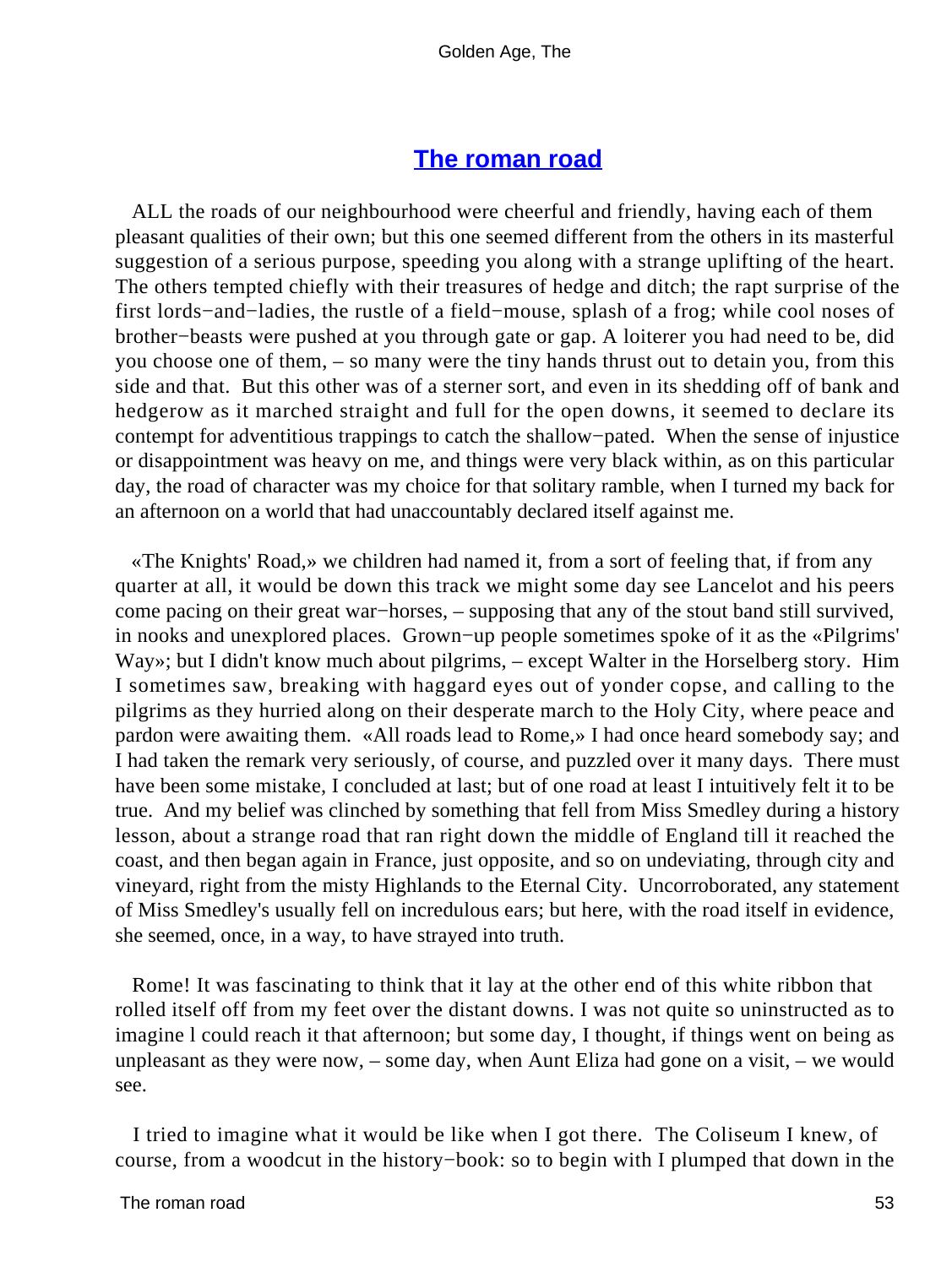middle. The rest had to be patched up from the little grey market−town where twice a year we went to have our hair cut; hence, in the result, Vespasian's amphitheatre was approached by muddy little streets, wherein the Red Lion and the Blue Boar, with Somebody's Entire along their front, and «Commercial Room» on their windows; the doctor's house, of substantial red−brick; and the facade of the New Wesleyan Chapel, which we thought very fine, were the chief architectural ornaments: while the Roman populace pottered about in smocks and corduroys, twisting the tails of Roman calves and inviting each other to beer in musical Wessex. From Rome I drifted on to other cities, dimly heard of – Damascus, Brighton (Aunt Eliza's ideal), Athens, and Glasgow, whose glories the gardener sang; but there was a certain sameness in my conception of all of them: that Wesleyan chapel would keep cropping up everywhere. It was easier to go a−building among those dream− cities where no limitations were imposed, and one was sole architect, with a free hand. Down a delectable street of cloud− built palaces I was mentally pacing, when I happened upon the Artist.

 He was seated at work by the roadside, at a point whence the cool large spaces of the downs, juniper−studded, swept grandly westwards. His attributes proclaimed him of the artist tribe: besides, he wore knickerbockers like myself, – a garb confined, I was aware, to boys and artists. I knew I was not to bother him with questions, nor look over his shoulder and breathe in his ear – they didn't like it, this genus irritabile; but there was nothing about staring in my code of instructions, the point having somehow been overlooked: so, squatting down on the grass, I devoted myself to a passionate absorbing of every detail. At the end of five minutes there was not a button on him that I could not have passed an examination in; and the wearer himself of that homespun suit was probably less familiar with its pattern and texture than I was. Once he looked up, nodded, half held out his tobacco pouch, – mechanically, as it were, – then, returning it to his pocket, resumed his work, and I my mental photography.

 After another five minutes or so had passed he remarked, without looking my way: «Fine afternoon we're having: going far to−day?»

 «No, I'm not going any farther than this,» I replied; «I WAS thinking of going on to Rome but I've put it off.»

 «Pleasant place, Rome,» he murmured; «you'll like it.» It was some minutes later that he added: «But I wouldn't go just now, if I were you, – too jolly hot.»

«YOU haven't been to Rome, have you?» I inquired.

«Rather,» he replied, briefly; «I live there.»

 This was too much, and my jaw dropped as I struggled to grasp the fact that I was sitting there talking to a fellow who lived in Rome. Speech was out of the question: besides,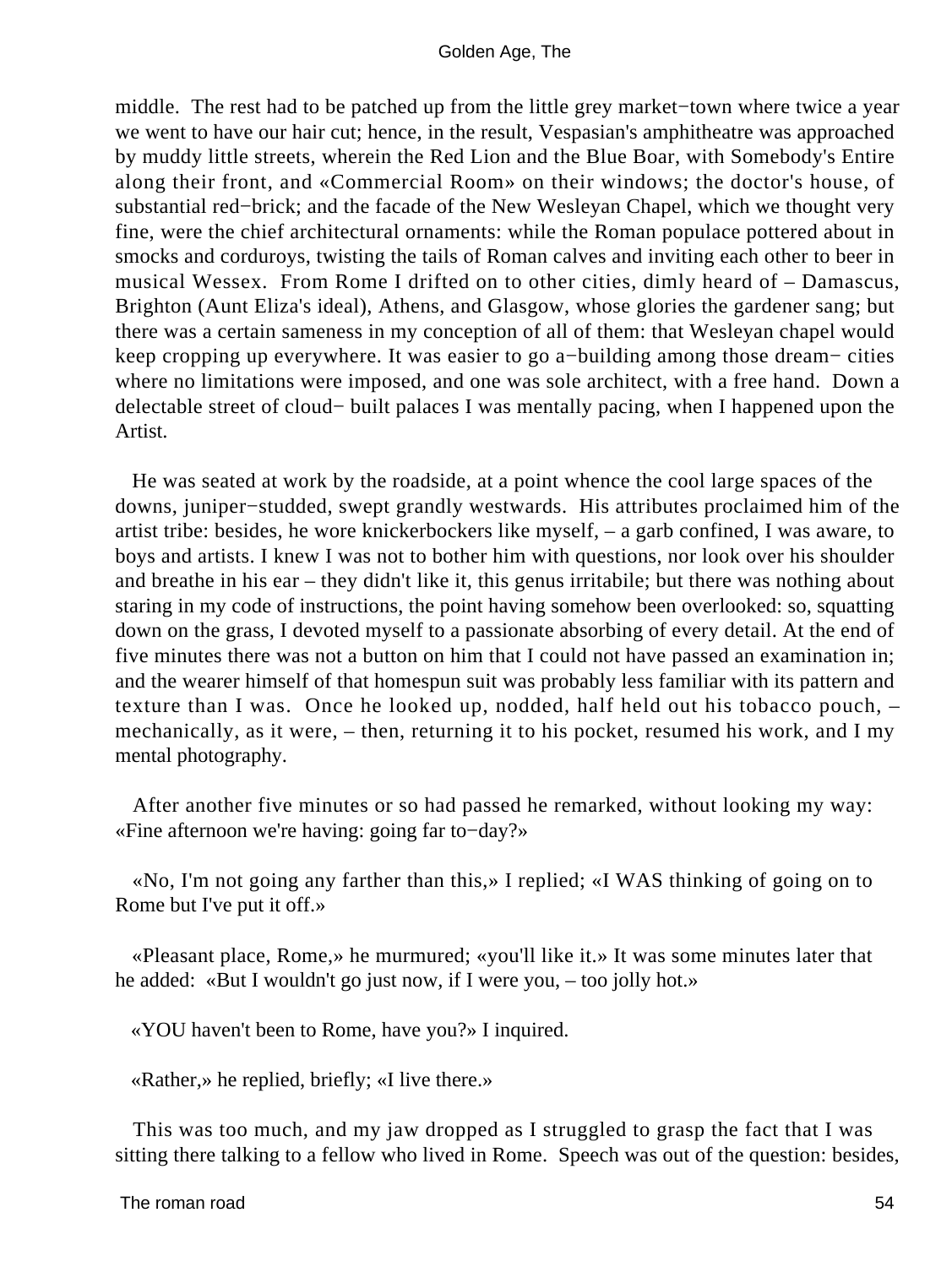I had other things to do. Ten solid minutes had I already spent in an examination of him as a mere stranger and artist; and now the whole thing had to be done over again, from the changed point of view. So I began afresh, at the crown of his soft hat, and worked down to his solid British shoes, this time investing everything with the new Roman halo; and at last I managed to get out: «But you don't really live there, do you?» never doubting the fact, but wanting to hear it repeated.

 «Well,» he said, good−naturedly overlooking the slight rudeness of my query, «I live there as much as l live anywhere, – about half the year sometimes. I've got a sort of a shanty there. You must come and see it some day.»

 «But do you live anywhere else as well?» I went on, feeling the forbidden tide of questions surging up within me.

 «O yes, all over the place,» was his vague reply. «And I've got a diggings somewhere off Piccadilly.»

«Where's that?» I inquired.

«Where's what?» said he. «Oh, Piccadilly! It's in London.»

«Have you a large garden?» I asked; «and how many pigs have you got?»

 «I've no garden at all,» he replied, sadly, «and they don't allow me to keep pigs, though I'd like to, awfully. It's very hard.»

 «But what do you do all day, then,» I cried, «and where do you go and play, without any garden, or pigs, or things?»

 «When I want to play,» he said, gravely, «I have to go and play in the street; but it's poor fun, I grant you. There's a goat, though, not far off, and sometimes I talk to him when I'm feeling lonely; but he's very proud.»

 «Goats ARE proud,» I admitted. «There's one lives near here, and if you say anything to him at all, he hits you in the wind with his head. You know what it feels like when a fellow hits you in the wind?»

«I do, well,» he replied, in a tone of proper melancholy, and painted on.

 «And have you been to any other places,» I began again, presently, «besides Rome and Piccy−what's−his−name?»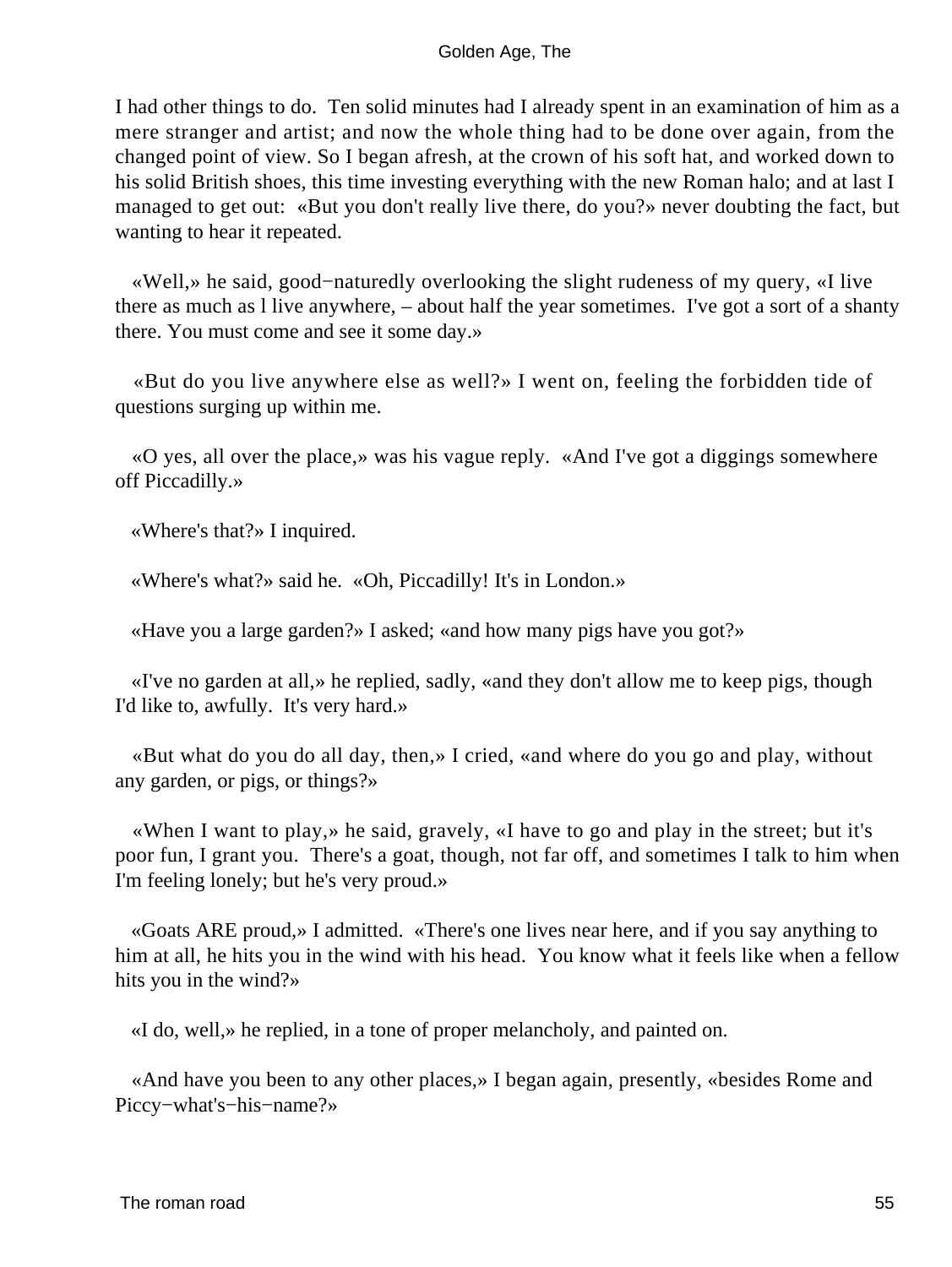«Heaps,» he said. «I'm a sort of Ulysses – seen men and cities, you know. In fact, about the only place I never got to was the Fortunate Island.»

 I began to like this man. He answered your questions briefly and to the point, and never tried to be funny. I felt I could be confidential with him.

«Wouldn't you like,» I inquired, «to find a city without any people in it at all?»

He looked puzzled. «I'm afraid I don't quite understand,» said he.

 «I mean,» I went on eagerly, «a city where you walk in at the gates, and the shops are all full of beautiful things, and the houses furnished as grand as can be, and there isn't anybody there whatever! And you go into the shops, and take anything you want – chocolates and magic lanterns and injirubber balls – and there's nothing to pay; and you choose your own house and live there and do just as you like, and never go to bed unless you want to!»

 The artist laid down his brush. «That **Would** be a nice city,» he said. «Better than Rome. You can't do that sort of thing in Rome, – or in Piccadilly either. But I fear it's one of the places I've never been to.»

 «And you'd ask your friends,» I went on, warming to my subject, – «only those you really like, of course, – and they'd each have a house to themselves, – there'd be lots of houses, – and no relations at all, unless they promised they'd be pleasant, and if they weren't they'd have to go.»

 «So you wouldn't have any relations?» said the artist. «Well, perhaps you're right. We have tastes in common, I see.»

 «I'd have Harold,» I said, reflectively, «and Charlotte. They'd like it awfully. The others are getting too old. Oh, and Martha – I'd have Martha, to cook and wash up and do things. You'd like Martha. She's ever so much nicer than Aunt Eliza. She's my idea of a real lady.»

 «Then I'm sure I should like her,» he replied, heartily, «and when I come to – what do you call this city of yours? Nephelo – something, did you say?»

 $\ll$ I – I don't know,» I replied, timidly.  $\ll$ I'm afraid it hasn't got a name – yet.»

 The artist gazed out over the downs. «`The poet says, dear city of Cecrops;'» he said, softly, to himself, «`and wilt not thou say, dear city of Zeus?' That's from Marcus Aurelius,» he went on, turning again to his work. «You don't know him, I suppose; you will some day.»

«Who's he?» I inquired.

The roman road 56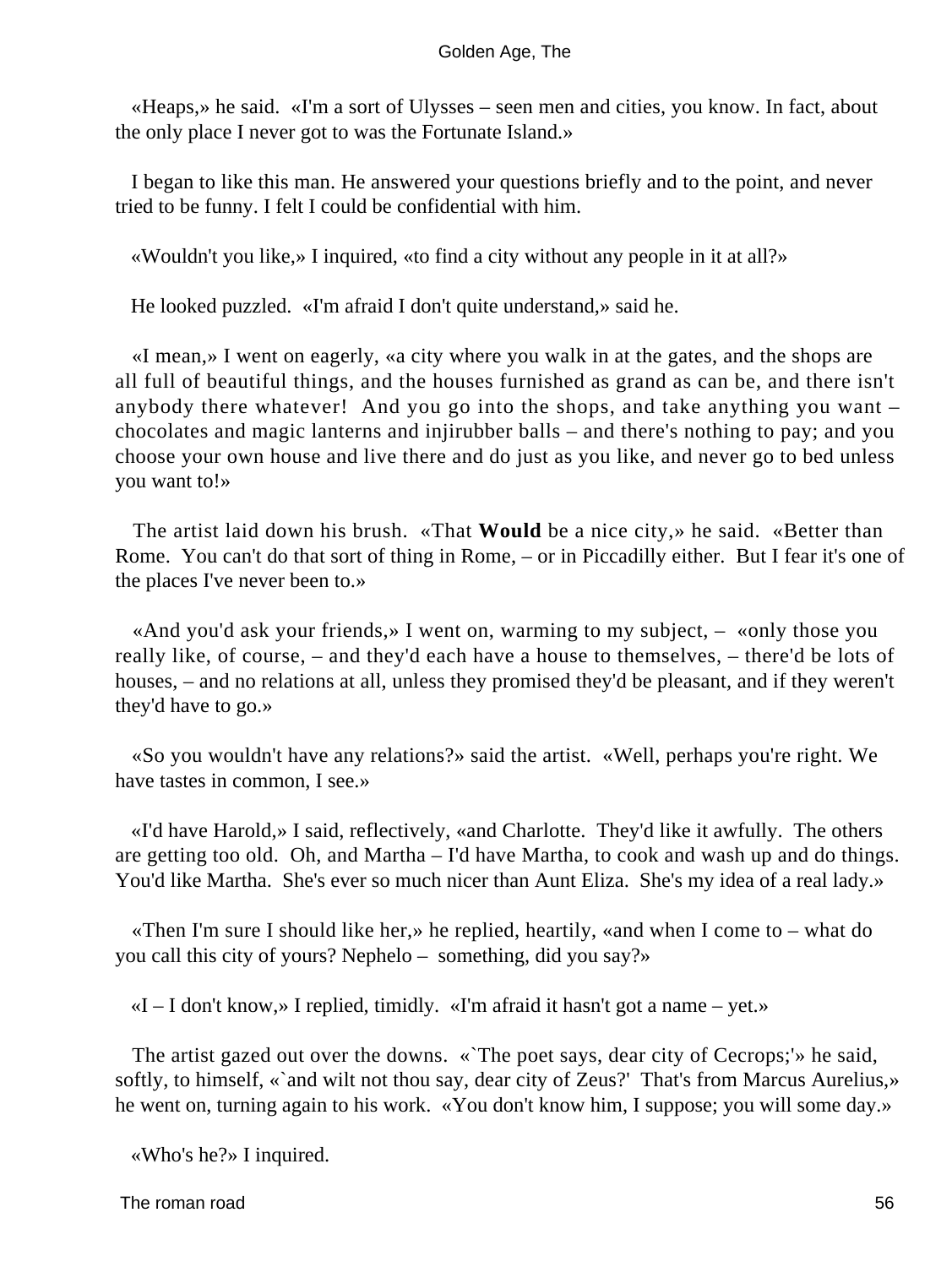«Oh, just another fellow who lived in Rome,» he replied, dabbing away.

 «O dear!» I cried, disconsolately. «What a lot of people seem to live at Rome, and I've never even been there! But I think I'd like MY city best.»

«And so would I,» he replied with unction. «But Marcus Aurelius wouldn't, you know.»

«Then we won't invite him,» I said, «will we?»

«*I* won't if you won't,» said he. And that point being settled, we were silent for a while.

 «Do you know,» he said, presently, «I've met one or two fellows from time to time who have been to a city like yours, – perhaps it was the same one. They won't talk much about it – only broken hints, now and then; but they've been there sure enough. They don't seem to care about anything in particular – and every thing's the same to them, rough or smooth; and sooner or later they slip off and disappear; and you never see them again. Gone back, I suppose.»

 «Of course,» said I. «Don't see what they ever came away for; *I* wouldn't, – to be told you've broken things when you haven't, and stopped having tea with the servants in the kitchen, and not allowed to have a dog to sleep with you. But *I've* known people, too, who've gone there.»

The artist stared, but without incivility.

 «Well, there's Lancelot,» I went on. «The book says he died, but it never seemed to read right, somehow. He just went away, like Arthur. And Crusoe, when he got tired of wearing clothes and being respectable. And all the nice men in the stones who don't marry the Princess, 'cos only one man ever gets married in a book, you know. They'll be there!»

 «And the men who never come off,» he said, «who try like the rest, but get knocked out, or somehow miss, – or break down or get bowled over in the melee, – and get no Princess, nor even a second−class kingdom, – some of them'll be there, I hope?»

 «Yes, if you like,» I replied, not quite understanding him; «if they're friends of yours, we'll ask 'em, of course.»

 «What a time we shall have!» said the artist, reflectively; «and how shocked old Marcus Aurelius will be!»

 The shadows had lengthened uncannily, a tide of golden haze was flooding the grey−green surface of the downs, and the artist began to put his traps together, preparatory to a move. I felt very low; we would have to part, it seemed, just as we were getting on so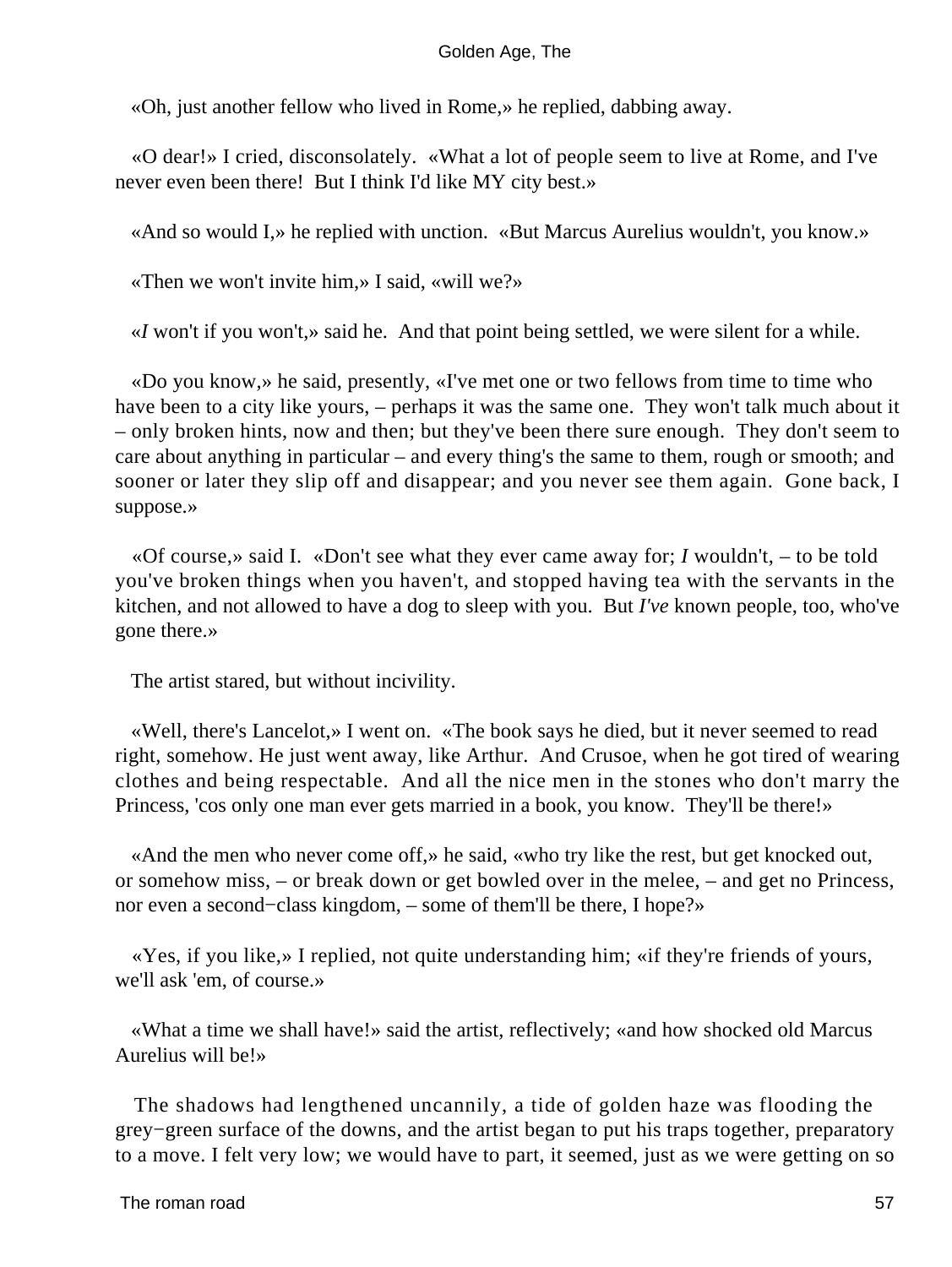well together. Then he stood up, and he was very straight and tall, and the sunset was in his hair and beard as he stood there, high over me. He took my hand like an equal. «I've enjoyed our conversation very much,» he said. «That was an interesting subject you started, and we haven't half exhausted it. We shall meet again, I hope.»

«Of course we shall,» I replied, surprised that there should be any doubt about it.

«In Rome, perhaps?» said he.

«Yes, in Rome,» I answered, «or Piccy−the−other−place, or somewhere.»

 «Or else,» said he, «in that other city, – when we've found the way there. And I'll look out for you, and you'll sing out as soon as you see me. And we'll go down the street arm−in−arm, and into all the shops, and then I'll choose my house, and you'll choose your house, and we'll live there like princes and good fellows.»

 «Oh, but you'll stay in my house, won't you?» I cried; «wouldn't ask everybody; but I'll ask YOU.»

 He affected to consider a moment; then «Right!» he said: «I believe you mean it, and **I will** come and stay with you. I won't go to anybody else, if they ask me ever so much. And I'll stay quite a long time, too, and I won't be any trouble.»

 Upon this compact we parted, and I went down−heartedly from the man who understood me, back to the house where I never could do anything right. How was it that everything seemed natural and sensible to him, which these uncles, vicars, and other grown−up men took for the merest tomfoolery? Well, he would explain this, and many another thing, when we met again. The Knights' Road! How it always brought consolation! Was he possibly one of those vanished knights I had been looking for so long? Perhaps he would be in armour next time, – why not? He would look well in armour, I thought. And I would take care to get there first, and see the sunlight flash and play on his helmet and shield, as he rode up the High Street of the Golden City.

Meantime, there only remained the finding it, – an easy matter.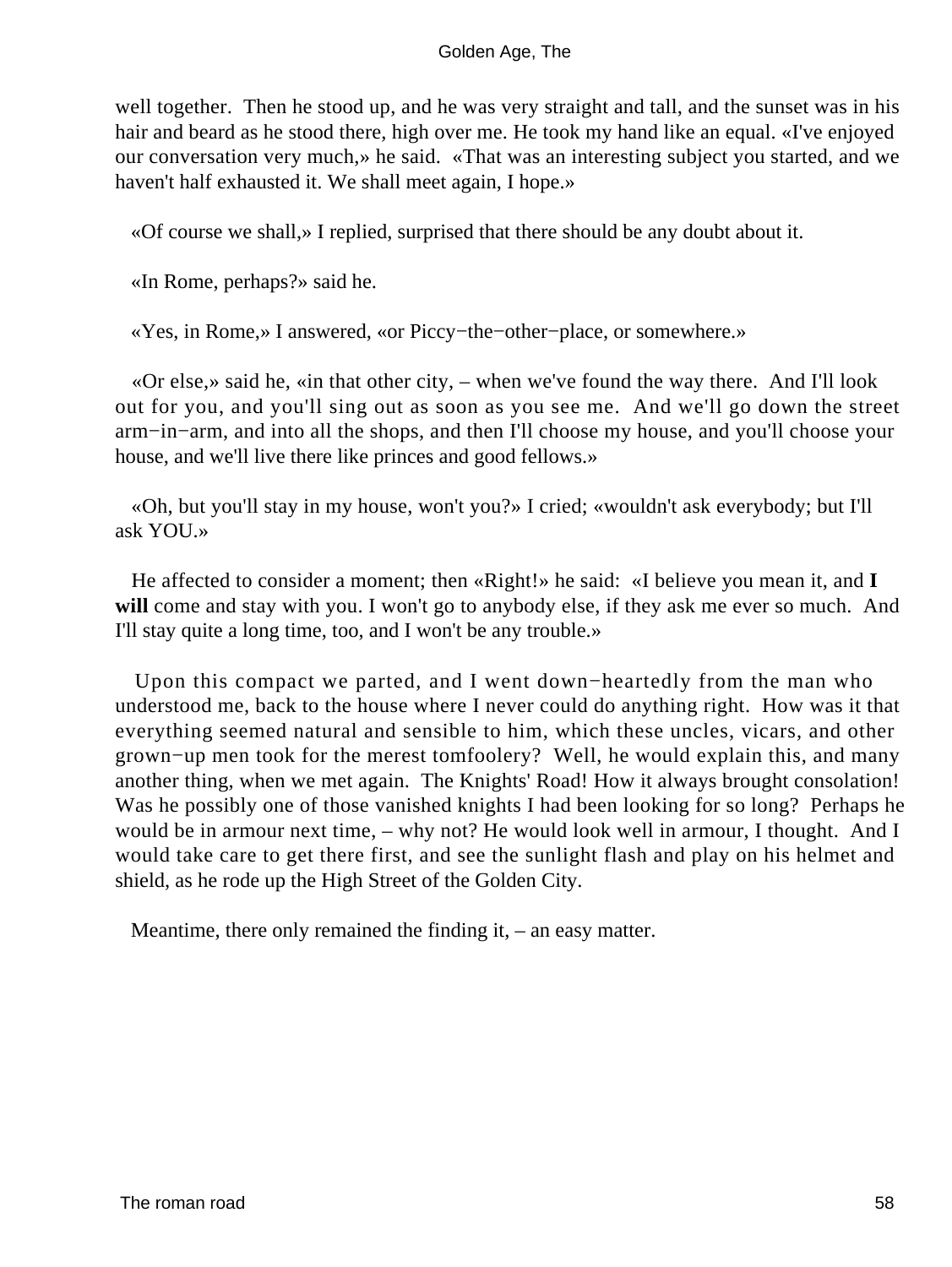# **[The secret drawer](#page-83-0)**

 IT must surely have served as a boudoir for the ladies of old time, this little used, rarely entered chamber where the neglected old bureau stood. There was something very feminine in the faint hues of its faded brocades, in the rose and blue of such bits of china as yet remained, and in the delicate old−world fragrance of pot−pourri from the great bowl – blue and white, with funny holes in its cover – that stood on the bureau's flat top. Modern aunts disdained this out−of−the−way, back−water, upstairs room, preferring to do their accounts and grapple with their correspondence in some central position more in the whirl of things, whence one eye could be kept on the carriage drive, while the other was alert for malingering servants and marauding children. Those aunts of a former generation – I sometimes felt – would have suited our habits better. But even by us children, to whom few places were private or reserved, the room was visited but rarely. To be sure, there was nothing particular in it that we coveted or required, – only a few spindle−legged gilt− backed chairs; an old harp, on which, so the legend ran, Aunt Eliza herself used once to play, in years remote, unchronicled; a corner−cupboard with a few pieces of china; and the old bureau. But one other thing the room possessed, peculiar to itself; a certain sense of privacy, – a power of making the intruder feel that he WAS intruding, – perhaps even a faculty of hinting that some one might have been sitting on those chairs, writing at the bureau, or fingering the china, just a second before one entered.

 No such violent word as «haunted» could possibly apply to this pleasant old−fashioned chamber, which indeed we all rather liked; but there was no doubt it was reserved and stand−offish, keeping itself to itself.

 Uncle Thomas was the first to draw my attention to the possibilities of the old bureau. He was pottering about the house one afternoon, having ordered me to keep at his heels for company, – he was a man who hated to be left one minute alone, – when his eye fell on it. H'm! Sheraton!« he remarked. (He had a smattering of most things, this uncle, especially the vocabularies.) Then he let down the flap, and examined the empty pigeon−holes and dusty panelling. »Fine bit of inlay,« he went on: »good work, all of it. I know the sort. There's a secret drawer in there somewhere.« Then, as I breathlessly drew near, he suddenly exclaimed: »By Jove, I do want to smoke!" and wheeling round he abruptly fled for the garden, leaving me with the cup dashed from my lips. What a strange thing, I mused, was this smoking, that takes a man suddenly, be he in the court, the camp, or the grove, grips him like an Afreet, and whirls him off to do its imperious behests! Would it be even so with myself, I wondered, in those unknown grown−up years to come?

 But I had no time to waste in vain speculations. My whole being was still vibrating to those magic syllables, «secret drawer;» and that particular chord had been touched that never fails to thrill responsive to such words as **Cave,** TRAP−DOOR,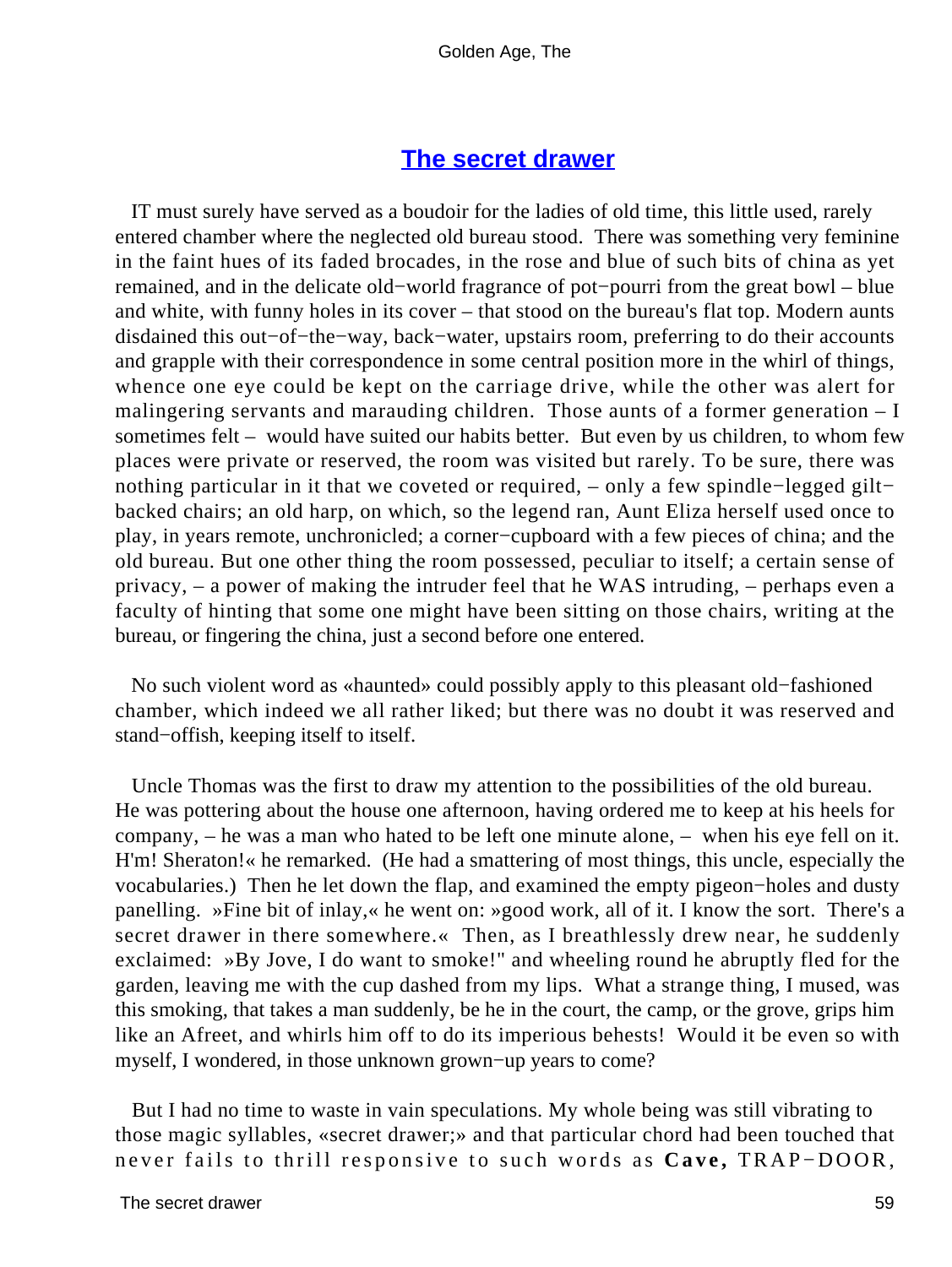**Sliding− Panel, Bullion, Ingots,** or **Spanish dollars.** For, besides its own special bliss, who ever heard of a secret drawer with nothing in it? And oh, I did want money so badly! I mentally ran over the list of demands which were pressing me the most imperiously.

 First, there was the pipe I wanted to give George Jannaway. George, who was Martha's young man, was a shepherd, and a great ally of mine; and the last fair he was at, when he bought his sweetheart fairings, as a right−minded shepherd should, he had purchased a lovely snake expressly for me; one of the wooden sort, with joints, waggling deliciously in the hand; with yellow spots on a green ground, sticky and strong−smelling, as a fresh− painted snake ought to be; and with a red−flannel tongue, pasted cunningly into its jaws. I loved it much, and took it to bed with me every night, till what time its spinal cord was loosed and it fell apart, and went the way of all mortal joys. I thought it so nice of George to think of me at the fair, and that's why I wanted to give him a pipe. When the young year was chill and lambing−time was on, George inhabited a little wooden house on wheels, far out on the wintry downs, and saw no faces but such as were sheepish and woolly and mute; ant when he and Martha were married, she was going to carry his dinner out to him every day, two miles; and after it, perhaps he would smoke my pipe. It seemed an idyllic sort of existence, for both the parties concerned; but a pipe of quality, a pipe fitted to be part of a life such as this, could not be procured (so Martha informed me) for a less sum than eighteen pence. And meantime – !

 Then there was the fourpence I owed Edward; not that he was bothering me for it, but I knew he was in need of it himself, to pay back Selina, who wanted it to make up a sum of two shillings, to buy Harold an ironclad for his approaching birthday, – H. M. S. Majestic, now lying uselessly careened in the toyshop window, just when her country had such sore need of her.

 And then there was that boy in the village who had caught a young squirrel, and I had never yet possessed one, and he wanted a shilling for it, but I knew that for ninepence in cash – but what was the good of these sorry, threadbare reflections? I had wants enough to exhaust any possible find of bullion, even if it amounted to half a sovereign. My only hope now lay in the magic drawer, and here I was standing and letting the precious minutes slip by. Whether «findings» of this sort could, morally speaking, be considered «keepings,» was a point that did not occur to me.

 The room was very still as I approached the bureau, – possessed, it seemed to be, by a sort of hush of expectation. The faint odour of orris−root that floated forth as I let down the flap, seemed to identify itself with the yellows and browns of the old wood, till hue and scent were of one quality and interchangeable.

 Even so, ere this, the pot−pourri had mixed itself with the tints of the old brocade, and brocade and pot−pourri had long been one.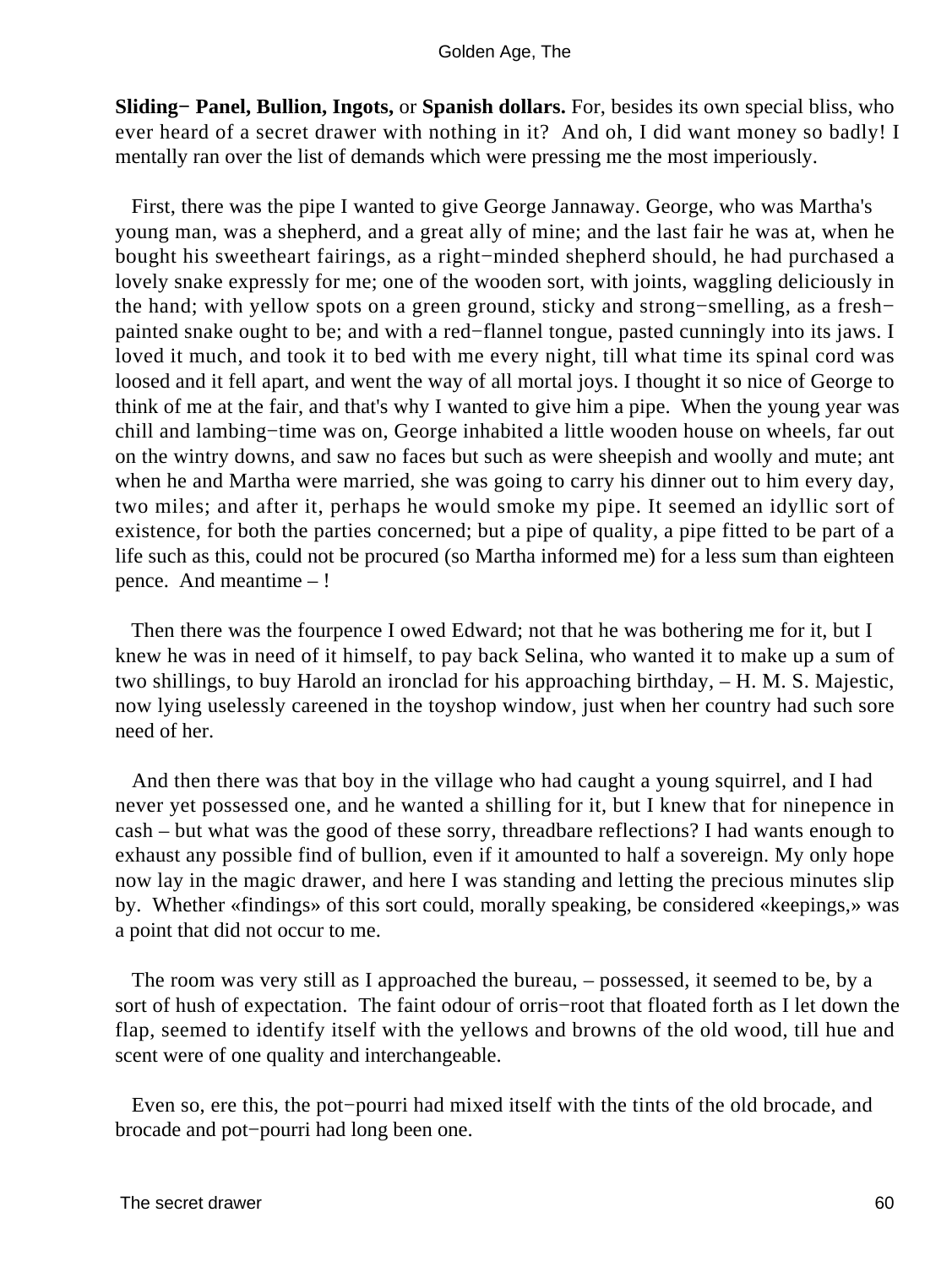With expectant fingers I explored the empty pigeon−holes and sounded the depths of the softly−sliding drawers. No books that I knew of gave any general recipe for a quest like this; but the glory, should I succeed unaided, would be all the greater.

 To him who is destined to arrive, the fates never fail to afford, on the way, their small encouragements; in less than two minutes, I had come across a rusty button−hook. This was truly magnificent. In the nursery there existed, indeed, a general button−hook, common to either sex; but none of us possessed a private and special button−hook, to lend or refuse as suited the high humour of the moment. I pocketed the treasure carefully and proceeded. At the back of another drawer, three old foreign stamps told me I was surely on the highroad to fortune.

 Following on these bracing incentives, came a dull blank period of unrewarded search. In vain I removed all the drawers and felt over every inch of the smooth surfaces, from front to back. Never a knob, spring or projection met the thrilling finger−tips; unyielding the old bureau stood, stoutly guarding its secret, if secret it really had. I began to grow weary and disheartened. This was not the first time that Uncle Thomas had proved shallow, uninformed, a guide into blind alleys where the echoes mocked you. Was it any good persisting longer? Was anything any good whatever? In my mind I began to review past disappointments, and life seemed one long record of failure and of non−arriral. Disillusioned and depressed, I left my work and went to the window. The light was ebbing from the room, and outside seemed to be collecting itself on the horizon for its concentrated effort of sunset. Far down the garden, Uncle Thomas was holding Edward in the air reversed, and smacking him. Edward, gurgling hysterically, was striking blind fists in the direction where he judged his uncle's stomach should rightly be; the contents of his pockets – a motley show – were strewing the lawn. Somehow, though I had been put through a similar performance an hour or two ago, myself, it all seemed very far away and cut off from me.

 Westwards the clouds were massing themselves in a low violet bank; below them, to north and south, as far round as eye could reach, a narrow streak of gold ran out and stretched away, straight along the horizon. Somewhere very far off, a horn was being blown, clear and thin; it sounded like the golden streak grown audible, while the gold seemed the visible sound. It pricked my ebbing courage, this blended strain of music and colour, and I turned for a last effort; and Fortune thereupon, as if half−ashamed of the unworthy game she had been playing with me, relented, opening her clenched fist. Hardly had I put my hand once more to the obdurate wood, when with a sort of small sigh, almost a sob – as it were – of relief, the secret drawer sprang open.

 I drew it out and carried it to the window, to examine it in the failing light. Too hopeless had I gradually grown, in my dispiriting search, to expect very much; and yet at a glance I saw that my basket of glass lay in fragments at my feet. No ingots or dollars were here, to crown me the little Monte Cristo of a week. Outside, the distant horn had ceased its gnat−song, the gold was paling to primrose, and everything was lonely and still. Within, my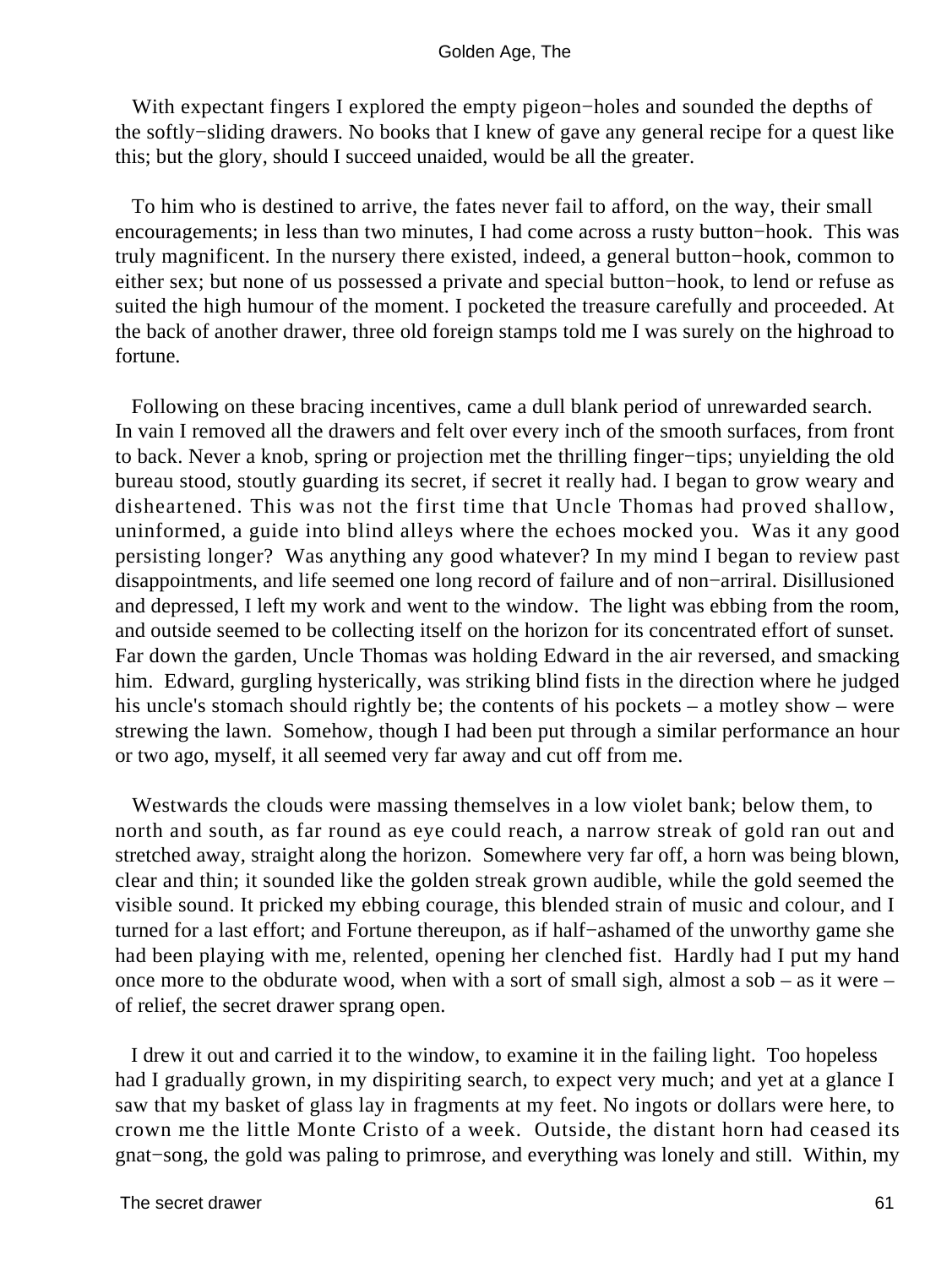confident little castles were tumbling down like card−houses, leaving me stripped of estate, both real and personal, and dominated by the depressing reaction.

 And yet, – as I looked again at the small collection that lay within that drawer of disillusions, some warmth crept back to my heart as I recognised that a kindred spirit to my own had been at the making of it. Two tarnished gilt buttons, – naval, apparently, – a portrait of a monarch unknown to me, cut from some antique print and deftly coloured by hand in just my own bold style of brush−work, – some foreign copper coins, thicker and clumsier of make than those I hoarded myself, – and a list of birds' eggs, with names of the places where they had been found. Also, a ferret's muzzle, and a twist of tarry string, still faintly aromatic. It was a real boy's hoard, then, that I had happened upon. He too had found out the secret drawer, this happy starred young person; and here he had stowed away his treasures, one by one, and had cherished them secretly awhile; and then – what? Well, one would never know now the reason why these priceless possessions still lay here unreclaimed; but across the void stretch of years I seemed to touch hands a moment with my little comrade of seasons long since dead.

 I restored the drawer, with its contents, to the trusty bureau, and heard the spring click with a certain satisfaction. Some other boy, perhaps, would some day release that spring again. I trusted he would be equally appreciative. As I opened the door to go, I could hear from the nursery at the end of the passage shouts and yells, telling that the hunt was up. Bears, apparently, or bandits, were on the evening bill of fare, judging by the character of the noises. In another minute I would be in the thick of it, in all the warmth and light and laughter. And yet – what a long way off it all seemed, both in space and time, to me yet lingering on the threshold of that old−world chamber!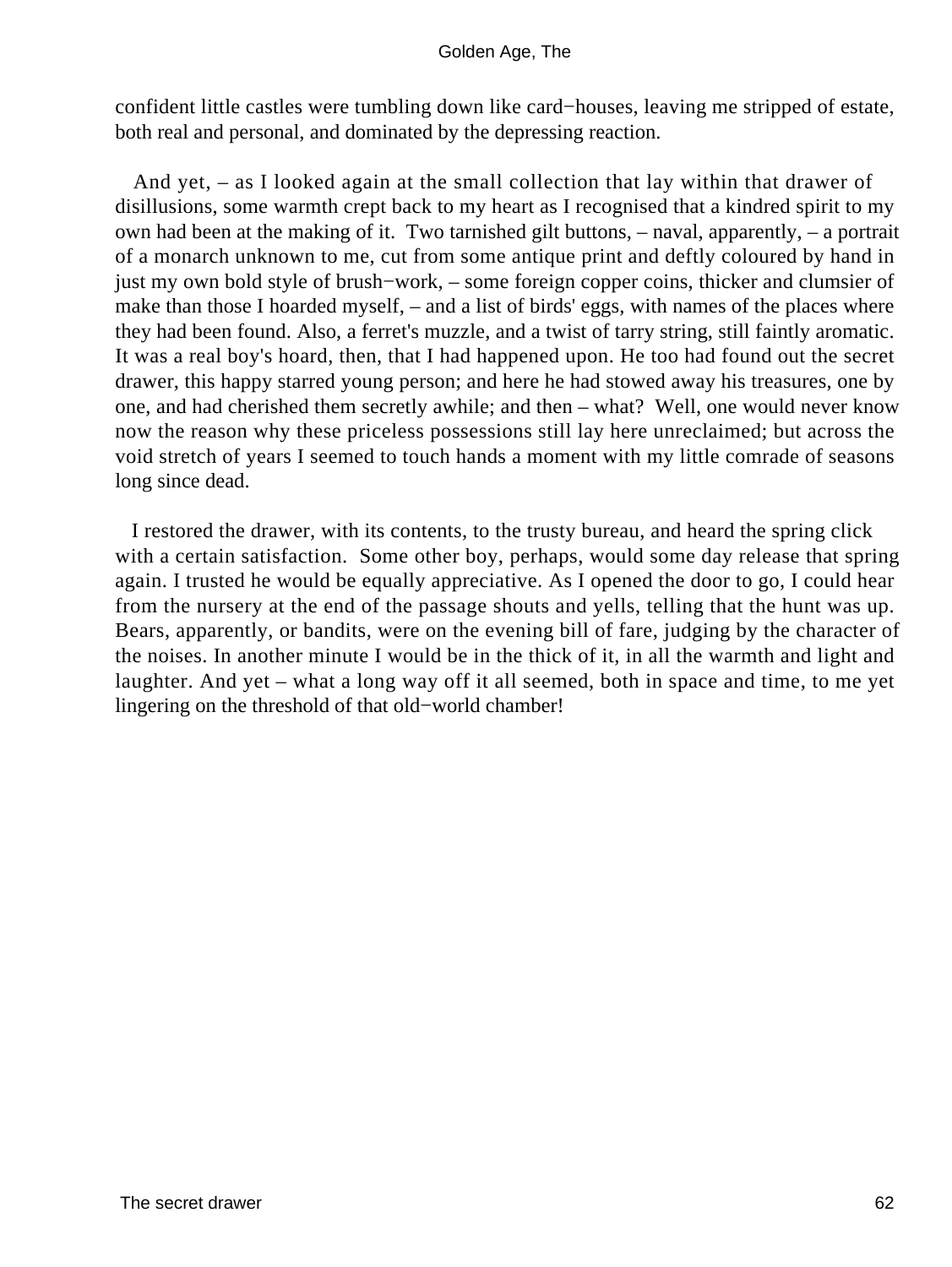# **[«EXIT TYRANNUS»](#page-83-0)**

 The eventful day had arrived at last, the day which, when first named, had seemed – like all golden dates that promise anything definite – so immeasurably remote. When it was first announced, a fortnight before, that Miss Smedley was really going, the resultant ecstasies had occupied a full week, during which we blindly revelled in the contemplation and discussion of her past tyrannies, crimes, malignities; in recalling to each other this or that insult, dishonour, or physical assault, sullenly endured at a time when deliverance was not even a small star on the horizon; and in mapping out the golden days to come, with special new troubles of their own, no doubt, since this is but a work−a− day world, but at least free from one familiar scourge. The time that remained had been taken up by the planning of practical expressions of the popular sentiment. Under Edward's masterly direction, arrangements had been made for a flag to be run up over the hen−house at the very moment when the fly, with Miss Smedley's boxes on top and the grim oppressor herself inside, began to move off down the drive. Three brass cannons, set on the brow of the sunk−fence, were to proclaim our deathless sentiments in the ears of the retreating foe: the dogs were to wear ribbons, and later – but this depended on our powers of evasiveness and dissimulation – there might be a small bonfire, with a cracker or two, if the public funds could bear the unwonted strain.

 I was awakened by Harold digging me in the ribs, and «She's going to−day!» was the morning hymn that scattered the clouds of sleep.

 Strange to say, it was with no corresponding jubilation of spirits that I slowly realised the momentous fact. Indeed, as I dressed, a dull disagreeable feeling that I could not define grew within me – something like a physical bruise. Harold was evidently feeling it too, for after repeating «She's going to− day!» in a tone more befitting the Litany, he looked hard in my face for direction as to how the situation was to be taken. But I crossly bade him look sharp and say his prayers and not bother me. What could this gloom portend, that on a day of days like the present seemed to hang my heavens with black?

 Down at last and out in the sun, we found Edward before us, swinging on a gate, and chanting a farm−yard ditty in which all the beasts appear in due order, jargoning in their several tongues, and every verse begins with the couplet –

«Now, my lads, come with me, Out in the morning early!»

 The fateful exodus of the day had evidently slipped his memory entirely. I touched him on the shoulder. «She's going to−day!» I said. Edward's carol subsided like a water−tap turned off. «So she is!» he replied, and got down at once off the gate: and we returned to the house without another word.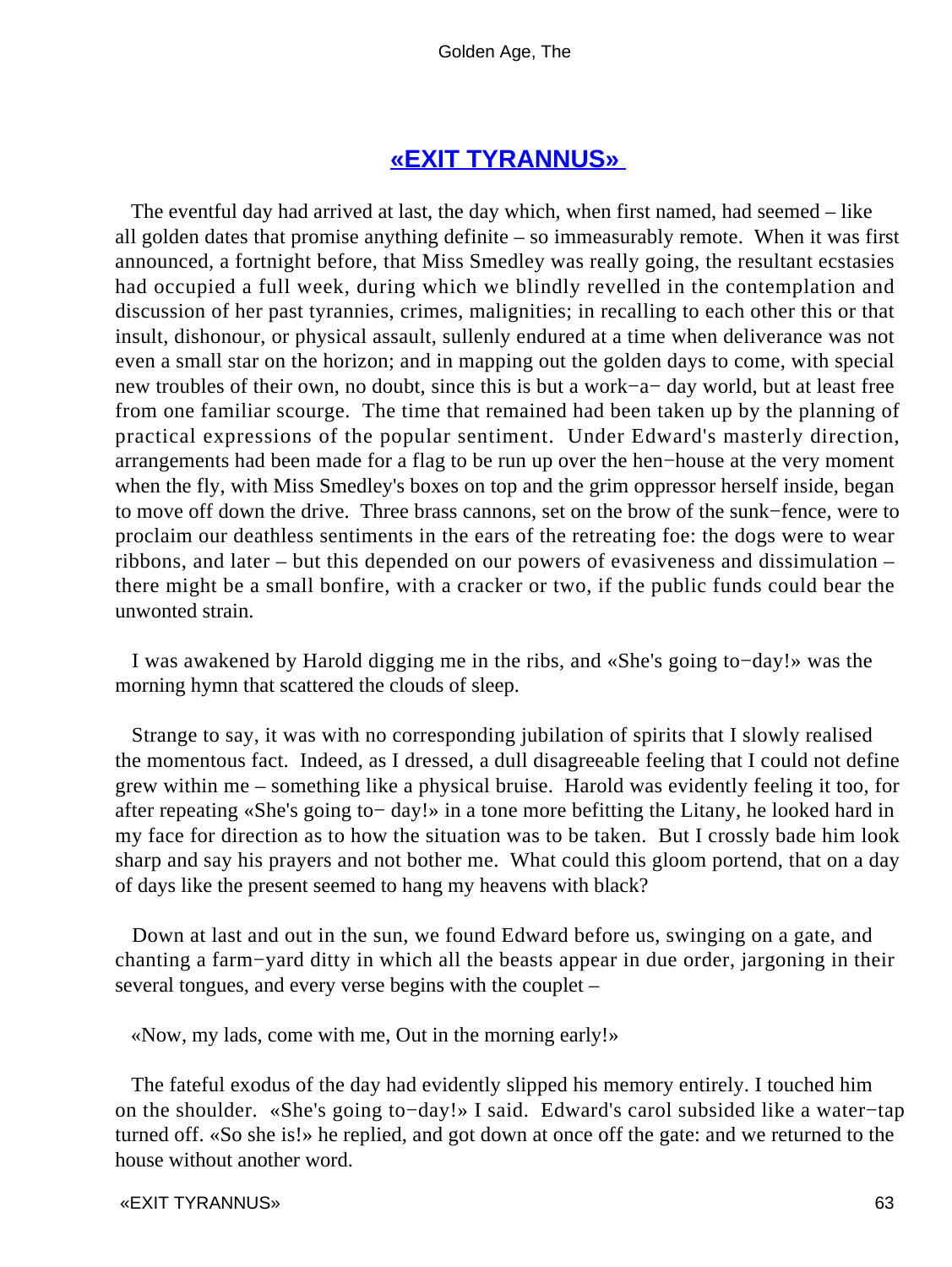At breakfast Miss Smedley behaved in a most mean and uncalled−for manner. The right divine of governesses to govern wrong includes no right to cry. In thus usurping the prerogative of their victims, they ignore the rules of the ring, and hit below the belt. Charlotte was crying, of course; but that counted for nothing. Charlotte even cried when the pigs' noses were ringed in due season; thereby evoking the cheery contempt of the operators, who asserted they liked it, and doubtless knew. But when the cloud−compeller, her bolts laid aside, resorted to tears, mutinous humanity had a right to feel aggrieved, and placed in a false and difficult position. What would the Romans have done, supposing Hannibal had cried? History has not even considered the possibility. Rules and precedents should be strictly observed on both sides; when they are violated, the other party is justified in feeling injured.

There were no lessons that morning, naturally – another grievance!

 The fitness of things required that we should have struggled to the last in a confused medley of moods and tenses, and parted for ever, flushed with hatred, over the dismembered corpse of the multiplication table. But this thing was not to be; and I was free to stroll by myself through the garden, and combat, as best I might, this growing feeling of depression. It was a wrong system altogether, I thought, this going of people one had got used to. Things ought always to continue as they had been. Change there must be, of course; pigs, for instance, came and went with disturbing frequency –

«Fired their ringing shot and passed, Hotly charged and sank at last,» –

 but Nature had ordered it so, and in requital had provided for rapid successors. Did you come to love a pig, and he was taken from you, grief was quickly assuaged in the delight of selection from the new litter. But now, when it was no question of a peerless pig, but only of a governess, Nature seemed helpless, and the future held no litter of oblivion. Things might be better, or they might be worse, but they would never be the same; and the innate conservatism of youth asks neither poverty nor riches, but only immunity from change.

 Edward slouched up alongside of me presently, with a hang−dog look on him, as if he had been caught stealing jam. «What a lark it'll be when she's really gone!» he observed, with a swagger obviously assumed.

«Grand fun!» I replied, dolorously; and conversation flagged.

 We reached the hen−house, and contemplated the banner of freedom lying ready to flaunt the breezes at the supreme moment.

«Shall you run it up,» I asked, «when the fly starts, or  $-$  or wait a little till it's out of sight?»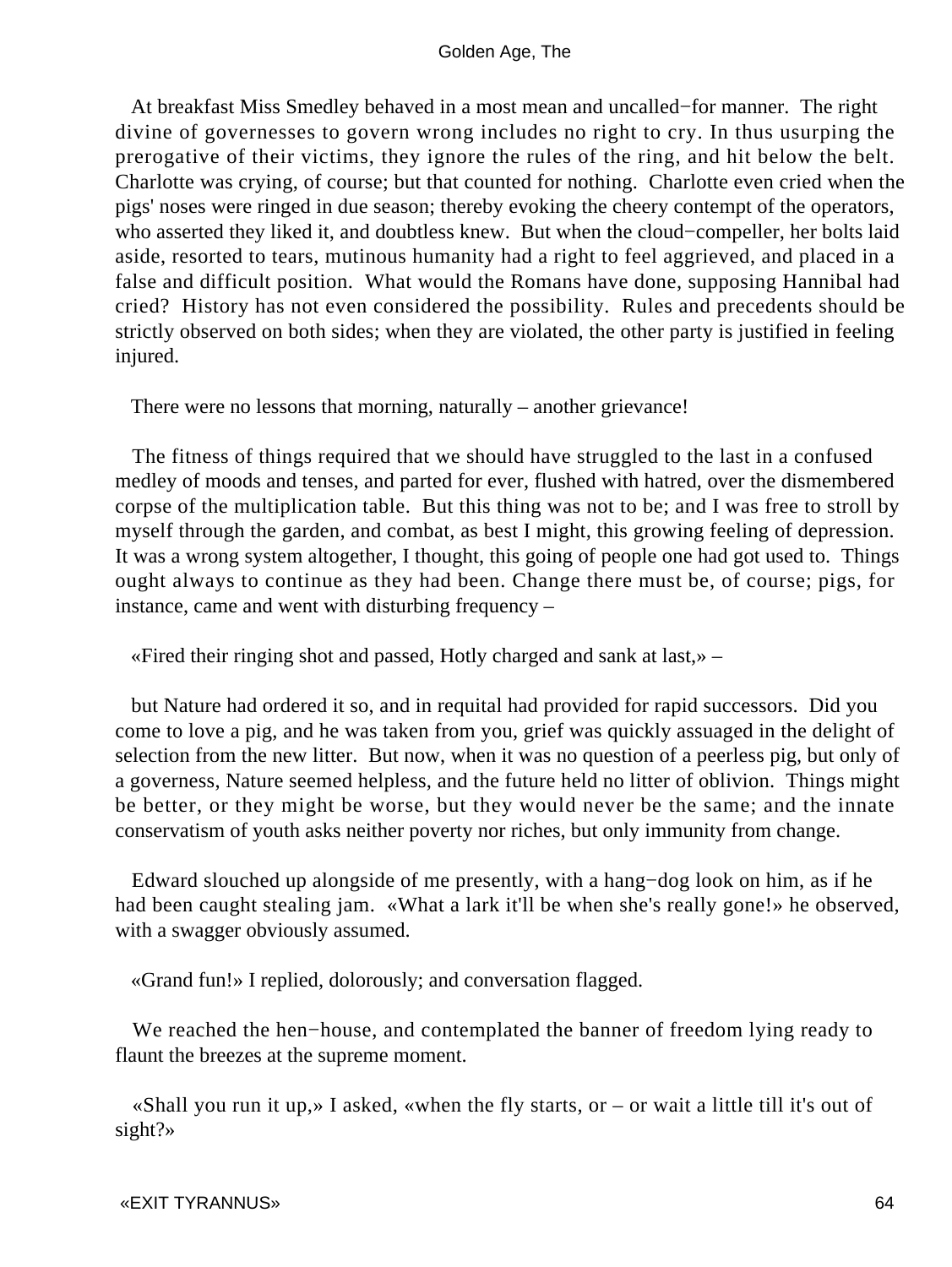Edward gazed around him dubiously. «We're going to have some rain, I think,» he said; «and – and it's a new flag. It would be a pity to spoil it. P'raps I won't run it up at all.»

 Harold came round the corner like a bison pursued by Indians. «I've polished up the cannons,» he cried, «and they look grand! Mayn't I load 'em now?»

 «You leave 'em alone,» said Edward, severely, «or you'll be blowing yourself up» (consideration for others was not usually Edward's strong point). «Don't touch the gunpowder till you're told, or you'll get your head smacked.»

 Harold fell behind, limp, squashed, obedient. «She wants me to write to her,» he began, presently. «Says she doesn't mind the spelling, it I'll only write. Fancy her saying that!»

 «Oh, shut up, will you?» said Edward, savagely; and once more we were silent, with only our thoughts for sorry company.

 «Let's go off to the copse,» I suggested timidly, feeling that something had to be done to relieve the tension, «and cut more new bows and arrows.»

 «She gave me a knife my last birthday,» said Edward, moodily, never budging. «It wasn't much of a knife – but I wish I hadn't lost it.»

 «When my legs used to ache,» I said, «she sat up half the night, rubbing stuff on them. I forgot all about that till this morning.»

«There's the fly!» cried Harold suddenly. «I can hear it scrunching on the gravel.»

Then for the first time we turned and stared one another in the face.

*. . . . .*

 The fly and its contents had finally disappeared through the gate: the rumble of its wheels had died away; and no flag floated defiantly in the sun, no cannons proclaimed the passing of a dynasty. From out the frosted cake of our existence Fate had cut an irreplaceable segment; turn which way we would, the void was present. We sneaked off in different directions, mutually undesirous of company; and it seemed borne in upon me that I ought to go and dig my garden right over, from end to end. It didn't actually want digging; on the other hand, no amount of digging could affect it, for good or for evil; so I worked steadily, strenuously, under the hot sun, stifling thought in action. At the end of an hour or so, I was joined by Edward.

 «I've been chopping up wood,» he explained, in a guilty sort of way, though nobody had called on him to account for his doings.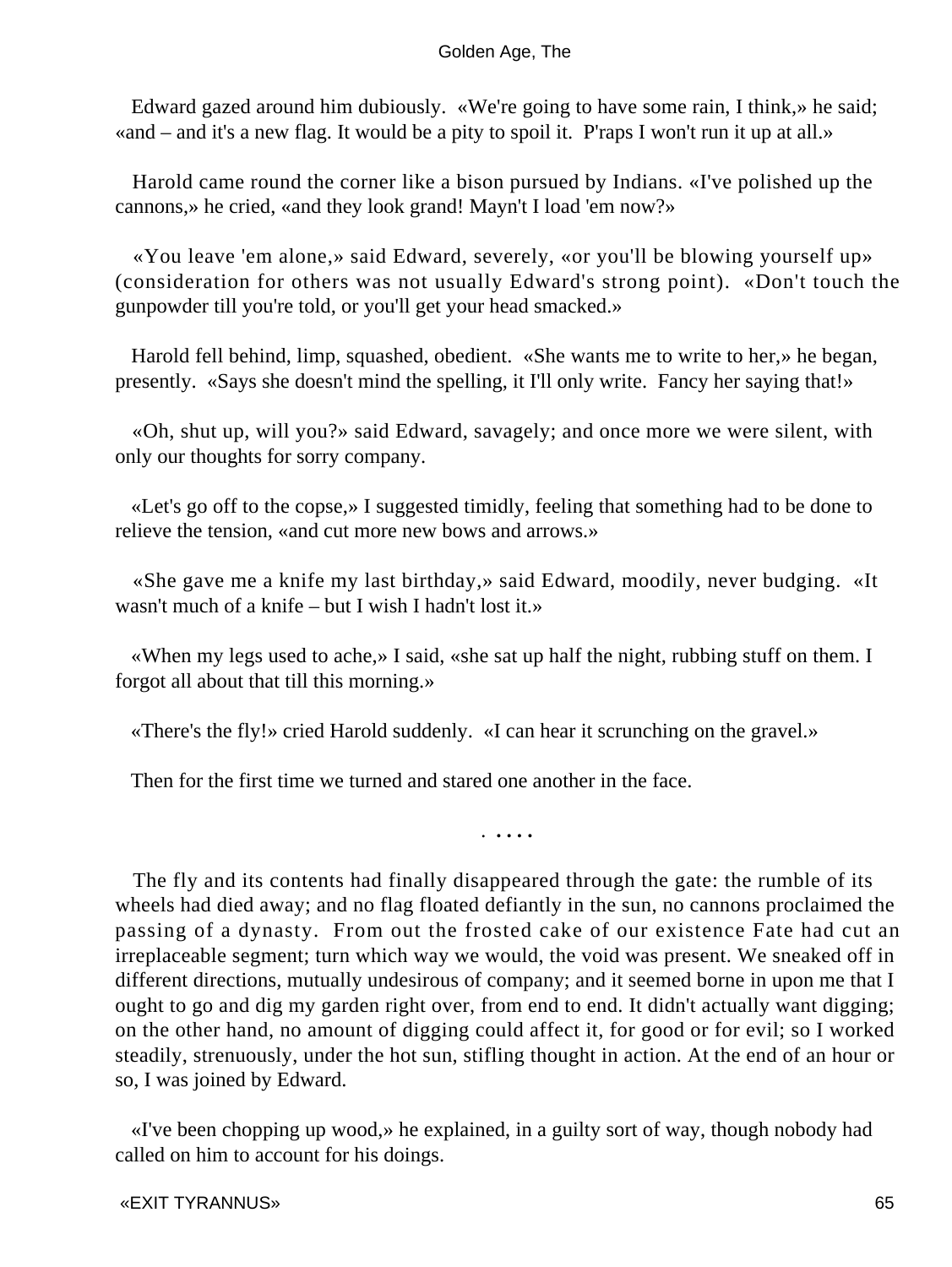«What for?» I inquired, stupidly. «There's piles and piles of it chopped up already.»

«I know,» said Edward; "but there's no harm in having a bit over.

 You never can tell what may happen. But what have you been doing all this digging for?"

 «You said it was going to rain,» I explained, hastily; «so I thought I'd get the digging done before it came. Good gardeners always tell you that's the right thing to do.»

 «It did look like rain at one time,» Edward admitted; «but it's passed off now. Very queer weather we're having. I suppose that's why I've felt so funny all day.»

«Yes, I suppose it's the weather,» I replied. «*I've* been feeling funny too.»

 The weather had nothing to do with it, as we well knew. But we would both have died rather than have admitted the real reason.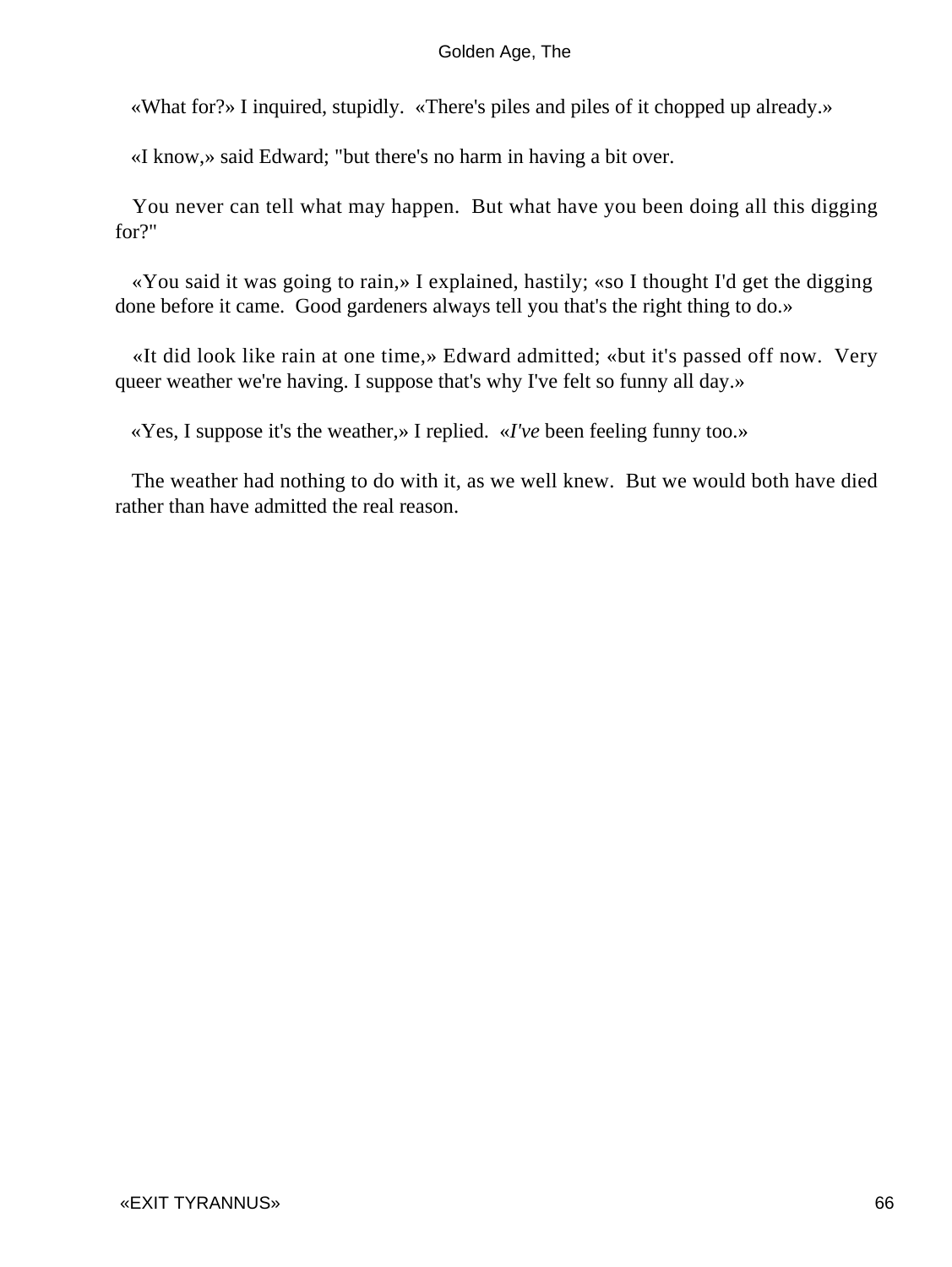# **[The blue room](#page-83-0)**

 That nature has her moments of sympathy with man has been noted often enough, – and generally as a new discovery; to us, who had never known any other condition of things, it seemed entirely right and fitting that the wind sang and sobbed in the poplar tops, and in the lulls of it, sudden spirts of rain spattered the already dusty roads, on that blusterous March day when Edward and I awaited, on the station platform, the arrival of the new tutor. Needless to say, this arrangement had been planned by an aunt, from some fond idea that our shy, innocent young natures would unfold themselves during the walk from the station, and that on the revelation of each other's more solid qualities that must then inevitably ensue, an enduring friendship springing from mutual respect might be firmly based. A pretty dream, – nothing more. For Edward, who foresaw that the brunt of tutorial oppression would have to be borne by him, was sulky, monosyllabic, and determined to be as negatively disagreeable as good manners would permit. It was therefore evident that I would have to be spokesman and purveyor of hollow civilities, and I was none the more amiable on that account; all courtesies, welcomes, explanations, and other court−chamberlain kind of business, being my special aversion. There was much of the tempestuous March weather in the hearts of both of us, as we sullenly glowered along the carriage−windows of the slackening train.

 One is apt, however, to misjudge the special difficulties of a situation; and the reception proved, after all, an easy and informal matter. In a trainful so uniformly bucolic, a tutor was readily recognisable; and his portmanteau had been consigned to the luggage−cart, and his person conveyed into the lane, before I had discharged one of my carefully considered sentences. I breathed more easily, and, looking up at our new friend as we stepped out together, remembered that we had been counting on something altogether more arid, scholastic, and severe. A boyish eager face and a petulant pince−nez, – untidy hair, – a head of constant quick turns like a robin's, and a voice that kept breaking into alto, – these were all very strange and new, but not in the least terrible.

 He proceeded jerkily through the village, with glances on this side and that; and «Charming,» he broke out presently; «quite too charming and delightful!»

 I had not counted on this sort of thing, and glanced for help to Edward, who, hands in pockets, looked grimly down his nose. He had taken his line, and meant to stick to it.

 Meantime our friend had made an imaginary spy−glass out of his fist, and was squinting through it at something I could not perceive. «What an exquisite bit!» he burst out; «fifteenth century,  $-$  no,  $-$  yes, it is!»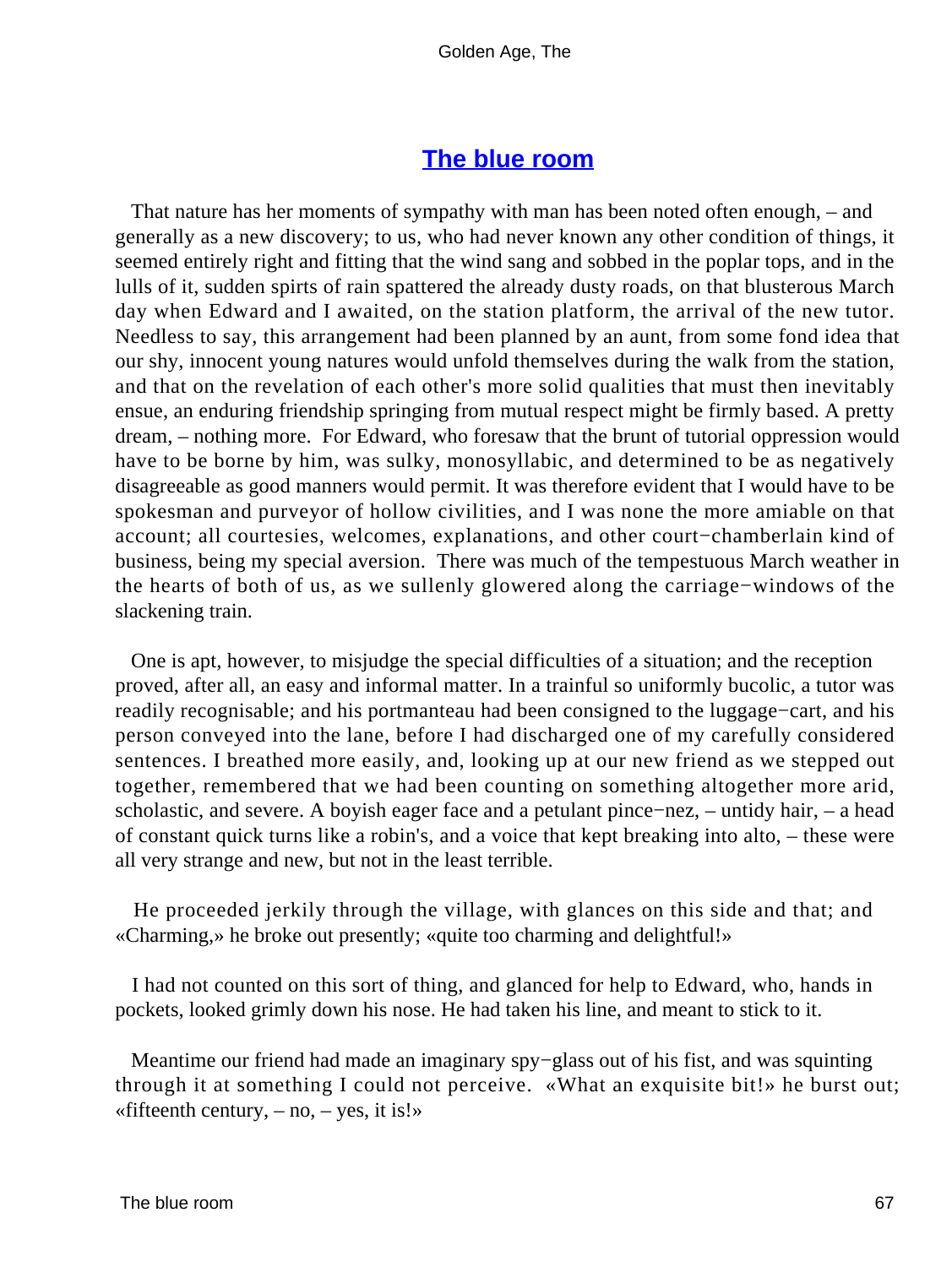I began to feel puzzled, not to say alarmed. It reminded me of the butcher in the Arabian Nights, whose common joints, displayed on the shop−front, took to a startled public the appearance of dismembered humanity. This man seemed to see the strangest things in our dull, familiar surroundings.

 «Ah!» he broke out again, as we jogged on between hedgerows: «and that field now – backed by the downs – with the rain−cloud brooding over it, – that's all David Cox – every bit of it!»

 «That field belongs to Farmer Larkin,» I explained politely, for of course he could not be expected to know. «I'll take you over to Farmer Cox's to−morrow, if he's a friend of yours; but there's nothing to see there.»

 Edward, who was hanging sullenly behind, made a face at me, as if to say, «What sort of lunatic have we got here?»

 «It has the true pastoral character, this country of yours,» went on our enthusiast: «with just that added touch in cottage and farmstead, relics of a bygone art, which makes our English landscape so divine, so unique!»

 Really this grasshopper was becoming a burden. These familiar fields and farms, of which we knew every blade and stick, had done nothing that I knew of to be bespattered with adjectives in this way. I had never thought of them as divine, unique, or anything else. They were – well, they were just themselves, and there was an end of it. Despairingly I jogged Edward in the ribs, as a sign to start rational conversation, but he only grinned and continued obdurate.

 «You can see the house now,» I remarked, presently; «and that's Selina, chasing the donkey in the paddock, – or is it the donkey chasing Selina? I can't quite make out; but it's **Them,** anyhow.»

 Needless to say, he exploded with a full charge of adjectives. «Exquisite!» he rapped out; «so mellow and harmonious! and so entirely in keeping!» (I could see from Edward's face that he was thinking who ought to be in keeping.) «Such possibilities of romance, now, in those old gables!»

 «If you mean the garrets,» I said, «there's a lot of old furniture in them; and one is generally full of apples; and the bats get in sometimes, under the eaves, and flop about till we go up with hair−brushes and things and drive 'em out; but there's nothing else in them that I know of.»

 «Oh, but there must be more than bats,» he cried. «Don't tell me there are no ghosts. I shall be deeply disappointed if there aren't any ghosts.»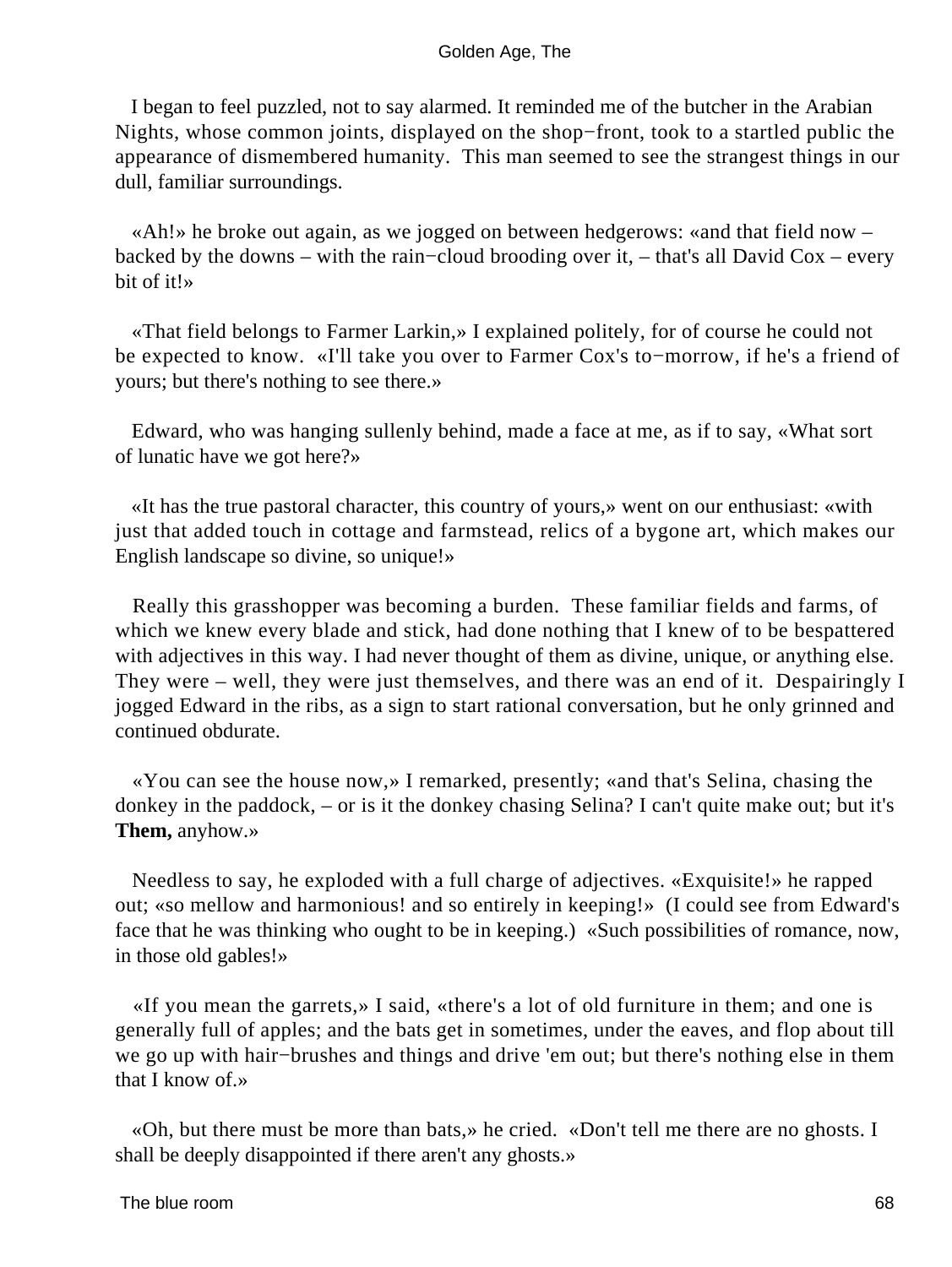I did not think it worth while to reply, feeling really unequal to this sort of conversation; besides, we were nearing the house, when my task would be ended. Aunt Eliza met us at the door, and in the cross−fire of adjectives that ensued – both of them talking at once, as grown−up folk have a habit of doing – we two slipped round to the back of the house, and speedily put several solid acres between us and civilisation, for fear of being ordered in to tea in the drawing−room. By the time we returned, our new importation had gone up to dress for dinner, so till the morrow at least we were free of him.

 Meanwhile the March wind, after dropping a while at sundown, had been steadily increasing in volume; and although I fell asleep at my usual hour, about midnight I was wakened by the stress and cry of it. In the bright moonlight, wind−swung branches tossed and swayed eerily across the blinds; there was rumbling in chimneys, whistling in keyholes, and everywhere a clamour and a call. Sleep was out of the question, and, sitting up in bed, I looked round. Edward sat up too. «I was wondering when you were going to wake,» he said. «It's no good trying to sleep through this. I vote we get up and do something.»

 «I'm game,» I replied. «Let's play at being in a ship at sea» (the plaint of the old house under the buffeting wind suggested this, naturally); «and we can be wrecked on an island, or left on a raft, whichever you choose; but I like an island best myself, because there's more things on it.»

 Edward on reflection negatived the idea. «It would make too much noise,» he pointed out. «There's no fun playing at ships, unless you can make a jolly good row.»

 The door creaked, and a small figure in white slipped cautiously in. «Thought I heard you talking,» said Charlotte. «We don't like it; we're afraid – Selina too. She'll be here in a minute. She's putting on her new dressing−gown she's so proud of.»

 His arms round his knees, Edward cogitated deeply until Selina appeared, barefooted, and looking slim and tall in the new dressing−gown. Then, «Look here,» he exclaimed; «now we're all together, I vote we go and explore!»

 «You're always wanting to explore,» I said. «What on earth is there to explore for in this house?»

«Biscuits!» said the inspired Edward.

 «Hooray! Come on!» chimed in Harold, sitting up suddenly. He had been awake all the time, but had been shamming asleep, lest he should be fagged to do anything.

 It was indeed a fact, as Edward had remembered, that our thoughtless elders occasionally left the biscuits out, a prize for the night−walking adventurer with nerves of steel.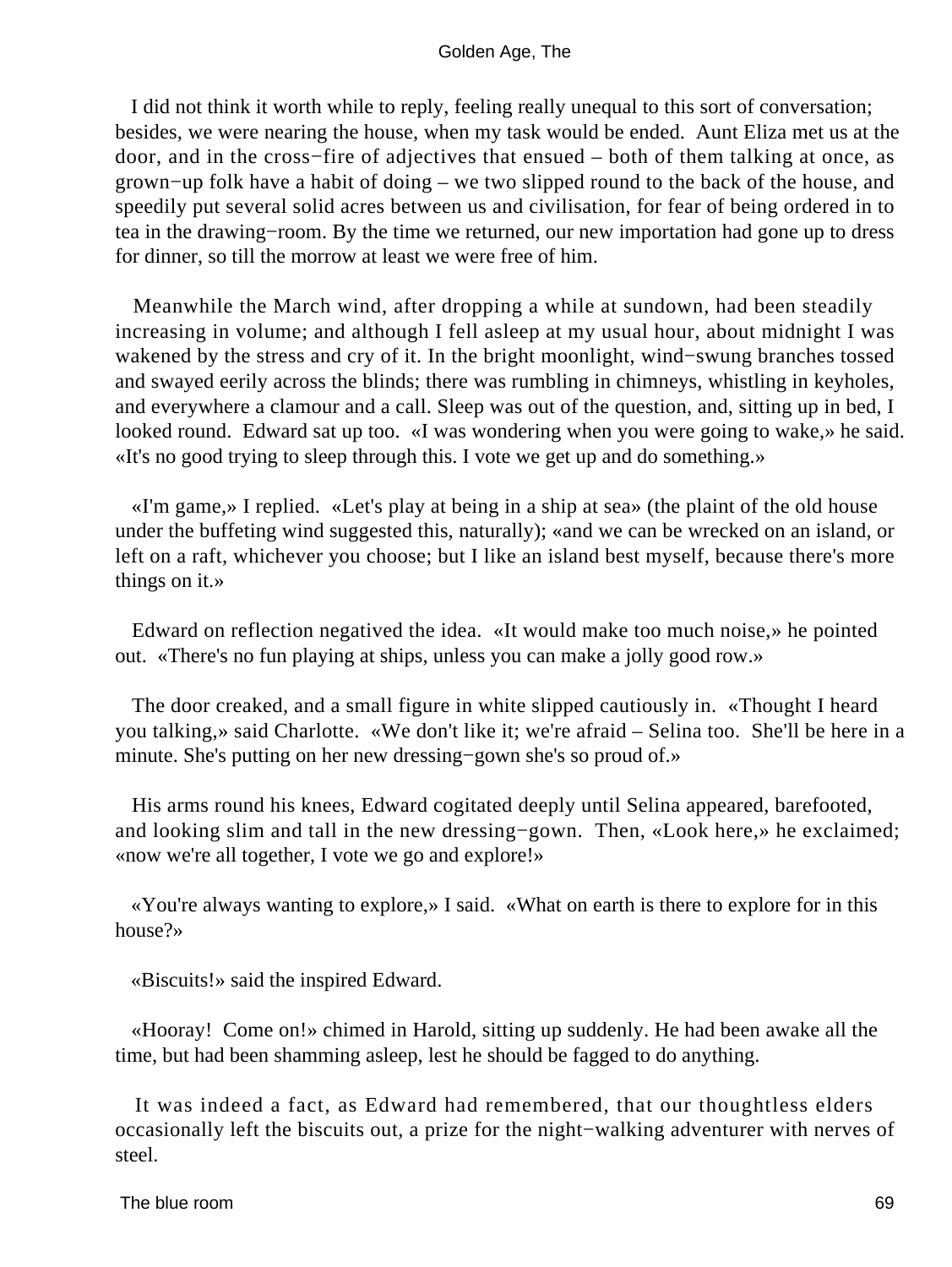Edward tumbled out of bed, and pulled a baggy old pair of knickerbockers over his bare shanks. Then he girt himself with a belt, into which he thrust, on the one side a large wooden pistol, on the other an old single−stick; and finally he donned a big slouch−hat – once an uncle's – that we used for playing Guy Fawkes and Charles−the−Second−up−a−tree in. Whatever the audience, Edward, if possible, always dressed for his parts with care and conscientiousness; while Harold and I, true Elizabethans, cared little about the mounting of the piece, so long as the real dramatic heart of it beat sound.

 Our commander now enjoined on us a silence deep as the grave, reminding us that Aunt Eliza usually slept with an open door, past which we had to file.

«But we'll take the short cut through the Blue Room,» said the wary Selina.

 «Of course,» said Edward, approvingly. «I forgot about that. Now then! You lead the way!»

 The Blue Room had in prehistoric times been added to by taking in a superfluous passage, and so not only had the advantage of two doors, but enabled us to get to the head of the stairs without passing the chamber wherein our dragon−aunt lay couched. It was rarely occupied, except when a casual uncle came down for the night. We entered in noiseless file, the room being plunged in darkness, except for a bright strip of moonlight on the floor, across which we must pass for our exit. On this our leading lady chose to pause, seizing the opportunity to study the hang of her new dressing−gown. Greatly satisfied thereat, she proceeded, after the feminine fashion, to peacock and to pose, pacing a minuet down the moonlit patch with an imaginary partner. This was too much for Edward's histrionic instincts, and after a moment's pause he drew his single−stick, and with flourishes meet for the occasion, strode onto the stage. A struggle ensued on approved lines, at the end of which Selina was stabbed slowly and with unction, and her corpse borne from the chamber by the ruthless cavalier. The rest of us rushed after in a clump, with capers and gesticulations of delight; the special charm of the performance lying in the necessity for its being carried out with the dumbest of dumb shows.

 Once out on the dark landing, the noise of the storm without told us that we had exaggerated the necessity for silence; so, grasping the tails of each other's nightgowns even as Alpine climbers rope themselves together in perilous places, we fared stoutly down the staircase−moraine, and across the grim glacier of the hall, to where a faint glimmer from the half−open door of the drawing−room beckoned to us like friendly hostel−lights. Entering, we found that our thriftless seniors had left the sound red heart of a fire, easily coaxed into a cheerful blaze; and biscuits – a plateful – smiled at us in an encouraging sort of way, together with the halves of a lemon, already once squeezed but still suckable. The biscuits were righteously shared, the lemon segments passed from mouth to mouth; and as we squatted round the fire, its genial warmth consoling our unclad limbs, we realised that so many nocturnal perils had not been braved in vain.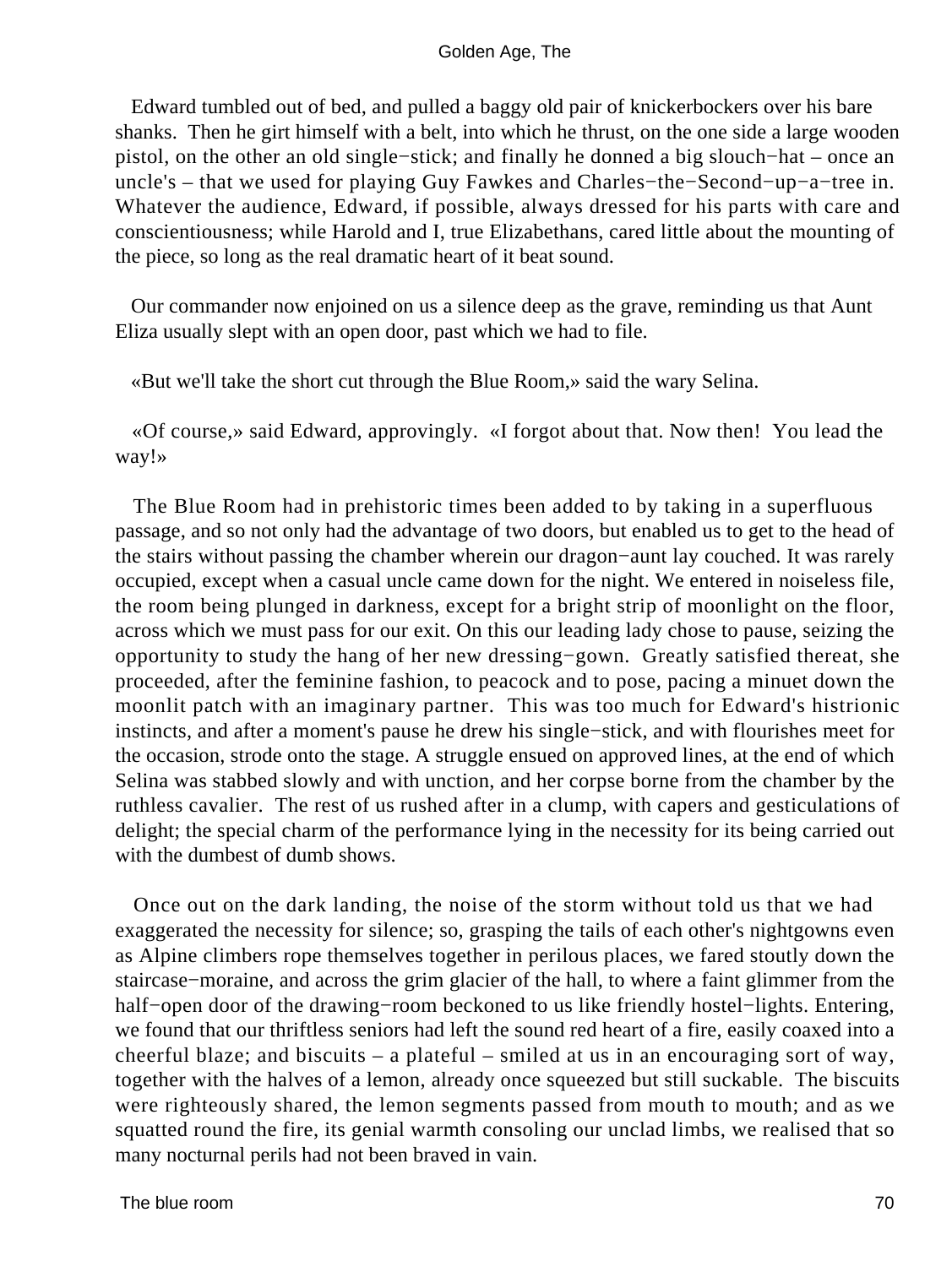«It's a funny thing,» said Edward, as we chatted, «how; I hate this room in the daytime. It always means having your face washed, and your hair brushed, and talking silly company talk. But to−night it's really quite jolly. Looks different, somehow.»

 «I never can make out I said, »what people come here to tea for. They can have their own tea at home if they like, – they're not poor people, – with jam and things, and drink out of their saucer, and suck their fingers and enjoy themselves; but they come here from a long way off, and sit up straight with their feet off the bars of their chairs, and have one cup, and talk the same sort of stuff every time."

 Selina sniffed disdainfully. «You don't know anything about it,» she said. «In society you have to call on each other. It's the proper thing to do.»

 «Pooh! YOU'RE not in society,» said Edward, politely; «and, what's more, you never will be.»

 «Yes, I shall, some day,» retorted Selina; «but I shan't ask you to come and see me, so there!»

«Wouldn't come if you did,» growled Edward.

 «Well, you won't get the chance,» rejoined our sister, claiming her right of the last word. There was no heat about these little amenities, which made up – as we understood it – the art of polite conversation.

 «I don 't like society people,» put in Harold from the sofa, where he was sprawling at full length, – a sight the daylight hours would have blushed to witness. «There were some of 'em here this afternoon, when you two had gone off to the station. Oh, and I found a dead mouse on the lawn, and I wanted to skin it, but I wasn't sure I knew how, by myself; and they came out into the garden and patted my head, – I wish people wouldn't do that, – and one of 'em asked me to pick her a flower. Don't know why she couldn't pick it herself; but I said, `All right, I will if you'll hold my mouse.' But she screamed, and threw it away; and Augustus (the cat) got it, and ran away with it. I believe it was really his mouse all the time, 'cos he'd been looking about as if he had lost something, so I wasn't angry with HIM; but what did SHE want to throw away my mouse for?»

 «You have to be careful with mice,» reflected Edward; «they're such slippery things. Do you remember we were playing with a dead mouse once on the piano, and the mouse was Robinson Crusoe, and the piano was the island, and somehow Crusoe slipped down inside the island, into its works, and we couldn't get him out, though we tried rakes and all sorts of things, till the tuner came. And that wasn't till a week after, and then  $-\infty$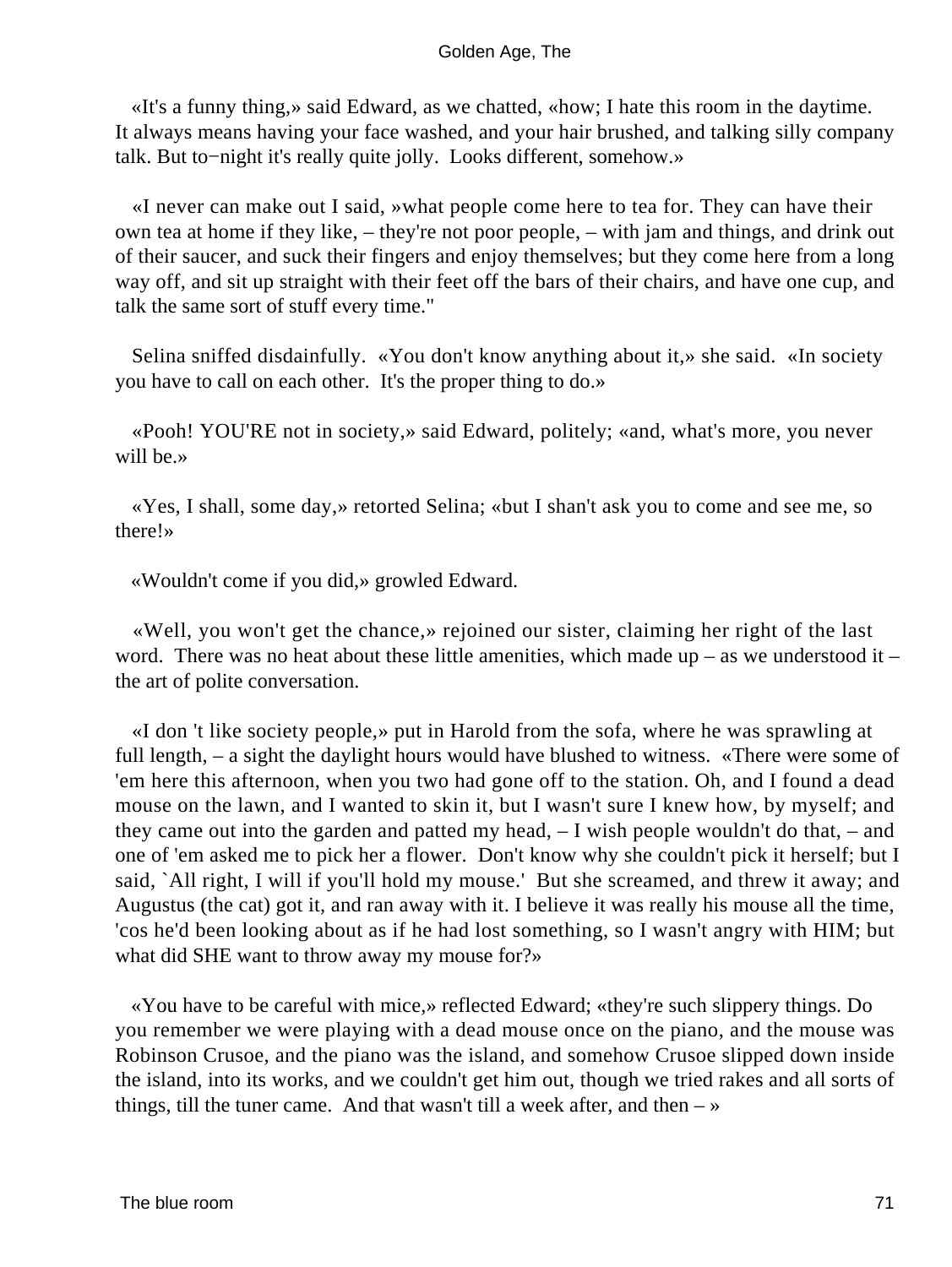Here Charlotte, who had been nodding solemnly, fell over into the fender; and we realised that the wind had dropped at last, and the house was lapped in a great stillness. Our vacant beds seemed to be calling to us imperiously; and we were all glad when Edward gave the signal for retreat. At the top of the staircase Harold unexpectedly turned mutinous, insisting on his right to slide down the banisters in a free country. Circumstances did not allow of argument; I suggested frog's−marching instead, and frog's−marched he accordingly was, the procession passing solemnly across the moonlit Blue Room, with Harold horizontal and limply submissive. Snug in bed at last, I was just slipping off into slumber when I heard Edward explode, with chuckle and snort.

«By Jove!» he said; «I forgot all about it. The new tutor's sleeping in the Blue Room!»

 «Lucky he didn't wake up and catch us,» I grunted, drowsily; and both of us, without another thought on the matter, sank into well−earned repose.

 Next morning we came down to breakfast braced to grapple with fresh adversity, but were surprised to find our garrulous friend of the previous day – he was late in making his appearance – strangely silent and (apparently) preoccupied. Having polished off our porridge, we ran out to feed the rabbits, explaining to them that a beast of a tutor would prevent their enjoying so much of our society as formerly.

 On returning to the house at the fated hour appointed for study, we were thunderstruck to see the station−cart disappearing down the drive, freighted with our new acquaintance. Aunt Eliza was brutally uncommunicative; but she was overheard to remark casually that she thought the man must be a lunatic. In this theory we were only too ready to concur, dismissing thereafter the whole matter from our minds.

 Some weeks later it happened that Uncle Thomas, while paying us a flying visit, produced from his pocket a copy of the latest weekly, Psyche: a Journal of the Unseen; and proceeded laborously to rid himself of much incomprehensible humour, apparently at our expense. We bore it patiently, with the forced grin demanded by convention, anxious to get at the source of inspiration, which it presently appeared lay in a paragraph circumstantially describing our modest and humdrum habitation. «Case III.,» it began. «The following particulars were communicated by a young member of the Society, of undoubted probity and earnestness, and are a chronicle of actual and recent experience.» A fairly accurate description of the house followed, with details that were unmistakable; but to this there succeeded a flood of meaningless drivel about apparitions, nightly visitants, and the like, writ in a manner betokening a disordered mind, coupled with a feeble imagination. The fellow was not even original. All the old material was there, – the storm at night, the haunted chamber, the white lady, the murder re−enacted, and so on, – already worn threadbare in many a Christmas Number. No one was able to make head or tail of the stuff, or of its connexion with our quiet mansion; and yet Edward, who had always suspected the man, persisted in maintaining that our tutor of a brief span was, somehow or other, at the bottom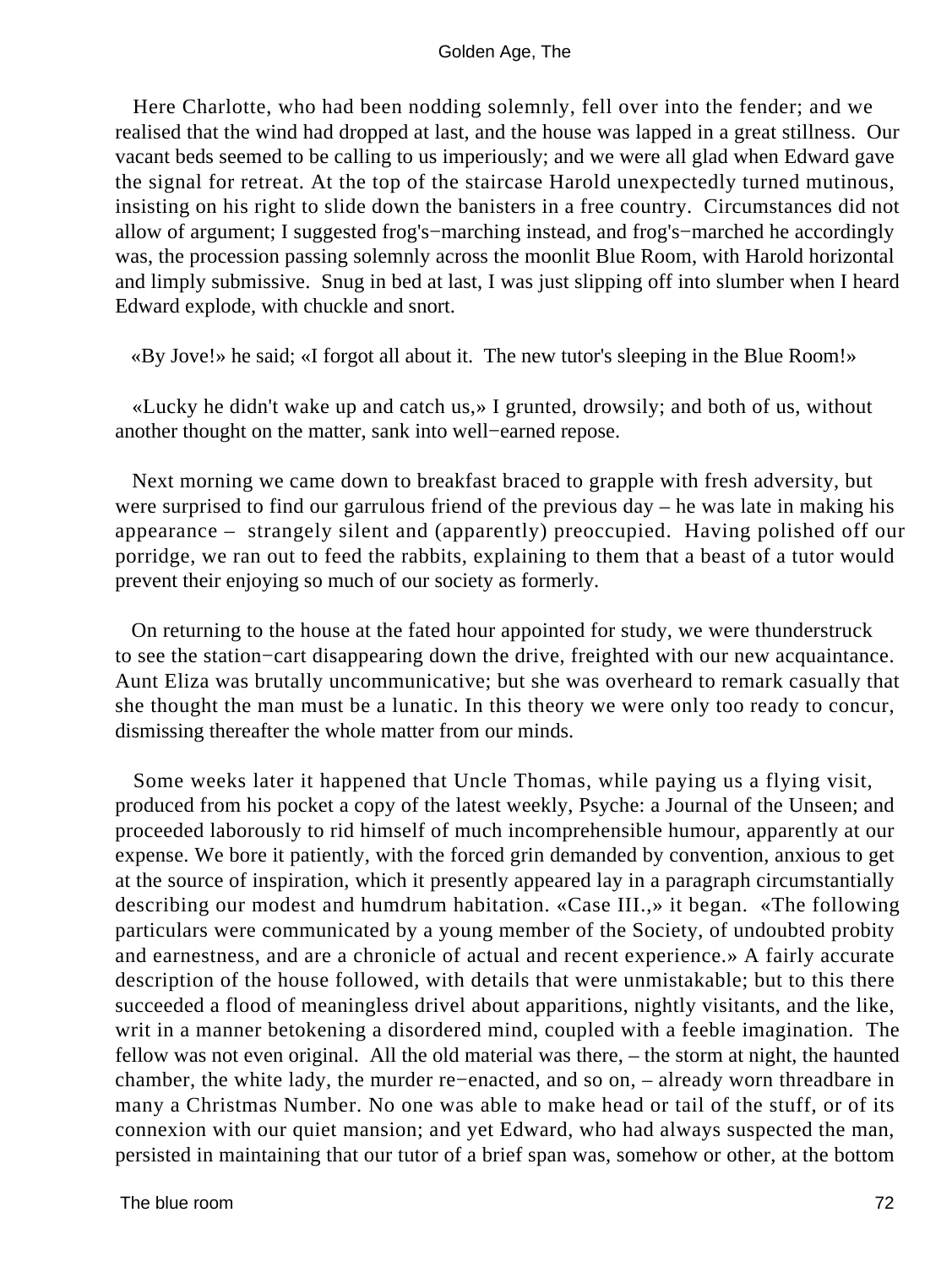of it.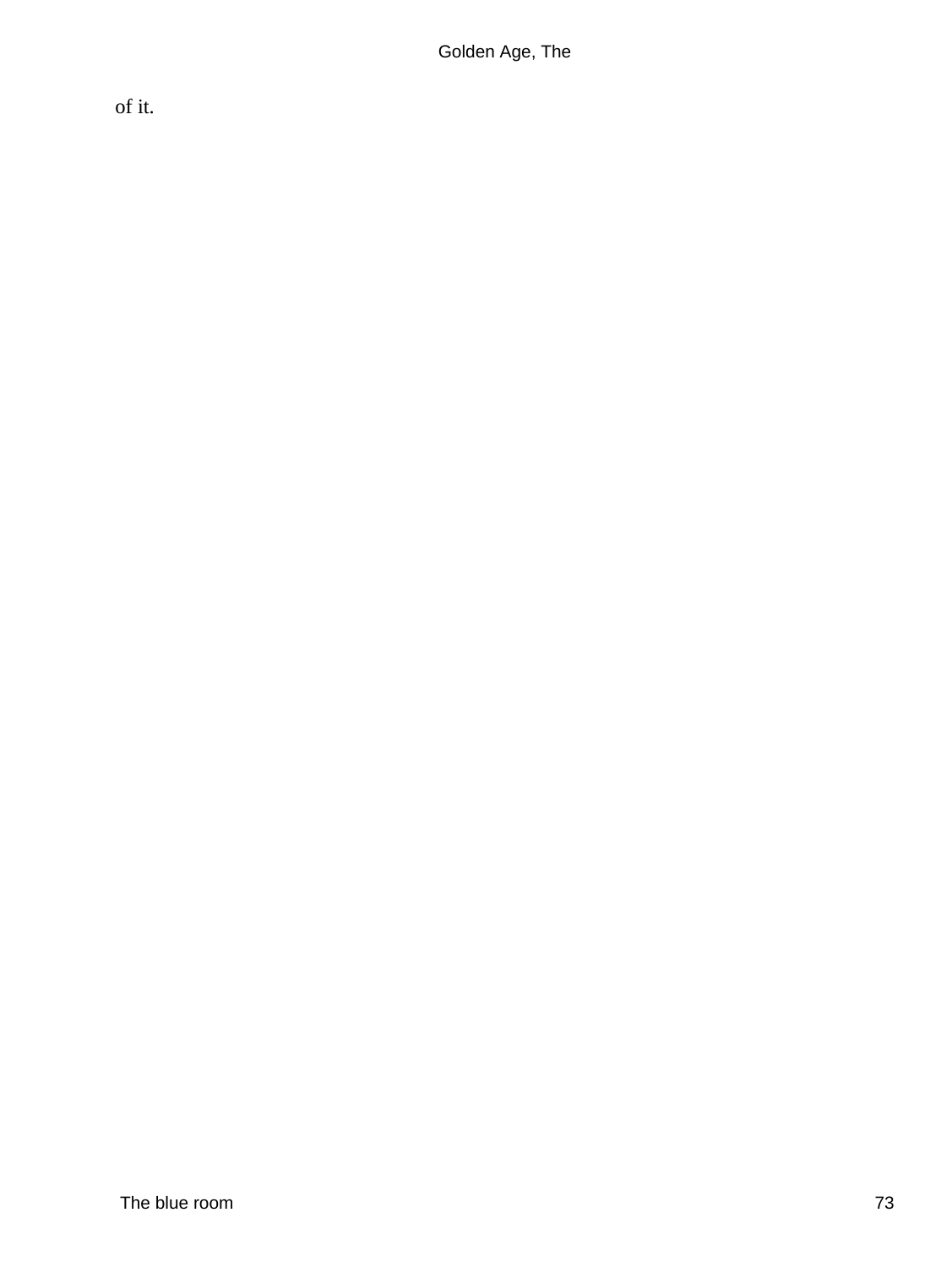# **[A falling out](#page-83-0)**

<span id="page-74-0"></span> Harold told me the main facts of this episode some time later, – in bits, and with reluctance. It was not a recollection he cared to talk about. The crude blank misery of a moment is apt to leave a dull bruise which is slow to depart, if it ever does so entirely; and Harold confesses to a twinge or two, still, at times, like the veteran who brings home a bullet inside him from martial plains over sea.

 He knew he was a brute the moment he had done it; Selina had not meant to worry, only to comfort and assist. But his soul was one raw sore within him, when he found himself shut up in the schoolroom after hours, merely for insisting that 7 times 7 amounted to 47. The injustice of it seemed so flagrant. Why not 47 as much as 49? One number was no prettier than the other to look at, and it was evidently only a matter of arbitrary taste and preference, and, anyhow, it had always been 47 to him, and would be to the end of time. So when Selina came in out of the sun, leaving the Trappers or the Far West behind her, and putting off the glory of being an Apache squaw in order to hear him his tables and win his release, Harold turned on her venomously, rejected her kindly overtures, and ever drove his elbow into her sympathetic ribs, in his determination to be left alone in the glory of sulks. The fit passed directly, his eyes were opened, and his soul sat in the dust as he sorrowfully began to cast about for some atonement heroic enough to salve the wrong.

 Of course poor Selina looked for no sacrifice nor heroics whatever: she didn't even want him to say he was sorry. If he would only make it up, she would have done the apologising part herself. But that was not a boy's way. Something solid, Harold felt, was due from him; and until that was achieved, making−up must not be thought of, in order that the final effect might not be spoilt. Accordingly, when his release came, and poor Selina hung about, trying to catch his eye, Harold, possessed by the demon of a distorted motive, avoided her steadily – though he was bleeding inwardly at every minute of delay – and came to me instead. Needless to say, I approved his plan highly; it was so much more high–toned than just going and making−up tamely, which any one could do; and a girl who had been jobbed in the ribs by a hostile elbow could not be expected for a moment to overlook it, without the liniment of an offering to soothe her injured feelings.

 «I know what she wants most,» said Harold. «She wants that set of tea−things in the toy−shop window, with the red and blue flowers on 'em; she's wanted it for months, 'cos her dolls are getting big enough to have real afternoon tea; and she wants it so badly that she won't walk that side of the street when we go into the town. But it costs five shillings!»

 Then we set to work seriously, and devoted the afternoon to a realisation of assets and the composition of a Budget that might have been dated without shame from Whitehall. The result worked out as follows: –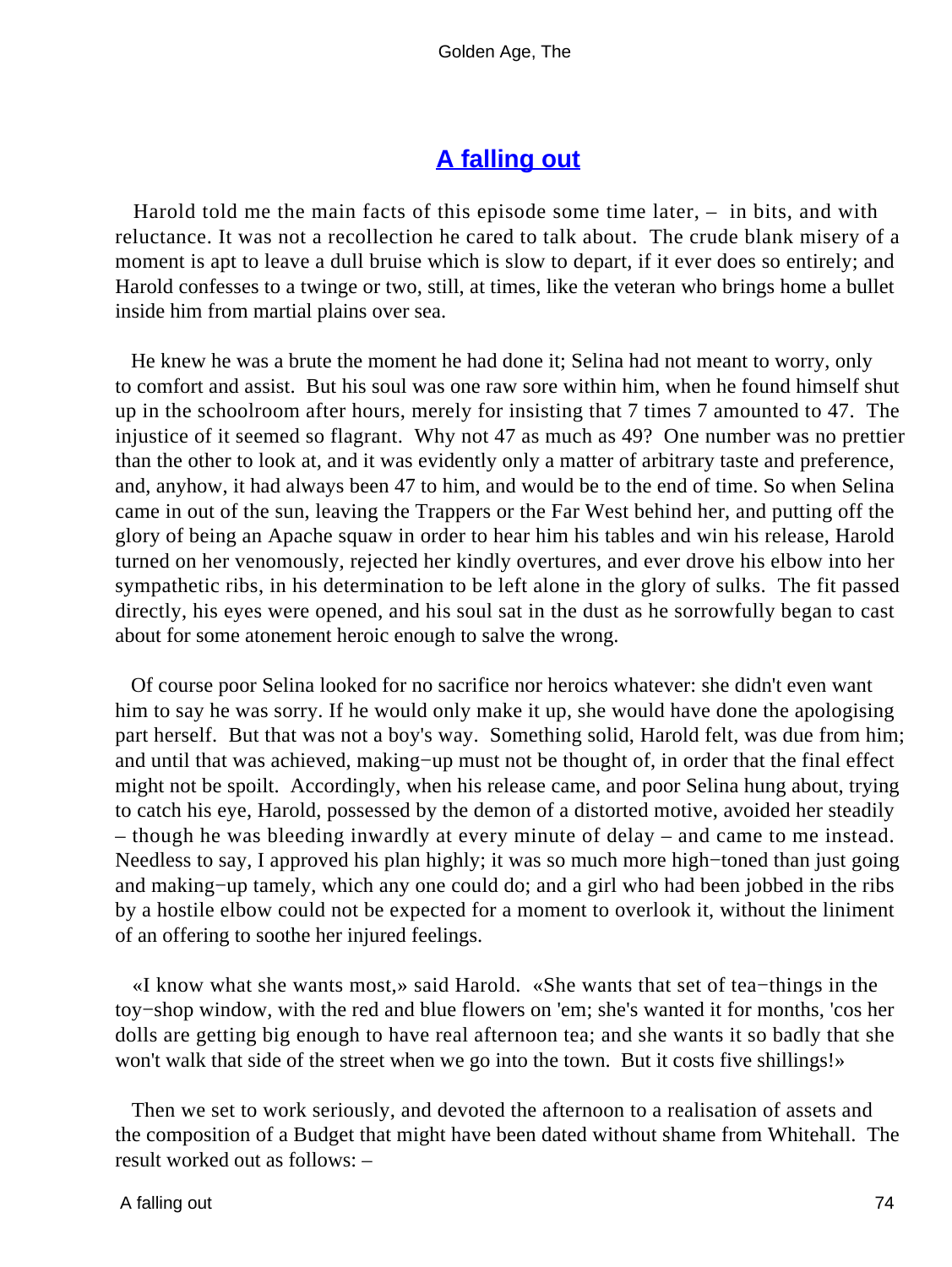### *By one uncle, unspent through having been*

lost for nearly a week – turned up at last in the straw of the dog−kennel . . . . 2 6

### *Carry forward, 2 6*

s. d.

– –

## *Brought forward, 2 6*

 By advance from me on security of next uncle, and failing that, to be called in at Christmas . . . . . . . . . . . . 1 0 By shaken out of missionary–box with the help of knife−blade. (They were our own pennies and a forced levy) . . . . . 0 4 By bet due from Edward, for walking across the field where Farmer Larkin's bull was, and Edward bet him twopence he wouldn't – called in with difficulty  $\dots \dots 0$  2 By advance from Martha, on no security at all, only you mustn't tell your aunt . . . 1 0

– –

Total 5 0

and at last we breathed again.

 The rest promised to be easy. Selina had a tea−party at five on the morrow, with the chipped old wooden tea−things that had served her successive dolls from babyhood. Harold would slip off directly after dinner, going alone, so as not to arouse suspicion, as we were not allowed to go into the town by ourselves. It was nearly two miles to our small metropolis, but there would be plenty of time for him to go and return, even laden with the olive−branch neatly packed in shavings; besides, he might meet the butcher, who was his friend and would give him a lift. Then, finally, at five, the rapture of the new tea− service, descended from the skies; and, retribution made, making− up at last, without loss of dignity. With the event before us, we thought it a small thing that twenty−four hours more of alienation and pretended sulks must be kept up on Harold's part; but Selina, who naturally knew nothing of the treat in store for her, moped for the rest of the evening, and took a very heavy heart to bed.

 When next day the hour for action arrived, Harold evaded Olympian attention with an easy modesty born of long practice, and made off for the front gate. Selina, who had been keeping her eye upon him, thought he was going down to the pond to catch frogs, a joy they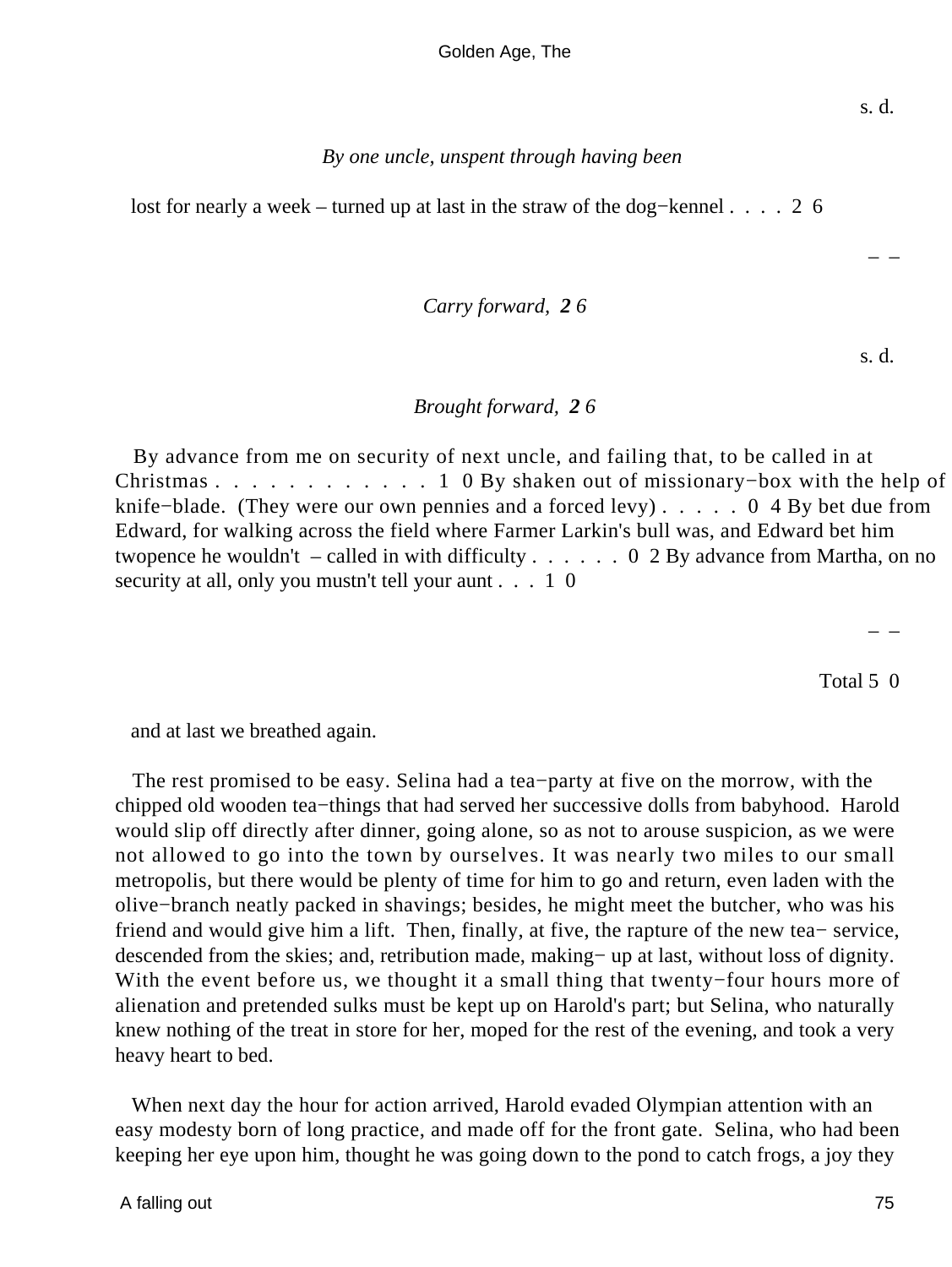had planned to share together, and made after him; but Harold, though he heard her footsteps, continued sternly on his high mission, without even looking back; and Selina was left to wander disconsolately among flower−beds that had lost – for her – all scent and colour. I saw it all, and although cold reason approved our line of action, instinct told me we were brutes.

 Harold reached the town – so he recounted afterwards – in record time, having run most of the way for fear the tea−things, which had reposed six months in the window, should be snapped up by some other conscience−stricken lacerator of a sister's feelings; and it seemed hardly credible to find them still there, and their owner willing to part with them for the price marked on the ticket. He paid his money down at once, that there should be no drawing back from the bargain; and then, as the things had to be taken out of the window and packed, and the afternoon was yet young, he thought he might treat himself to a taste of urban joys and la vie de Boheme. Shops came first, of course, and he flattened his nose successively against the window with the india−rubber balls in it, and the clock−work locomotive; and against the barber's window, with wigs on blocks, reminding him of uncles, and shaving−cream that looked so good to eat; and the grocer's window, displaying more currants than the whole British population could possibly consume without a special effort; and the window of the bank, wherein gold was thought so little of that it was dealt about in shovels. Next there was the market− place, with all its clamorous joys; and when a runaway calf came down the street like a cannon−ball, Harold felt that he had not lived in vain. The whole place was so brimful of excitement that he had quite forgotten the why and the wherefore of his being there, when a sight of the church clock recalled him to his better self, and sent him flying out of the town, as he realised he had only just time enough left to get back in. If he were after his appointed hour, he would not only miss his high triumph, but probably would be detected as a transgressor of bounds, – a crime before which a private opinion on multiplication sank to nothingness. So he jogged along on his homeward way, thinking of many things, and probably talking to himself a good deal, as his habit was, and had covered nearly half the distance, when suddenly – a deadly sinking in the pit of his stomach – a paralysis of every limb – around him a world extinct of light and music – a black sun and a reeling sky – he had forgotten the tea− things!

 It was useless, it was hopeless, all was over, and nothing could now be done; nevertheless he turned and ran back wildly, blindly, choking with the big sobs that evoked neither pity nor comfort from a merciless mocking world around; a stitch in his side, dust in his eyes, and black despair clutching at his heart. So he stumbled on, with leaden legs and bursting sides, till – as if Fate had not yet dealt him her last worst buffet – on turning a corner in the road he almost ran under the wheels of a dog−cart, in which, as it pulled up, was apparent the portly form of Farmer Larkin, the arch−enemy, whose ducks he had been shying stones at that very morning!

 Had Harold been in his right and unclouded senses, he would have vanished through the hedge some seconds earlier, rather than pain the farmer by any unpleasant reminiscences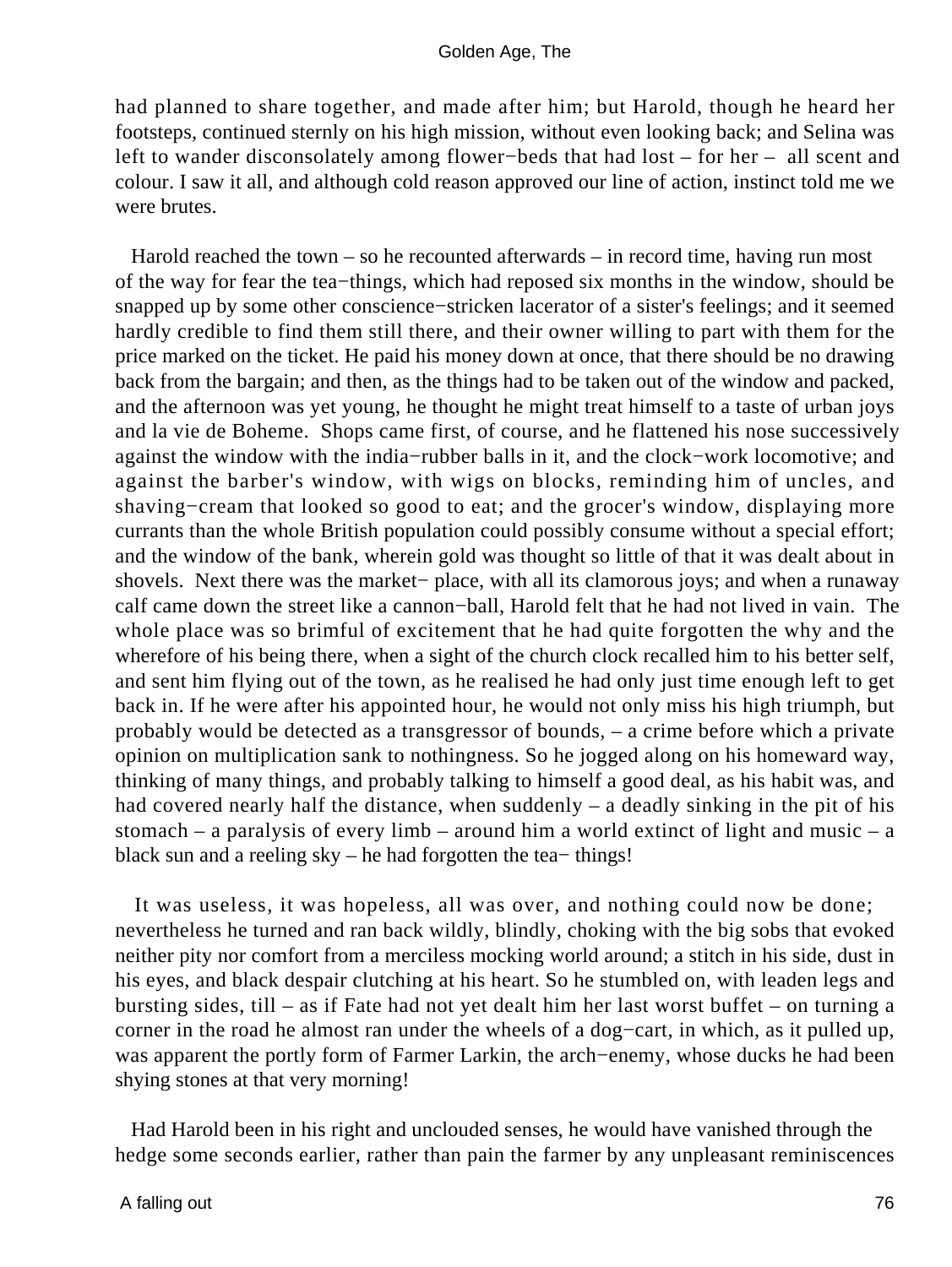which his appearance might call up; but as things were, he could only stand and blubber hopelessly, caring, indeed, little now what further ill might befall him. The farmer, for his part, surveyed the desolate figure with some astonishment, calling out in no unfriendly accents, «Why, Master Harold! whatever be the matter? Baint runnin' away, be ee?»

 Then Harold, with the unnatural courage born of desperation, flung himself on the step, and climbing into the cart, fell in the straw at the bottom of it, sobbing out that he wanted to go back, go back! The situation had a vagueness; but the farmer, a man of action rather than words, swung his horse round smartly, and they were in the town again by the time Harold had recovered himself sufficiently to furnish some details. As they drove up to the shop, the woman was waiting at the door with the parcel; and hardly a minute seemed to have elapsed since the black crisis, ere they were bowling along swiftly home, the precious parcel hugged in a close embrace.

 And now the farmer came out in quite a new and unexpected light. Never a word did he say of broken fences and hurdles, of trampled crops and harried flocks and herds. One would have thought the man had never possessed a head of live stock in his life. Instead, he was deeply interested in the whole dolorous quest of the tea−things, and sympathised with Harold on the disputed point in mathematics as if he had been himself at the same stage of education. As they neared home, Harold found himself, to his surprise, sitting up and chatting to his new friend like man to man; and before he was dropped at a convenient gap in the garden hedge, he had promised that when Selina gave her first public tea−party, little Miss Larkin should be invited to come and bring ha whole sawdust family along with her; and the farmer appeared as pleased and proud as if he hat been asked to a garden−party at Marlborough House. Really, those Olympians have certain good points, far down in them. I shall have to leave off abusing them some day.

 At the hour of five, Selina, having spent the afternoon searching for Harold in all his accustomed haunts, sat down disconsolately to tea with her dolls, who ungenerously refused to wait beyond the appointed hour. The wooden tea−things seemed more chipped than usual; and the dolls themselves had more of wax and sawdust, and less of human colour and intelligence about them, than she ever remembered before. It was then that Harold burst in, very dusty, his stockings at his heels, and the channels ploughed by tears still showing on his grimy cheeks; and Selina was at last permitted to know that he had been thinking of her ever since his ill−judged exhibition of temper, and that his sulks had not been the genuine article, nor had he gone frogging by himself. It was a very happy hostess who dispensed hospitality that evening to a glassy−eyed stiff−kneed circle; and many a dollish gaucherie, that would have been severely checked on ordinary occasions, was as much overlooked as if it had been a birthday.

 But Harold and I, in our stupid masculine way, thought all her happiness sprang from possession of the long−coveted tea− service.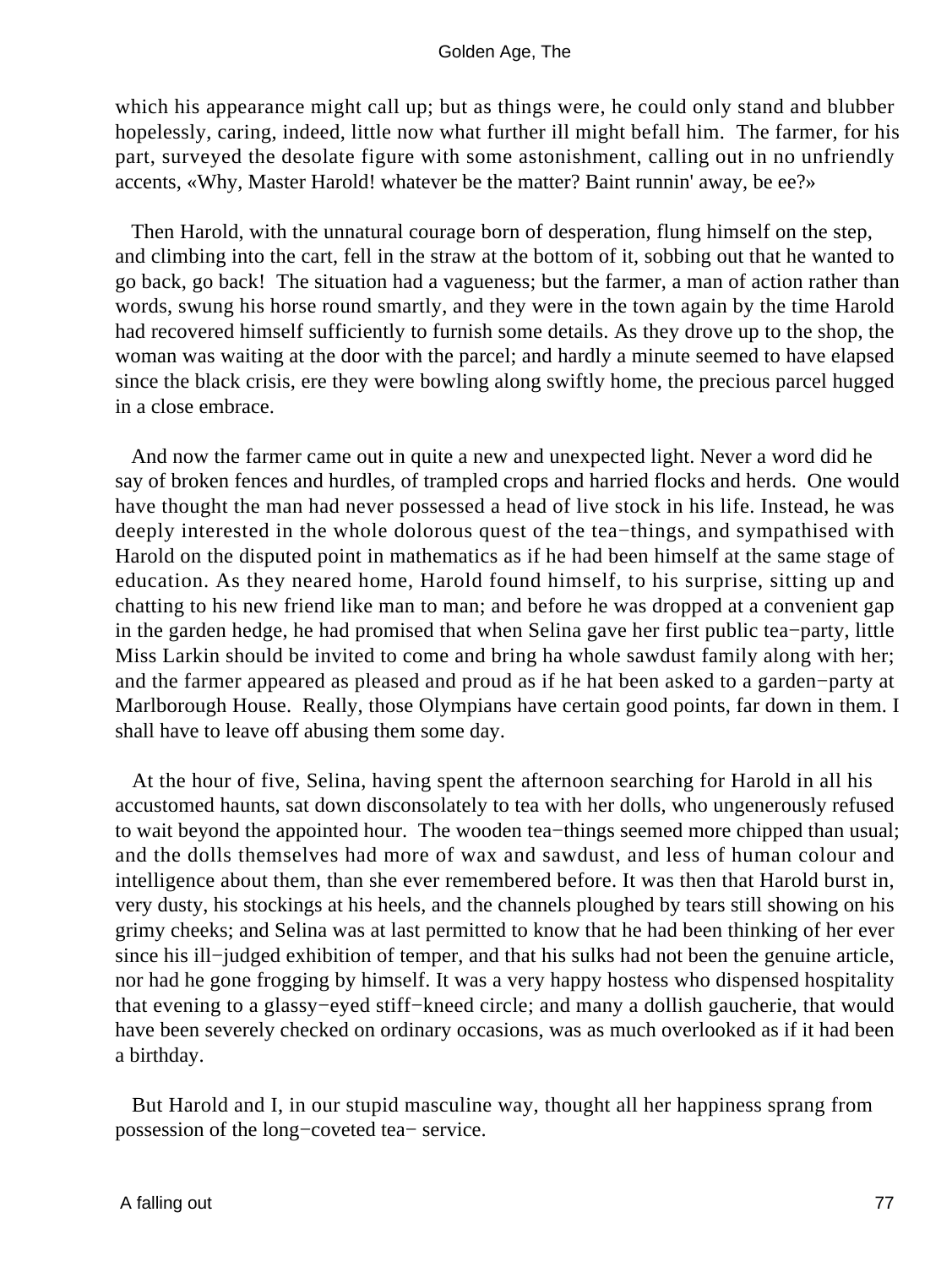# **[«LUSISTI Satis »](#page-83-0)**

<span id="page-78-0"></span> Among the many fatuous ideas that possessed the Olympian noddle, this one was pre−eminent; that, being Olympians, they could talk quite freely in our presence on subjects of the closest import to us, so long as names, dates, and other landmarks were ignored. We were supposed to be denied the faculty for putting two and two together; and, like the monkeys, who very sensibly refrain from speech lest they should be set to earn their livings, we were careful to conceal our capabilities for a simple syllogism. Thus we were rarely taken by surprise, and so were considered by our disappointed elders to be apathetic and to lack the divine capacity for wonder.

 Now the daily output of the letter−bag, with the mysterious discussions that ensued thereon, had speedily informed us that Uncle Thomas was intrusted with a mission, – a mission, too, affecting ourselves. Uncle Thomas's missions were many and various; a self–important man, one liking the business while protesting that he sank under the burden, he was the missionary, so to speak, of our remote habitation. The matching a ribbon, the running down to the stores, the interviewing a cook, – these and similar duties lent constant colour and variety to his vacant life in London and helped to keep down his figure. When the matter, however, had in our presence to be referred to with nods and pronouns, with significant hiatuses and interpolations in the French tongue, then the red flag was flown, the storm−cone hoisted, and by a studious pretence of inattention we were not long in plucking out the heart of the mystery.

 To clinch our conclusion, we descended suddenly and together on Martha; proceeding, however, not by simple inquiry as to facts,  $-$  that would never have done,  $-$  but by informing her that the air was full of school and that we knew all about it, and then challenging denial. Martha was a trusty soul, but a bad witness for the defence, and we soon had it all out of her. The word had gone forth, the school had been selected; the necessary sheets were hemming even now; and Edward was the designated and appointed victim.

 It had always been before us as an inevitable bourne, this strange unknown thing called school; and yet – perhaps I should say consequently – we had never seriously set ourselves to consider what it really meant. But now that the grim spectre loomed imminent, stretching lean hands for one of our flock, it behoved us to face the situation, to take soundings in this uncharted sea and find out whither we were drifting. Unfortunately, the data in our possession were absolutely insufficient, and we knew not whither to turn for exact information. Uncle Thomas could have told us all about it, of course; he had been there himself, once, in the dim and misty past. But an unfortunate conviction, that Nature had intended him for a humourist, tainted all his evidence, besides making it wearisome to hear. Again, of such among our contemporaries as we had approached, the trumpets gave forth an uncertain sound. According to some, it meant larks, revels, emancipation, and a foretaste of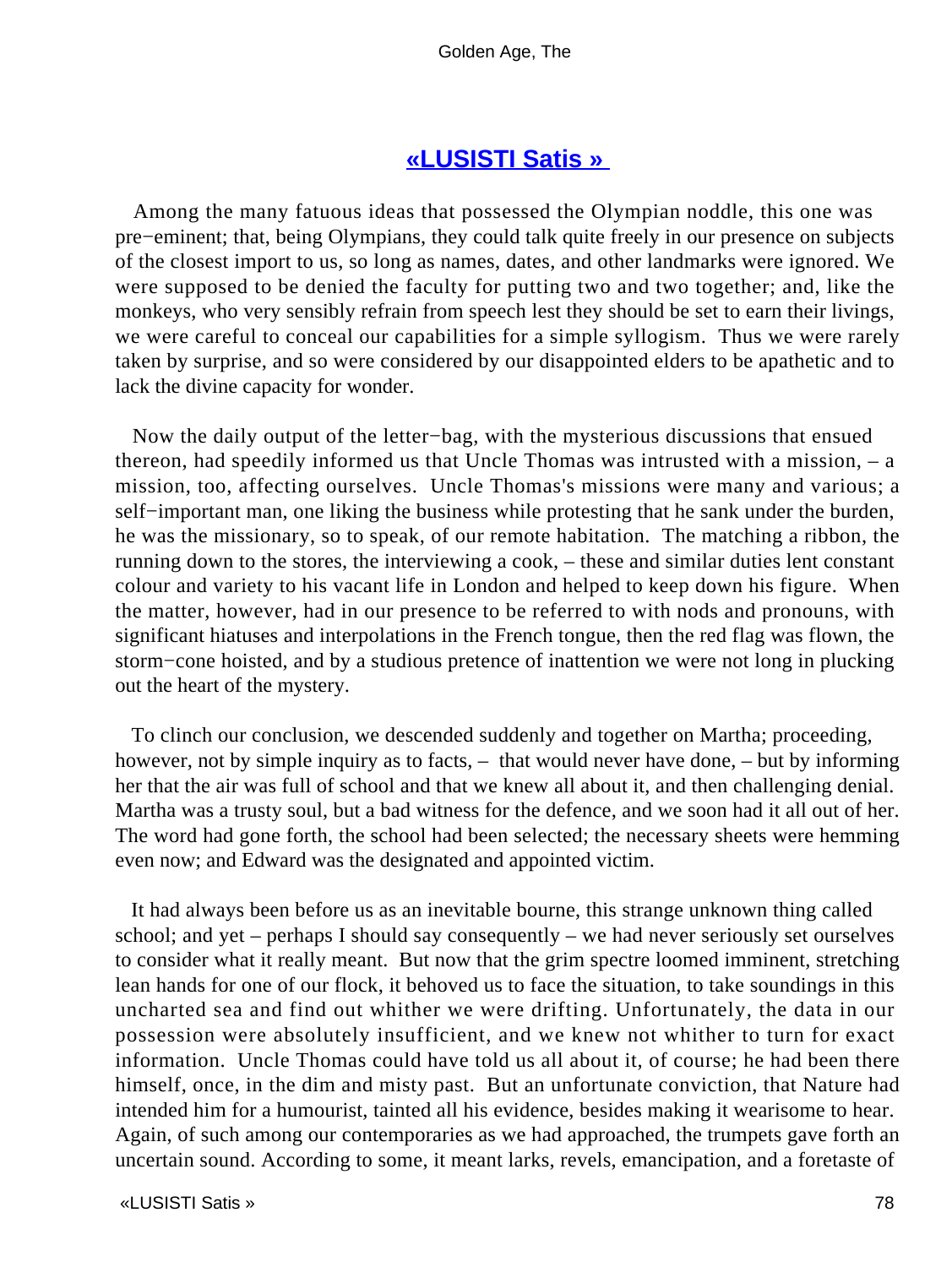the bliss of manhood. According to others, – the majority, alas! – it was a private and peculiar Hades, that could give the original institution points and a beating. When Edward was observed to be swaggering round with a jaunty air and his chest stuck out, I knew that he was contemplating his future from the one point of view. When, on the contrary, he was subdued and unaggressive, and sought the society of his sisters, I recognised that the other aspect was in the ascendant. «You can always run away, you know,» I used to remark consolingly on these latter occasions; and Edward would brighten up wonderfully at the suggestion, while Charlotte melted into tears before her vision of a brother with blistered feet and an empty belly, passing nights of frost 'neath the lee of windy haystacks.

 It was to Edward, of course, that the situation was chiefly productive of anxiety; and yet the ensuing change in my own circumstances and position furnished me also with food for grave reflexion. Hitherto I had acted mostly to orders. Even when I had devised and counselled any particular devilry, it had been carried out on Edward's approbation, and – as eldest – at his special risk. Henceforward I began to be anxious of the bugbear Responsibility, and to realise what a soul−throttling thing it is. True, my new position would have its compensations.

 Edward had been masterful exceedingly, imperious, perhaps a little narrow; impassioned for hard facts, and with scant sympathy for make−believe. I should now be free and untrammelled; in the conception and carrying out of a scheme, I could accept and reject to better artistic purpose.

 It would, moreover, be needless to be a Radical any more. Radical I never was, really, by nature or by sympathy. The part had been thrust on me one day, when Edward proposed to foist the House of Lords on our small Republic. The principles of the thing he set forth learnedly and well, and it all sounded promising enough, till he went on to explain that, for the present at least, he proposed to be the House of Lords himself. We others were to be the Commons. There would be promotions, of course, he added, dependent on service and on fitness, and open to both sexes; and to me in especial he held out hopes of speedy advancement. But in its initial stages the thing wouldn't work properly unless he were first and only Lord. Then I put my foot down promptly, and said it was all rot, and I didn't see the good of any House of Lords at all. "Then you must be a low Radical! said Edward, with fine contempt. The inference seemed hardly necessary, but what could I do? I accepted the situation, and said firmly, Yes, I was a low Radical. In this monstrous character I had been obliged to masquerade ever since; but now I could throw it off, and look the world in the face again.

 And yet, did this and other gains really out−balance my losses? Henceforth I should, it was true, be leader and chief; but I should also be the buffer between the Olympians and my little clan. To Edward this had been nothing; he had withstood the impact of Olympus without flinching, like Teneriffe or Atlas unremoved. But was I equal to the task? And was there not rather a danger that for the sake of peace and quietness I might be tempted to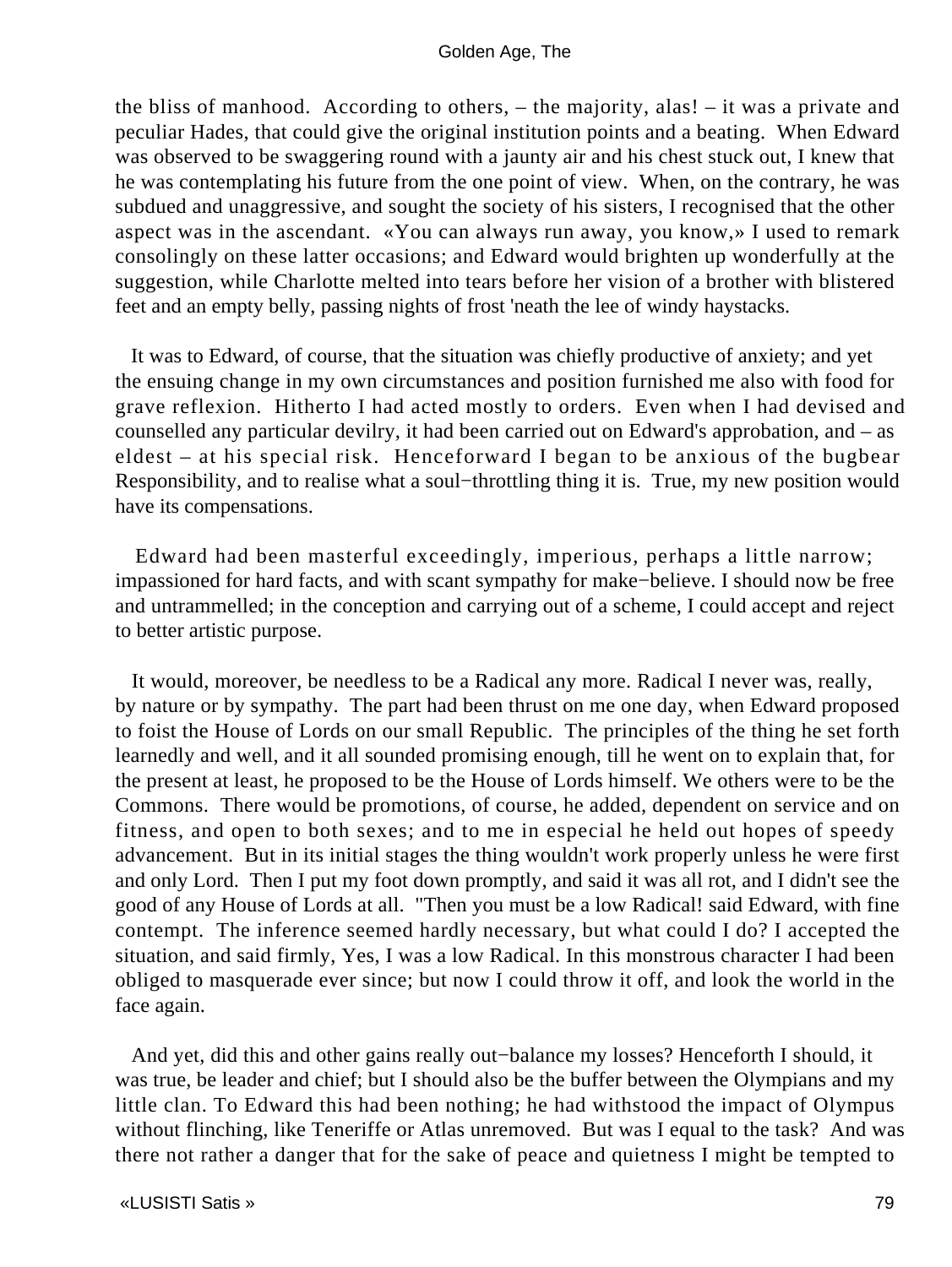compromise, compound, and make terms? sinking thus, by successive lapses, into the Blameless Prig? I don't mean, of course, that I thought out my thoughts to the exact point here set down. In those fortunate days of old one was free from the hard necessity of transmuting the vague idea into the mechanical inadequate medium of words. But the feeling was there, that I might not possess the qualities of character for so delicate a position.

 The unnatural halo round Edward got more pronounced, his own demeanour more responsible and dignified, with the arrival of his new clothes. When his trunk and play−box were sent in, the approaching cleavage between our brother, who now belonged to the future, and ourselves, still claimed by the past, was accentuated indeed. His name was painted on each of them, in large letters, and after their arrival their owner used to disappear mysteriously, and be found eventually wandering round his luggage, murmuring to himself, "Edward  $-$ , in a rapt, remote sort of way. It was a weakness, of course, and pointed to a soft spot in his character; but those who can remember the sensation of first seeing their names in print will not think hardly of him.

 As the short days sped by and the grim event cast its shadow longer and longer across our threshold, an unnatural politeness, a civility scarce canny, began to pervade the air. In those latter hours Edward himself was frequently heard to say «Please, and also »Would you mind fetchin' that ball?" while Harold and I would sometimes actually find ourselves trying to anticipate his wishes. As for the girls, they simply grovelled. The Olympians, too, in their uncouth way, by gift of carnal delicacies and such−like indulgence, seemed anxious to demonstrate that they had hitherto misjudged this one of us. Altogether the situation grew strained and false, and I think a general relief was felt when the end came.

 We all trooped down to the station, of course; it is only in later years that the farce of «seeing people off» is seen in its true colours. Edward was the life and soul of the party; and if his gaiety struck one at times as being a trifle overdone, it was not a moment to be critical. As we tramped along, I promised him I would ask Farmer Larkin not to kill any more pigs till he came back for the holidays, and he said he would send me a proper catapult, – the real lethal article, not a kid's plaything. Then suddenly, when we were about half−way down, one of the girls fell a−snivelling.

 The happy few who dare to laugh at the woes of sea−sickness will perhaps remember how, on occasion, the sudden collapse of a fellow−voyager before their very eyes has caused them hastily to revise their self−confidence and resolve to walk more humbly for the future. Even so it was with Edward, who turned his head aside, feigning an interest in the landscape. It was but for a moment; then he recollected the hat he was wearing, – a hard bowler, the first of that sort he had ever owned. He took it off, examined it, and felt it over. Something about it seemed to give him strength, and he was a man once more.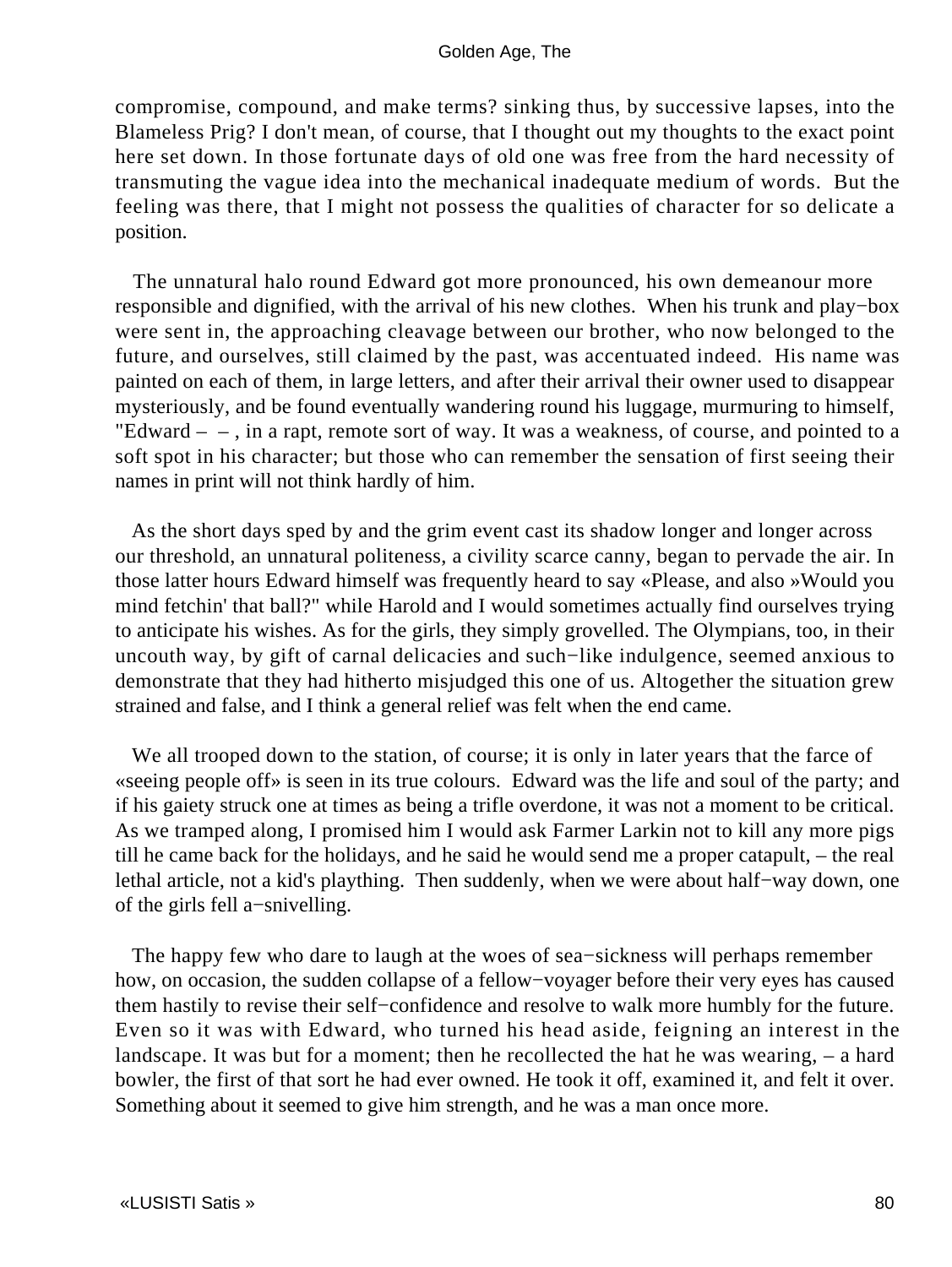At the station, Edward's first care was to dispose his boxes on the platform so that every one might see the labels and the lettering thereon. One did not go to school for the first time every day! Then he read both sides of his ticket carefully; shifted it to every one of his pockets in turn; and finally fell to chinking of his money, to keep his courage up. We were all dry of conversation by this time, and could only stand round and stare in silence at the victim decked for the altar. And, as I looked at Edward, in new clothes of a manly cut, with a hard hat upon his head, a railway ticket in one pocket and money of his own in the other, – money to spend as he liked and no questions asked! – I began to feel dimly how great was the gulf already yawning betwixt us. Fortunately I was not old enough to realise, further, that here on this little platform the old order lay at its last gasp, and that Edward might come back to us, but it would not be the Edward of yore, nor could things ever be the same again.

 When the train steamed up at last, we all boarded it impetuously with the view of selecting the one peerless carriage to which Edward might be intrusted with the greatest comfort and honour; and as each one found the ideal compartment at the same moment, and vociferously maintained its merits, he stood some chance for a time of being left behind. A porter settled the matter by heaving him through the nearest door; and as the train moved off, Edward's head was thrust out of the window, wearing on it an unmistakable first−quality grin that he had been saving up somewhere for the supreme moment. Very small and white his face looked, on the long side of the retreating train. But the grin was visible, undeniable, stoutly maintained; till a curve swept him from our sight, and he was borne away in the dying rumble, out of our placid backwater, out into the busy world of rubs and knocks and competition, out into the New Life.

 When a crab has lost a leg, his gait is still more awkward than his wont, till Time and healing Nature make him totus teres atque rotundus once more. We straggled back from the station disjointedly; Harold, who was very silent, sticking close to me, his last slender props while the girls in front, their heads together, were already reckoning up the weeks to the holidays. Home at last, Harold suggested one or two occupations of a spicy and contraband flavour, but though we did our manful best there was no knocking any interest out of them. Then I suggested others, with the same want of success. Finally we found ourselves sitting silent on an upturned wheelbarrow, our chins on our fists, staring haggardly into the raw new conditions of our changed life, the ruins of a past behind our backs.

 And all the while Selina and Charlotte were busy stuffing Edward's rabbits with unwonted forage, bilious and green; polishing up the cage of his mice till the occupants raved and swore like householders in spring−time; and collecting materials for new bows and arrows, whips, boats, guns, and four− in−hand harness, against the return of Ulysses. Little did they dream that the hero, once back from Troy and all its onsets, would scornfully condemn their clumsy but laborious armoury as rot and humbug and only fit for kids! This, with many another like awakening, was mercifully hidden from them. Could the veil have been lifted, and the girls permitted to see Edward as he would appear a short three months hence, ragged of attire and lawless of tongue, a scorner of tradition and an adept in strange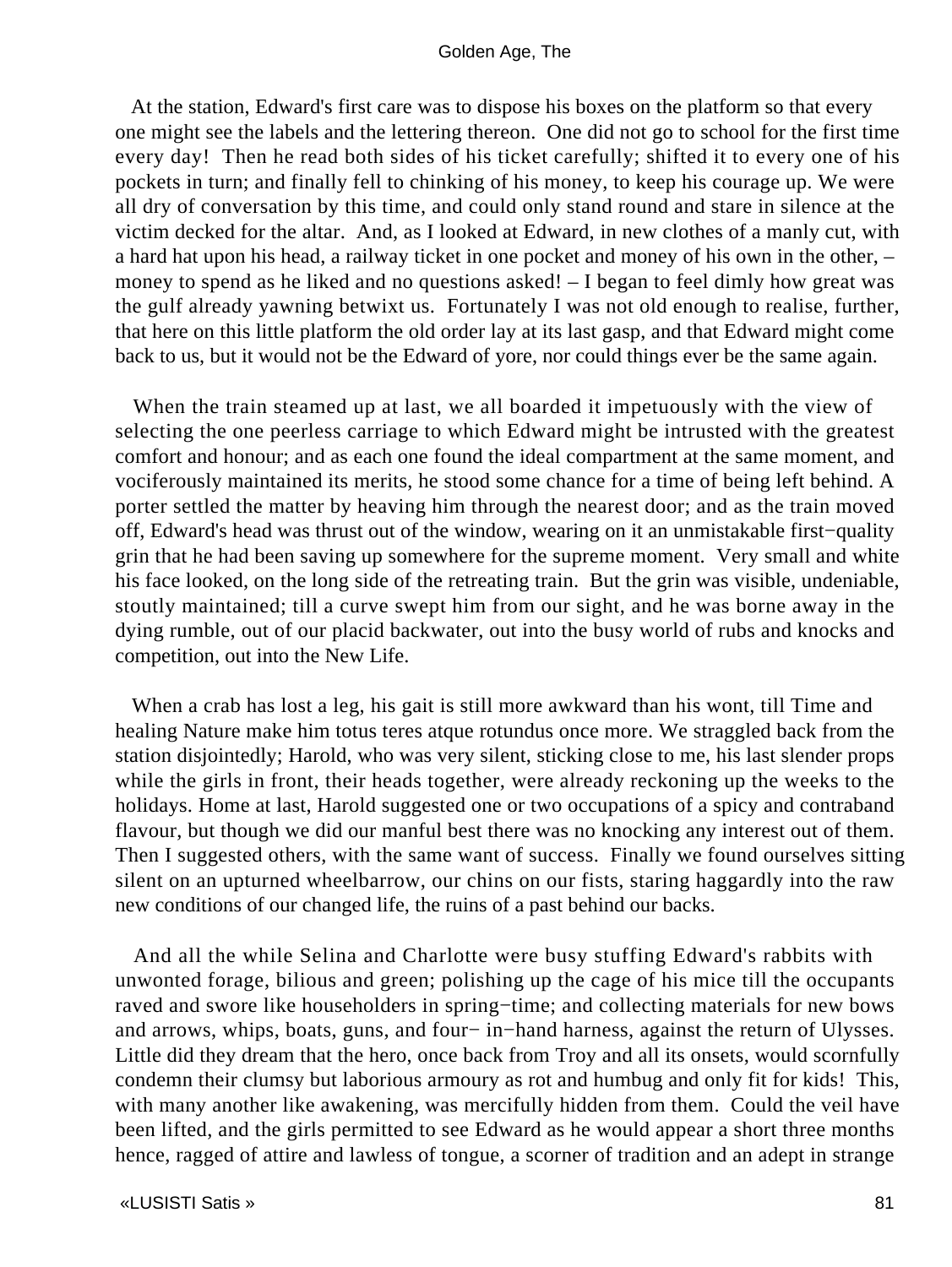new physical tortures, one who would in the same half−hour dismember a doll and shatter a hallowed belief, – in fine, a sort of swaggering Captain, fresh from the Spanish Main, – could they have had the least hint of this, well, then perhaps – . But which of us is of mental fibre to stand the test of a glimpse into futurity? Let us only hope that, even with certain disillusionment ahead, the girls would have acted precisely as they did.

 And perhaps we have reason to be very grateful that, both as children and long afterwards, we are never allowed to guess how the absorbing pursuit of the moment will appear, not only to others, but to ourselves, a very short time hence. So we pass, with a gusto and a heartiness that to an onlooker would seem almost pathetic, from one droll devotion to another misshapen passion; and who shall care to play Rhadamanthus, to appraise the record, and to decide how much of it is solid achievement, and how much the merest child's play?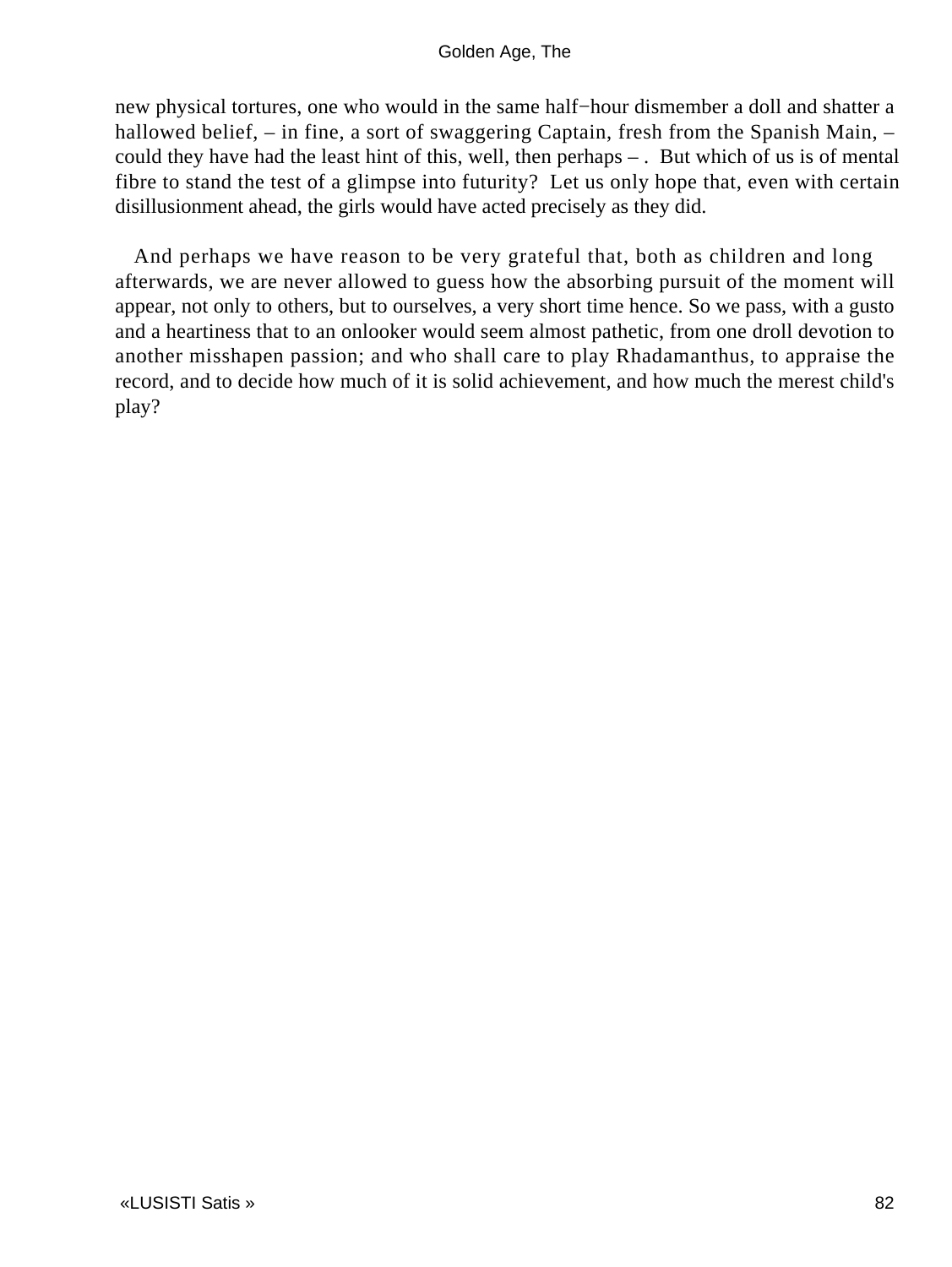# **Table Of Content**

<span id="page-83-0"></span>**[PROLOGUE: THE OLYMPIANS](#page-3-0)** 

**[A HOLIDAY.](#page-6-0)** 

**[A WHITE−WASHED UNCLE](#page-11-0)** 

**[ALARUMS AND EXCURSIONS](#page-14-0)** 

**[THE FINDING OF THE PRINCESS.](#page-19-0)** 

**[SAWDUST AND SIN](#page-23-0)** 

**["YOUNG ADAM CUPID"](#page-27-0)** 

**[THE BURGLARS](#page-31-0)** 

**[A HARVESTING](#page-36-0)** 

**SNOWBOUND** 

**[WHAT THEY TALKED ABOUT](#page-44-0)** 

**THE ARGONAUTS** 

**[THE ROMAN ROAD](#page-53-0)** 

**[THE SECRET DRAWER](#page-59-0)** 

**["EXIT TYRANNUS"](#page-63-0)** 

**[THE BLUE ROOM](#page-67-0)** 

**[A FALLING OUT](#page-74-0)** 

**["LUSISTI SATIS "](#page-78-0)**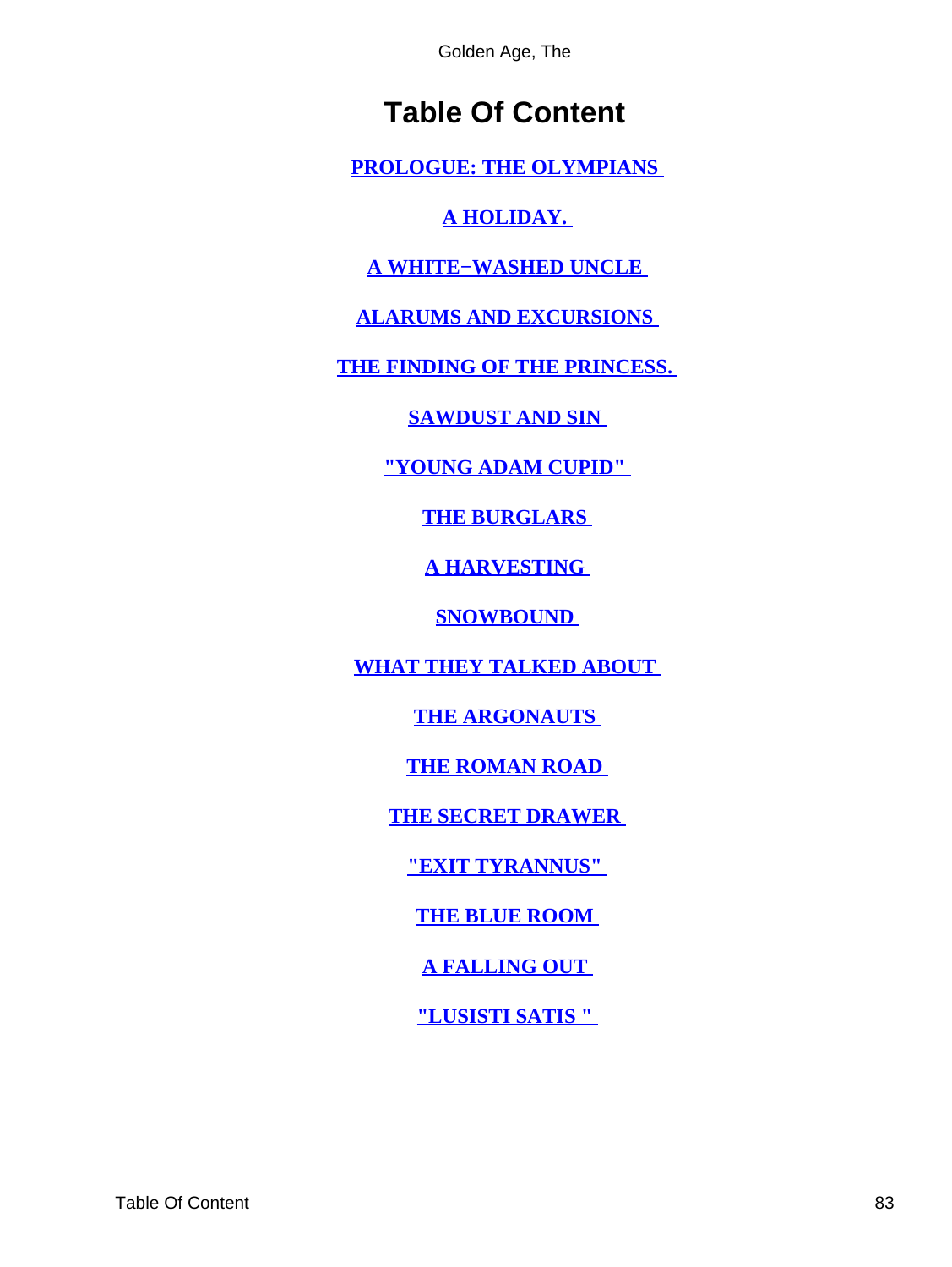# **About Phoenix Editions**

# **Why Phoenix Editions?**

With the already available tools, converting files to eBook formats is not a big task. You can use a plugin in MS Word and with just one click have a lit file. You can drag and drop html into Adobe Acrobat and create a pdf file.

If we can be happy over the possibilities given to anyone to publish and to be published, we must nevertheless look at previous experiences from the history of the computer and the internet in order to get some needed advice:

• The lack of standards threatens the persistance of data.

We are able to access data from tablets from 3.000 year B.C. but not from files created 10 years ago in a proprietary format, stored in some specific non standard media, or even in previous versions of existing products.

- If not enough care is taken, some operations like drag and drop or cut and paste can result in the production of corrupted data.
- Many ebooks come from html files. But outdated tags are still being used, and one only needs to view the source to find beginning tags without their corresponding end tags, improper nesting, and proprietary or non standard encoding. If the source code is not cleaned up, all this will make its way to the derivated ebook.
- Not every user knows how, is able to or wants to use the more advanced standard features of available ebooks formats, resulting in a work that very often doesn't make for the most pleasing reading experience.
- Centuries of history and experience in graphical and printing arts should not be lost for the sake of speed in converting to an ebook format. Much can be done in our search for excellence to adapt and improve, the end result of which is a ebook of higher quality.

But, we must be very careful in our search for quality and in our establishing criteria to meet this lofty goal. Otherwise, as we know and are aware of, a new kind of elitism, censorship or snobism can arise out of this endeavour.

Finding the proper and fair way to achieve this quality of ebook without such detrimental effects led us to implement what we at Phoenix−Library call **Phoenix Editions**.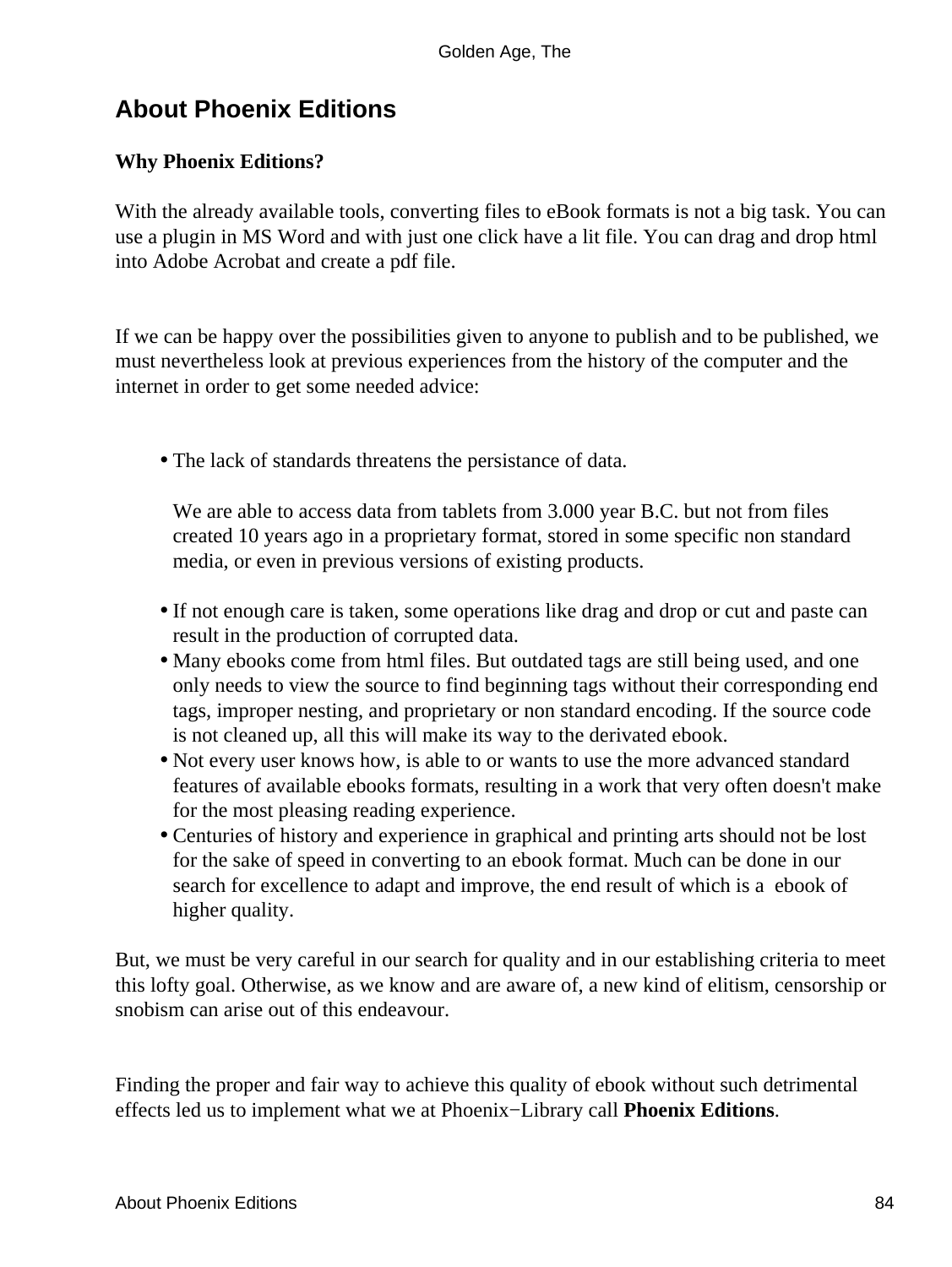# **What is a Phoenix Edition**

At Phoenix−Library we call a Phoenix Edition, an ebook with the following characteristics:

- It is converted from clean and standard xhtml/xml files
- It uses meta tags to identify content, and other data
- The available resources specific to each ebook format are used to give the reader a pleasant reading experience.

This means: objectives and normative criteria, regardless of taste, aesthetic or otherwise subjective evaluations of contents and/or presentation.

## **Phoenix Edition of a RocketEdition file:**

An ebook with a cover, a table of contents with active links, chapter breaks, a "go to" touch access at least to a TOC, oeb compliant metadata, indentation if required from a pEdition reproduction, internal links to notes.

### **Phoenix Edition of a Softbook file:**

An ebook with a cover, a table of contents with active links, chapter breaks, oeb compliant metadata, indentation if required from a pEdition reproduction, internal links to notes.

### **Phoenix Edition of a MS−Reader file:**

An ebook with a cover, an external table of contents with active links at least to an internal TOC, chapter breaks, images, oeb compliant metadata, indentation if required from a pEditon reproduction, internal links to notes.

### **Phoenix Edition of a Mobipocket file:**

An ebook with a cover, an external table of contents with active links at least to an internal TOC, chapter breaks, oeb compliant metadata, indentation if required from a pEdition reproduction, internal links to notes.

#### **Phoenix Edition of a Acrobat file:**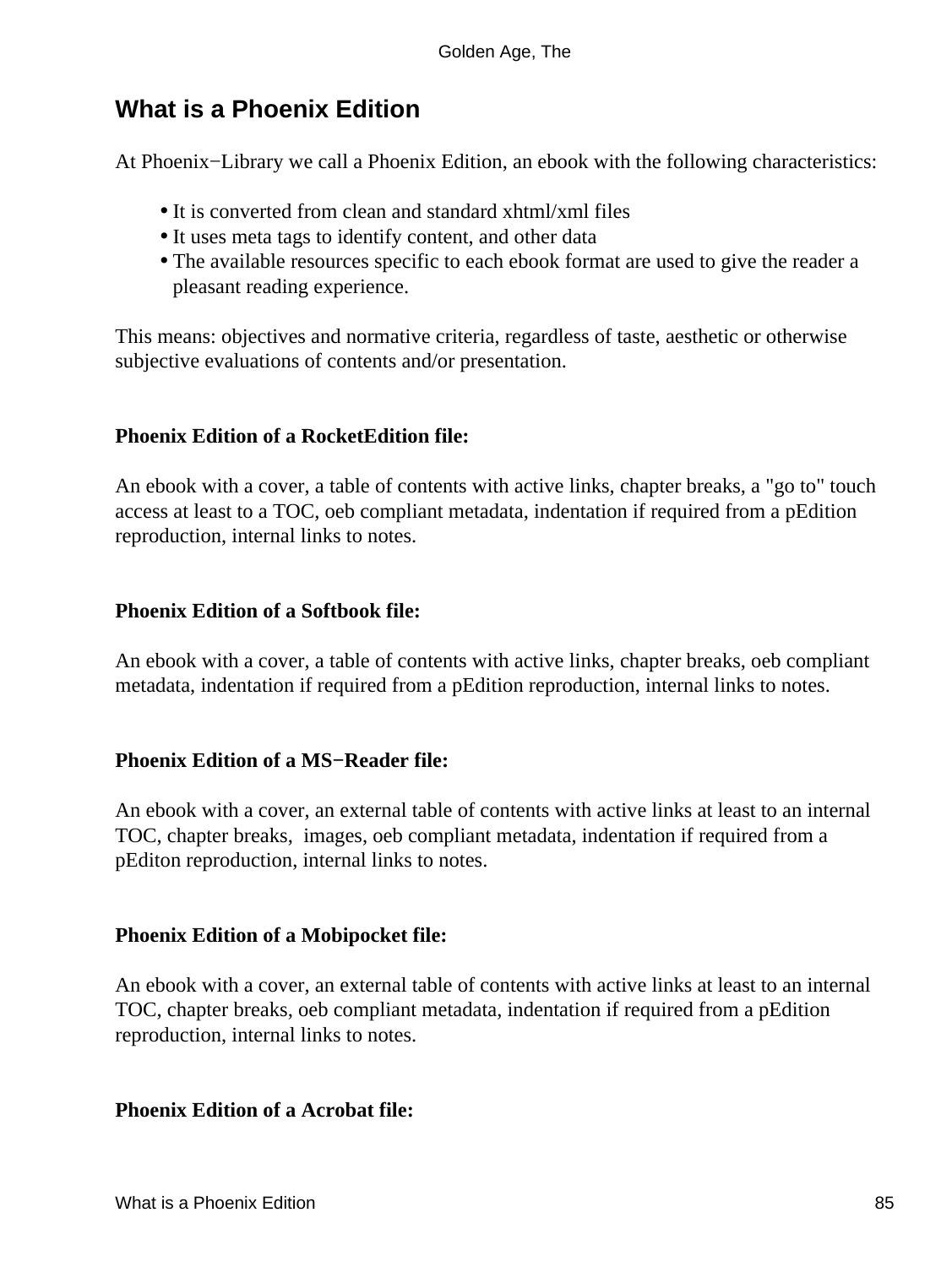An ebook with a cover, images, chapter breaks, matching page numbers, oeb compliant metadata, indentation if required from a pEdition reproduction, internal links to notes.

**Note 1:** These criteria will be discussed in the Phoenix eBook newsgroups in order to be refined and then implemented in a Phoenix Edition guideline, that will be available in the near future to all Phoenix−Library associates.

**Note 2:** In order to stimulate and reward all associate eBookProducers in their search for excellence, a percentage of all associate subscriptions will be allocated to this cause.